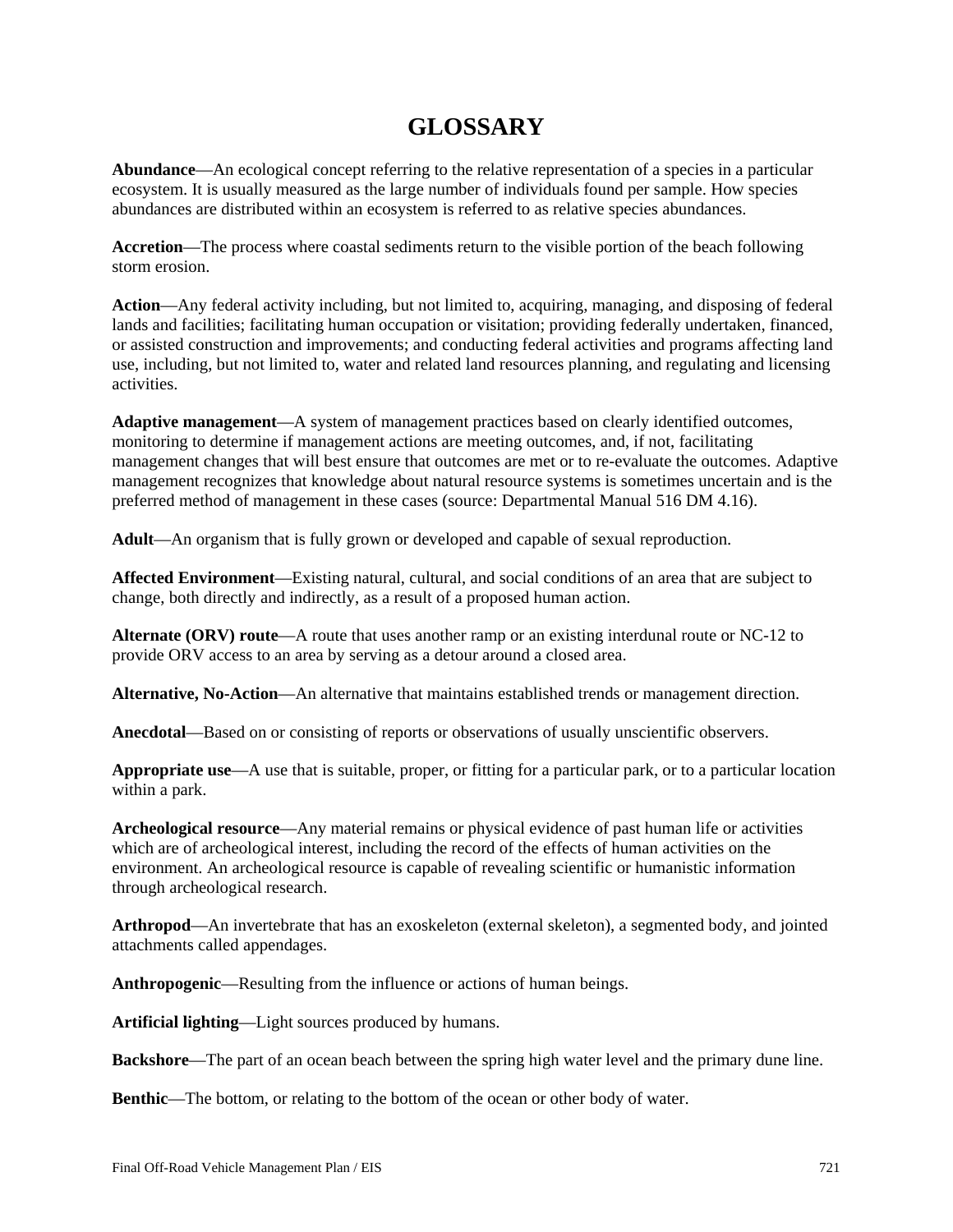**Berm**—As used in this document refers to remnants of the man-made dune or dune ridge originally constructed in the 1930s by the Civilian Conservation Corps and the Works Progress Administration. NPS actively maintained this dune ridge until the early 1970s when NPS ended the dune stabilization policy after scientists concluded that the man-made berms constructed since the 1930s had actually served to foreshorten the seashore's beaches and dramatically altered both the ecological and the topographical characteristics of the Outer Banks (NPS 2007f). "Berm" includes the man-made dune or dune ridge constructed to protect state highway NC-12 and interior sections of the island from ocean flooding and overwash during storms.

**Best management practices**—Practices that apply the most current means and technologies available to not only comply with mandatory environmental regulations, but also maintain a superior level of environmental performance. See also, "sustainable practices/principles."

**Biosphere Reserves**—Found in different countries across all the regions of the world. Biosphere reserves are protected areas that are meant to demonstrate a balanced relationship between man and nature.

**Bird nesting**—The act of building a structure by a bird for laying eggs and sheltering its young.

**Bivalves**—A shell consisting of two rounded plates called *valves* joined at one edge by a flexible ligament called the *hinge*. The shell is typically bilaterally symmetrical, with the hinge lying in the sagittal plane.

## **Breeding activity**—See Breeding behavior.

**Breeding areas**—Those areas that support the full suite of avian breeding activities including, courtship, territorial defense, copulation, scraping and nest building, egg laying and incubation, chick rearing and associated foraging.

**Breeding behavior**—Shorebird behavior that includes, but is not limited to, courtship, mating, scraping, confirmed scrapes, and other breeding or nest-building activities. The terms breeding behavior and breeding activity are used synonymously.

**Breeding habitat**—Habitat(s) that host the birds during territorial displaying, courtship and mating, scraping, nesting, incubation, brooding and chick foraging.

**Breeding Shorebird and Seabeach Amaranth SMA**—Area of suitable breeding habitat that has had multiple nests of individuals and/or multiple species of protected shorebirds, or concentrations of seabeach amaranth specimens, in more than 1 (i.e., 2 or more) of the past 5 years and is managed to minimize human disturbance during the breeding season. Focal species for Breeding Shorebird SMAs include piping plover, Wilson's plover, American oystercatcher, least tern, common tern, gull-billed tern, and black skimmer; however, there will be ongoing evaluation of the breeding shorebird species addressed by this plan, as part of the periodic review process described at the end of this table.

**Brood**—The offspring, as of an animal or a bird, that are the result of one breeding season.

**Buffer**—A protective area or distance surrounding a sensitive resource that limits visitor access.

**Bypass**—A temporary route established by the park in accordance with the bypass criteria to provide ORV access during short periods of time.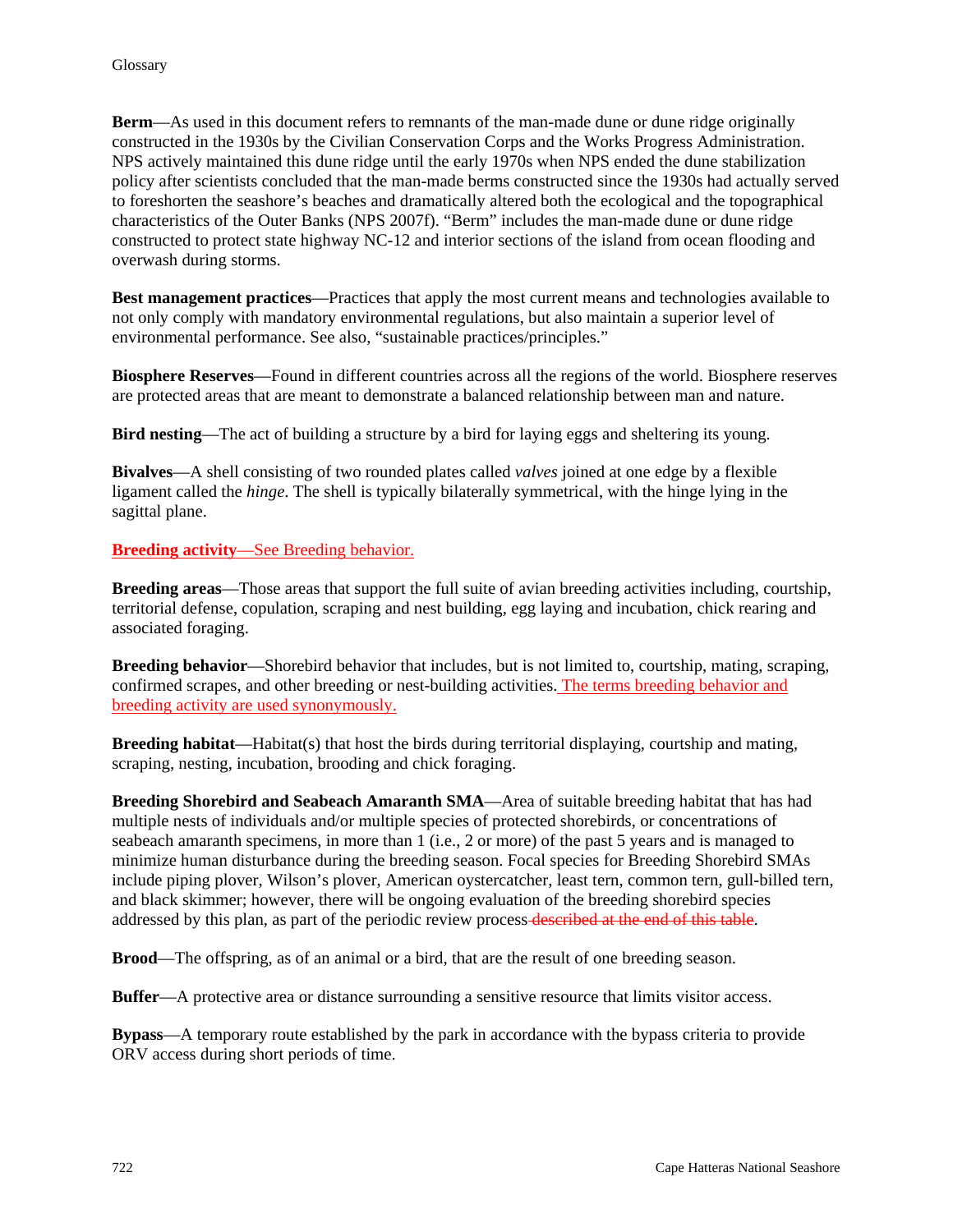**Camouflaged**—A method of cryptic or concealing coloration that allows an otherwise visible organism or object to remain indiscernible from the surrounding environment through deception.

**Canid**—The biological family of carnivorous and omnivorous mammals that includes the wolves, foxes, jackals, coyotes, and the domestic dog.

**Carrying capacity**—The maximum population of a particular species that a particular region can support without hindering future generations' ability to maintain the same population. A visitor, or user, carrying capacity is the type and level of use that can be accommodated while sustaining the desired resource and visitor experience conditions.

**Civic engagement**—Continuous, dynamic conversation with the public on many levels that reinforces the commitment of both the National Park Service and the public to the preservation of heritage resources, both cultural and natural, and strengthens public understanding of the full meaning and contemporary relevance of these resources. The foundation of civic engagement is a commitment to building and sustaining relationships with neighbors and communities of interest.

**Closure**—An area delineated by posts with string between them (symbolic fencing), prohibiting vehicle and/or pedestrian access.

**Coastal High Hazard Area (V Zone**)—The Special Flood Hazard Area that extends from offshore to the inland limit of a primary frontal dune along an open coast and any other area subject to high velocity wave action. The area is designated on the FIRM as Zone VE.

**Cobble substrates**—A substrate where the majority of the material is between 2.5 and 10 inches in diameter.

**Compaction**—The process by which a sediment progressively loses its porosity due to the effects of loading. This forms part of the process of lithification. When a layer of sediment is originally deposited, it contains an open framework of particles with the pore space being usually filled with water. As more sediment is deposited above the layer, the effect of the increased loading is to increase the particle-toparticle stresses resulting in porosity reduction primarily through a more efficient packing of the particles and to a lesser extent through elastic compression and pressure solution.

**Compendium**—A concise, yet comprehensive compilation of a body of knowledge. A compendium may summarize a larger work. In most cases the body of knowledge will concern some delimited field of human interest or endeavor. The Superintendent's Compendium is a document, updated yearly, that provides a list the special designations, closures, public use limits, permit requirements and other restrictions under the discretionary authority of the Superintendent within a park unit, as provided for in 36 CFR § 1.7 (b).

**Consensus**—Unanimous or general agreement; and secondly group solidarity of belief or sentiment. Within the context of the Cape Hatteras National Seashore Negotiated Rulemaking Advisory Committee, the Committee defined "consensus" as unanimous concurrence of the principals (members), or in the absence of the principal, his or her alternate. Members may also "abstain" or "stand aside" and not offer their consent, but refrain from blocking agreement and will thus also refrain from future negative comment or action on the consensus. Abstaining/standing aside members shall not be counted in determining if consensus has been reached.

**Consent Decree**—A judicial decree that sanctions a voluntary agreement between parties in dispute.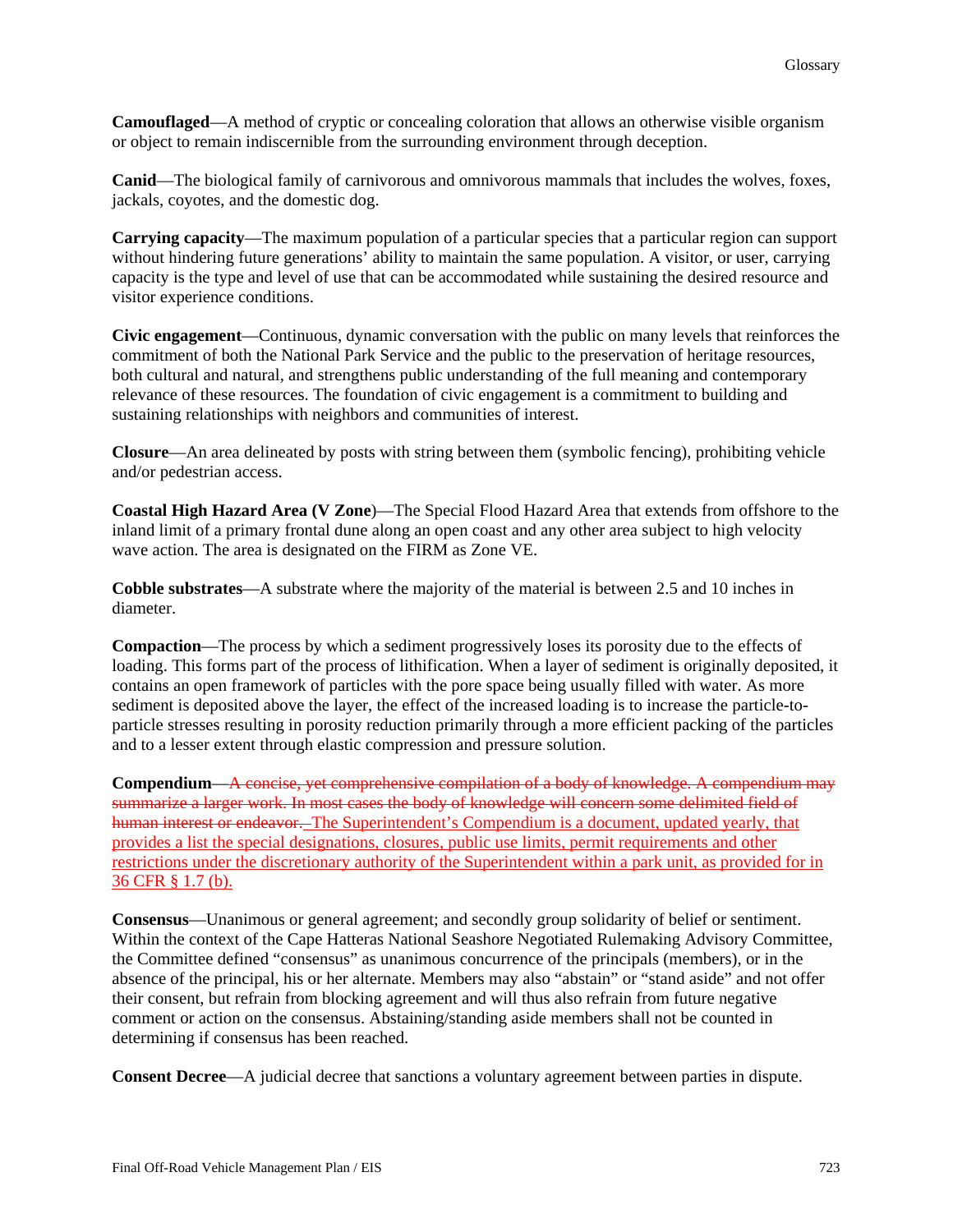**Conserve**—To protect from loss or harm; preserve. Historically, the terms conserve, protect, and preserve have come collectively to embody the fundamental purpose of the NPS—preserving, protecting and conserving the national park system.

**Contemporaneous**—The historical timeframe that are immediately relevant to the present and is a certain perspective of modern history*.* 

## **Corridor** see **ORV Corridor; Pedestrian Corridor**

**Council on Environmental Quality (CEQ)**—Established by Congress within the Executive Office of the President with passage of the *National Environmental Policy Act of 1969*. CEQ coordinates federal environmental efforts and works closely with agencies and other White House offices in the development of environmental policies and initiatives.

**Crawl**—Tracks and other signs left on a beach by a sea turtle (FWC 2002).

**Cultural resource**—An aspect of a cultural system that is valued by or significantly representative of a culture, or that contains significant information about a culture. A cultural resource may be a tangible entity or a cultural practice. Tangible cultural resources are categorized as districts, sites, buildings, structures, and objects for the National Register of Historic Places, and as archeological resources, cultural landscapes, structures, museum objects, and ethnographic resources for NPS management purposes.

**Cumulative impacts**—Under NEPA regulations, the incremental environmental impact or effect of an action together with the effects of past, present, and reasonably foreseeable future actions, regardless of what agency or person undertakes such other actions (40 CFR 1508.7).

**Dearth**—A lack, shortage or scarcity.

**Decapods**—Invertebrate animals of the order Crustacea which have five pairs of legs and includes the shrimps, lobsters, crabs, etc.

**Decibel (dBA)**—A unit of measure of sound intensity.

**Denudation—A** geologic term that indicates the process by which the removal of material, through means of erosion and weathering, leads to a reduction of elevation and relief in landforms and landscapes. Exogenic processes, including the action of water, ice, and wind, predominantly involve denudation. Denudation can involve the removal of both solid particles and dissolved material. Both mechanical and chemical weathering occurs in relation to geomorphological landforms. At present the most significant processes leading to denudation include deforestation (including slash-and-burn practices of local peoples), overgrazing and certain forms of intensive farming which lead to large scale erosion. This phenomenon takes place generally by regional uplift by tectonic movement.

**Derogation—**See "impairment."

**Desiccation—The state of extreme dryness, or the process of extreme drying.** 

**Desired future conditions**—A park's natural and cultural resource conditions that the NPS aspires to achieve and maintain over time, and the conditions necessary for visitors to understand, enjoy, and appreciate those resources. These conditions are identified through a park's planning process.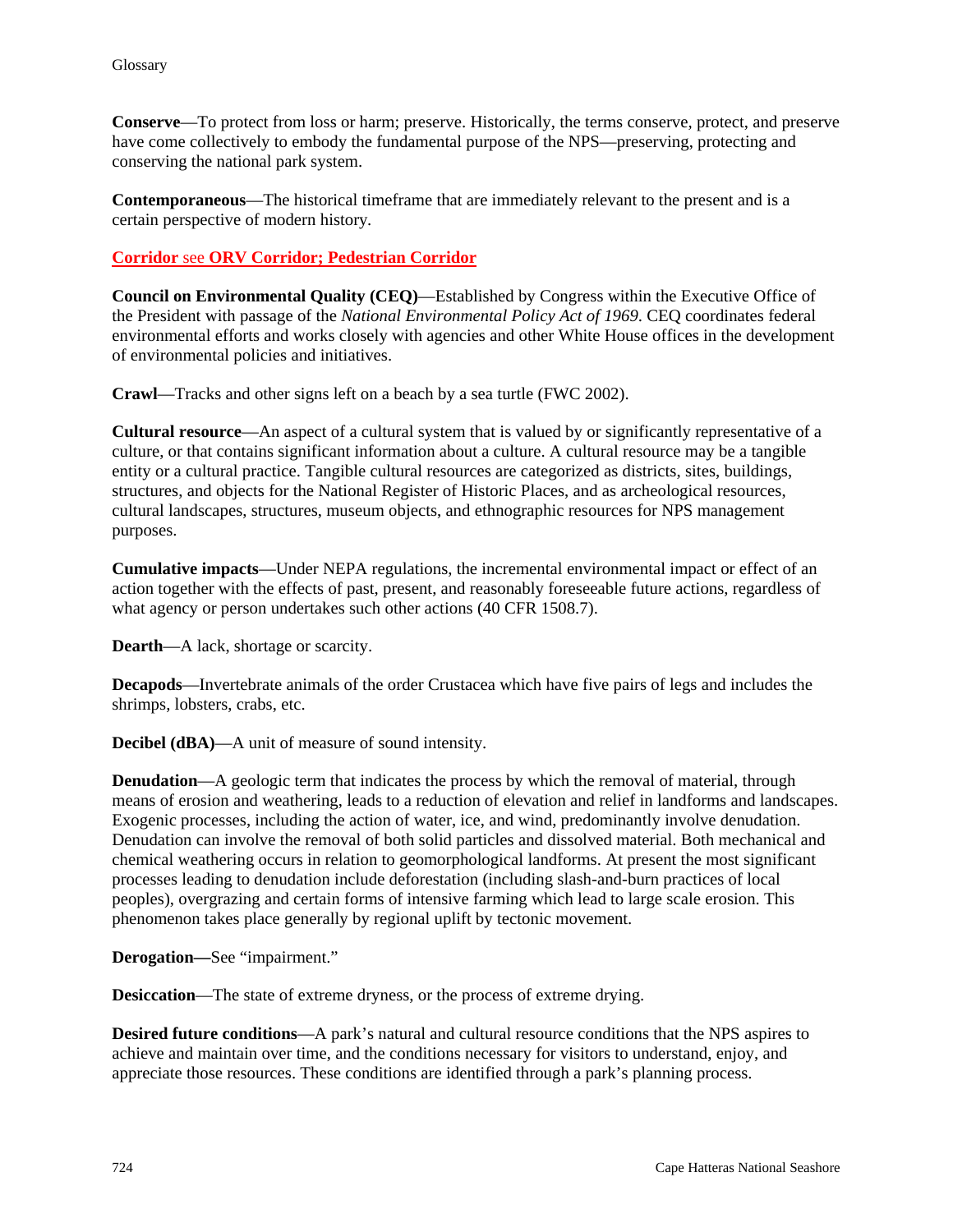**Detritus**—*A non*-living particulate organic material (as opposed to dissolved organic material). It typically includes the bodies or fragments of dead organisms as well as fecal material. Detritus is typically colonized by communities of microorganisms which act to decompose (or remineralize) the material.

**Dredging**—An excavation activity or operation usually carried out at least partly underwater, in shallow seas or fresh water areas with the purpose of gathering up bottom sediments and disposing of them at a different location.

**Dune**—A mound or ridge of sand or other loose sediment formed by the wind along the sea coast. The majority of dunes at the Seashore are man-made.

**Ecology**—The interdisciplinary scientific study of the interactions between organisms and the interactions of these organisms with their environment.

**Ecosystem**—A natural unit consisting of all plants, animals and micro-organisms (biotic factors) in an area functioning together with all of the physical (abiotic) factors of the environment, considered as a unit. Ecosystems can be permanent or temporary. An ecosystem is a unit of interdependent organisms which share the same habitat. Ecosystems usually form a number of food webs.

**Emergence**—The way complex systems and patterns arise out of a multiplicity of relatively simple interactions.

**Enabling Legislation**—National Park Service legislation that established a particular unit of the national Park System and set forth the legal parameters by which the respective park may operate.

**Endangered species**—"…any species (including subspecies or qualifying distinct population segment) that is in danger of extinction throughout all or a significant portion of its range (ESA Section 3(6))." The lead federal agency, U.S. Fish and Wildlife Service, for the listing of a species as endangered is responsible for reviewing the status of the species on a five-year basis.

**Endangered Species Act (ESA) (16 USC 1531 et seq.)**—An act to provide a means whereby the ecosystems upon which endangered species and threatened species depend may be conserved and to provide a program for the conservation of such endangered species and threatened species.

**Environmental assessment (EA)**—An environmental analysis prepared pursuant to the *National Environmental Policy Act* to determine whether a Federal action would significantly affect the environment and thus require a more detailed environmental impact statement (EIS).

**Environmental impact statement (EIS)**—A detailed NEPA analysis document that is prepared, with extensive public involvement, when a proposed action or alternatives have the potential for significant impact on the human environment. An EIS must meet the requirements of NEPA, CEQ, and the directives of the agency responsible for the proposed project or action.

**Ephemeral pools**—Temporary pools of water. They are usually devoid of fish, and thus allow the safe development of natal amphibian and insect species.

**Erosion**—Removal of surface material from the earth's crust, primarily soil and rock debris, and the transportation of the eroded materials by natural agencies from the point of removal.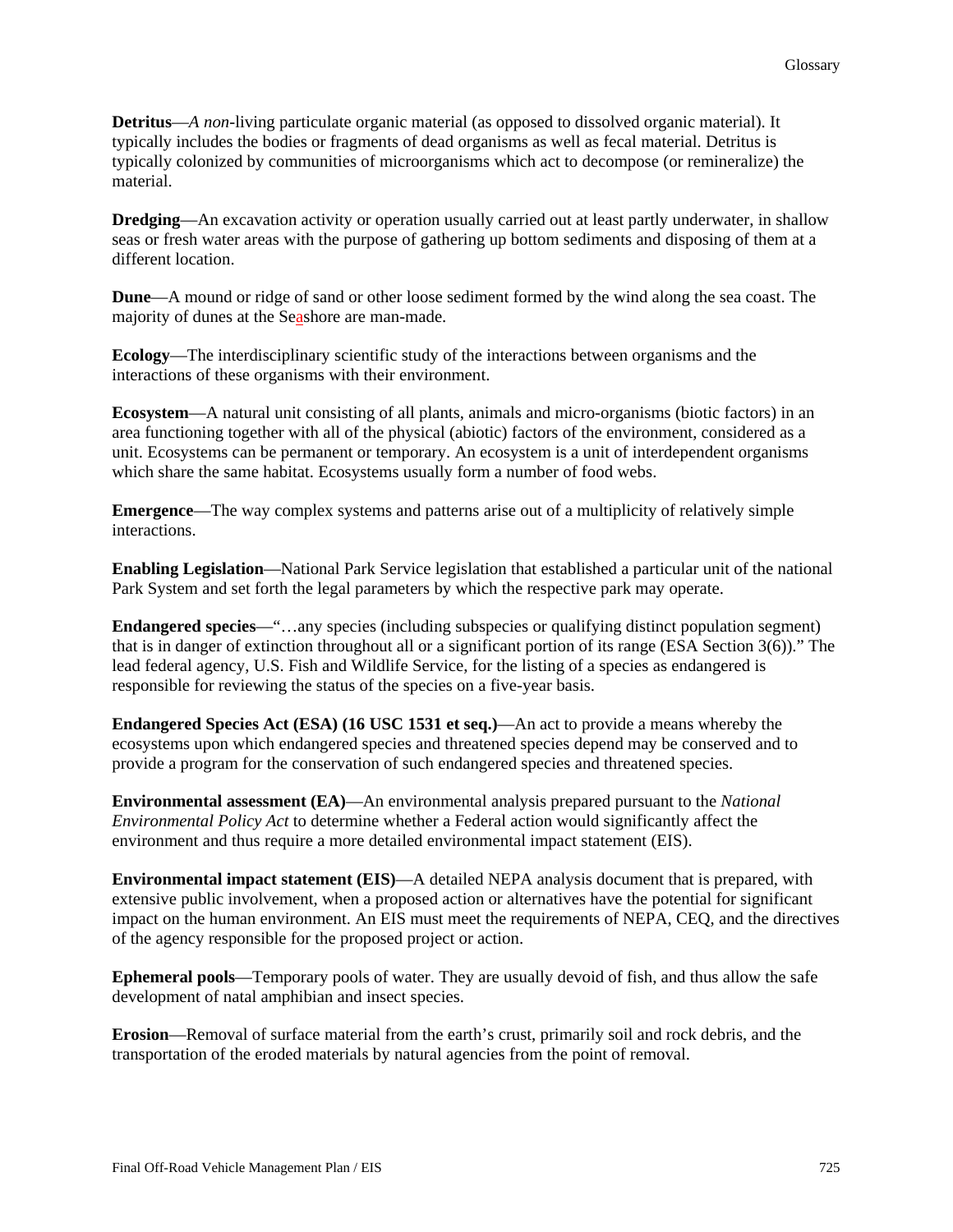**Escarpment**—A transition zone between different physiogeographic provinces that involves a sharp, steep elevation differential, characterized by a cliff or steep slope. Usually *escarpment* is used interchangeably with scarp. A transition from one series of sedimentary rocks to another series of a different age and composition. When sedimentary beds are tilted and exposed to the surface, erosion and weathering may occur differentially based on the composition. Less resistant rocks will erode faster, retreating until the point they are overlain by more resistant rock.

**Essential vehicle**—Vehicles used by the National Park Service, or its agents, to conduct authorized administrative activities, such as resources management, law enforcement or other park operations, related to implementation of this plan or other applicable management plan(s) or permit(s), or as needed to respond to emergency operations involving threats to life, property, or park resources, within  $\frac{1}{n}$  areas that are otherwise closed to recreational ORV or visitor use.

**Estuarine**—Referring to the area where a water passage where the tide meets a river current; especially an arm of the sea at the lower end of a river.

**Ethnographic**—A methodological strategy used to provide descriptions of human societies, which as a methodology does not prescribe any particular method (e.g., observation, interview, questionnaire), but instead prescribes the nature of the study (i.e., to describe people through writing). In the biological sciences, this type of study might be called a "field study" or a "case report," both of which are used as common synonyms for "ethnography."

**Ethnographic resources**—Objects and places, including sites, structures, landscapes, and natural resources, with traditional cultural meaning and value to associated peoples. Research and consultation with associated people identifies and explains the places and things they find culturally meaningful. Ethnographic resources eligible for the National Register of Historic Places are called traditional cultural properties.

**Exclosure**—An enclosed area for protection or shelter from predatory animals.

**Executive Order**—Official proclamation issued by the President that may set forth policy or direction or establish specific duties for federal agencies in connection with the execution of federal laws and programs.

**Extirpate**—To destroy the whole of; exterminate.

**False crawl**—An aborted nesting attempt (emergence onto a beach by a sea turtle). A more correct term is "non-nesting emergence."

**Fauna**—All of the animal life of any particular region or time.

**Feral**—An organism that has escaped from domestication and returned, partly or wholly, to a wild state.

**Fledge**—To bring up a young bird (chick) until it is able to fly. A *fledgling* is a young bird whose feathers and wing muscles are sufficiently developed for sustained flight.

**Floodplain**—Any land area susceptible to inundation by floodwaters from any source.

**Flora**—The first meaning, flora of an area or of time period, refers to all plant life occurring in an area or time period, especially the naturally occurring or indigenous plant life. The second meaning refers to a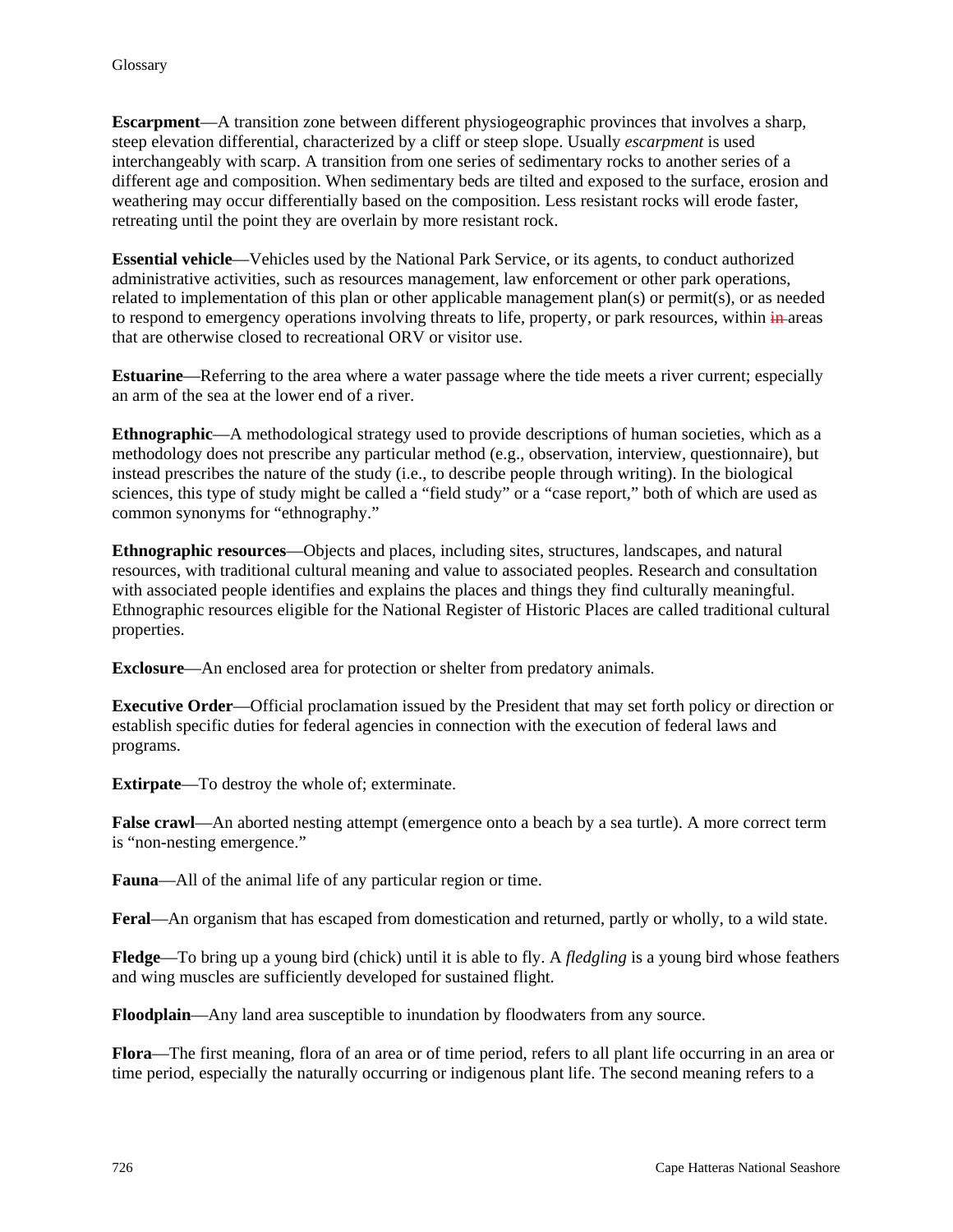*book or other work* which describes the plant species occurring in an area or time period, with the aim of allowing identification.

**Foreshore**—The area that is exposed to the air at low tide and underwater at high tide (for example, the area between tide marks). This area can include many different types of habitats, including steep rocky cliffs, sandy beaches, or wetlands (e.g., vast mudflats). The area can be a narrow strip, as in Pacific islands that have only a narrow tidal range, or can include many meters of shoreline where shallow beach slope interacts with high tidal excursion.

**Geohazards**—This definition implies that geohazards are widespread phenomena that are related to geological and environmental conditions and involve long-term and/or short-term geological processes. Geohazards can thus be relatively small features, but they can also attain huge dimensions (e.g., submarine or surface landslide) and affect local and regional socio-economy (e.g., tsunamis) to a large extent. In addition, human activities - for example drilling through geohazards like overpressured zones – could result in significant risk, and as such mitigation and prevention are paramount, through improved understanding of geohazards, their preconditions, causes and implications. In other cases, particularly in montane regions, natural processes can cause catalytic events of a complex nature, such as an avalanche hitting a lake causes a debris flow, with consequences potentially hundreds of miles away, or a lahar released by volcanism.

**Germination**—The process in which a seed or spore emerges from a period of dormancy. The most common example of germination is the sprouting of a seedling from a seed of an angiosperm or gymnosperm.

**Hatchlings**—A young bird or turtle that has recently emerged from its egg.

**Historic breeding area**—Areas used within the last 10 breeding seasons.

**Hopper dredging**—A self-propelled dredge having compartments in which the dredged material can be carried and dumped through hoppers.

**Human disturbance**—Any human activity that changes the contemporaneous behavior of one or more individuals of breeding, nesting, foraging, or roosting colonial waterbirds, piping plover, Wilson's plover, or American oystercatcher. Behaviors indicating disturbance include defensive displays; alarm calls; flushing or leaving a nest or feeding area; and diving or mobbing pedestrians, dogs, or vehicles.

**Hydrology**—The study of the movement, distribution, and quality of water throughout earth, and thus addresses both the hydrologic cycle and water resources.

**Impairment**—An impact that, in the professional judgment of a responsible NPS manager, would harm the integrity of park resources or values and violate the 1916 NPS *Organic Act* mandate that park resources and values remain unimpaired.

**IMPLAN**—An economic impact assessment modeling system that allows the user to build economic models to estimate the impacts of economic changes.

**Incidental take**—Take of listed fish or wildlife species that results from, but is not the purpose of, carrying out an otherwise lawful activity conducted by a federal agency or applicant (50 CFR 402.02).

**Inlet**—A narrow body of water between islands or leading inland from a larger body of water, often leading to an enclosed body of water, such as a sound, bay, lagoon or marsh. In sea coasts an inlet usually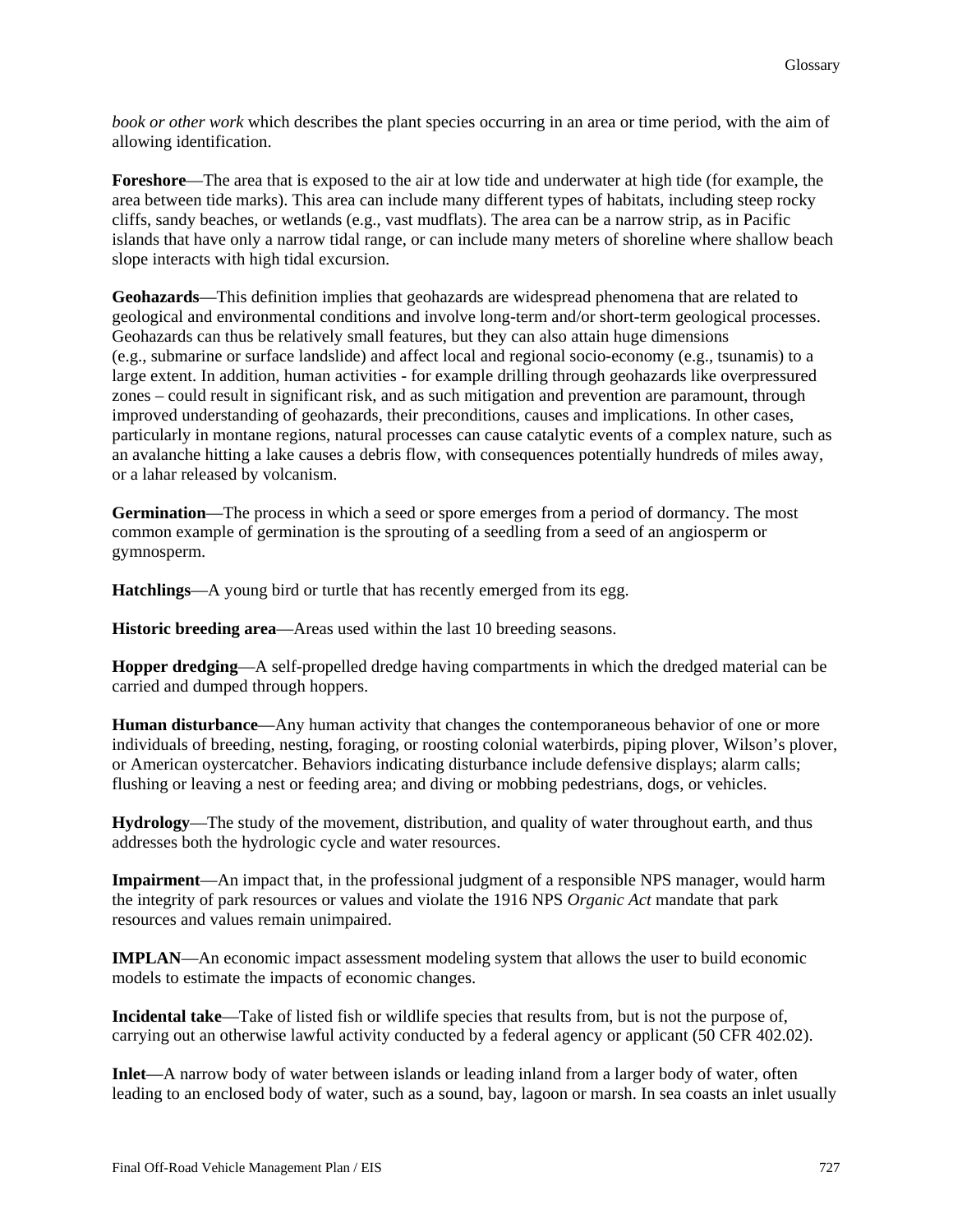refers to the actual connection between a bay and the ocean and is often called an "entrance" or a recession in the shore of a sea, lake or river. A certain kind of inlet created by glaciation is a fjord, typically but not always in mountainous coastlines and also in montane lakes.

**Interdune blowout**—Refers to the wind-swept, flat areas that lie between primary and secondary coastal dune systems.

**Intertidal**—The area that is exposed to the air at low tide and underwater at high tide (for example, the area between tide marks). This area can include many different types of habitats, including steep rocky cliffs, sandy beaches, or wetlands (e.g., vast mudflats).

**Intertidal zone**—(Also known as the foreshore and sometimes referred to as the littoral zone). The area that is exposed to the air at low tide and underwater at high tide (for example, the area between tide marks). This area can include many different types of habitats, including steep rocky cliffs, sandy beaches, or wetlands (e.g., vast mudflats). The area can be a narrow strip, as in Pacific islands that have only a narrow tidal range, or can include many meters of shoreline where shallow beach slope interacts with high tidal excursion.

**Lightscape management (natural ambient)—**The effective use of good design to appropriately light areas and minimize or eliminate light clutter, the spillover of light into areas where light is not wanted, and light pollution, all of which wastes energy and impacts park visitors, neighbors and resources.

**Logarithmic Scale**—A scale of measurement that uses the logarithm of a physical quantity instead of the quantity itself.

**Misorientation**—Orientation in the wrong direction. For hatchling sea turtles on the beach, travel in any direction other than the general vicinity of the ocean.

**Mitigation**—"Mitigation," is defined in NPS Director's Order 12 as a modification of the proposal or alternative that lessens the intensity of its impact on a particular resource. The definition references 40 CFR 1508.20, which states:

- 1. Avoiding the impact altogether by not taking a certain action or parts of an action.
- 2. Minimizing impacts by limiting the degree or magnitude of the action and its implementation.
- 3. Rectifying the impact of repairing, rehabilitating, or restoring the affected environment.
- 4. Reducing or eliminating the impact over time by preservation and maintenance operations during the life of the action.
- 5. Compensating for the impact by replacing or providing substitute resources or environments.

The term "mitigation" is used interchangeably in this plan/EIS with other terms, including "mitigation measure," "mitigation techniques," and "mitigation strategies."

**Mobile (precocial)**—A young bird or turtle hatched or born in an advanced state of development and mobility and able to feed itself almost immediately.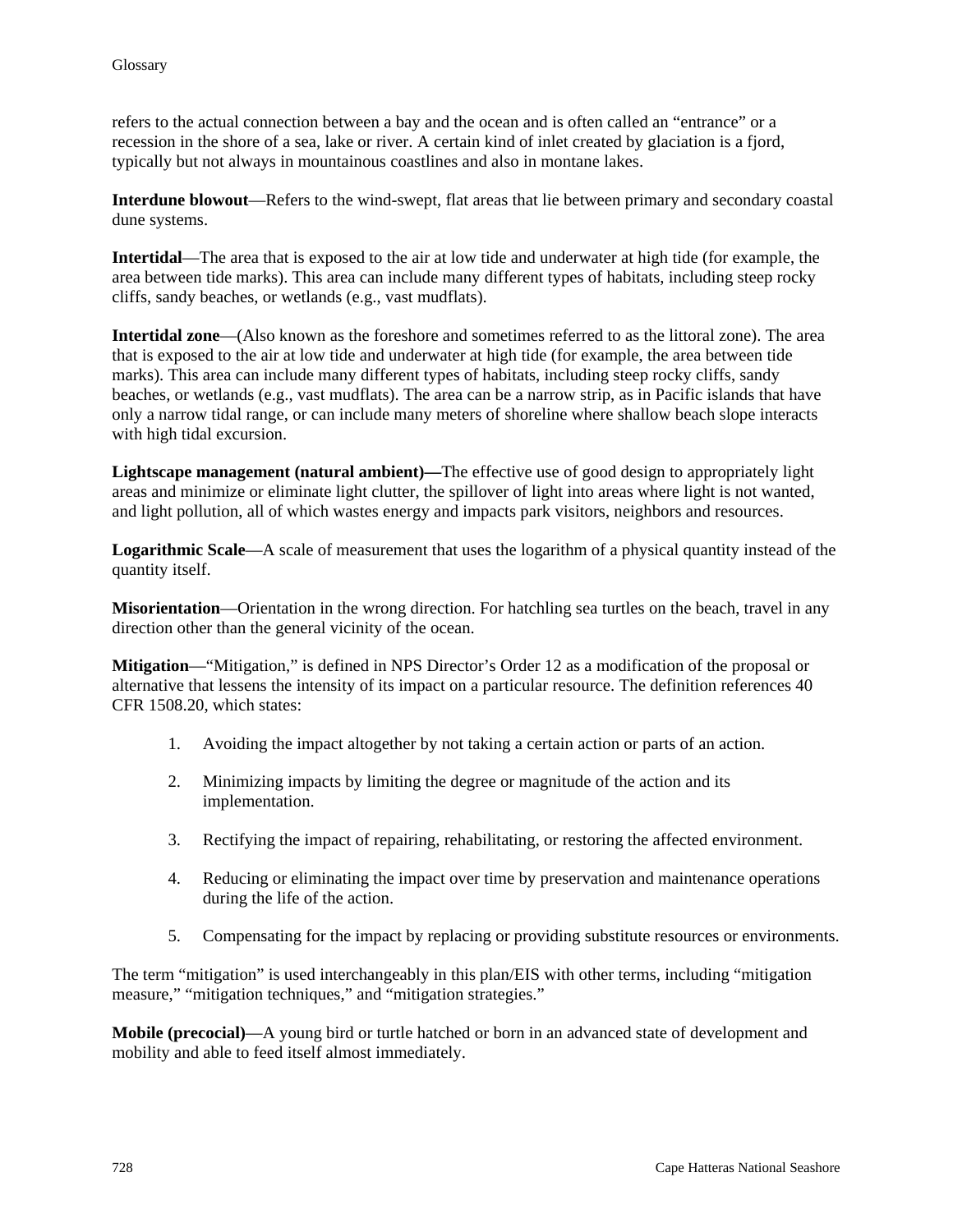**Morphology**—The form, structure and configuration of an organism.] This includes aspects of the outward appearance (shape, structure, colour, pattern) as well as the form and structure of the internal parts like bones and organs.

**Mudflats**—Coastal wetlands that form when mud is deposited by tides or rivers. They are found in sheltered areas such as bays, bayous, lagoons, and estuaries. Mudflats may be viewed geologically as exposed layers of bay mud, resulting from deposition of estuarine silts, clays and marine animal detritus. Most of the sediment within a mudflat is within the intertidal zone, and thus the flat is submerged and exposed approximately twice daily.

Mudflats are typically important regions for wildlife, supporting a large population, although levels of biodiversity are not particularly high. They are often of particular importance to migratory birds. The maintenance of mudflats is important in preventing coastal erosion. However, mudflats worldwide are under threat from predicted sea level rises, land claims for development, dredging due to shipping purposes, and chemical pollution.

**NEPA process**—The objective analysis of a proposed action to determine the degree of its impact on the natural, physical, and human environment; alternatives and mitigation that reduce that impact; and the full and candid presentation of the analysis to, and involvement of, the interested and affected public–as required of federal agencies by the *National Environmental Policy Act of 1969*.

**Nesting crawl**—A crawl resulting from a nesting attempt in which eggs were deposited (FWC 2002).

**Nesting habitat—Habitat(s)** that host the birds during nesting including incubation, brooding and chick foraging.

**Nestling**—A bird that is too young to leave its nest.

Niche—A habitat supplying all of the necessary factors for a species existence.

**Nocturnal**—An animal behavior characterized by being active during the night and sleeping during the day.

**Nonessential vehicle**—Vehicles used by those not operating in an official agency capacity including all vehicles that do not meet the definition of an "*essential vehicle*."

**Off-road vehicle (ORV)—Any motorized vehicle designed for or capable of cross-country travel on or** immediately over land, water, sand, snow, ice, marsh, swampland, or other natural terrain; except that such term excludes (a) any registered motorboat, (b) any fire, military, emergency or law enforcement vehicle when used for emergency purposes, and any combat or combat support vehicle when used for national defense purposes, and (c) any vehicle whose use contrary to restrictions proposed in this plan is expressly authorized by the Superintendent or the Refuge Manager under a permit, lease, license, or contract.

**Organic Act (NPS)—The 1916 law (and subsequent amendments) that created the National Park Service** and assigned it responsibility to manage the national parks.

**ORV area**—For the purposes of this plan, an *ORV area* is used synonymously with *ORV route* as defined below.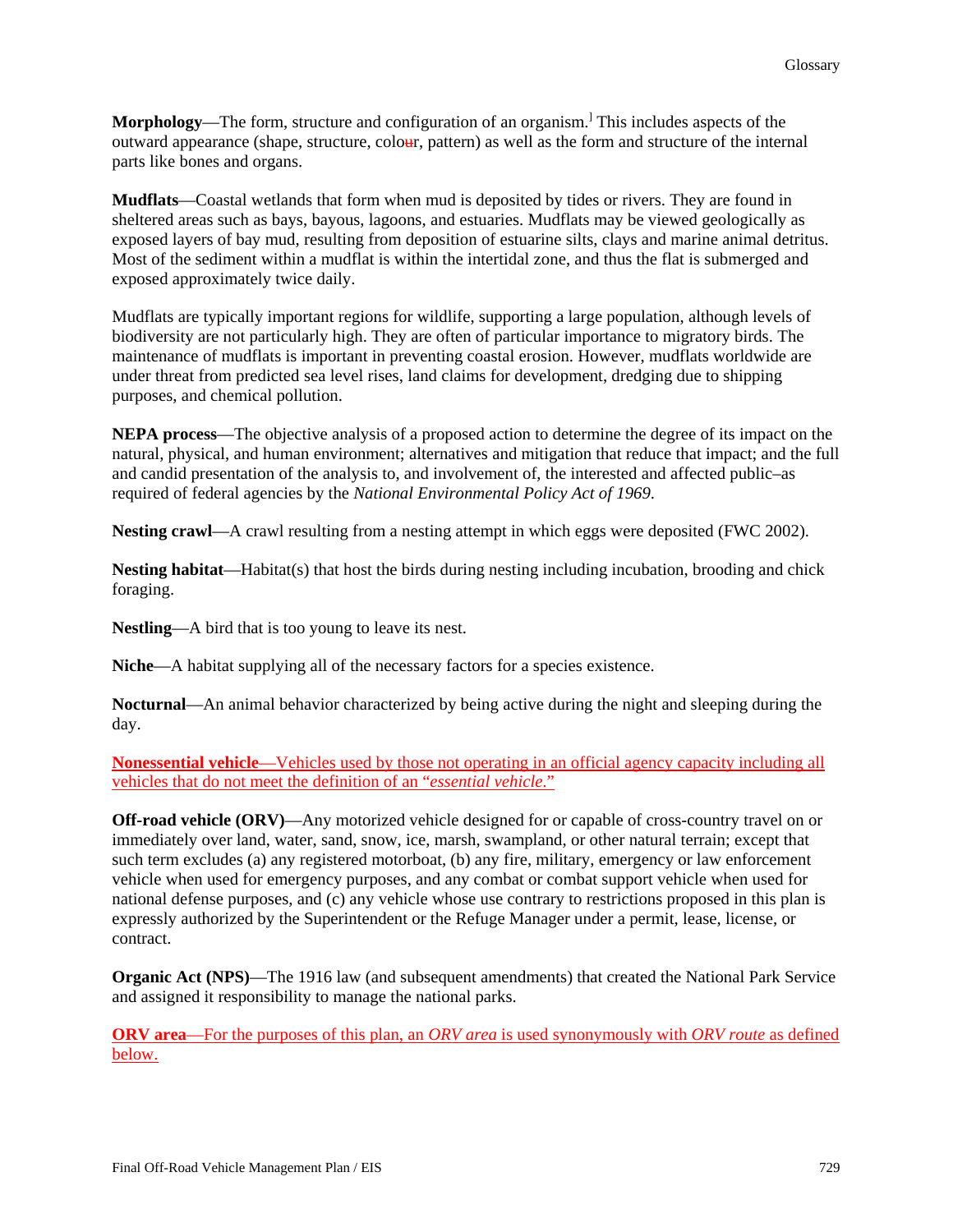**ORV corridor**—An *ORV corridor* is the actual physical demarcation of the ORV route in the field. The ORV corridor on the ocean beach would be marked by posts seaward of the toe of dune or vegetation line to the high tide line.

**ORV pass-through zone**—An area where an ORV route would be defined to provide access to a specific area. ORV may drive through this zone to reach their destination, but may not stop or disembark passengers within this zone.

**ORV route**—A designated location, typically linear in nature (e.g., from point A to point B), where ORV travel may be authorized by the Superintendent, but which may be temporarily closed to ORV use to protect park resources, provide for visitor safety, or prevent user conflicts.

**Overwash—Areas** where water has run over or crested a berm or other structure that does not flow directly back to the ocean or lake.

**Overwash fan**—A fan-shaped deposit of sand, gravel or cobbles that is deposited from water that has run over or crested a berm or structure that does not flow directly back to the ocean or lake.

**Park**—Any one of the hundreds of areas of land and water administered as part of the national park system. The term is used interchangeably in this document with "unit," "park unit," and "park area." In the context of this plan, "park" is synonymous with "National Seashore" or "Seashore."

**Pedestrian corridor**—An established/marked area for pedestrian access.

**Periodic review—A** systematic review of data, habitat conditions, and other information to be conducted by NPS every 5 years, after storms or events that Seashore management determines to be a major modification of habitat quantity or quality, after a major hurricane, or after a significant change in protected species status (e.g., listing or de-listing), in order to evaluate the effectiveness of management actions in making progress toward the accomplishment of stated objectives. Periodic review could result in changes to the management actions in order to improve effectiveness. When desired future conditions for resources are met or exceeded, periodic review and adaptive management may allow for more flexible management of recreational use, provided adverse impacts of such use are effectively managed and wildlife populations remained stable. Where progress is not being made toward the attainment of desired future conditions, periodic review and adaptive management may result in increased restrictions on recreational usethe attainment of desired future conditions, periodic review and adaptive management may provide for additional management including appropriate restrictions on recreational use.

**Physiographic—(also known as geosystems or physiography)** is one of the three major subfields of geography, as opposed to the cultural or built environment, the domain of human geography. Within the body of physical geography, the Earth is often split either into several spheres or environments, the main spheres being the atmosphere, biosphere, cryosphere, geosphere, hydrosphere, lithosphere and pedosphere. Research in physical geography is often interdisciplinary and uses the systems approach.

**Plumage**—The layer of feathers that cover a bird and the pattern, color, and arrangement of those feathers. The pattern and colors of plumage vary between species and subspecies and can also vary between different age classes, sexes, and season. Within species there can also be a number of different colour morphs. Differences in plumage are used by ornithologists and birdwatchers in order to distinguish between species and collect other species specific information.

**Poaching—The illegal hunting, fishing, trapping, or eating of wild plants or animals contrary to local and** international conservation and wildlife management laws.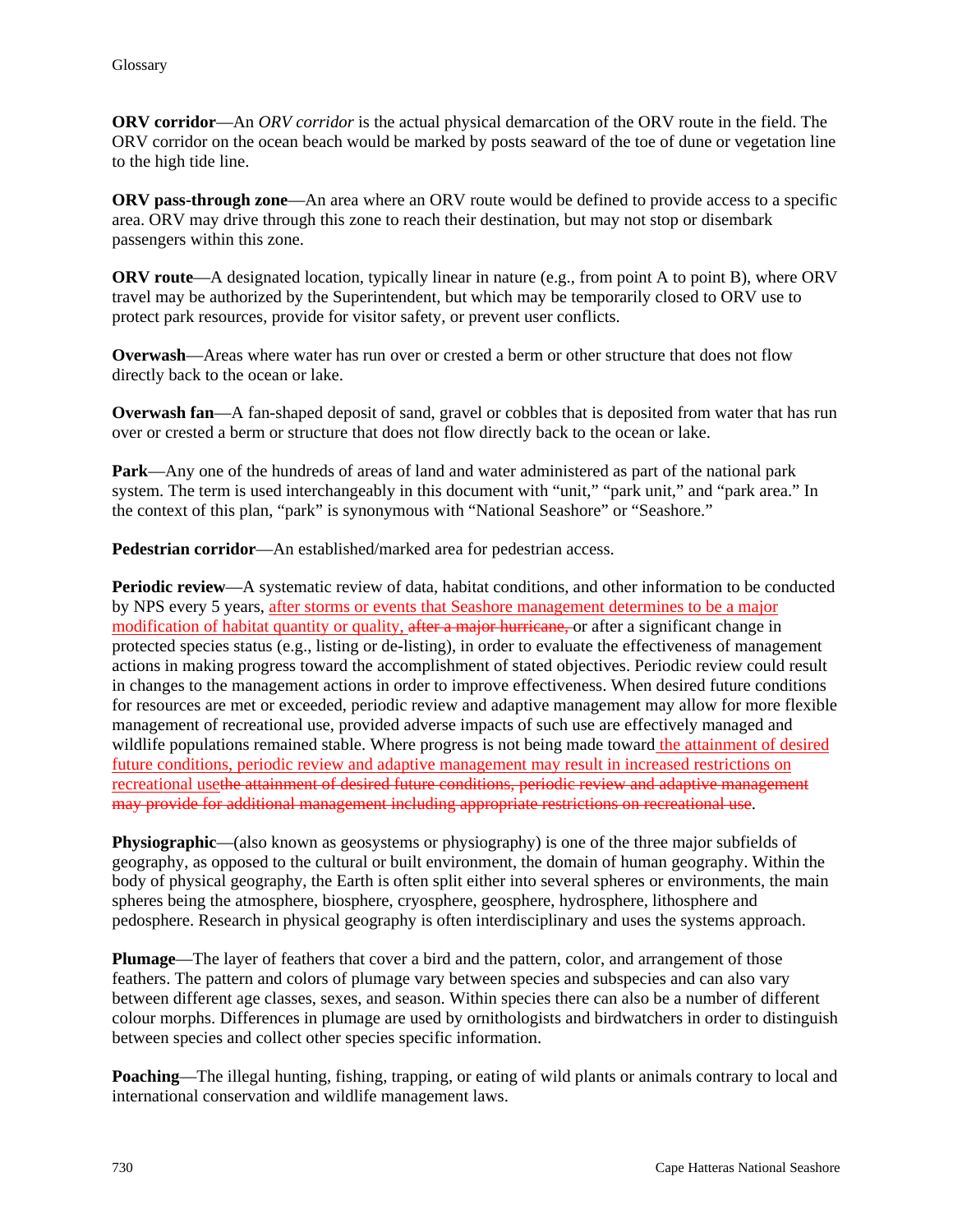**Pollutants**—The introduction of contaminants into an environment that causes instability, disorder, harm or discomfort to the ecosystem (i.e., physical systems or living organisms). Pollution can take the form of chemical substances, or energy, such as noise, heat, or light. Pollutants, the elements of pollution, can be foreign substances or energies, or naturally occurring; when naturally occurring, they are considered contaminants when they exceed natural levels.

**Potential new habitat**—Habitat recently created, usually by storms (e.g., overwash passes, blowouts, etc.).

**Predation—Describes a biological interaction where a predator (an organism that is hunting) feeds on its** prey, (the organism that is attacked). Predators may or may not kill their prey prior to feeding on them, but the act of predation always results in the death of the prey. The other main category of consumption is detritivory, the consumption of dead organic material. It can at times be difficult to separate the two feeding behaviors, for example where parasitic species prey on a host organism and then lay their eggs on it for their offspring to feed on its decaying corpse. The key characteristic of predation however is the predator's direct impact on the prey population. On the other hand, detritivores simply eat what is available and have no direct impact on the "donor" organism(s).

**Predator**—An organism that hunts and feeds on its prey (the organism that is attacked). Predators may or may not kill their prey prior to feeding on them, but the act of predation always results in the death of the prey.

**Prenesting closure—A** kind of resource closure in which an area of suitable habitat is proactively closed to ORVs and pedestrians at the start of the shorebird breeding season to provide undisturbed habitat for bird breeding activities to occur.

**Preserve**—To protect from loss or harm; conserve. Historically, the terms preserve, protect and conserve have come collectively to embody the fundamental purpose of the NPS—preserving, protecting and conserving the national park system.

**Recent breeding areas**—Areas used in the last three breeding seasons.

**Research area**—Area of suitable habitat set aside on a temporary or long-term basis (such as a study site or control plot) as part of a research project authorized by NPS under a research permit.

**Resource closure**—Any area posted as closed to all public entry in order to protect wildlife, such as breeding and foraging shorebirds and bird and turtle nests, or vegetation from human disturbance.

**Riparian**—Relating to or living or located on the bank of a natural watercourse (as a river) or sometimes of a lake or a tidewater.

**Roosting**—A resting state or period of relative inactivity employed by birds to save energy and compensate for the high metabolic rates that occur during the active part of the day. Sleeping birds often use a type of sleep known as vigilant sleep, where periods of rest are interspersed with quick eye-opening 'peeks,' allowing them to be sensitive to disturbances and enable rapid escape from threats.

## **Route** see **ORV route**

**Salinity**—The saltiness or dissolved salt content of a body of water. It is a general term used to describe the levels of different salts such as sodium chloride, magnesium and calcium sulfates, and bicarbonates.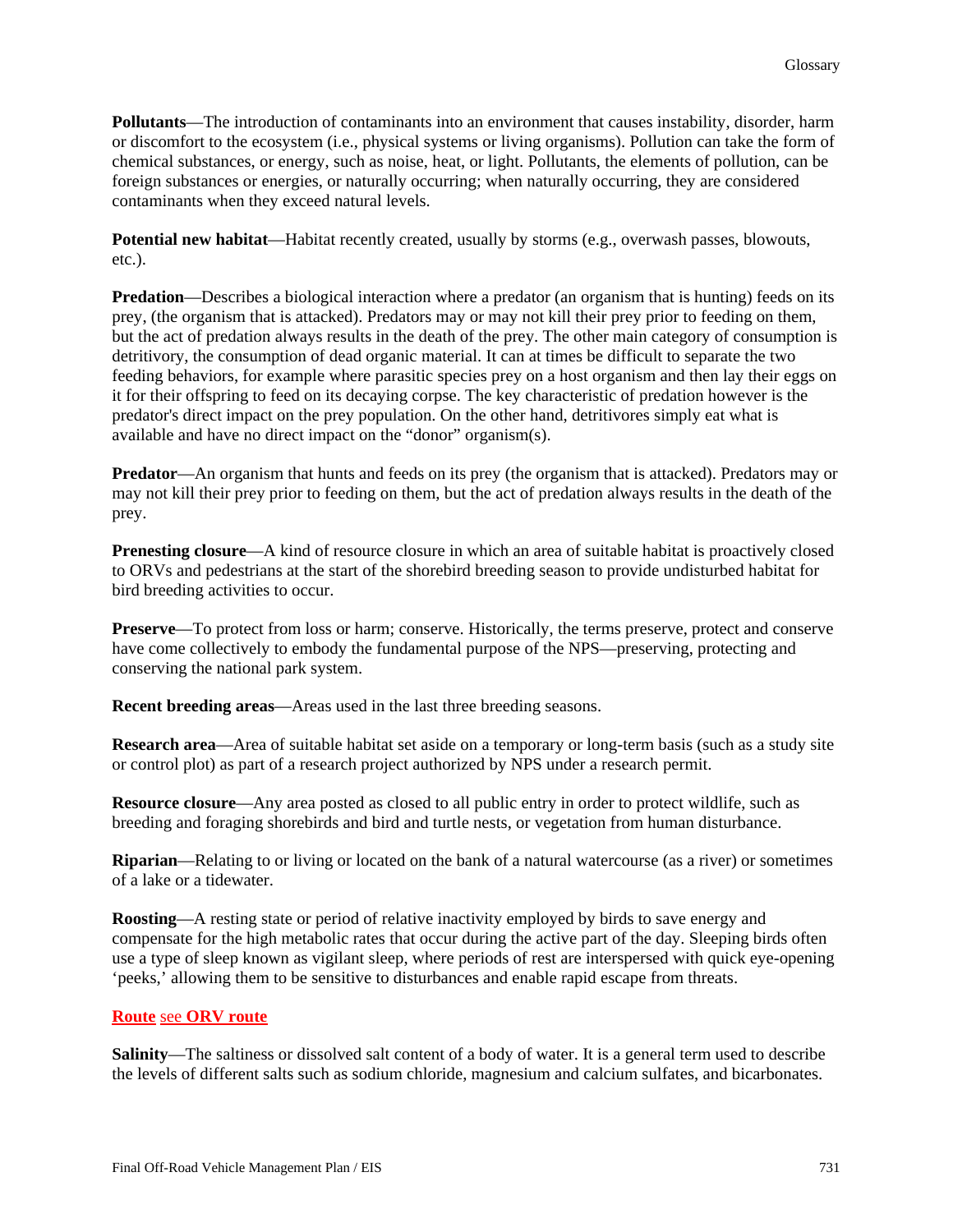**Scarified**—To break a seed coat through nicking or abrasion.

**Scrapes**—A place where soil has been scraped away, esp. a shallow hollow formed in the ground by a bird during a courtship display or for nesting.

**Sediment**—Any particulate matter that can be transported by fluid flow, and which eventually is deposited. Sediments are most often transported by water transported by wind) and glaciers. Beach sands and river channel deposits are examples of fluvial transport and deposition, though sediment also often settles out of slow-moving or standing water in lakes and oceans.

**Sheetflow**—Flowing water that is not confined to a channel.

**Socioeconomic**—The study of the relationship between economic activity and social life.

**Soundscape (natural)—** the aggregate of all the natural, nonhuman-caused sounds that occur in parks, together with the physical capacity for transmitting natural sounds.

**Species Management Area (SMA)—Area of suitable habitat that has had concentrated and recurring use** by multiple individuals and/or multiple species of protected shorebirds during the breeding season or nonbreeding season, or concentrations of seabeach amaranth specimens, in more than one (i.e., two or more) of the past 5 years and is managed to reduce or minimize human disturbance. SMAs are reevaluated and redesignated every 5 years, or after storms or events that Seashore management determines to be a major modification of habitat quantity or quality after major hurricanes, as part of the periodic review process.

**Subarctic**—A region in the Northern Hemisphere immediately south of the true Arctic and covering much of Alaska, Canada, southern Greenland, the north of Scandinavia, Siberia, northern Mongolia and the Chinese province of Heilongjiang. Generally, subarctic regions fall between 50°N and 70°N latitude, depending on local climates.

**Substrate**—The earthy material that exists in the bottom of a marine habitat, like dirt, rocks, sand, or gravel.

**Subtropical**—The geographical zone of the Earth immediately north and south of the tropical zone, which is bounded by the Tropic of Cancer and the Tropic of Capricorn, at latitudes 23.5°N and 23.5°S.

**Superintendent**—The senior on-site NPS official in a park. Used interchangeably with "park superintendent," "park manager," or "unit manager."

**Symbolic fencing**—Posts with string tied between them.

**Synonym**—Different words (or sometimes phrases) with identical or very similar meanings. Words that are synonyms are said to be synonymous, and the state of being a synonym is called synonymy.

**Take**—An act that potentially harasses, injures, or kills a protected species (FWC 2002). Take is defined differently depending on the governing legislation (i.e., Title 36 Code of Federal Regulations (CFR), *Endangered Species Act*, *Migratory Bird Treaty Act*).

"Take" as it applies to Title 36 CFR and as stated in 36 CFR 1.4 means to pursue, hunt, harass, harm, shoot, trap, net, capture, collect, kill, wound, or attempt to do any of the above.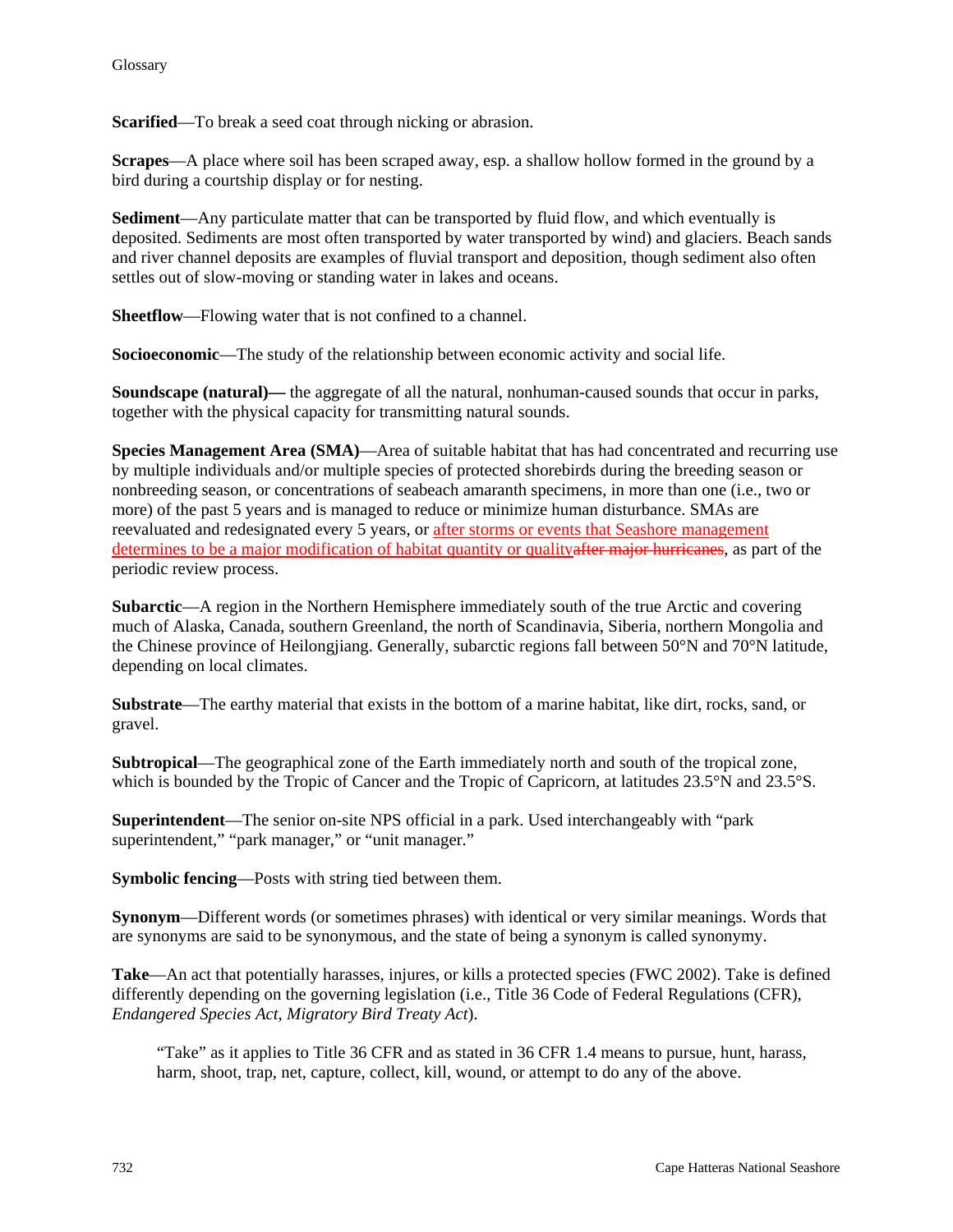"Take" as it applies to the Endangered Species Act and as stated in the Act Section 3.19 means to harass, harm, pursue, hunt, shoot, wound, kill, trap, capture, or collect, or to attempt to engage in any such conduct. Harass is defined by Fish and Wildlife Service as actions that create the likelihood of injury to listed species to such an extent as to significantly disrupt normal behavior patterns which include, but are not limited to, breeding feeding or sheltering. Harm is further defined by the Fish and Wildlife Service to include significant habitat modification or degradation that results in death to listed species by significantly impairing behavioral patterns such as breeding, feed or sheltering (50 CFR 17.3).

"Take" as it applies to the Migratory Bird Treaty Act and as stated in 50 CFR 10.12, includes pursue, hunt, shoot, wound, kill, trap, capture, or collect, or to attempt to pursue, hunt, shoot, wound, kill, trap, capture, or collect. Executive Order 13186 which calls for an MOU that has not been completed by NPS or other land management agencies defines intentional and unintentional take.

**Taxon**—A group of (one or more) organisms, which a taxonomist adjudges to be a unit.

**Telemetry**—A technology that allows remote measurement and reporting of information.

**Thermal**—A column of rising air in the lower altitudes of the earth's atmosphere. Thermals are created by the uneven heating of the Earth's surface from solar radiation, and an example of convection. The sun warms the ground, which in turn warms the air directly above it.

**Traditional**—Pertains to recognizable, but not necessarily identical, cultural patterns transmitted by a group across at least two generations. Also applies to sites, structures, objects, landscapes, and natural resources associated with those patterns. Popular synonyms include "ancestral" and "customary."

**Traditionally associated peoples**—Social/cultural entities such as tribes, communities, and kinship units, as well as park neighbors, traditional residents, and former residents who remain attached to a park area despite having relocated, are "traditionally associated" with a particular park when (1) the entity regards park resources as essential to its development and continued identity as a culturally distinct people; (2) the association has endured for at least two generations (40 years); and (3) the association began prior to establishment of the park.

**Traditional cultural property**—A property associated with cultural practices, beliefs, the sense of purpose, or existence of a living community that is rooted in that community's history or is important in maintaining its cultural identity and development as an ethnically distinctive people. Traditional cultural properties are ethnographic resources eligible for listing in the National Register of Historic Places.

**Unacceptable impacts**—Impacts that, individually or cumulatively, would

- be inconsistent with a park's purposes or values, or impede the attainment of a park's desired future conditions for natural and cultural resources as identified through the park's planning process, or
- create an unsafe or unhealthful environment for visitors or employees, or
- diminish opportunities for current or future generations to enjoy, learn about, or be inspired by park resources or values, or
- unreasonably interfere with
	- park programs or activities, or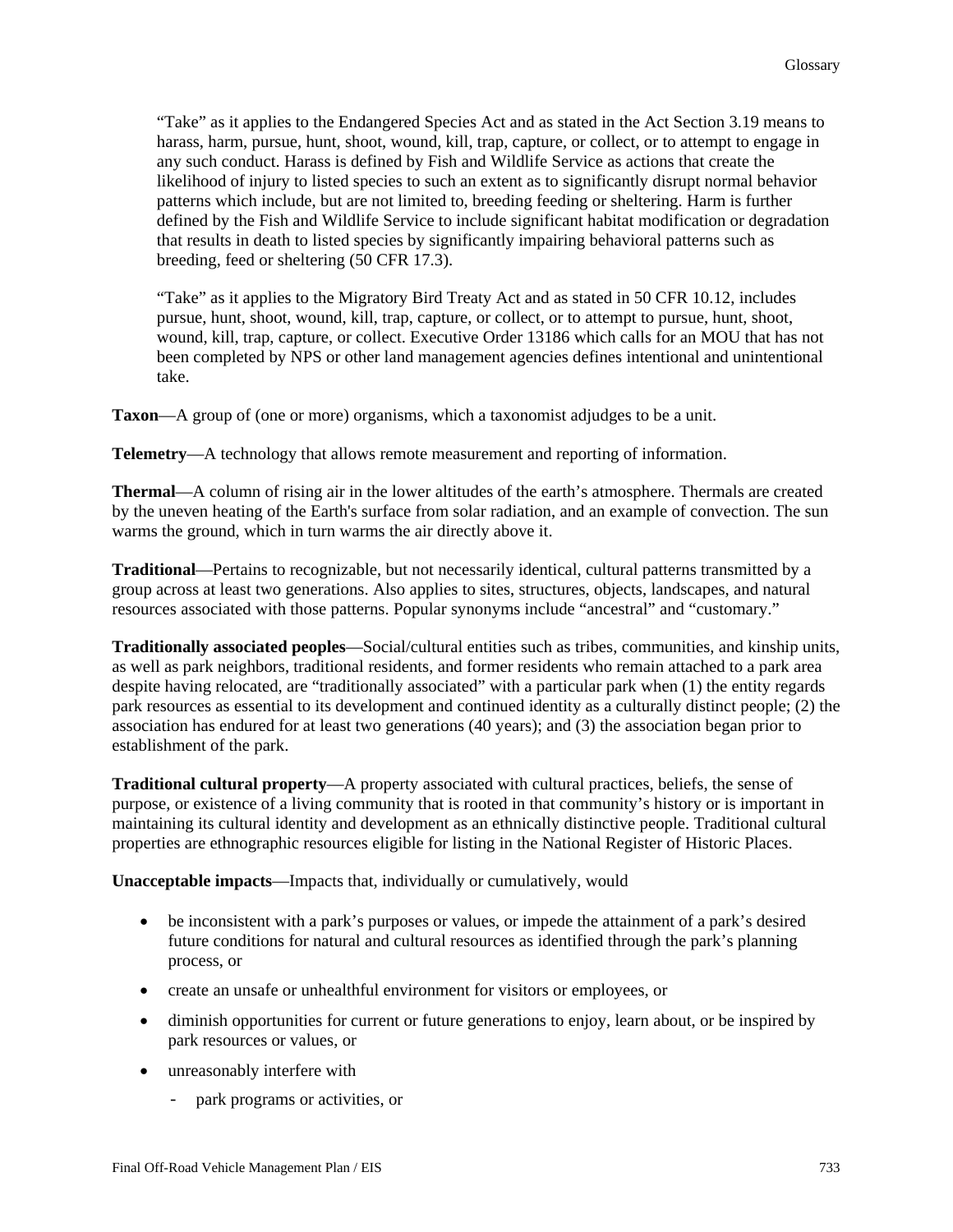- an appropriate use, or
- the atmosphere of peace and tranquility, or the natural soundscape maintained in wilderness and natural, historic, or commemorative locations within the park.
- NPS concessioner or contractor operations or services.

## **Vehicle--free area (VFA)** —An area within the Seashore that has not been designated as an ORV route. Nonessential vehicle/ORV use is prohibited in VFAs.

**Viewsheds**—An area of land, water, or other environmental element that is visible to the human eye from a fixed vantage point. The term is used widely in such areas as urban planning, archaeology, and military science. In urban planning, for example, viewsheds tend to be areas of particular scenic or historic value that are deemed worthy of preservation against development or other change. Viewsheds are often spaces that are readily visible from public areas such as from public roadways or public parks. The preservation of viewsheds is frequently a goal in the designation of open space areas, green belts, and community separators.

**Visitor**—Anyone who physically visits a park for recreational, educational or scientific purposes, or who otherwise uses a park's interpretive and educational services, regardless of where such use occurs (e.g., via Internet access, library, etc.).

**Visitor experience**—The perceptions, feelings, and reactions a park visitor has in relationship with the surrounding environment.

**Vulnerable**—A species which is likely to become endangered unless the circumstances threatening its survival and reproduction improve.

**Wetlands**—Wetlands are lands transitional between terrestrial and aquatic systems where the water table is usually at or near the surface or the land is covered by shallow water. For purposes of this classification, wetlands must have one or more of the following three attributes: 1) at least periodically, the land supports predominantly hydrophytes; 2) the substrate is predominantly undrained hydric soil; and 3) the substrate is nonsoil and is saturated with water or covered by shallow water at some time during the growing season of each year (Classification of Wetlands and Deepwater Habitats of the United States [Cowardin et al. 1979]).

**Wrack line**—Also known as a drift line, it is a line of stranded debris along a beach face marking the point of maximum run-up during a previous high tide.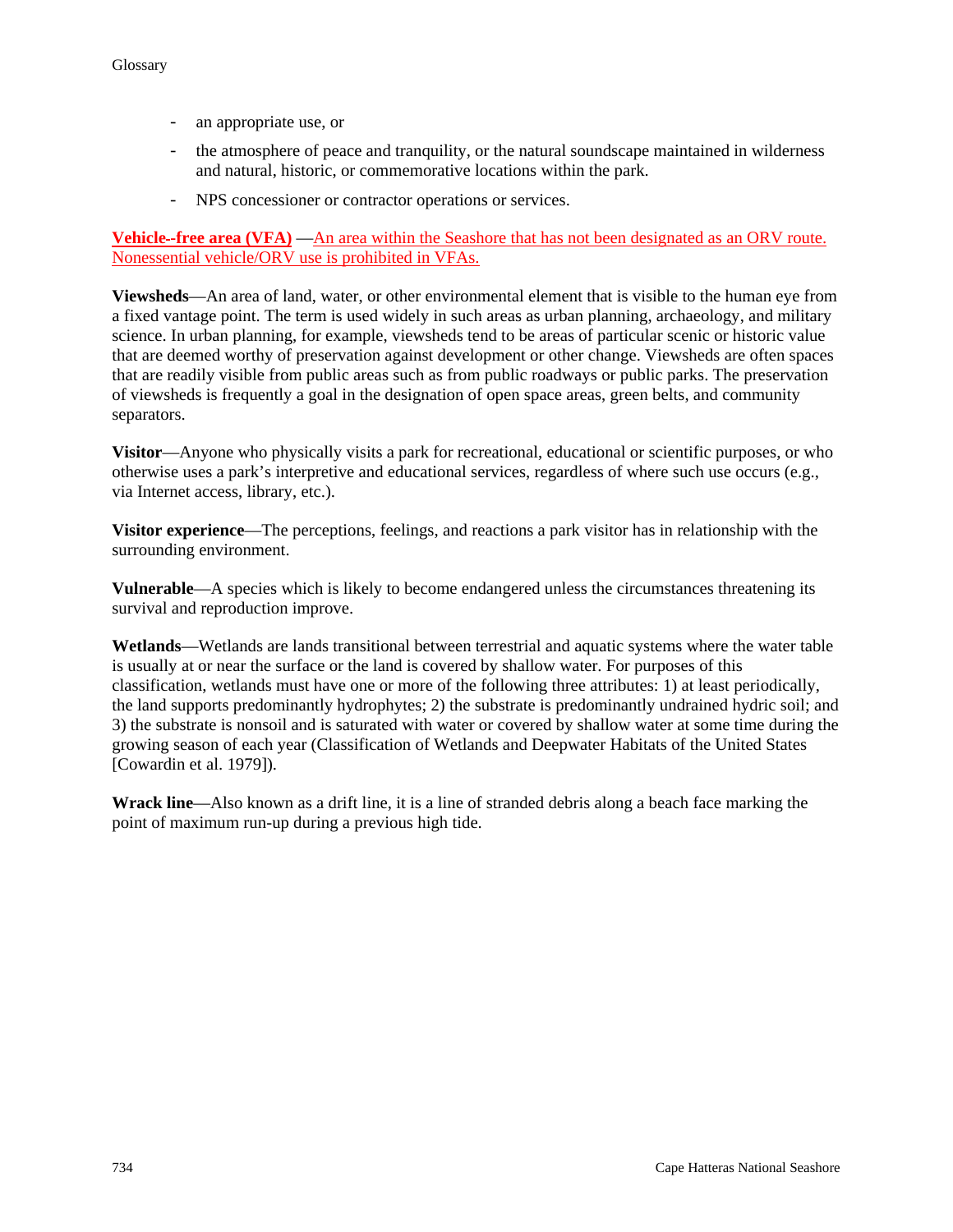## **REFERENCES**

American Bird Conservancy

- 2005 Emergency Petition for a Rule to List the Red Knot (*Calidris canutus rufa*) as Endangered under the Endangered Species Act, 16 USC 1531 et seq. (1973 as amended) within the United States. 44 pp.
- 2008 "Government Review Confirms Red Knot and Other Imperiled Bird Candidates Should Be Listed as Endangered Species." Accessed January 19, 2010: http://www.abcbirds.org/newsandreports/stories/081212.html

Amirault, D.L., Shaffer, F., Baker, K., Boyne, A., Calvert, A., McKnight, J., and P. Thomas

2006 "Preliminary Results of a Piping Plover Five Year Banding Study in Eastern Canada: Support for Expanding Conservation Efforts to Non-Breeding Sites?" Proceedings of the Symposium on the Wintering Ecology and Conservation of Piping Plovers. U.S. Fish and Wildlife Service, Raleigh, NC.

Anders, F., and S. Leatherman

1987 "Disturbance of Beach Sediment by Off-Road Vehicles." *Envir. Geol. and Water Sci.* 9:183–189.

Baicich, P.J., and C.J.O. Harrison

1997 A Guide to the Nests, Eggs, and Nestlings of North American Birds. Second edition. San Diego, CA: Academic Press.

Baker, A.J., P.M. González, T. Piersma, L.J. Niles, I.L.S. do Nascimiento, P.W. Atkinson, N.A. Clark, C.D.T. Minton, M.K. Peck, and G. Aarts

2004 "Rapid Population Decline in Red Knot: Fitness Consequences of Decreased Refueling Rates and Late Arrival in Delaware Bay." *Proc. Royal Soc. London* 271:875–882.

Baker, M., National Park Service (Cape Hatteras National Seashore)

- 2009a Pers. comm. via email with D. Wetmore, Louis Berger Group, Inc. (<del>LBG</del>The Louis Berger Group), regarding the number of sea turtle nests by species found during the years 2000 through 2005. March 16, 2009.
- 2009b Pers. comm. via email with D. Wetmore, **LBGThe Louis Berger Group**, regarding the number of sea turtle nests by species found during the years 2000 through 2009. November 11, 2009.

2009c Pers. comm. via email with S. Smith, The Louis Berger Group, Inc. regarding the northernmost leatherback sea turtle nest. September 22, 2009.

Barber, J.R., K.R. Crooks, and K.M. Fristrup

In press2010 *The Costs of Chronic Noise Exposure for Terrestrial Organisms*. TREE-1176:10 pp.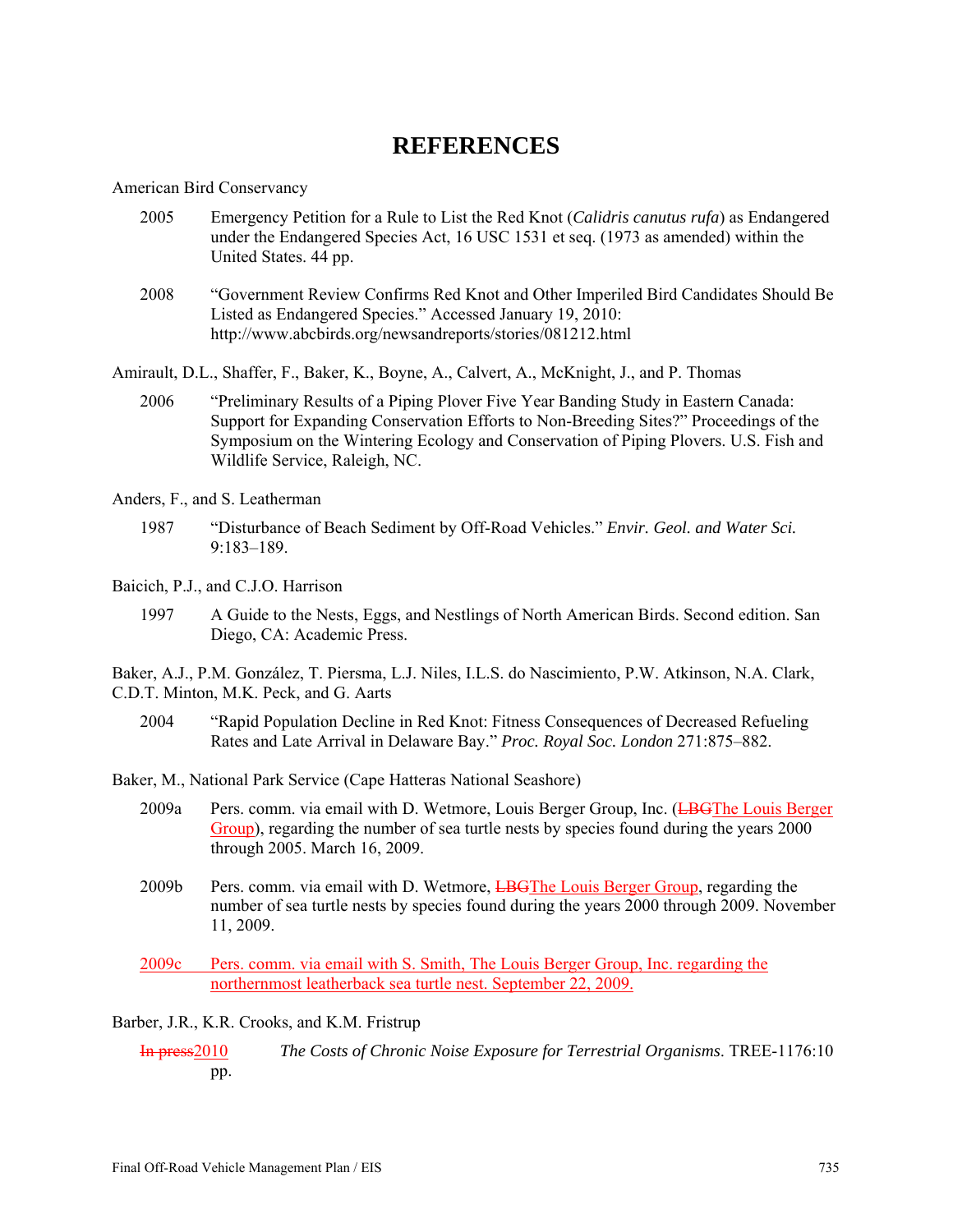#### Bent, C.

1929 "Life Histories of North American Shore Birds, Part 2." *U.S. Nat'l Mus. Bull.*, Number 146, Washington, D.C.

#### Bergstrom, P.W.

- 1988 "Breeding Biology of Wilson's Plovers." *Wilson Bull*. 100:25–35.
- 1989 "Incubation Temperatures of Wilson's Plovers and Killdeers. *Condor* 91:634–641.

Bildstein, K.L., G.T. Bancroft, P.J. Dugan, D.H. Gordon, and R.M. Erwin

1991 "Approaches to the Conservation of Coastal Wetlands in the Western Hemisphere." *Wilson Bull*. 103:218–254.

Blanco, D., H.R. Goi, and G. Pugnali

1992 "The Importance of Punta Rasa, Buenos Aires Province, in the Migration of the Red Knot (*Calidris canutus*)." *El Hornero* 13:203–206.

Blodget, B.G., and S.M. Melvin

1996 *Massachusetts Tern and Piping Plover Handbook: A Manual for Stewards*. Massachusetts Division of Fisheries and Wildlife, Westborough, MA.

Brodhead, J.M., and P.J. Godfrey

1977 "Off-Road Vehicle Impact in Cape Cod National Seashore: Disruption and Recovery of Dune Vegetation." *Int'l J. of Biometeorology* 21:299–306.

Broili, T., National Park Service (Cape Hatteras National Seashore)Chief of Resource Management, Cape Hatteras National Seashore

2009 Pers. comm. via email with C.yndy Holda, Cape Hatteras National Seashore, regarding vehicle noise. September 28, 2009.

2010 Pers. comm. via phone with S. Hamilton, NPS Environmental Quality Division, regarding the status of seabeach amaranth at the Seashore for the 2010 season. September 23, 2010.

Brown, S., C. Hickey, B. Harrington, and R. Gill, eds.

- 2001 *The U.S. Shorebird Conservation Plan*, 2nd ed. Manomet Center for Conservation Sciences, Manomet, MA.
- Brown, S., S. Schulte, B. Harrington, B. Winn, J. Bart, and M.A. Howe
	- 2005 "Population Size and Winter Distribution of Eastern American Oystercatchers." *J. of Wildl. Mgmt.* 69.

Buckley, P.A., and F.G. Buckley

1976 *Guidelines for the Protection and Management of Colonially Nesting Waterbirds*. National Park Service, North Atlantic Regional Office, Boston, MA.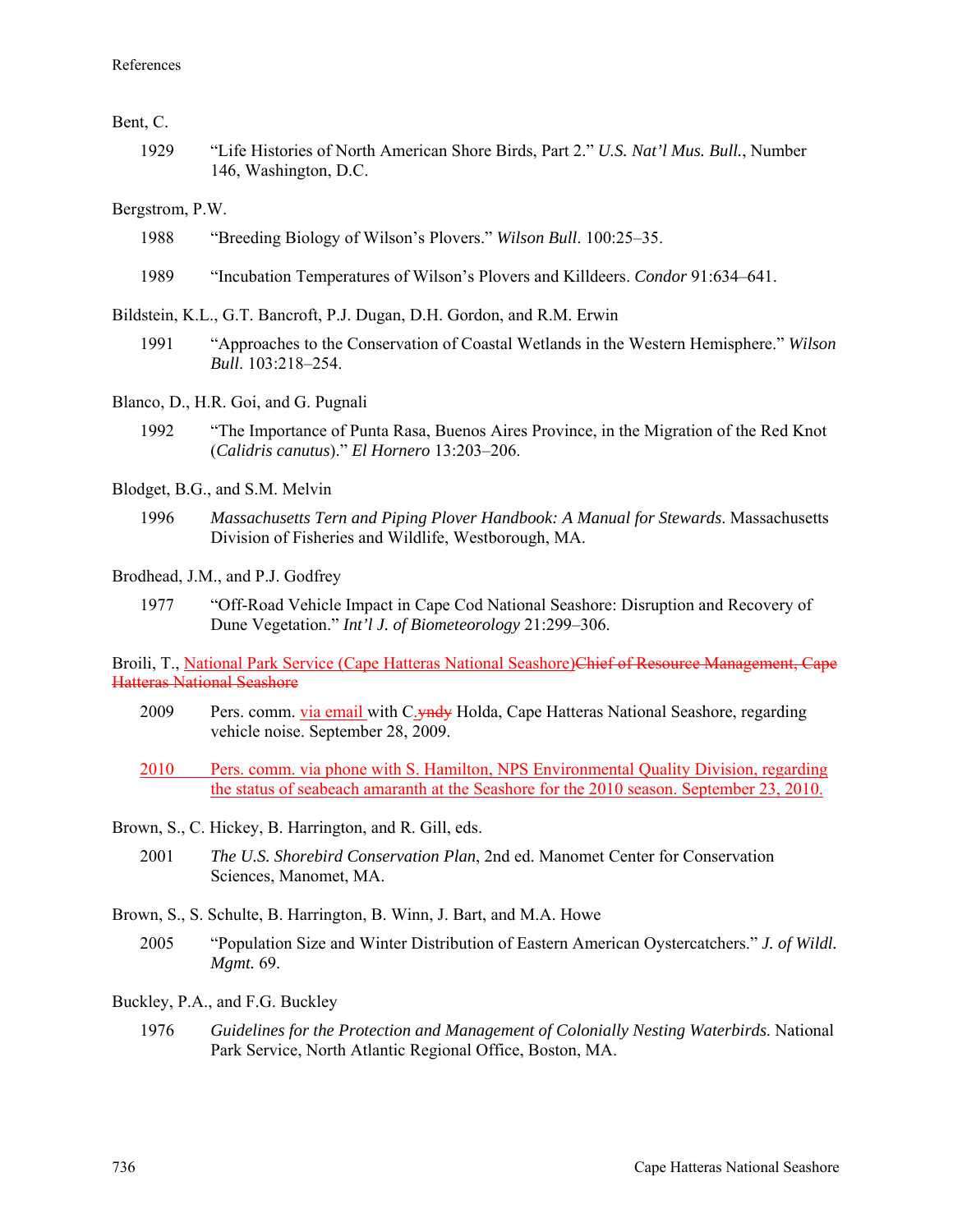#### Bureau of Labor Statistics

20082010a "Local Area Unemployment Statistics." Accessed December 5, 2008August 31, 2010: http://www.bls.gov/lau

2010b Quarterly Census of Employment and Wages. Accessed August 1, 2010. http://bls.gov/cew

## 2009 "Local Area Unemployment Statistics." Accessed September 2, 2009: http://www.bls.gov/lau

## Burger, J.

- 1987 "Physical and Social Determinants of Nest Site Selection in Piping Plover in New Jersey." *Condor* 98:811–818.
- 1991 "Foraging Behavior and the Effect of Human Disturbance on the Piping Plover (*Charadrius melodus*)." *J. of Coastal Res.* 7:39–52.
- 1994 "The Effect of Human Disturbance on Foraging Behavior and Habitat Use in Piping Plover (*Charadrius melodus*)." *Estuaries* 17:695–701.
- 1998 "Effects of Motorboats and Personal Watercraft on Flight Behavior over a Colony of Common Terns." *Condor* 100:528–534.

## Burger, J., and M.G. Gochfeld

1990 *Black Skimmer: Social Dynamics of a Colonial Species*. New York, NY: Columbia University Press.

Burger, J., C. Jeitner, K. Clark, and L.J. Niles

2004 "The Effect of Human Activities on Migrant Shorebirds: Successful Adaptive Management." *Environ. Conserv*. 31: 283–288.

Byrne, M.W., J.M. Maxfield, and J.C. DeVivo

2009 *Migratory and Wintering Shorebird Monitoring at Cape Hatteras National Seashore, 2006/2007*. Natural Resource Technical Report NPS/SECN/NRTR—2009/189. National Park Service, Fort Collins, CO.

## Cairns, W.E.

1982 "Biology and Behavior of Breeding Piping Plovers." *Wilson Bull*. 94:531–545.

California Department of Transportation (Caltrans)

1998 *Technical Supplement to the Traffic Noise Analysis Protocol*. California Department of Transportation Environmental Program. October 1998.

#### California State Lands Commission

2005 *Disposition of Offshore Cooling Water Conduits SONGS Unit 1 EIR*, Section 4.9, Noise, p. 4.9-3. State Clearinghouse Number SCH2004061092. June 2005.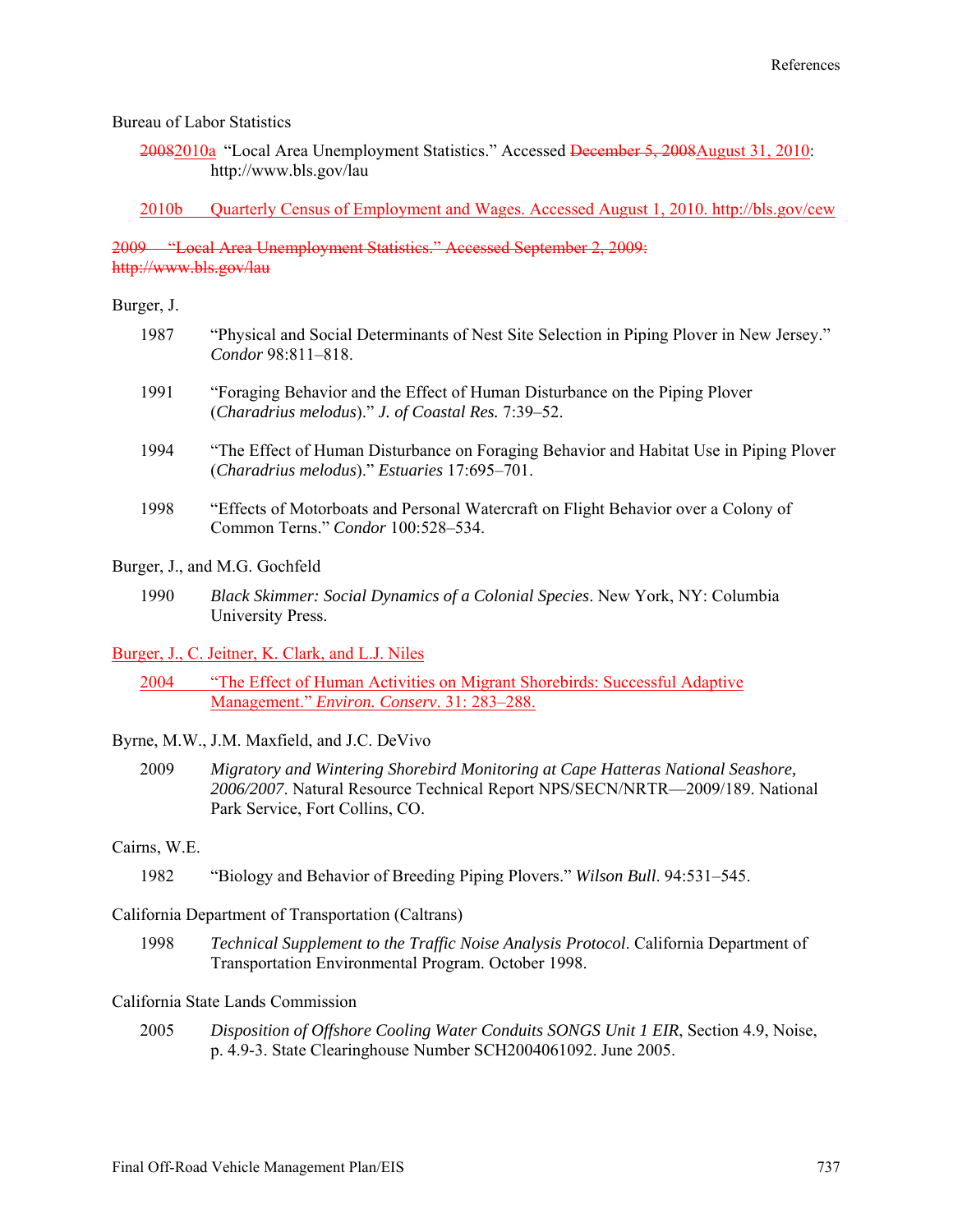Cameron, S., and D. Allen

2008 *2007 Survey of Nesting Colonial Waterbirds in the North Carolina Coastal Zone along with an Updating of the Colonial Waterbird Database*. Final Report to the U.S. Army Corps of Engineers, Wilmington District, NC.

Cameron, S., North Carolina Wildlife Resources Commission

- 2005 Pers. comm. with R. Podolsky, LBGThe Louis Berger Group, regarding Wilson's plover at Cape Hatteras. November 20, 2005.
- 2007 Pers. comm. via phone with T. Flanagan, NPS, regarding habitat enhancement / creation projects. September 21, 2007.

Cape Hatteras Business Allies

2009 Draft Recreational Overview and Maps. pp. 5-8 of Addendum 4 in Negotiated Rulemaking Advisory Committee for Off-Road Vehicle Management at Cape Hatteras National Seashore; Final Report of the Proceedings submitted to the National Park Service on behalf of the Committee by Patrick Field, Robert Fisher, and Ona Ferguson, Committee Facilitators, March 20, 2009

Carthy, R.R., A.M. Foley, and Y. Matsuzawa

2003 "Incubation Environment of Loggerhead Turtle Nests: Effects on Hatching Success and Hatchling Characteristics." In *Loggerhead Sea Turtles* (ed. A.B. Bolten and B.E. Witherington), pp. 144–153. Washington: Smithsonian Books.

## Cave, D.

2010 "A Challenge to Florida Beach Driving Tradition." *The New York Times*. September 9, 2010.

Cohen, J.B., R.M. Erwin, J.B. French Jr., J.L. Marion, and J.M. Meyers

In press2010 *Recommendations for Management of Endangered Species at Cape Hatteras National Seashore*. U.S. Geological Survey Open-File Report 2009-1262.

## Cohen, J.B.

- 2005 "Factors Limiting Piping Plover Nesting Pair Density and Reproductive Output on Long Island, New York." Ph.D. diss., Virginia Tech University, Blacksburg, VA.
- Cohen, J.B., S.M. Karpanty, D.H. Catlin, J.D. Fraser, and R.A. Fischer
	- 2008 "Winter Ecology of Piping Plovers at Oregon Inlet, North Carolina." *Waterbirds* 31(3):472–479.

Cohen, J.B., E.H. Wunker, and J.D. Fraser

2008 "Substrate and Vegetation Selection by Nesting Piping Plovers." *Wilson J. of Ornith.* 120(2):404–407.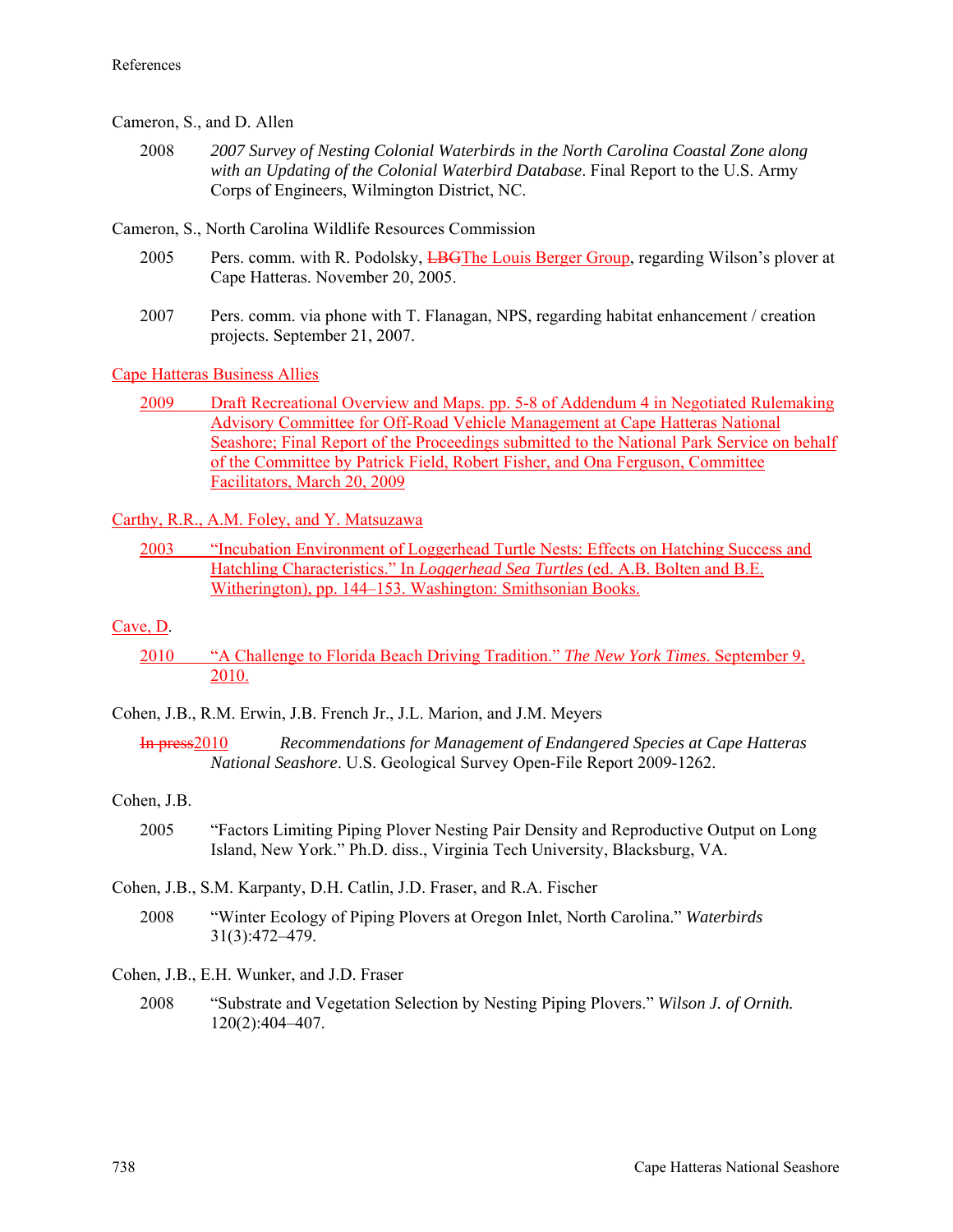## Collazo, J.A, J.R. Walters, and J.F. Parnell

1995 Factors Affecting Reproduction and Migration of Waterbirds on the North Carolina Barrier Islands. Final Report to the National Park Service, Cape Hatteras and Cape Lookout Seashores.

Cooper, S.

1990 "Notes on Piping Plovers Nesting at Cape Hatteras National Seashore during 1987." *Chat* 54:1–6.

Corbat, C.A., and P.W. Bergstrom

2000 "Wilson's Plover (*Charadrius wilsonia*)." In *The Birds of North America Online*, ed. A. Poole. Ithaca, NY: Cornell Lab of Ornithology. http://bna.birds.cornell.edu/bna/species/516

Council on Environmental Quality (CEQ)

1981 "Forty Most Asked Qquestions Concerning CEQ's National Environmental Policy Act Regulations." Federal Register 46(55):18026–38. http://ceq.eh.doe.gov/nepa/regs/40/40p.3.htm.

Cowardin, L.M., V. Carter, F.C. Golet, and E.T LaRoe et al.

1979 *Classification of Wetlands and Deepwater Habitats of the United States*. FWS/OBS-79/31. Performed for the U.S. Department of the Interior, Fish and Wildlife Service, Office of Biological Services, Washington, D.C.

Creef, D., Dare County Planning Department

2009 Pers. comm. via email with D. Wetmore, <del>LBG</del>The Louis Berger Group, regarding the status of the county's *Land Use Plan* update. February 16, 2009.

Crihfield, J.B., and H.S. Campbell Jr.

1991 "Evaluating Alternative Regional Planning Models." *Growth and Change* 22(2):1–16. DOI: 10.1111/j.1468-2257.1991.tb00544.x.

Culver S.F., C.A.G. Pre, D.J. Mallinson, S.R. Riggs, D.R. Corbett, J. Foley, M. Hale, L. Metger, J. Ricardo, C.G. Smith, C.W. Smith, S.W. Snyder, and D. Twamley

2007 "Late Holocene Barrier Island Collapse: Outer Banks, North Carolina, USA." *Sedimentary Record* 5:4–8.

Dare County

2003 *Dare County Land Use Plan*. July, 2003.

Davis, M.B., T.R. Simons, M.J. Groom, J.L. Weaver, and J.R. Cordes

- 1999 Reproductive success, status, and viability of the American oystercatcher (*Haematopus palliatus*). Thesis, North Carolina State University, Department of Zoology, Raleigh, NC.
- 2001 "The Breeding Status of the American Oystercatcher on the East Coast of North America and Breeding Success in North Carolina." *Waterbirds* 24:195–202.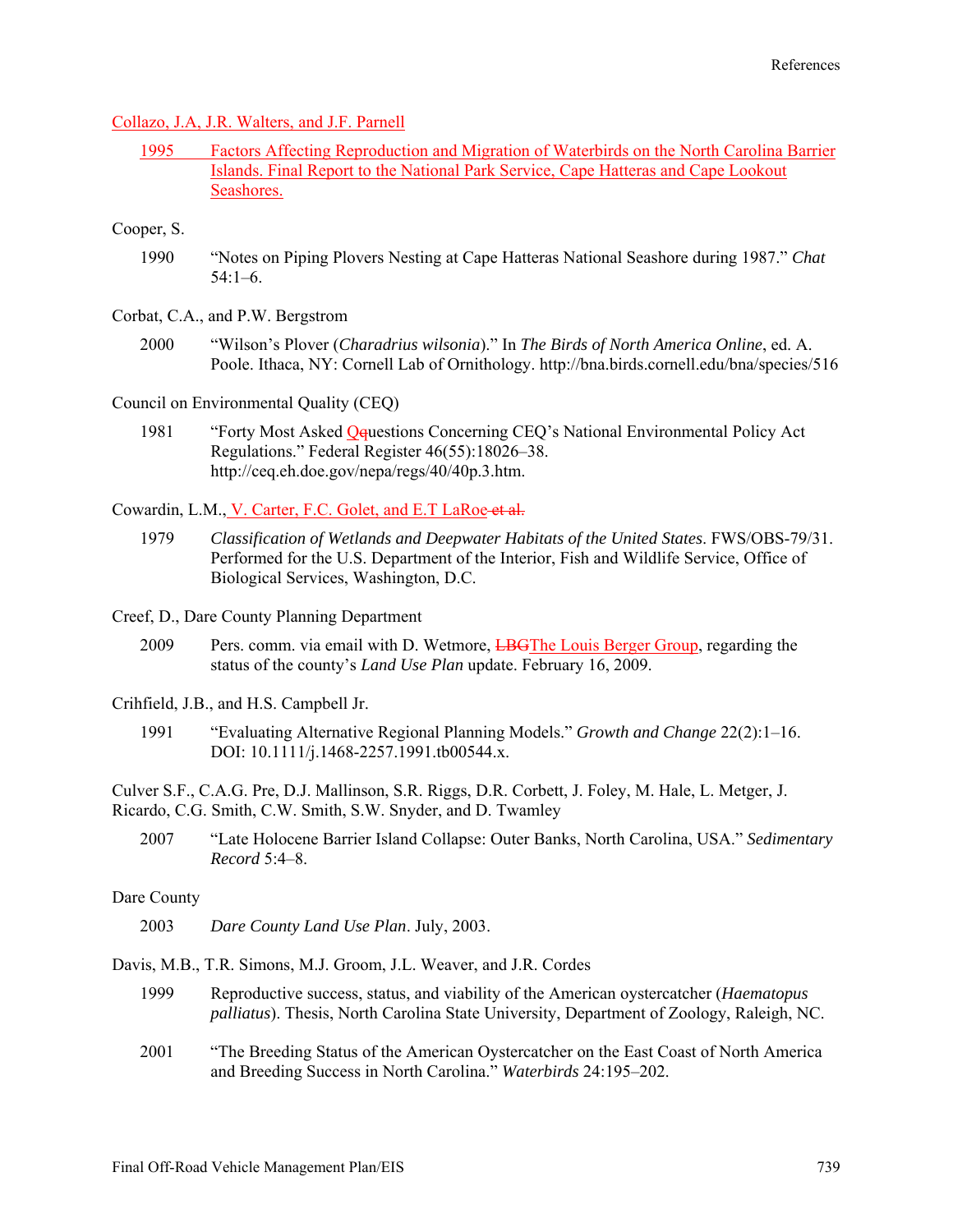Dinsmore, S., J. Collazo, and J. Walters

1998 "Seasonal Numbers and Distribution of Shorebirds on North Carolina's Outer Banks." *Wilson Bull.* 110(2):171–181.

#### Dodd, C.K., Jr.

- 1988 *Synopsis of the Biological Data on the Loggerhead Sea Turtle* Caretta caretta (*Linnaeus 1758*). U.S. Fish and Wildlife Service, Biol. Rep. 88(14). 110 pp.
- Dolan, R., P.J. Godfrey, and W.E. Odum
	- 1973 "Man's Impact on the Barrier Islands of North Carolina." *Amer. Sci.* 61:152–162.
- Drake, K.R., J.E. Thompson, K.L. Drake, and C. Zonick
	- 2001 "Movement, Habitat Use, and Survival of Nonbreeding Piping Plovers." *Condor* 103(2):259–267.
- Ehrhart, L.M., D.A. Bagley, and W.E. Redfoot
	- 2003 "Loggerhead Turtles in the Atlantic Ocean: Geographic Distribution, Abundance, and Population Status." In *Loggerhead Sea Turtles,* ed. A.B. Bolten and B.E. Witherington, 157–174. Washington, D.C.: Smithsonian Books.
- Ehrhart, L.M., and B.E. Witherington
	- 1987 Human and Natural Causes of Marine Turtle Nest and Hatchling Mortality and Their Relationship to Hatchling Production on an Important Florida Nesting Beach. Final Report, Project Number GFC-84-018, Technical Report No. 1. Florida Game and Fresh Water Fish Commission, Nongame Wildlife Program, Tallahassee, FL. 141 pp.
- Elias, S.P., J.D. Fraser, and P.A. Buckley
	- 2000 "Piping Plover Brood Foraging Ecology on New York Barrier Island Ecology." *J. of Wildl. Mgmt.* 64:346–354.
- Elliott-Smith, E., and S.M. Haig
	- 2004 "Piping Plover (*Charadrius melodus*)." In *The Birds of North America Online*, ed. A. Poole. Ithaca, NY: Cornell Lab of Ornithology. http://bna.birds.cornell.edu/bna/species/002
- Elliott-Smith, E., S.M. Haig, and B.M. Powers
	- 2009 Data from the 2006 International Piping Plover Census: U.S. Geological Survey Data Series 426. 332 pp.

#### Environmental Systems Research Institute, Inc.

2002 "2000 Census Block Groups: NC." CD-ROM. ESRI Data and Maps 2002.

## Erwin, R.M.

- 1977 "Black Skimmer Breeding Ecology and Behavior." *Auk* 94:709–717.
- 1979 "Species Interactions in a Mixed Colony of Common Terns (*Sterna hirundo*) and Black Skimmers (*Rynchops niger*)." *Animal Behav.* 27:1054–1062.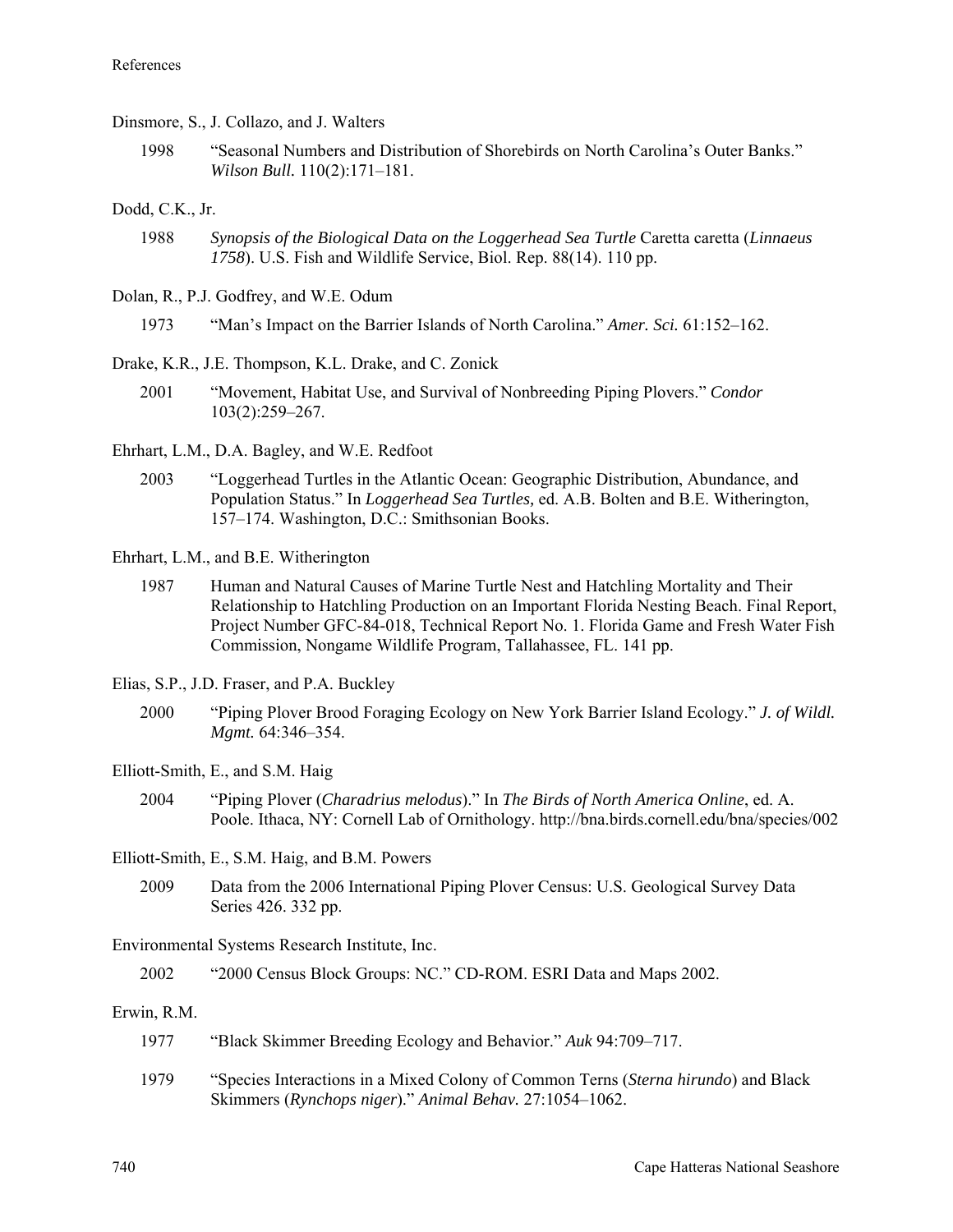- 1980 "Breeding Habitat Use by Colonially Nesting Waterbirds in Two Mid-Atlantic Regions under Different Regimes of Human Disturbance." *Biol. Conserv.* 18:39–51.
- 1989 "Responses to Human Intruders by Birds Nesting in Colonies: Experimental Results and Management Guidelines." *Colonial Waterbirds* 12:104–108.

2005 *Management, Monitoring, and Protection Protocols for Colonially Nesting Waterbirds at Cape Hatteras National Seashore, North Carolina*. USGS Open-File Report 2009-1262 (2010) USGS report to the National Park Service.

Erwin, R.M, D.H Allen, and D. Jenkins

2003 "Created Versus Natural Coastal Islands: Atlantic Waterbird Populations, Habitat Choices, and Management Implications." *Estuaries* 26:949–955.

Erwin, R.M., J.D. Nichols, T.B. Eyler, D.B. Stotts, and B.R. Truitt

1998 "Modeling Colony-Site Dynamics: A Case Study of Gull-Billed Terns (*Sterna nilotica*) in Coastal Virginia." *Auk* 115:970–978.

Erwin, R.M., B.R. Truitt, and J.E. Jimenez

2001 "Ground-Nesting Waterbirds and Mammalian Carnivores in the Virginia Barrier Island Region: Running Out of Options." *J. of Coastal Res.* 17:292–296.

Federal Highway Administration (FHWA)

- 1995 *Highway Traffic Noise Analysis and Abatement Policy and Guidance*. U.S. Department of Transportation Federal Highway Administration (FHWA), Office of Environment and Planning, Noise and Air Quality Branch, Washington, D.C. June 1995. 4 pp.
- 2007 Administrative Action: Supplement to the 2005 Supplemental Draft Environmental Impact Statement and Draft Section 4(f) Evaluation NC 12 Replacement of the Herbert C. Bonner Bridge.

Federal Interagency Committee on Noise (FICN)

1992 *Federal Agency Review of Selected Airport Noise Analysis Issues*. August 1992.

Federal Register (FR)

- 1985 Endangered and Threatened Wildlife and Plants; Determination of Endangered and Threatened Status for Piping Plovers. Federal Register 50:50 FR 50726–50734. December 11, 1985.
- 2001 Endangered and Threatened Wildlife and Plants; Final Determinations of Critical Habitat for Wintering Piping Plovers; Final Rule. Federal Register 66:50 CFR 36038–36143. July 10, 2001.
- 2008 Endangered and Threatened Wildlife and Plants; Revised Designation of Critical Habitat for the Wintering Population of the Piping Plover (*Charadrius melodus*) in North Carolina; Final Rule. Federal Register 73:50 CFR 62815–62841. October 21, 2008.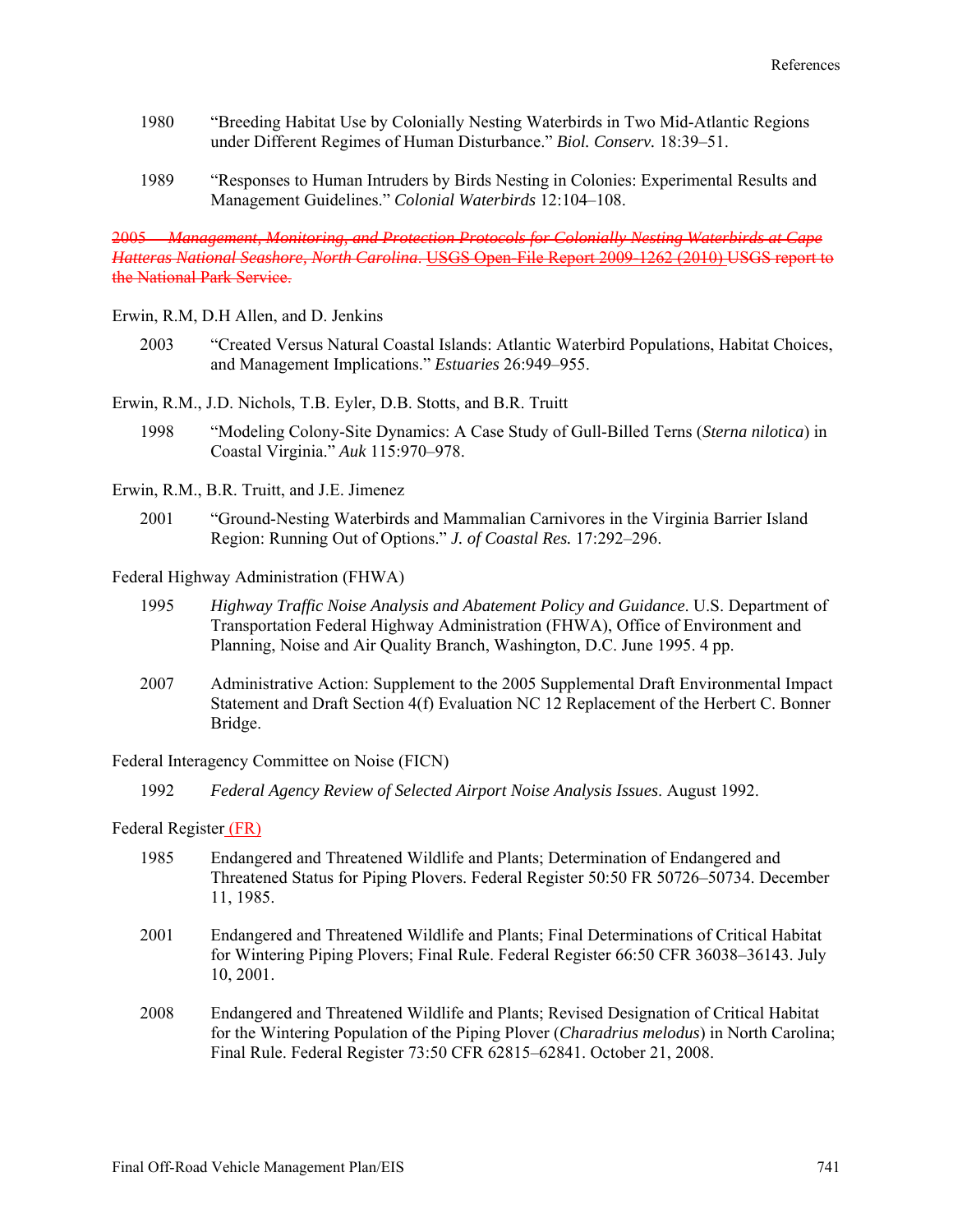2009 Endangered and Threatened Wildlife and Plants: Review of Native Species That Are Candidates for Listing as Endangered or Threatened; Annual Notice of Findings on Resubmitted Petitions; Annual Description of Progress on Listing Actions. Federal Register 74:50 CFR 17. 57825. November 9, 2009.

Flemming, S.P., R.D. Chiasson, P.C. Smith, P.J. Austin-Smith, and R.P. Bancroft

1988 "Piping Plover Status in Nova Scotia Related to Its Reproductive and Behavioral Responses to Human Disturbance." *J. of Field Ornith.* 59:321–330.

Foley, A.M., S.A. Peck, and G.R. Harman

2006 "Effects of Sand Characteristics and Inundation on the Hatching Success of Loggerhead Sea Turtle (*Caretta caretta*) Clutches on Low-relief Mangrove Islands in Southwest Florida." *Chelonian Conservation and Biology*, 5(1): 32-41.

Francis, C. D., C. P. Ortega, and A. Cruz

2009 Noise pollution changes avian communities and species interactions. Current Biology. 19: 1415-1419.

Frazer, N.B.

1992 "Sea Turtle Conservation and Halfway Technology." *Conserv. Biol.* 6:179–184.

Frid, A. and L.M. Dill

2002 "Human Caused Disturbance Stimuli as a Form of Predation Risk." *Conservation Ecology* 6: Article 11.

- Fussell, J. III, M. Lyons, and A.D. Barron
	- 1990 "Birds of the Outer Banks." Version 18JUL00. National Park Service, Department of the Interior, Northern Prairie Wildlife Research Center Online, Jamestown, ND. http://www.npwrc.usgs.gov/resource/birds/chekbird/r4/hatteras.htm
- Gilpin, M.E., and M.E. Soulé
	- 1986 "Minimum Viable Populations: Processes of Species Extinction." In *Conservation Biology: The Science of Scarcity and Diversity*, ed. M.E. Soulé, 19–34. Sunderland, MA: Sinauer.

Gochfeld, M.G., and J. Burger

1994 "Black Skimmer (*Rynchops niger*)." In *The Birds of North America*, ed. A. Poole and F. Gill. Washington, D.C.: The Academy of Natural Sciences, and Philadelphia, PA: American Ornithologists' Union.

Godfrey, M., North Carolina Wildlife Resources Commission

2005a Pers. comm. via email with S. Smith, The Louis Berger Group, providing information indicating that under natural conditions the average false crawl to nest ratio for loggerhead sea turtles is 1:1. October 6, 2005.Pers. comm. with S. Smith, LBG. October 6, 2005.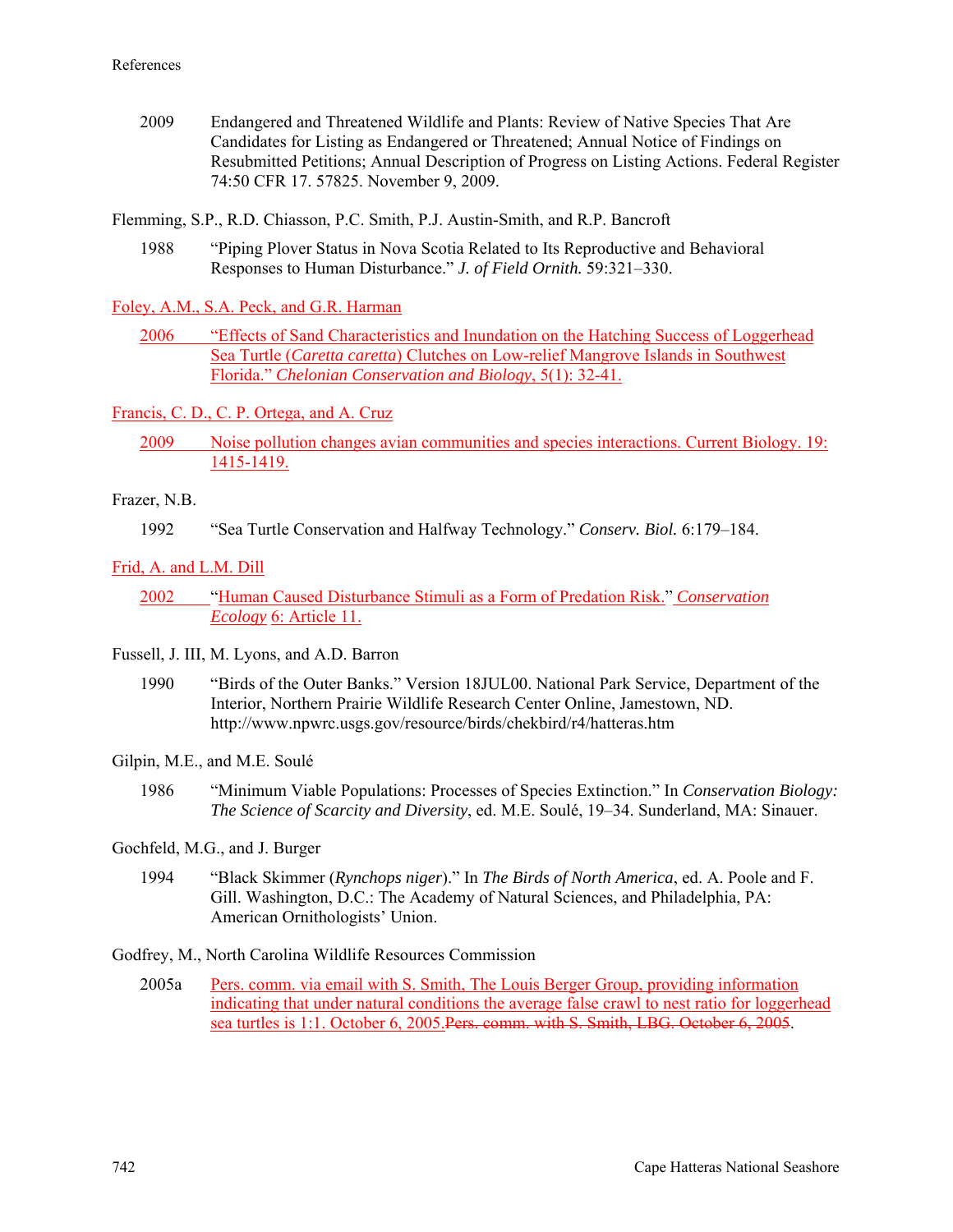- 2005b Pers. comm. via email with K. Sayles, National Park Service (Cape Hatteras National Seashore), providing unpublished data regarding the annual number of loggerhead sea turtle nests in North Carolina, Cape Hatteras National Seashore, and Cape Lookout National Seashore for the years 1995 through 2004. October 4, 2005.
- 2008 Pers. comm. via email with S. Smith, The Louis Berger GroupLBG, providing unpublished data regarding the annual number of loggerhead, green, and leatherback sea turtles in North Carolina, Cape Hatteras National Seashore, and Cape Lookout National Seashore for the years 1996 through 2008 (2008 data is incomplete, for the nesting season hadn't ended yet). October 3, 2008.
- 2010a Pers. comm. via email with S. Smith, The Louis Berger Group, providing the number of sea turtle nests by species in 2009 for the state of North Carolina. February 23, 2010.
- 2010b Pers. comm. via email with S. Smith, The Louis Berger Group, regarding an update for the number of sea turtle nests by species in 2008 for the state of North Carolina. September 1, 2010.

## Golder, W.W.

- 1985 "Piping Plovers Nesting at Cape Hatteras, N.C." *Chat* 49:69–70.
- 1986 "Piping Plovers Nesting at Cape Hatteras, N.C., in 1985." *Chat* 50:51–53.

Goldin, M.R., and J.V. Regosin

1998 "Chick Behavior, Habitat Use, and Reproductive Success of Piping Plovers at Goosewing Beach, Rhode Island." *J. of Field Ornith*. 69(2):228–234.

## Goss-Custard, J.D., and Ens, B.J.

1984 "Interference among Oystercatchers, Haematopus ostralegus L. Feeding on Mussels, Mytilus edulus L., on the Exe Estuary." *J. Anim Ecol*. 53:217–232.

Griffin, D., South Carolina Department of Natural Resources Marine Turtle Conservation Program

2010 Pers. comm. via telephone with S. Smith, The Louis Berger Group regarding South Carolina protocols for relocating sea turtle nests. August 20, 2010.

## Greene, K.

- 2002 *Beach Nourishment: A Review of the Biological and Physical Impacts*. ASMFC Habitat Management Series #7. Atlantic States Marine Fisheries Commission.
- Green, C., and K. Noon., National Park Service (Southeast Regional Office and Water Resources Division)
	- 2008 Pers. comm. via telephone with N. VanDyke, The Louis Berger Group, regarding a wetlands statement of findings. February 6, 2008.

## Habib, L., E. M. Bayne, and S. Boutin

2007 "Chronic Industrial Noise Affects Pairing Success and Age Structure of Ovenbirds Seiurus aurocapilla." *Journal of Applied Ecology* 44: 176-184.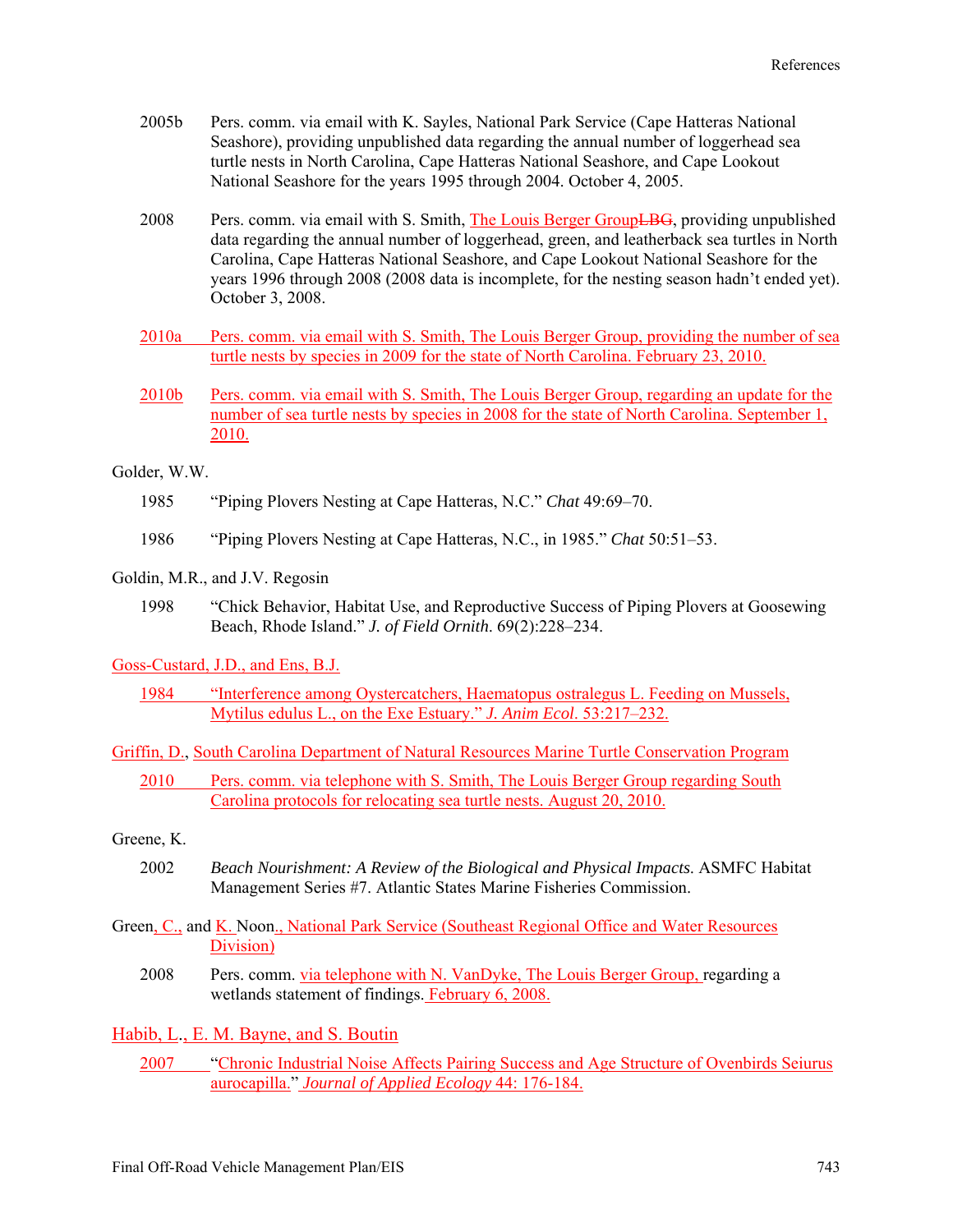#### Haig, S.M., and L.W. Oring

1988 "Distribution and Dispersal in the Piping Plover." *Auk* 105:630–638.

- Hanson, J., T. Wibbels, and E.M. Martin
	- 1998 "Predicted Female Bias in Sex Ratios of Hatchling Loggerhead Sea Turtles from a Florida Nesting Beach." *Can. J. of Zool.* 76:1850–1861.

Hardgrove, M., National Park Service (Cape Hatteras National Seashore)

2005 Pers. comm. via email with D. Otto, The Louis Berger GroupLBG. regarding ORV use patterns at the Seashore. November 17, 2005.

#### Harrington, B.A.

1996 *The Flight of the Red Knot*. New York, NY: W.W. Norton and Co.

2001 Harrington, Brian A. 2001. Red Knot (Calidris canutus), The Birds of North America Online (A. Poole, Ed.). Ithaca: Cornell Lab of Ornithology; Retrieved from the Birds of North America Online: http://bna.birds.cornell.edu/bna/species/563.

Harrington, B.A., F.J. Leeuwenberg, S. Lara-Resende, R. McNeil, et al.

- 1991 "Migration and Mass Change of White-rumped Sandpipers in North and South America." *Wilson Bull*. 104: 621-636.
- Harrison, S., and B. Trick, NPS

2005 Pers. comm. with R. Podolsky, The Louis Berger GroupLBG. September 4, 2005.

- Hayman, P., J. Marchant, and T. Prater
	- 1986 *Shorebirds: An Identification Guide.* Boston, MA: Houghton Mifflin Co.

#### Hecht, A., USFWS

- 2008 Pers. comm. via email with J. Walsh, The Louis Berger GroupLBG, regarding the piping plover recovery effort. July 3, 2008.
- 2009 Pers. comm. via email with D. Wetmore, The Louis Berger GroupLBG, regarding 2009 piping plover numbers.

Henson, G., J. Meekins, and K. Balance, Cape Hatteras National Seashore

#### 2005 Pers. comm. with LBG. September 29, 2005.

Hilty, S.L., and W.L. Brown

1986 *A Guide to the Birds of Columbia*. Princeton, NJ: Princeton University Press.

Hobbs, C.H., III, C.B. Landry, and J.E. Perry III

2008 "Assessing Anthropogenic and Natural Impacts on Ghost Crabs (*Ocypode quadrata*) at Cape Hatteras National Seashore, North Carolina." *J. of Coastal Res.* 24(6):1450–1458.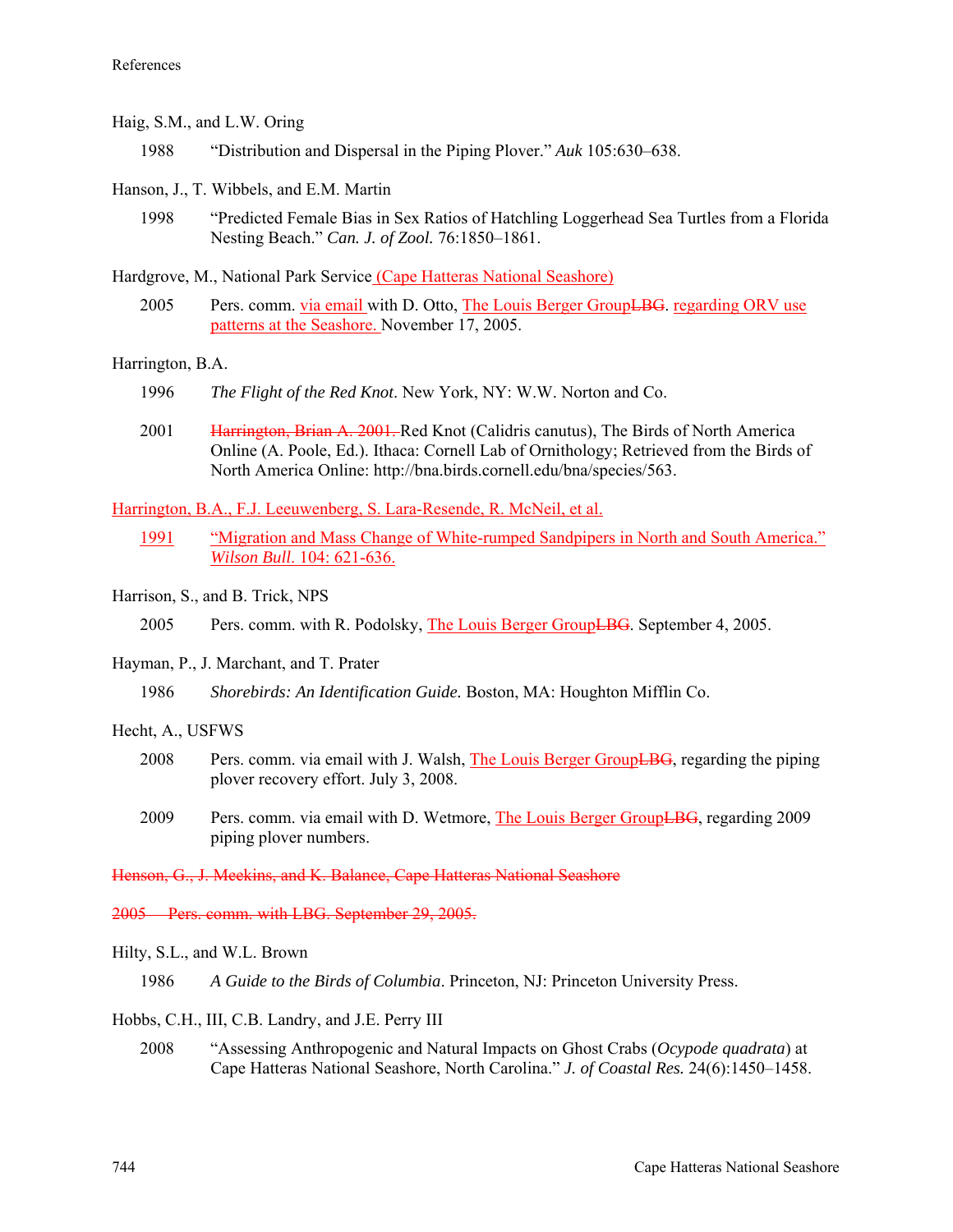Hobson, W.

2010 "Beach Safety Campaign to Emphasize Parking Only." *The Daytona Beach News-Journal*. August 6, 2010.

## Hodgson, A.B., A.F. Paul, and M.L. Rachal

2008 *American Oystercatcher Nesting in Hillsborough Bay, Florida: Population Trends 1990– 2007 and Management Recommendations*. Florida Coastal Islands Sanctuaries, Tampa, FL. Sovereign Lands Management Initiatives Program 2006. Tampa Port Authority, Tampa, FL.

## Hoopes, M.E.

1993 Relationship Between Human Reaction and Piping Plover Foraging Ecology and Chick Survival. Thesis. Submitted to the Graduate School of the University of Massachusetts in partial fulfillment of the requirements for the degree of Master of Science. Department of Forestry and Wildlife Management. September 1993.

Hope, C., South Carolina Department of Natural Resources Marine Turtle Conservation Program

2010 Pers. comm. via telcon with S. Smith, The Louis Berger Group., regarding South Carolina protocols for relocating sea turtle nests. August 20, 2010.

Hosier, P.E., M. Kochhar, and V. Thayer

1981 "Off-Road Vehicle and Pedestrian Track Effects on the Sea-Approach of Hatchling Loggerhead Turtles." *Envir. Conserv.* 8(2):158–161. Summer 1981.

#### Houghton, L.M.

2005 Piping plover population dynamics and effects of beach management practices on piping plovers at West Hampton Dunes and Westhampton Beach, New York. Diss., Virginia Polytechnic Institute and State University. 162 pp.

## Howell, S.N.G., and S. Webb

1995 *A Guide to the Birds of Mexico and Northern Central America*. New York, NY: Oxford University Press.

#### Hunter, W.C.

2002 *Southeastern Coastal Plains–Caribbean Region Report U.S. Shorebird Conservation Plan*. U.S. Fish and Wildlife Service. September 30, 2002. Accessed December 20, 2009: http://www.fws.gov/shorebirdplan/regionalshorebird/downloads/SECPCRRev02.pdf

#### Hyde County

2006 *Hyde County, North Carolina CAMA Core Land Use Plan*.

## Impact Assessment, Inc.

2005 *Final Technical Report – Volumes 1 and 2: Ethnohistorical Description of the Eight Villages Adjoining Cape Hatteras National Seashore and Interpretive Themes of History and Heritage*. November 2005.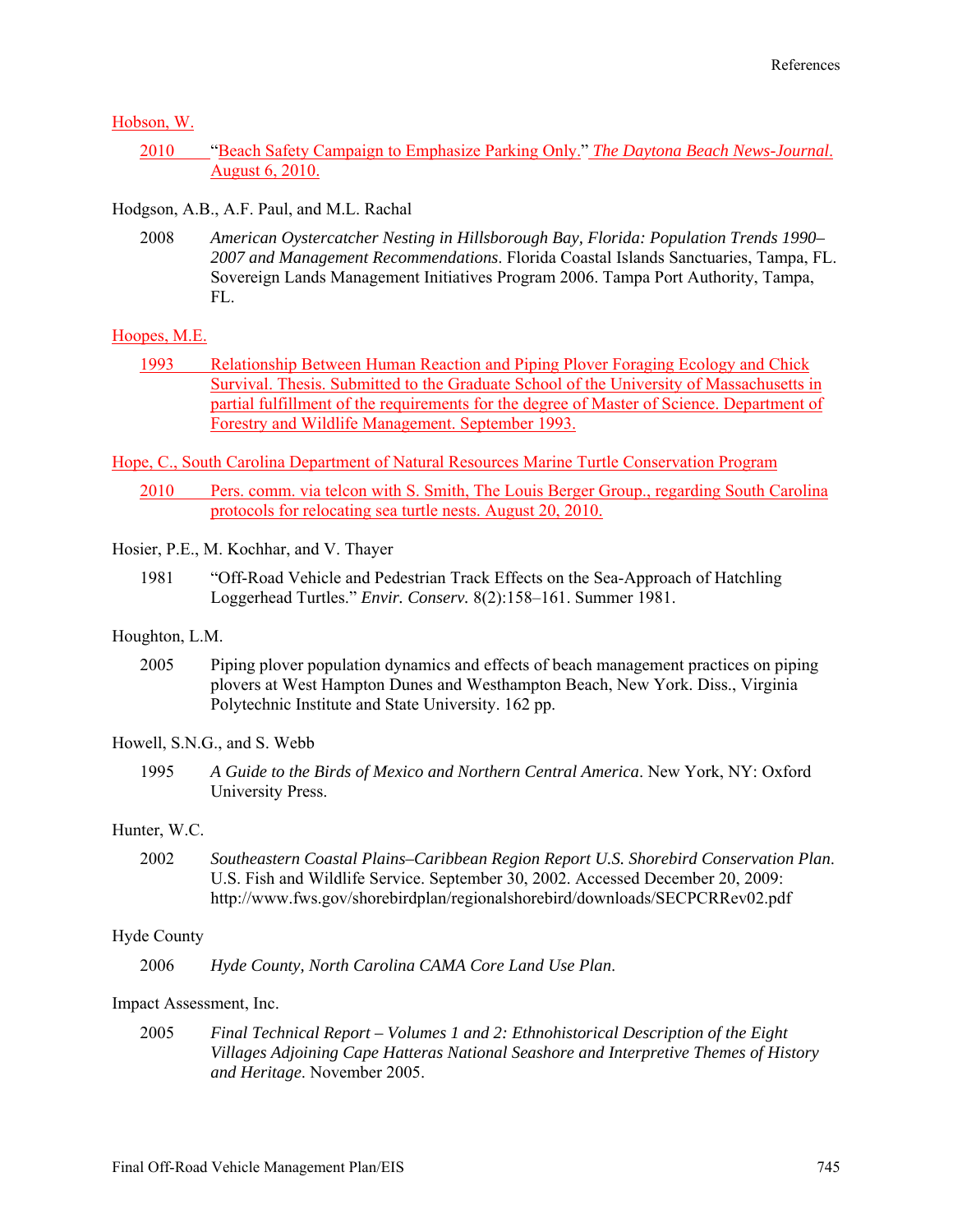## InfoUSA

2008 Reference USA. Accessed 2008: http://www.referenceusa.com/

Industrial Economics, Inc.

1998 An Economic Analysis of Piping Plover Recovery Efforts on the Atlantic Coast. Prepared for Division of Economics, U.S. Fish and Wildlife Service, Department of the Interior.

Intergovernmental Panel on Climate Change (IPCC)

2007 *Climate Change 2007: Synthesis Report*. Contribution of Working Groups I, II, and III to the Fourth Assessment Report of the Intergovernmental Panel on Climate Change. Core Writing Team, ed. R.K. Pachauri and A. Reisinger. Geneva, Switzerland: IPCC.

Internal Revenue Service (IRS), U.S. Department of Treasury

2005 Corporation Source Book: Data File 2005. http://www.irs.gov/taxstats/article/0,,id=167415,00.html

Invasive Species Specialist Group (ISSG)

2009 ISSG Global Invasive Species Database: Impact information for *Vitex rotundifolia*. Accessed July 10, 2009: http://www.issg.org/database/species/impact\_info.asp?si=1110&fr=1&sts=&lang=EN

Jarup, L., W. Babisch, D. Houthuijs, G. Pershagen, K. Katsouyanni, E. Cadum, M. Dudley, P. Savigny, I. Seiffert, W. Swart, O. Breugelmans, G. Bluhm, J. Selander, A. Haralabidis, K. Dimakapoulou, P. Sourtzi, M. Velonakis, and F. Vigna-Taglianti

2008 "Hypertension and Exposure to Noise Near Airports: the HYENA Study." *Environmental Health Perspectives*. 116:329-333.

## Johnsgard, P.A.

1981 *The Plovers, Sandpipers and Snipes of the World*. Lincoln, NE: University of Nebraska Press.

Jolls, C.L., J.D. Sellars, and C.A. Wigent

2004 *Restore Seabeach Amaranth, a Federally Threatened Species: Habitat Assessment and Restoration of Amaranthus pumilus (Amaranthacaeae), Using Remote Sensing Data. 2001*. Natural Resource Presentation Program, RMP Project Statement CAHA-N-018.000, National Park Service, Final Report. 144 pp.

## Kersten, M., and T. Piersma

1987 "High Levels of Energy Expenditure in Shorebirds; Metabolic Adaptations to an Energetically Expensive Way of Life." *Ardea* 75:175-187.

Kluft, J.M., and H.S. Ginsberg

2009 *The Effect of Off-Road Vehicles on Barrier Beach Invertebrates at Cape Cod and Fire Island National Seashores*. Technical Report NPS/NER/NRTR—2009/138. National Park Service, Boston, MA. April 2009.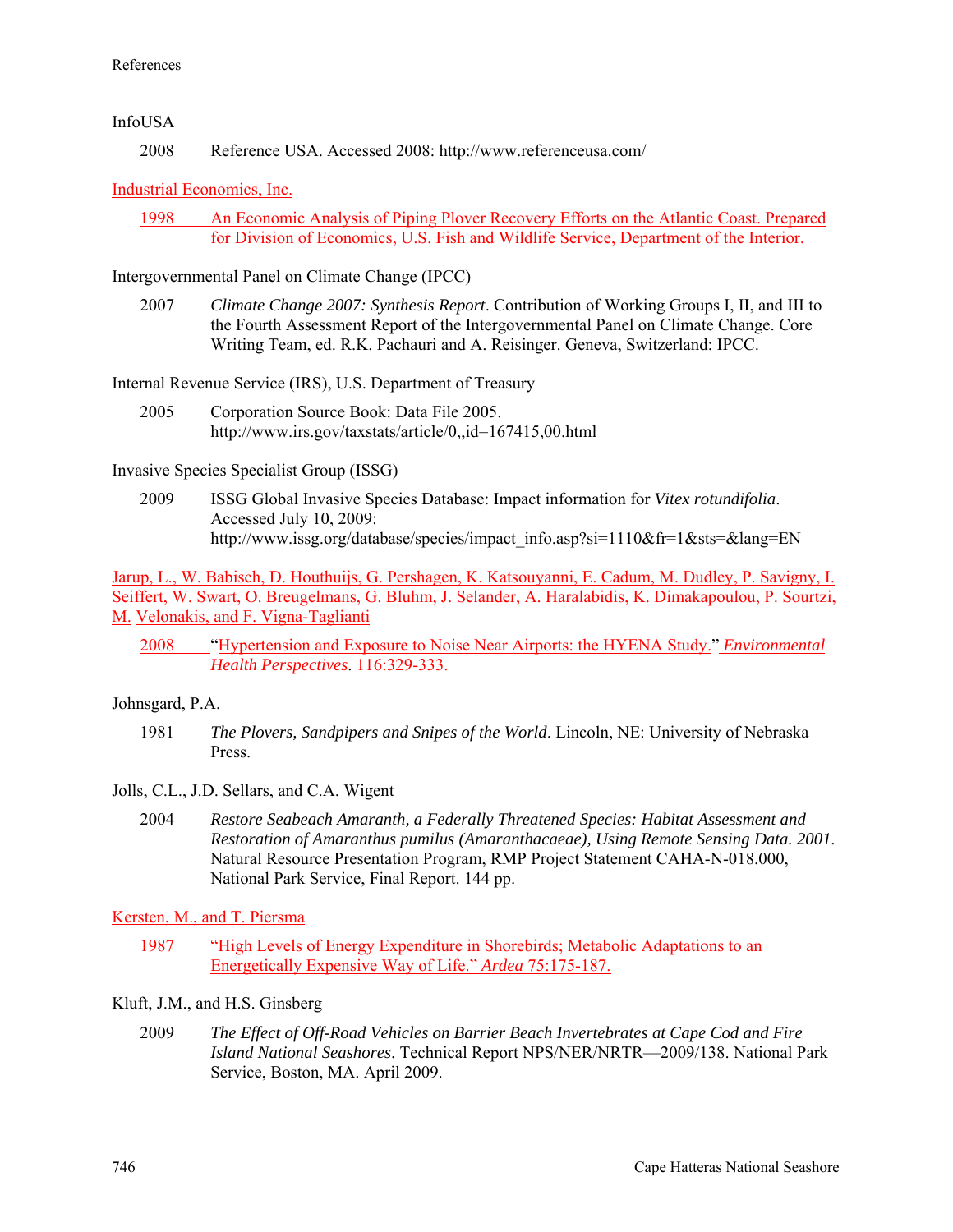Kuklinski, M.L., L.M. Houghton, and J.D. Fraser

1996 *Piping Plover Breeding Ecology on Cape Hatteras National Seashore with Special Reference to the Effect of Temperature on Productivity*. Dept. of Fisheries and Wildlife Sciences, Virginia Tech University, Blacksburg, VA.

## Lafferty, K.D.

- 2001a "Birds at a Southern California Beach: Seasonality, Habitat Use and Disturbance by Human Activity." *Biodiversity and Conservation*. 10:1949-1962.
- 2001b Disturbance to wintering western snowy plovers. Biological Conservation 101:315-325.

#### Lande, R.

1988 "Genetics and Demography in Biological Conservation." *Science* 241:1455–1460.

## Landon, D. M., P.R. Krausman, K. K. G. Koenen, and L.K. Harris

2003 "Pronghorn Use of Areas with Varying Sound Pressure Levels." *The Southwestern Naturalist*. 48:725-728.

## Landry, C.

2004 Assessing the anthropogenic and natural impacts on ghost crab (*Ocypode quadrata*) populations at Cape Hatteras National Seashore, North Carolina. Thesis draft, Department of Coastal and Ocean Policy, Virginia Institute of Marine Science, College of William and Mary. August 5, 2004.

#### Lauro, B., and J. Burger

1989 "Nest-Site Selection of American Oystercatcher (*Haematopus palliatus*) in Salt Marshes." *Auk* 106:185−192.

#### Leatherman, S.P.

1985 "Geomorphic and Stratigraphic Analysis of Fire Island, New York." *Marine Geol.* 63:173– 195.

#### Leatherman, S., and P. Godfrey

1979 *The Impact of Off-Road Vehicles on Coastal Ecosystems in Cape Cod National Seashore: An Overview*. UM/NPSCRU Report No. 34. 34 pp.

## Lima, S.L.

2009 "Predators and the Breeding Bird: Behavioral and Reproductive Flexibility Under the Risk of Predation." *Biological Reviews*. 84, 485-513

#### Lippson, A.J., and R.L. Lippson

1997 *Life in the Chesapeake Bay*. Second edition. Johns Hopkins University Press.

#### Loegering, J.P.

1992 Piping plover breeding biology, foraging ecology, and behavior on Assateague Island National Seashore, Maryland. M.S. thesis, Virginia Polytechnic Institute and State University, Blacksburg, VA.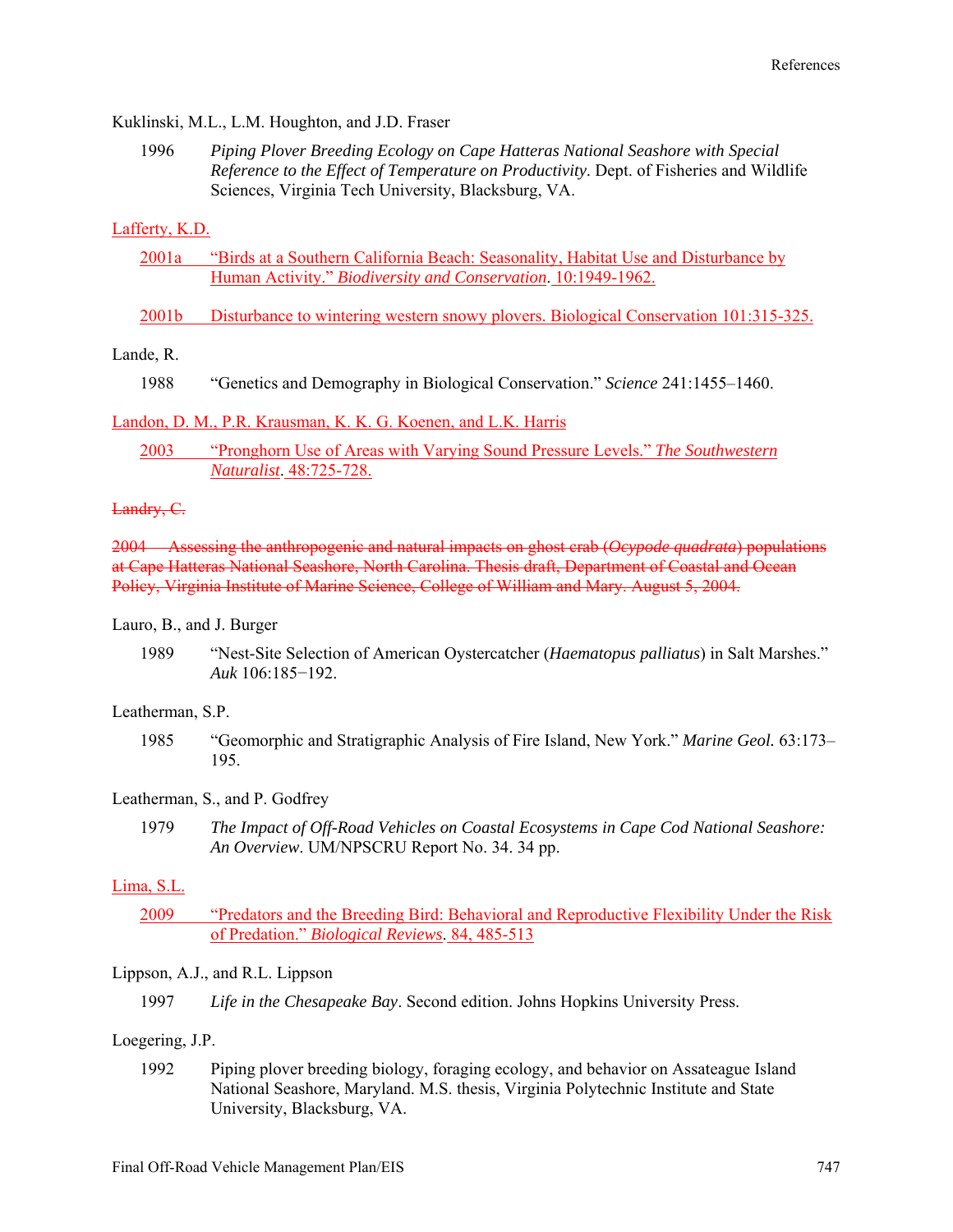Loegering, J.P., and J.D. Fraser

1995 "Factors Affecting Piping Plover Chick Survival in Different Brood-Rearing Habitats." *J. of Wildl. Mgmt.* 59(4):646–655.

Loegering, J.P., J.D. Fraser, and L.L. Loegering

1995 "Ghost Crab Preys on a Piping Plover Chick." *Wilson Bull*. 107:768–769.

Long Island Botanical Society (LIBS)

1992 "Seabeach Amaranth: It Survives!" In *Long Island Botanical Society Newsletter* Vol. 2, No. 6. November–December 1992.

Loomis, J.B., and D.S. White

1996 "Economic Benefits of Rare and Endangered Species: Summary and Meta-Analysis." *Ecol. Econ.* 18:197–206.

Lott, C.A., C.S. Ewell, Jr., and K.L. Volansky

2009 "Habitat Associations of Shoreline Dependent Birds in Barrier Island Ecosystems during Fall Migration in Lee County, Florida." Prepared for U.S. Army Corps of Engineers, Engineer Research and Development Center, Technical Report. 103 pp.

Lyons, M., National Park Service (Cape Hatteras National Seashore)

2005a Pers. comm. with S. Smith, LBG. October 7, 2005.

2005b Pers. comm. with S. Smith, The Louis Berger GroupLBG, during Internal Scoping Meeting regarding seabeach amaranth and where it is normally found within the Seashore. September 28, 2005.

Majka, C.G., and F. Shaffer

2008 "Beetles (Coleoptera) in the Diet of Piping Plovers in the Iles de la Madeleine, Québec, Canada." *Wader Study Group Bull*. 115(2):77–83.

MANEM (Mid-Atlantic/New England/Maritimes)

#### Manning, P.

2004 "North Carolina's Coastal Plain." *Audubon North Carolina – Important Bird Areas of North Carolina*.

#### Martin, R.E.

1996 "Storm Impacts on Loggerhead Turtle Reproductive Success." *Marine Turtle Newsletter*  73:10–12.

Martin, L., Hydrogeologist, Water Resources Division, National Park Service

 $2003\text{b}$  Pers. comm. with the Superintendent of Cape Hatteras National Seashore regarding the Hydrology of the Buxton Woods and Cape Hatteras Areas. October 23, 2003.

<sup>2006</sup> *Waterbird Conservation Plan for the Mid-Atlantic/New England/Maritimes Region*.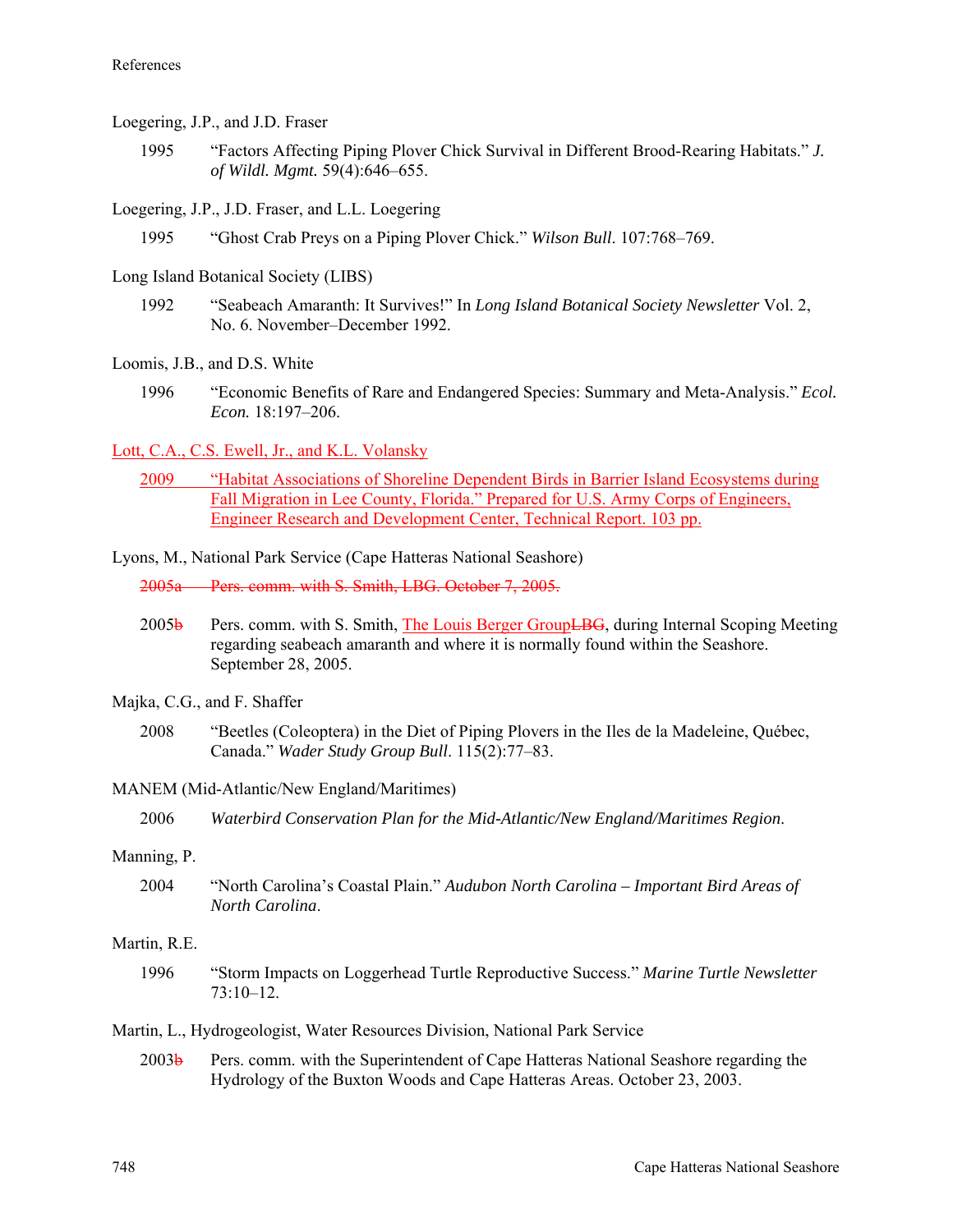#### McGowan, C.P.

2004 Factors affecting nesting success of American oystercatchers (*Haematopus palliatus*) in North Carolina. M.S. thesis, North Carolina State University, Raleigh, NC.

#### McGowan, C.P., and T.R. Simons

2006 "Effects of Human Recreation on the Incubation Behavior of American Oystercatchers." *Wilson J. of Ornith*. 118:485–493.

McGowan, C.P., T.R. Simons, W. Golder, and J. Cordes

2005 "A Comparison of American Oystercatcher Reproductive Success on Barrier Beach and River Island Habitats in Coastal North Carolina." *Waterbirds* 28:150–155.

#### Meekins, J.

2005 Pers. comm-. at internal scoping with LBGThe Louis Berger Group regarding nighttime ORV use at the Seashore. September 29, 2005.

Melvin, S.M., L.H. McIvor, A. Hecht, and C.R. Griffin

1994 "Piping Plover Mortalities Caused by Off-Road Vehicles on Atlantic Coast Beaches." *Wildl. Soc. Bull*. 22:409–414.

## Meyer de Schauensee, R., and W.H. Phelps Jr.

1978 *A Guide to the Birds of Venezuela*. Princeton, NJ: Princeton University Press.

#### Michigan State University

n.d. Money Generation Model. http://web4.msue.msu.edu/mgm2/default.htm

#### Miller, J.D.

1997 "Reproduction in Sea Turtles." In *The Biology of the Sea Turtle*, ed. P.L. Lutz and J.A. Musick, 51–81. Boca Raton, FL: CRC Press.

#### Miller, J.D., C.J. Limpus, and M.H. Godfrey

2003 "Nest Site Selection, Oviposition, Eggs, Development, Hatching, and Emergence of Loggerhead Turtles." In *Loggerhead Sea Turtles*, ed. A.B. Bolten and B.E. Witherington, 125–143. Washington, D.C.: Smithsonian Books.

#### Minnesota IMPLAN Group, Inc. (MIG)

- 2004a *IMPLAN Professional, Version 2.0 Social Accounting and Impact Analysis Software: Data Guide*. Third edition. 1725 Tower Drive West, Suite 140, Stillwater, MN 55082.
- 2004b *IMPLAN System* (2004 software and 2004 North Carolina State IMPLAN data). 1725 Tower Drive West, Suite 140, Stillwater, MN 55082. http://www.implan.com
- Molina, K.C., J.F. Parnell, and R.M. Erwin
	- 2009 "Gull-Billed Tern (*Sterna nilotica*)." In *The Birds of North America Online*, ed. A. Poole. Ithaca, NY: Cornell Lab of Ornithology. http://bna.birds.cornell.edu/bna/species/140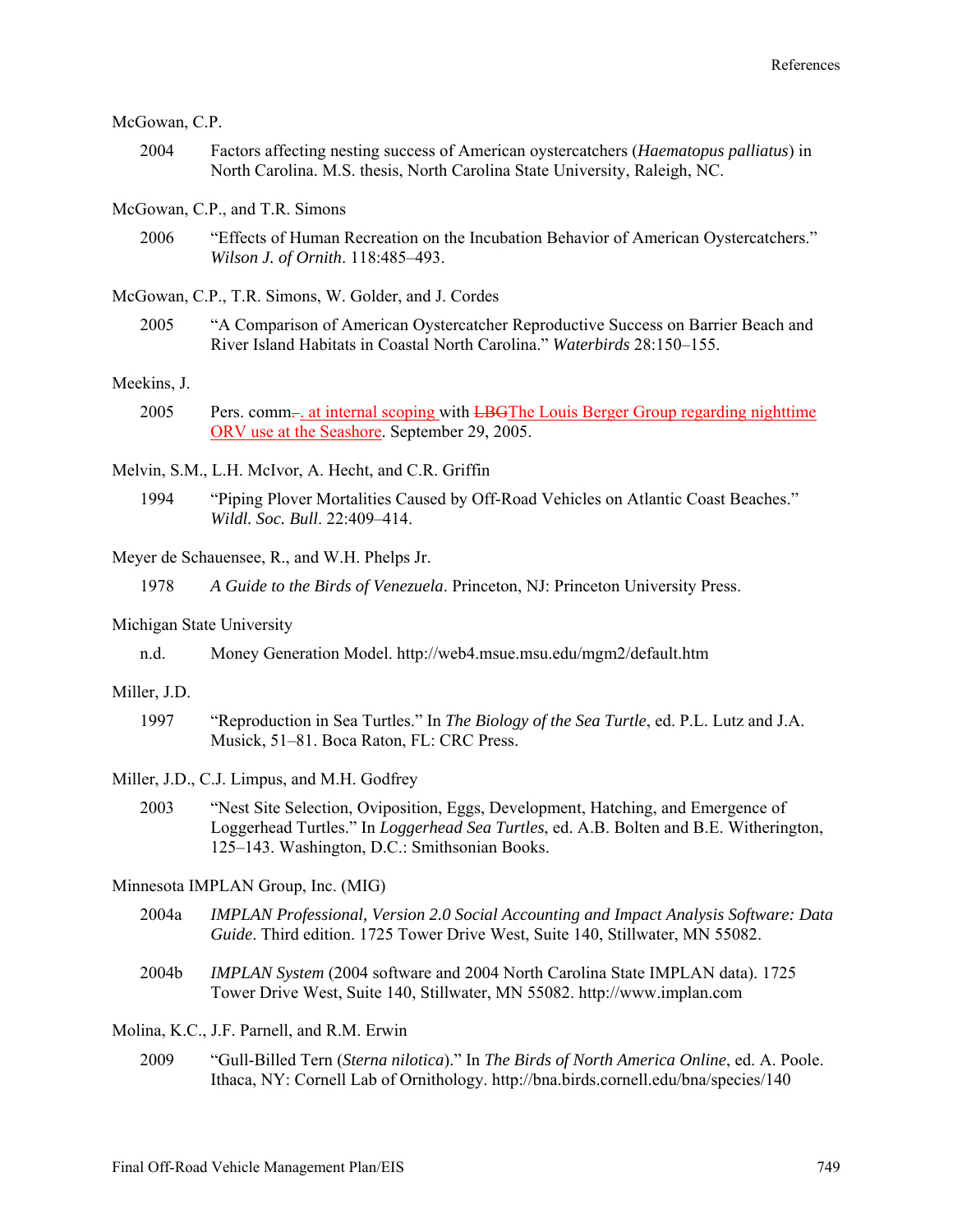## Morrier, A., and R. McNeil

- 1991 "Time-Activity Budget of Wilson's and Semipalmated Plovers in a Tropical Environment." *Wilson Bull*. 103:598–620.
- Morrison, R.I.G., and R.K. Ross
	- 1989 "Atlas of Nearctic Shorebirds on the Coast of South America." *Can. Wildl. Serv*. Spec. Publ. 1(2). 2 vols. 325 pp.

Morrison, R.I.G., R.K. Ross, and L.J. Niles

2004 "Declines in Wintering Populations of Red Knots in Southern South America." *Condor*  106:60–70.

Moss, D., and D.P. McPhee

2006 "The Impacts of Recreational Four-Wheel Driving on the Abundance of the Ghost Crab (*Ocypode cordimanus*) on Subtropical Sandy Beaches in SE Queensland." *Coastal Mgmt.* 34(1):133–140.

## Mrosovsky, N.

- 1968 "Nocturnal Emergence of Hatchling Sea Turtles: Control by Thermal Inhibition of Activity." *Nature* 220(5174):1338–1339.
- 1988 "Pivotal Temperatures for Loggerhead Turtles (*Caretta caretta*) from Northern and Southern Nesting Beaches." *Can. J. of Zool.* 66(3):661–669.

Mrosovsky, N., S.R. Hopkins-Murphy, and J.I. Richardson

1984 "Sex Ratio of Sea Turtles: Seasonal Changes." *Science* 225:739–741.

## Muiznieks, B.

- 2009 Pers. comm. via email with D. Wetmore about Wilson's plover breeding. August 31, 2009.
- 2010a Pers. comm. via email with S. Hamilton, NPS Environmental Quality Division, about 2010 piping plover and American oystercatcher breeding numbers for the season. August 27, 2010.
- 2010b Pers. comm. via phone call with S. Hamilton and D. Wetmore, NPS Environmental Quality Division on August 27, 2010, providing information about the number of loggerhead, green and leatherback sea turtle nests documented at the Seashore during the 2010 nesting season as of August 27, 2010, including date of first nest laid during 2010.
- 2010c Pers. comm. via email with D. Wetmore, NPS Environmental Quality Division, providing information relating to the percentage of turtle nests relocated each year at the Seashore since 2000 and the reasons for the relocation. July 22, 2010.
- 2010d Pers. comm. via email with S. Hamilton, NPS Environmental Quality Division, and Mike Murray, Cape Hatteras National Seashore, providing information on the number of colonial waterbird nests in the 2010 breeding season. September 21, 2010.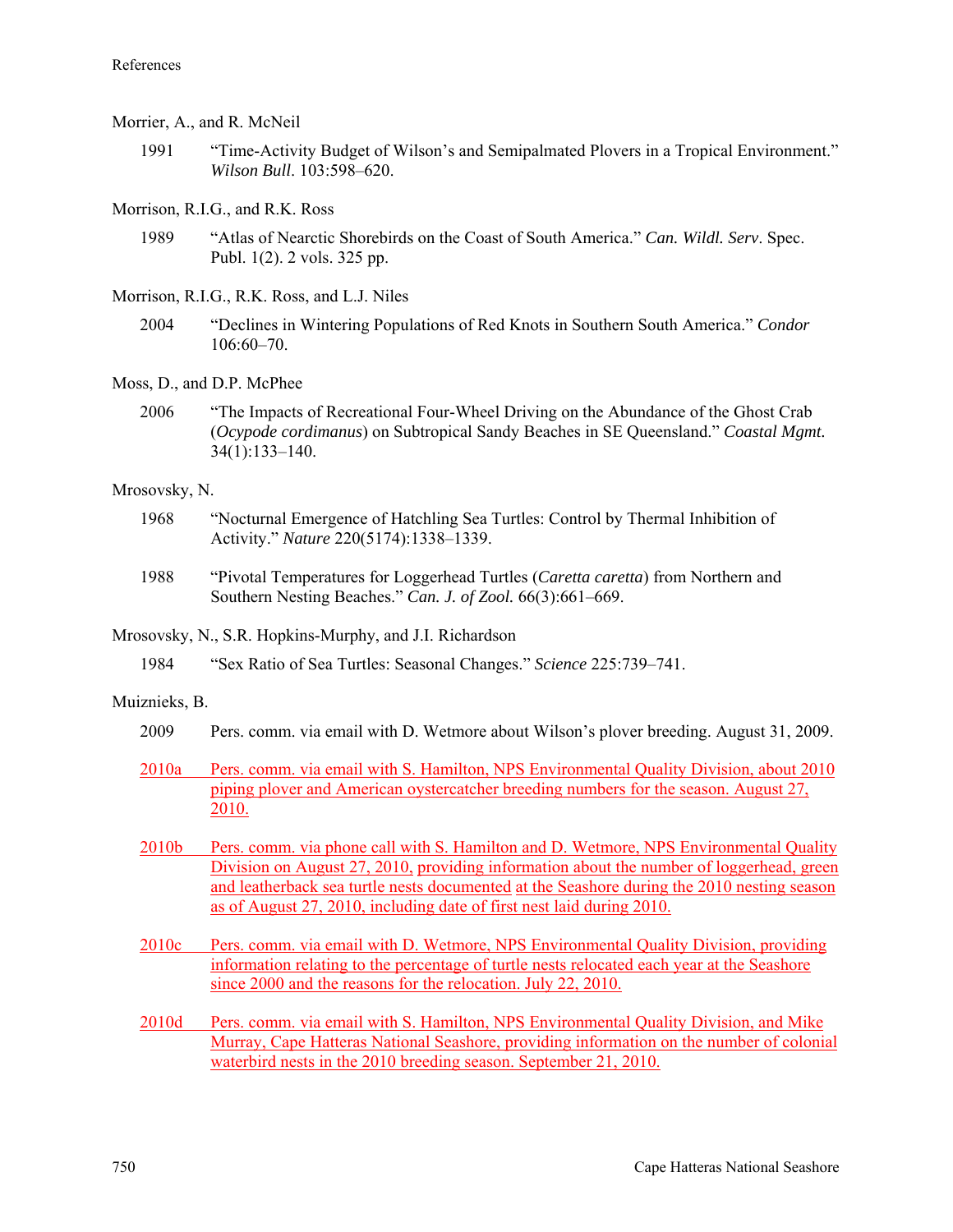- 2010e Pers. comm. via email with S. Hamilton, NPS Environmental Quality Division, comments on the internal draft FEIS regarding nonbreeding American oystercatcher numbers. October 6, 2010.
- 2010f Pers. comm. via email with M. Murray, Cape Hatteras National Seashore, transmitting comments on the first internal draft FEIS regarding flooding at South Point that resulted in the loss of piping plover nests. October 6, 2010.

Murphy, R.K., I.M.G. Michaud, D.R.C. Prescott, J.S. Ivan, B.J. Anderson, and M.L. French-Pombier

2003 "Predation on Adult Piping Plovers at Predator Exclosure Cages." *Waterbirds* 26:150–155.

Murray, M., NPSNational Park Service (Cape Hatteras National Seashore)

- 2008 Pers. comm. via email with The Louis Berger Group LBG-regarding the first and last turtle nests at Cape Hatteras National Seashore from 1998 through 2008.
- 2009a Pers. comm. via email with S. Hamilton, NPS. Subject: Vehicle Incident 2009. November 24, 2009.
- 2009b Pers. comm. via email with D. Wetmore, The Louis Berger GroupLBG, regarding November visitation statistics. December 11, 2009.

National Audubon Society

2005 "Waterbirds: Wilson's Plover." Accessed December 23, 2008: http://web1.audubon.org/waterbirds/species.php?speciesCode=wilplo

National Marine Fisheries Service and U.S. Fish and Wildlife Service (NMFS and USFWS)

- 1991 *Recovery Plan for U.S. Population of Atlantic Green Turtle*. National Marine Fisheries Service, Washington, D.C. 52 pp.
- 1992a *Recovery Plan for Leatherback Turtles in the U.S. Caribbean, Atlantic, and Gulf of Mexico*. National Marine Fisheries Service, Washington, D.C. 65 pp.
- 1992b *Recovery Plan for the Kemp's Ridley Sea Turtle* (Lepidochelys kempii). National Marine Fisheries Service, St. Petersburg, FL.
- 1993 *Recovery Plan for the Hawksbill Turtles in the U.S. Caribbean, Atlantic Ocean, and Gulf of Mexico* (Eretmochelys imbricata). National Marine Fisheries Service, St. Petersburg, FL.
- 2008<sub>a</sub> *Recovery Plan for the Northwest Atlantic Population of the Loggerhead Sea Turtle* (Caretta caretta). Second revision. Silver Spring, MD.

National Oceanic and Atmospheric Administration (NOAA)

2009 "Chronological List of All Hurricanes Which Affected the Continental United States: 1851–2008." http://www.aoml.noaa.gov/hrd/hurdat/ushurrlist18512009.txthttp://www.aoml.noaa.gov/hr d/hurdat/ushurrlist18512008.txt

National Park Service, U.S. Department of the Interior (NPS)

in prep American Oystercatcher Report for 2008–2009. Cape Hatteras National Seashore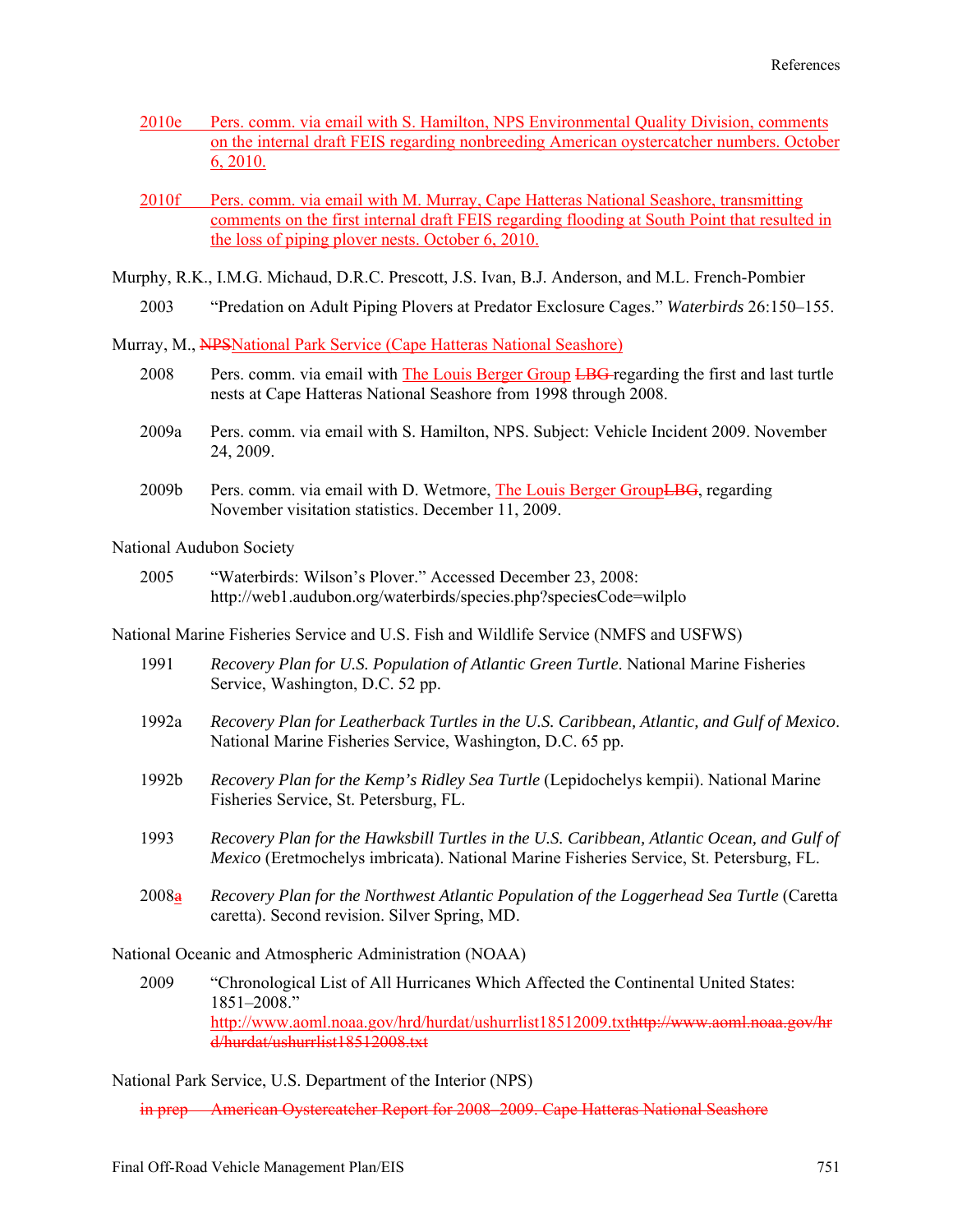| 1937  | Cape Hatteras Enabling Legislation. August 17, 1937.                                                                                                                                                                         |
|-------|------------------------------------------------------------------------------------------------------------------------------------------------------------------------------------------------------------------------------|
| 1938  | Prospectus of Cape Hatteras National Seashore. March 1938.                                                                                                                                                                   |
| 1956  | Mission 66 Prospectus, Cape Hatteras National Seashore Recreational Area. April 1956.                                                                                                                                        |
| 1978a | Draft Interim Management Plan: Off-Road Vehicle Use, Cape Hatteras National Seashore.<br>Manteo, North Carolina. November 1978.                                                                                              |
| 1978b | A Proposed New Plan for Management of Off-Road Recreational Vehicle Use in Cape<br>Hatteras National Seashore. January 1978.                                                                                                 |
| 1979  | Cape Hatteras National Seashore Environmental Analysis of Off-Road Vehicle Use with<br>Alternatives. Prepared by Tony Barnes, Landscape Architect, Denver Service Center.<br>August 1979.                                    |
| 1980  | ORV Plan North District Cape Hatteras National Seashore. Prepared by Patrick Reed,<br>North District Ranger. October 1980.                                                                                                   |
| 1984  | General Management Plan/Development Concept Plan/Environmental Assessment Cape<br>Hatteras National Seashore.                                                                                                                |
| 1990  | National Park Service: The First Seventy-Five Years. October 1990 (on-line book).                                                                                                                                            |
| 1993  | "Cape Hatteras National Seashore Public Use Counting and Reporting Instructions."<br>Counting instructions for 1993 to the present. October 10, 1993.<br>http://www.nature.nps.gov/stats/CountingInstructions/CAHACI1993.pdf |
| 1997  | Cape Hatteras National Seashore Resource Management Plan. December 1997.                                                                                                                                                     |
| 1998  | NPS 28: Cultural Resource Management Guideline. National Park Service Office of<br>Policy, Washington, D.C.                                                                                                                  |
| 2000a | Director's Order #47: Soundscape Preservation and Noise Management. Accessed<br>December 15, 2008: http://www.nps.gov/policy/DOrders/DOrder47.html                                                                           |
| 2000b | 1999 Sea Turtle Breeding and Stranding Summary, Cape Hatteras National Seashore.<br>Unpublished annual report. National Park Service, Buxton, NC.                                                                            |
| 2000c | 1999 Colonial Waterbird Breeding Summary. Cape Hatteras National Seashore.                                                                                                                                                   |
| 2001a | Director's Order 12 and Handbook: Conservation Planning, Environmental Impact<br>Analysis, and Decision Making. Washington, D.C. January 2001.                                                                               |
| 2001b | 2000 Piping Plover Breeding Activities. Cape Hatteras National Seashore.                                                                                                                                                     |
| 2001c | 2000 Sea Turtle Summary, Breeding and Stranding Activities, Cape Hatteras National<br>Seashore. Unpublished annual report. National Park Service, Buxton, NC. 15 pp.                                                         |
| 2001d | 2000 Seabeach Amaranth Survey, Cape Hatteras National Seashore.                                                                                                                                                              |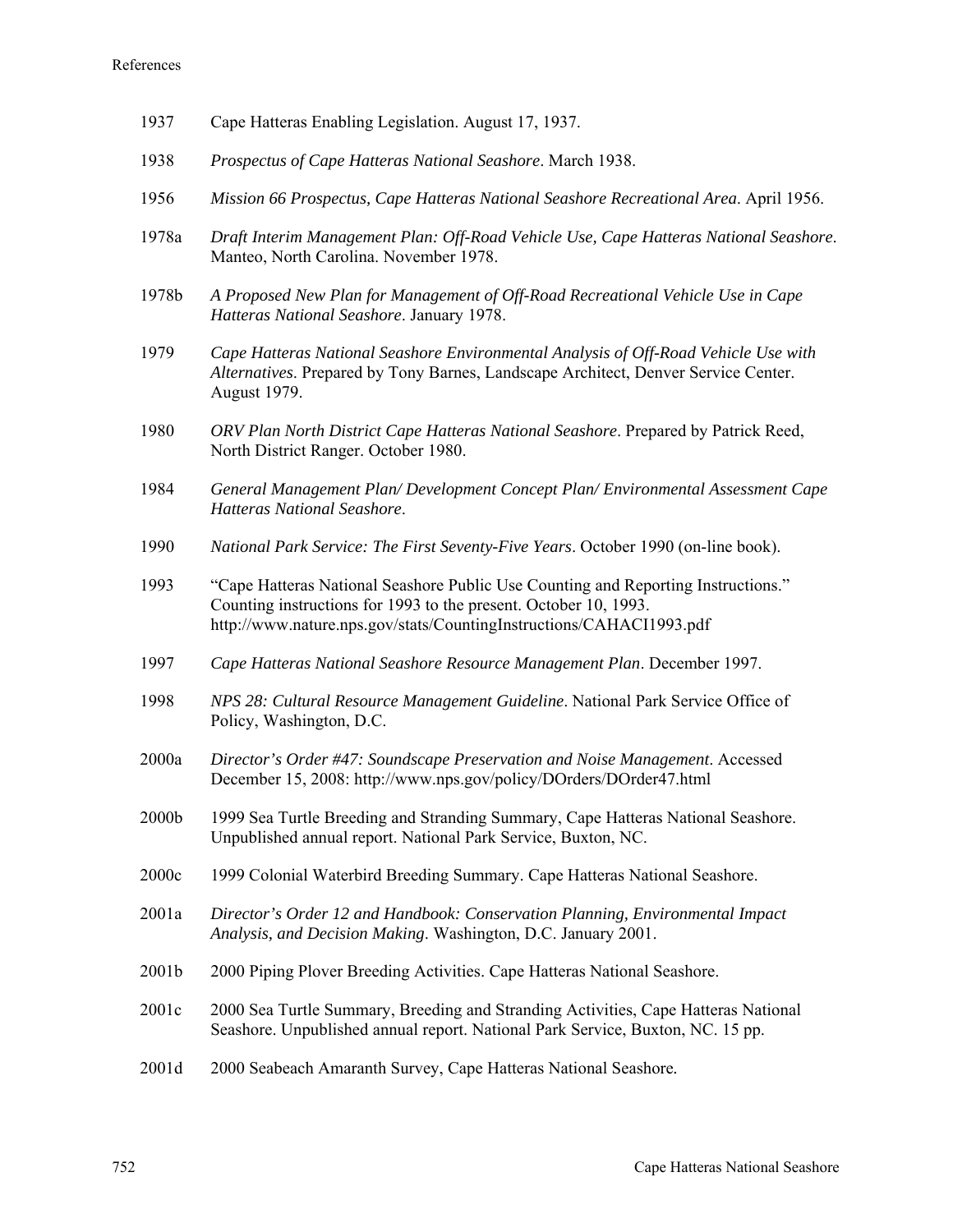| 2002a             | Outer Banks Group Parks Visitor Study, Cape Hatteras National Seashore Visitors. Visitor<br>Services Project, University of Idaho Park Studies Unit.                      |
|-------------------|---------------------------------------------------------------------------------------------------------------------------------------------------------------------------|
| 2002 <sub>b</sub> | 2001 Piping Plover Breeding Activities. Cape Hatteras National Seashore.                                                                                                  |
| 2002c             | 2001 Sea Turtle Summary, Breeding and Stranding Activities, Cape Hatteras National<br>Seashore.                                                                           |
| 2002d             | Director's Order #77-1: Wetland Protection. Washington, D.C. October 30, 2002.                                                                                            |
| 2002e             | 2001 Colonial Waterbird Breeding Summary, Cape Hatteras National Seashore.                                                                                                |
| 2003a             | Cape Hatteras Light Station, Cape Hatteras National Seashore Cultural Landscape Report.<br>National Park Service, Southeast Regional Office, Cultural Resources Division. |
| 2003 <sub>b</sub> | 2002 Colonial Waterbird Breeding Summary. Cape Hatteras National Seashore.                                                                                                |
| 2003c             | Director's Order #77-2: Floodplain Management. September 8, 2003.                                                                                                         |
| 2003d             | 2002 Piping Plover Activities. Cape Hatteras National Seashore.                                                                                                           |
| 2003e             | 2002 Sea Turtle Summary, Breeding and Stranding Activities, Cape Hatteras National<br>Seashore.                                                                           |
| 2004a             | Off-Road Vehicle Beach Access Ramp History 1978 to 2004. Draft. Cape Hatteras National<br>Seashore.                                                                       |
| 2004b             | Synopsis: Off-Road Vehicle Planning, Cape Hatteras National Seashore. Prepared by Steve<br>Harrison, Chief. Resource Management. April 2004.                              |
| 2004c             | Superintendent's Order #07: ORV Management. May 2004.                                                                                                                     |
| 2004d             | 2003 Sea Turtle Summary Breeding and Stranding Activities Cape Hatteras National<br>Seashore.                                                                             |
| 2004e             | 2003 Piping Plover Activities. Cape Hatteras National Seashore.                                                                                                           |
| 2004f             | 2003 American Oystercatcher Breeding Activity. Cape Hatteras National Seashore.                                                                                           |
| 2004g             | 2003 Colonial Waterbird Breeding Summary. Cape Hatteras National Seashore.                                                                                                |
| 2005a             | 2004 Piping Plover Activities. Cape Hatteras National Seashore.                                                                                                           |
| 2005b             | Cape Hatteras National Seashore Strategic Plan: October 1, 2005 – September 30, 2008.                                                                                     |
| 2005c             | 2004 Sea Turtle Summary, Breeding and Stranding Activities, Cape Hatteras National<br>Seashore.                                                                           |
| 2005d             | 2004 Colonial Waterbird Breeding Summary, Cape Hatteras National Seashore                                                                                                 |
| 2005e             | 2004 American Oystercatcher Breeding Activity. Cape Hatteras National Seashore.                                                                                           |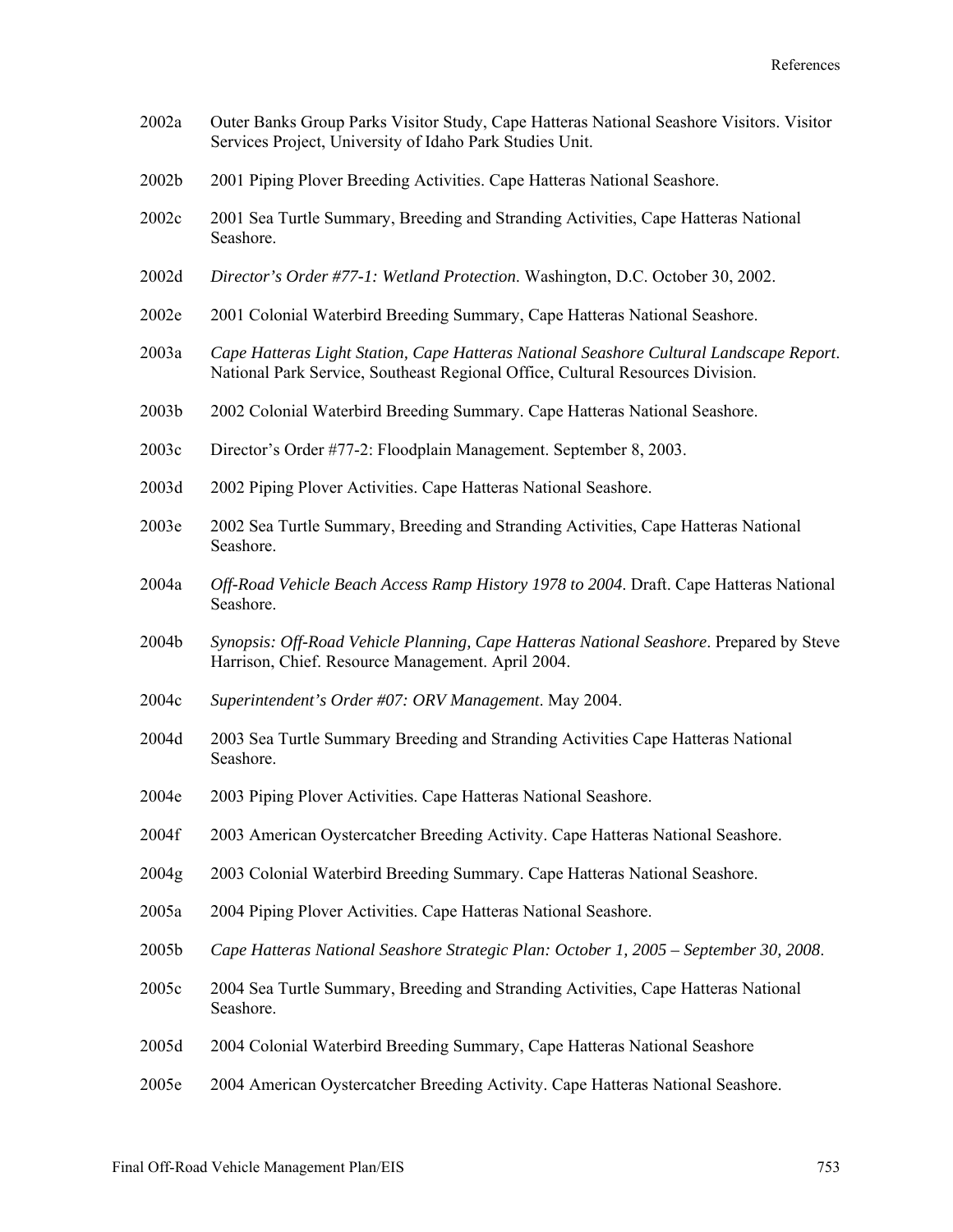## References

| 2006a             | Cape Hatteras National Seashore Interim Protected Species Management<br>Strategy/Environmental Assessment. January 18, 2006.                                                                                                      |
|-------------------|-----------------------------------------------------------------------------------------------------------------------------------------------------------------------------------------------------------------------------------|
| 2006b             | Biological Assessment of the Interim Protected Species Management Strategy: Cape<br>Hatteras National Seashore. National Park Service. January 2006.                                                                              |
| 2006c             | NPS Management Policies 2006. U.S. Department of the Interior, National Park Service,<br>Washington, D.C.                                                                                                                         |
| 2006d             | Piping Plover (Charadrius melodus) Monitoring at Cape Hatteras National Seashore. Draft<br>2005 Summary Report.                                                                                                                   |
| 2006e             | Turtle Nest and False Crawl Data for Calendar Year 2005. Cape Hatteras National<br>Seashore                                                                                                                                       |
| 2006f             | Cape Lookout National Seashore Interim Protected Species Management Plan /<br>Environmental Assessment. March 2006.                                                                                                               |
| 2006g             | 2005 Colonial Waterbird Breeding Summary, Cape Hatteras National Seashore.                                                                                                                                                        |
| 2007a             | Finding of No Significant Impact Interim Protected Species Management<br>Strategy/Environmental Assessment, Cape Hatteras National Seashore, North Carolina.<br>July 13, 2007.                                                    |
| 2007b             | Strategic Plan for Cape Hatteras National Seashore October 1, 2006 – September 30,<br>2011.                                                                                                                                       |
| 2007c             | Piping Plover (Charadrius melodus) Monitoring at Cape Hatteras National Seashore. 2006<br>Annual Report.                                                                                                                          |
| 2007d             | Cape Hatteras National Seashore Long-Range Interpretive Plan. September 2007.                                                                                                                                                     |
| 2007e             | 2006 Sea Turtle Summary, Breeding and Stranding Activities, Cape Hatteras National<br>Seashore.                                                                                                                                   |
| 2007f             | The Creation and Establishment of Cape Hatteras National Seashore. Cape Hatteras<br>National Seashore Administrative History. Prepared by Cameron Binkley, Southeast<br>Regional Office, Cultural Resource Division. August 2007. |
| 2007 <sub>g</sub> | 2006 Colonial Waterbird Breeding Summary, Cape Hatteras National Seashore.                                                                                                                                                        |
| 2007h             | Cape Hatteras National Seashore 2006 Annual Piping Plover (Charadrius melodus) Report.                                                                                                                                            |
| 2007i             | Cape Hatteras National Seashore Seabeach Amaranth Surveys - 2006 Annual Report.                                                                                                                                                   |
| 2007j             | NPS: Nature and Science – Air Resources Division: Natural Lightscapes. Updated January<br>15, 2007. http://www.nature.nps.gov/air/lightscapes                                                                                     |
| 2008a             | Cape Hatteras National Seashore 2007 Sea Turtle Annual Report.                                                                                                                                                                    |
| 2008b             | Procedural Manual #77-1: Wetland Protection. Reissued February 2008.                                                                                                                                                              |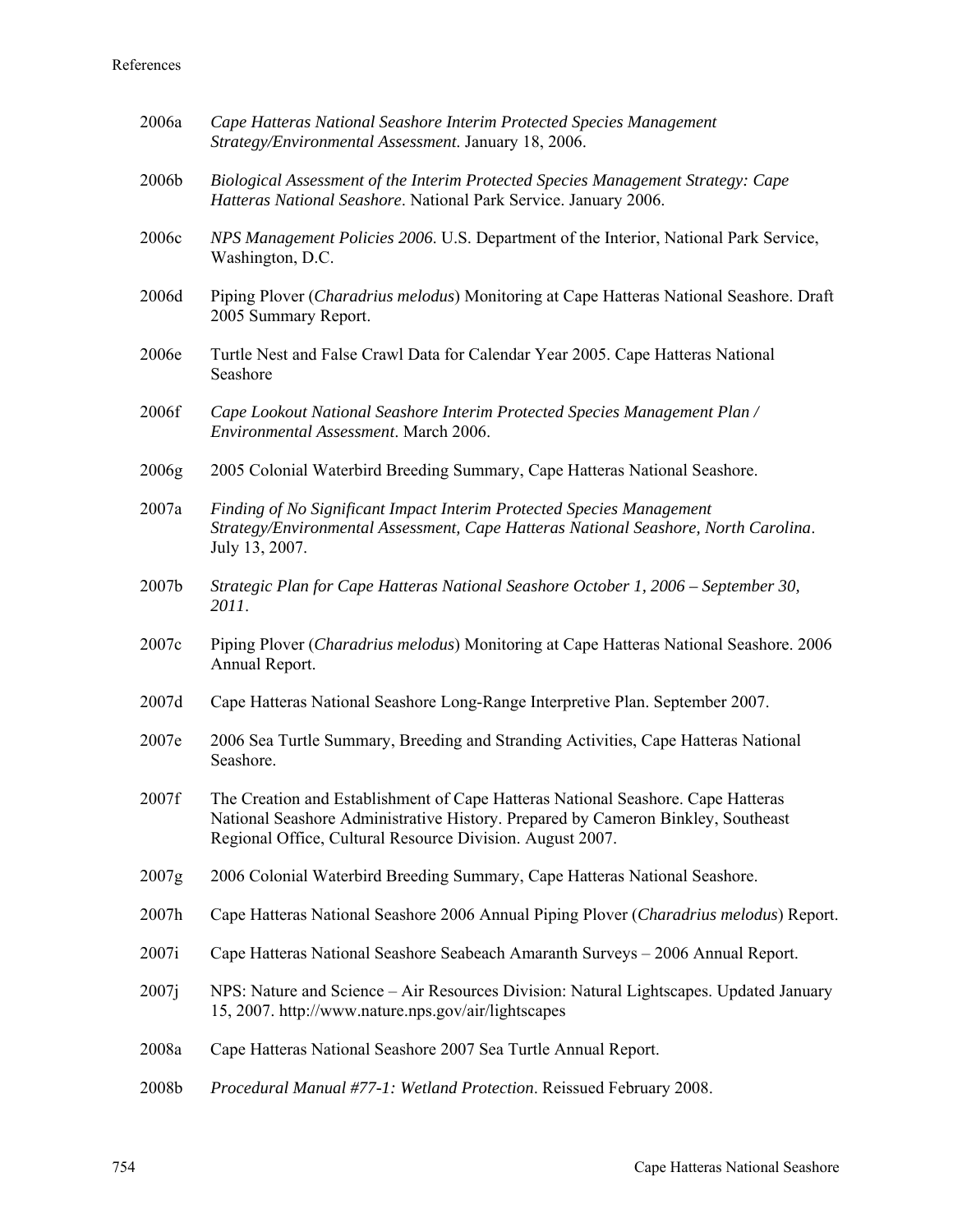| 2008c | Cape Hatteras National Seashore 2007 Annual Piping Plover (Charadrius melodus) Report.                                                                                                                                                        |
|-------|-----------------------------------------------------------------------------------------------------------------------------------------------------------------------------------------------------------------------------------------------|
| 2008d | 2007 Colonial Waterbird Breeding Summary.<br>http://www.nps.gov/caha/naturescience/protected-species-2007-annual-reports.htm                                                                                                                  |
| 2008e | National Park Service Public Uses Statistics Office. Accessed July 2008:<br>http://www.nature.nps.gov/stats/                                                                                                                                  |
| 2008f | Night Sky Team Site Visit to Cape Hatteras National Seashore, National Park Service<br>Night Sky Program.                                                                                                                                     |
| 2008g | "Cape Hatteras National Seashore ORV Access Information." Accessed July 2008:<br>http://www.nps.gov/caha/planyourvisit/orv-access-information.htm                                                                                             |
| 2008h | Cape Hatteras National Seashore Press Release: A Sixth Deliberate Violation of Resource<br>Protection Area. July 31, 2008. http://www.nps.gov/caha/parknews/a-sixth-deliberate-<br>violation-of-resource-protection-area.htm                  |
| 2008i | Cape Hatteras National Seashore 2007 Annual Piping Plover (Charadrius melodus) Report.                                                                                                                                                        |
| 2008j | Cape Hatteras National Seashore Seabeach Amaranth Surveys - 2007 Annual Report.                                                                                                                                                               |
| 2008k | Current Status of Archeological Sites Listed in ASMIS as of FY 2007. Archeological Sites<br>Management Information System (ASMIS). Midwest Archeological Center.                                                                              |
| 20081 | NPS Archeological Sites Management Information System FY 2007.                                                                                                                                                                                |
| 2008m | Cape Hatteras National Seashore Resource Management Weekly Field Summary; June 5 to<br>11, 2008 (Bodie Island, Hatteras, and Ocracoke Districts), p. 4; June 26 to July 2, 2008, p.<br>4; July 3 to 9, 2008, p. 4; July 17 to 23, 2008; p. 4. |
| 2009a | Cape Hatteras National Seashore Seabeach Amaranth Surveys 2008 Annual Report.                                                                                                                                                                 |
| 2009b | Cape Hatteras National Seashore Piping Plover (Charadrius melodus) Monitoring. 2008<br>Annual Report.                                                                                                                                         |
| 2009c | Cape Hatteras National Seashore 2008 Sea Turtle Annual Report.                                                                                                                                                                                |
| 2009d | National Park Service Beach Access Report for September 10, 2009.                                                                                                                                                                             |
| 2009e | Cape Hatteras National Seashore Seabeach Amaranth Surveys. 2008 Annual Report.                                                                                                                                                                |
| 2009f | Superintendent's Compendium for Cape Hatteras National Seashore.                                                                                                                                                                              |
| 2009g | Nature and Science, Natural Sounds. Accessed September 10, 2009:<br>http://www.nature.nps.gov/naturalsounds/                                                                                                                                  |
| 2009h | Nature and Science, Natural Sounds, Understanding Sound. Last updated August 25, 2009.                                                                                                                                                        |
|       | Accessed September 8, 2009: http://www.nature.nps.gov/naturalsounds/understanding/                                                                                                                                                            |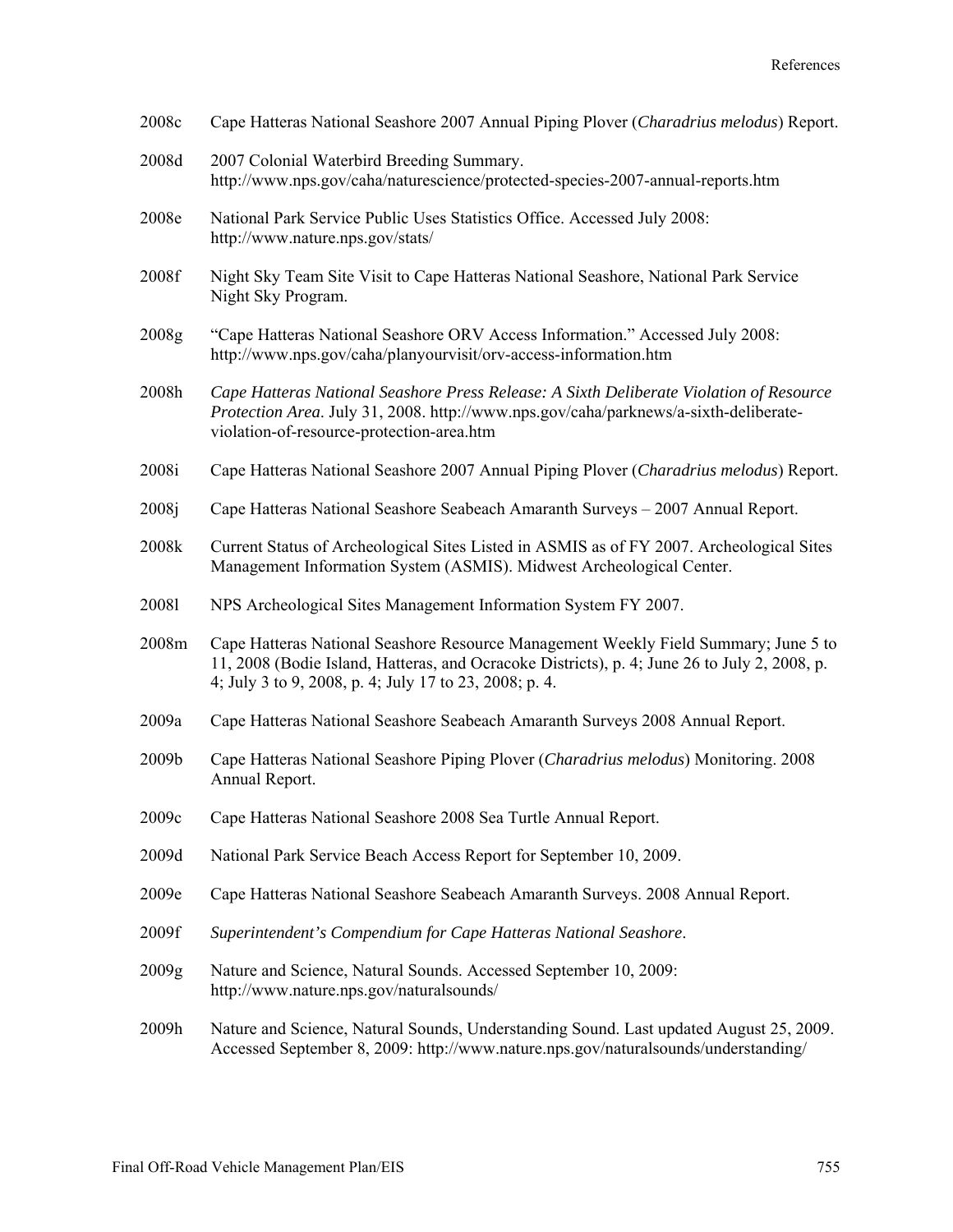| 2009i             | Nature and Science, Natural Sounds, Sources of Human-Caused Sounds in National Parks.<br>Last updated August 25, 2009. Accessed September 8, 2009:<br>http://www.nature.nps.gov/naturalsounds/sources/                                                                                                                                                                                                                          |
|-------------------|---------------------------------------------------------------------------------------------------------------------------------------------------------------------------------------------------------------------------------------------------------------------------------------------------------------------------------------------------------------------------------------------------------------------------------|
| 2009j             | Nature and Science, Natural Sounds, Effects of Noise. Last updated September 2, 2009.<br>Accessed September 8, 2009: http://www.nature.nps.gov/naturalsounds/impacts/                                                                                                                                                                                                                                                           |
| 2009k             | 2008 Colonial Waterbird Breeding Summary.<br>http://www.nps.gov/caha/naturescience/protected-species-2008-annual-reports.htm                                                                                                                                                                                                                                                                                                    |
| 20091             | National Park Service Public Uses Statistics Office. Accessed February 2009:<br>http://www.nature.nps.gov/stats/                                                                                                                                                                                                                                                                                                                |
| 2009m             | Negotiated Rule Making Advisory Committee for Off-Road Vehicle Management at Cape<br>Hatteras National Seashore: Final Report of the Proceedings. Submitted to the National<br>Park Service on behalf of the Committee by Patrick Field, Robert Fisher, and Ona<br>Ferguson, Committee Facilitators, March 20, 2009. Accessible at:<br>http://parkplanning.nps.gov/document.cfm?parkID=358&projectID=10641&documentID=<br>26286 |
| 2009 <sub>n</sub> | American Oystercatcher Report for 2008–2009. Cape Hatteras National Seashore.                                                                                                                                                                                                                                                                                                                                                   |
| 2010a             | Cape Hatteras National Seashore 2009 Sea Turtle Annual Report.                                                                                                                                                                                                                                                                                                                                                                  |
| 2010b             | National Park Service News Release. NPS Seeks Information about Sea Turtle Fatality on<br>Ocracoke June 25, 2010.                                                                                                                                                                                                                                                                                                               |
| 2010 <sub>c</sub> | NPS Stats. http://www.nature.nps.gov/stats/park.cfm?parkid=171. Accessed August 2010.                                                                                                                                                                                                                                                                                                                                           |
| 2010d             | Cape Hatteras National Seashore 2009 Piping Plover Annual Report.                                                                                                                                                                                                                                                                                                                                                               |
| 2010e             | Cape Hatteras National Seashore 2009 Seabeach Amaranth Annual Report.                                                                                                                                                                                                                                                                                                                                                           |
| 2010f             | Cape Hatteras National Seashore 2009 American Oystercatcher Summary.                                                                                                                                                                                                                                                                                                                                                            |
| 2010g             | Cape Hatteras National Seashore 2009 Colonial Waterbird Summary.                                                                                                                                                                                                                                                                                                                                                                |
| 2010h             | Interim Guidance for Impairment Determinations in NPS NEPA Documents. 4 pages.                                                                                                                                                                                                                                                                                                                                                  |
|                   | Neville, A., W.D. Webster, J.F. Gouveia, E.L. Hendricks, I. Hendricks, G. Marvin, and W.H. Marvin.                                                                                                                                                                                                                                                                                                                              |
| 1988              | "The Effects of Nest Temperature on Hatchling Emergence in the Loggerhead Sea Turtle<br>(Caretta caretta)." in Proceedings of the Eight Annual Workshop on Sea Turtle<br><b>Conservation and Biology. National Oceanic and Atmospheric Administration Technical</b><br>Memorandum NMFS-SEFC-214.                                                                                                                                |
|                   | New Jersey Department of Environmental Protection (NJDEP)                                                                                                                                                                                                                                                                                                                                                                       |
| 2005              | "Endangered Plants of New Jersey Fact Sheet: Sea-Beach Amaranth (Amaranthus                                                                                                                                                                                                                                                                                                                                                     |

*pumilus*)." New Jersey Department of Environmental Protection, Division of Parks and Forestry, Office of Natural Lands Management. Accessed October 7, 2005: http://www.fws.gov/northeast/nyfo/es/amaranthweb/fact\_sheets/NJ.pdf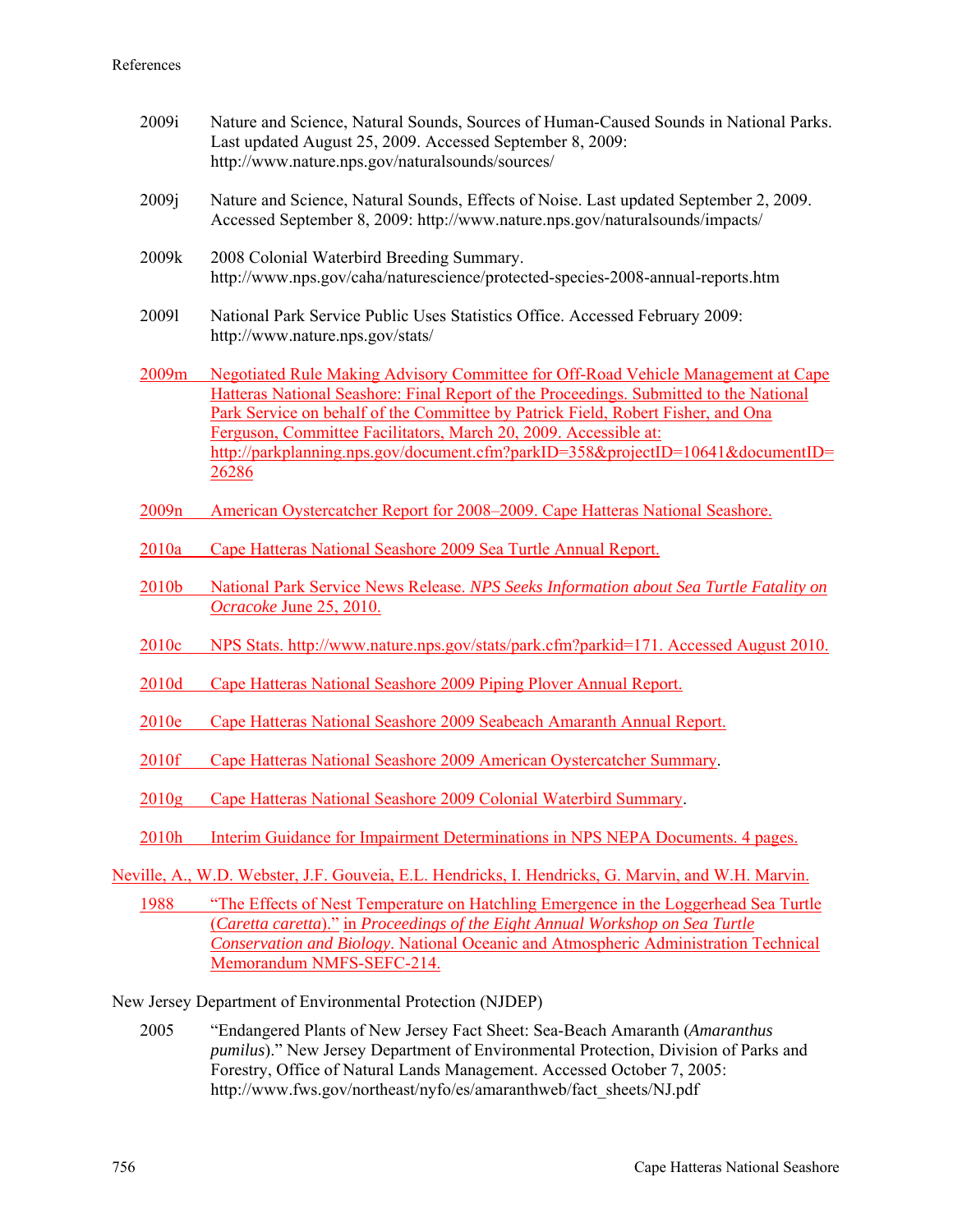Nicholls, J.L., and G.A. Baldassarre

1990 "Habitat Selection and Interspecific Associations of Piping Plovers Along the Atlantic and Gulf Coasts of the United States." *Wilson Bull*. 102:581–590.

Niles, L.J., H.P. Sitters, A.D. Dey, P.W. Atkinson, A.J. Barker, K.A. Bennett, K.E. Clark, N.A. Clark, C. Espoz, P.M. Gonzalez, B.A. Harrington, D.E. Hernandez, K.S. Kalasz, R. Matus, C.D.T. Minton, R.I.G. Morrison, M.K. Peck, and I.L. Serrano

2007 *Status of the Red Knot (*Calidris canutus rufa*) in the Western Hemisphere*. Report to USFWS, Ecological Services, Region 5, Pleasantville, NJ. 287 pp.

### Nisbet, I.C.T.

2002 "Common Tern (*Sterna hirundo*)." In *The Birds of North America*, ed. A. Poole and F. Gill. Washington, D.C.: The Academy of Natural Sciences, and Philadelphia, PA: American Ornithologists' Union.

### Nol, E.

1989 "Food Supply and Reproduction Performance of the American Oystercatcher in Virginia." *Condor* 91:429−435.

Nol, E., and R.C. Humphrey

1994 "American Oystercatcher (*Haematopus palliatus*)." In *The Birds of North America Online*, ed. A. Poole. Ithaca, NY: Cornell Lab of Ornithology. http://bna.birds.cornell.edu/bna/species/082

### Nol, E., B. Truitt, D. Allen, B. Winn, and T. Murphy

2000 "A Survey of Wintering American Oystercatchers from Georgia to Virginia, U.S.A., 1999." *International Wader Study Group Bulletin*. 93: 46-50.

North Carolina Audubon

2008 "Protect Beach-Nesting Birds." Accessed July 15, 2008: http://nc.audubon.org/ProtectBeachNestingBirds.htm

North Carolina Department of Commerce

2009 "Economic Impact of Travel in North Carolina Based on Visitor Spending." Accessed September 2, 2009: http://www.nccommerce.com/en/TourismServices/PromoteTravelAndTourismIndustry/Tou rismResearch/visitorspending.htm

North Carolina Department of Conservation and Development, Forestry Division, State Parks Unit (NCDCD)

1937 *Master Plan Report to Accompany Master Plan for Cape Hatteras State Park*. Prepared by T.W. Morse, Assistant in Charge of State Parks. February 1937.

North Carolina Department of Crime Control and Public Safety (NCDCCPS)

2008 *North Carolina Floodplain Management: 2008 Quick Guide*.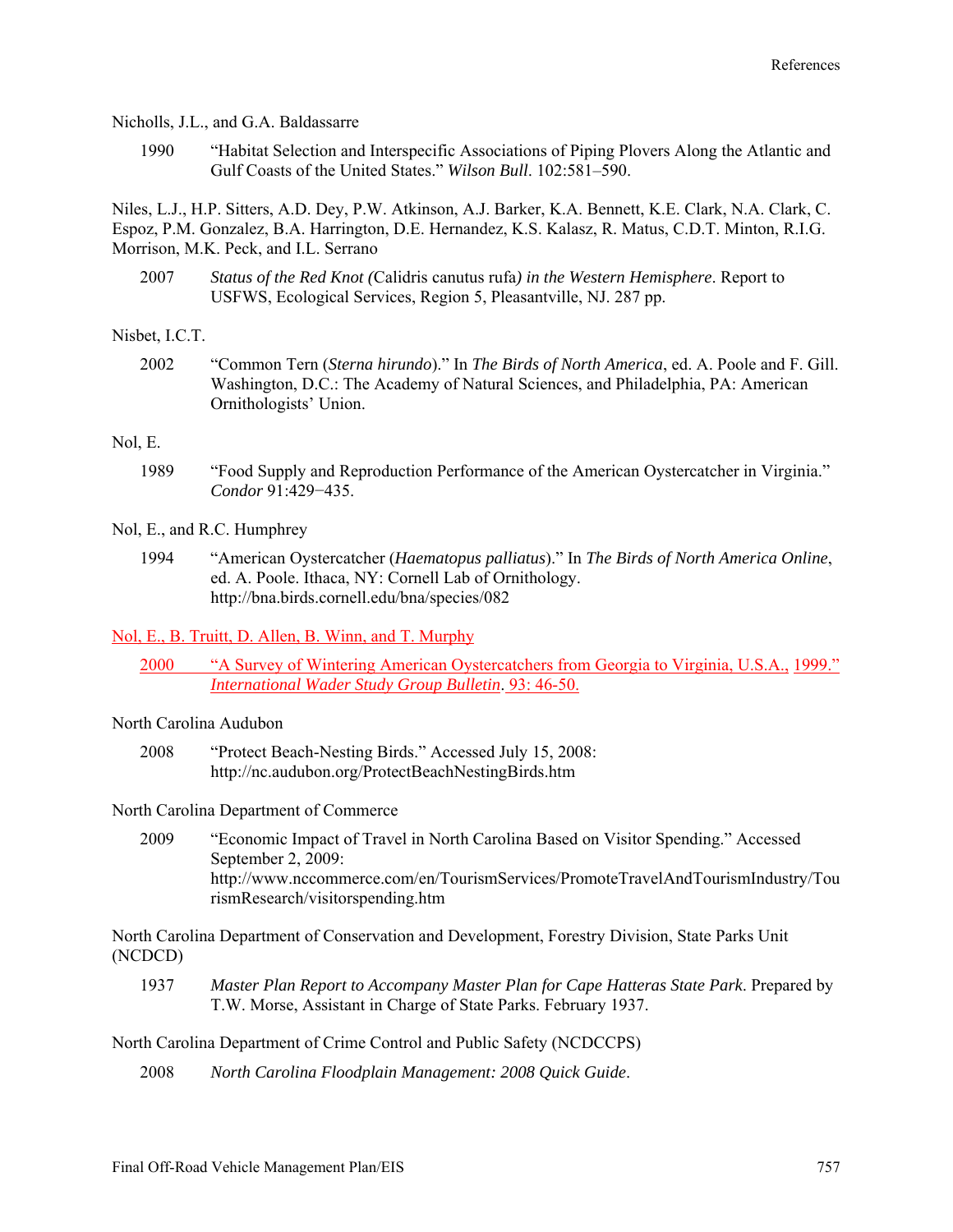### References

North Carolina Department of Environment and Natural Resources (NCDENR)

- 2008a "Coastal Wetlands: Get to Know Them." Accessed June 18, 2008: http://dcm2.enr.state.nc.us/wetlands/know.htm
- 2008b "Wetlands: Their Functions and Values in Coastal North Carolina." Accessed June 18, 2008: http://dcm2.enr.state.nc.us/wetlands/brochure.htm

North Carolina Department of Transportation (NCDOT)

2008 NCDOT: Bonner Bridge. Accessed December 2008: http://www.ncdot.org/projects/bonnerbridgerepairs/

North Carolina Division of Marine Fisheries (NCDMF)

2009 State Fishing Regulations. http://www.ncfisheries.net/index.html

North Carolina Natural Heritage Program (NCNHP)

2006 Natural Heritage Program List of Rare Species of North Carolina. http://www.ncnhp.org/Pages/publications.html

North Carolina Office of State Archaeology (OSA)

2008 Cape Hatteras National Seashore Beach Shipwrecks. UAB catalog list. Accessed January 5, 2008.

### North Carolina Wildlife Resources Commission (NCWRC)

- 2005 *North Carolina Wildlife Action Plan*. Raleigh, NC.
- 2006 *Handbook for Sea Turtle Volunteers in North Carolina*. North Carolina Wildlife Resources Commission, Raleigh, NC. 44 pp.
- 2007 2007 Survey of Nesting Colonial Waterbirds in the North Carolina Coastal Zone along with an Updating of the Colonial Waterbird Database. Final Report to the U. S. Army Corps of Engineers, Wilmington District
- 2008a *North Carolina Piping Plover Breeding Summary, 2008*.
- 2008b *Protected Wildlife Species of North Carolina.* North Carolina Wildlife Resources Commission, Raleigh, NC. 8 pp.
- 2009 "Coastal Recreational Fishing License Sales Update." North Carolina Marine Fisheries. Release date: May 31, 2009. http://www.ncfisheries.net/CRFL/downloads/CRFLSalesReportMay\_31\_2009.pdf

Nudds, R.L. and D.M. Bryant

2000 "The Energetic Cost of Short Flight in Birds." *Journal of Experimental Biology* 203:1561- 1572.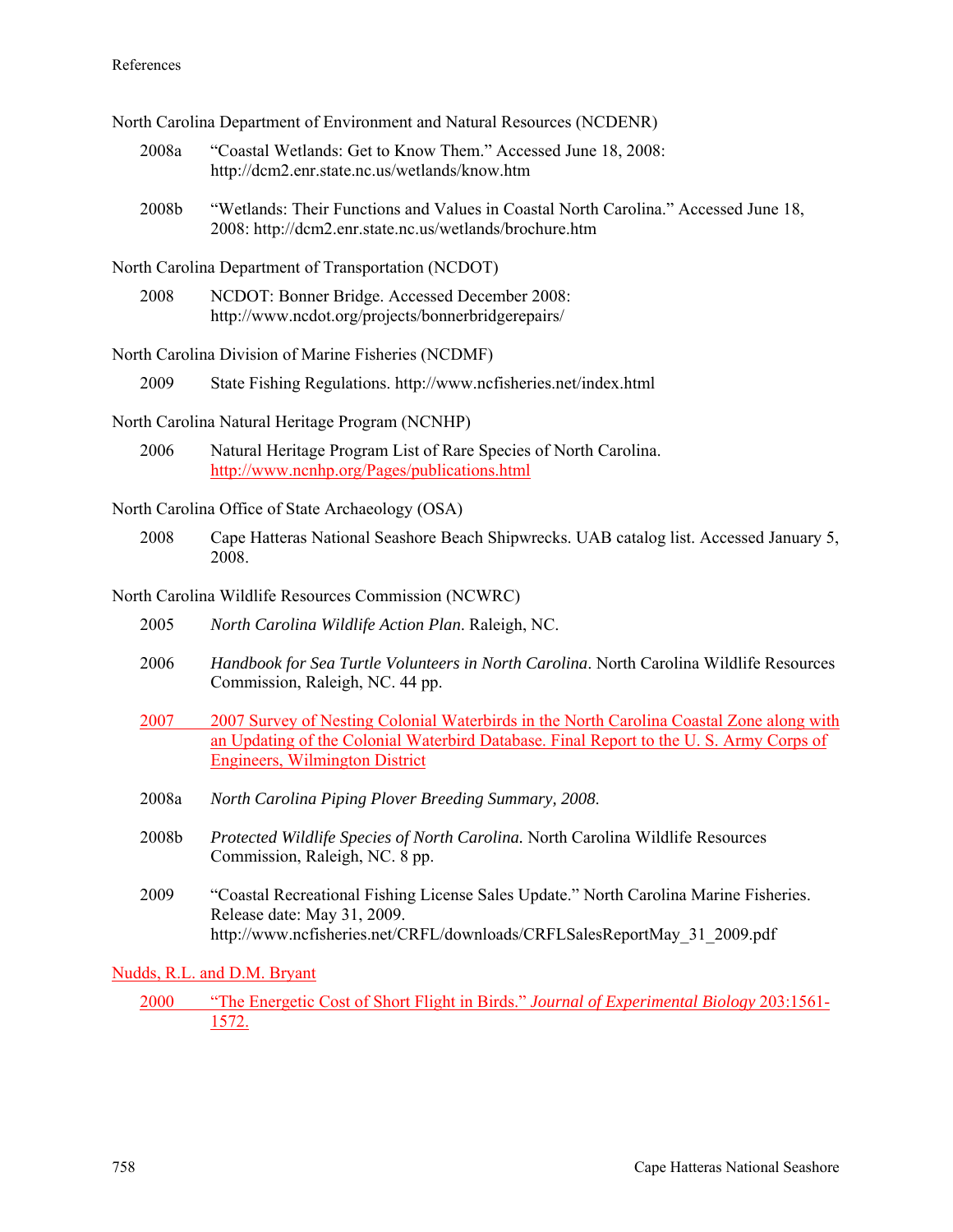Office of State Budget and Management, North Carolina

2009 "Projected Annual County Population Totals." Accessed September 1, 2009: http://www.osbm.state.nc.us/ncosbm/facts\_and\_figures/socioeconomic\_data/population\_est imates shtm

Outer Banks Chamber of Commerce

2008 "Tour Briefs." Accessed December 11, 2008: http://www.outerbankschamber.com/relocation/history/tourbriefs.cfm

### Outer Banks Task Force (OBTF)

- 2007 "New Bonner Bridge Public Hearings Schedules with Focus on Two New Alternatives." *Bonner Bridge Update Newsletter*. http://www.obtf.org/SpecialConcerns/BonnerBridge/pdf/February2007\_NL.pdf
- 2009 "NC 12 Hot Spots." Accessed June 2009: http://www.obtf.org/nc12hotspots/hotspot.html

### Outer Banks Visitors Bureau

- 2010a Dare County Gross Occupancy by District. http://www.outerbanks.org/about\_us/visitors\_bureau/
- 2010b Dare County Gross Meals by District. http://www.outerbanks.org/about\_us/visitors\_bureau/

#### Owens, C., District Planner, NCDENR

- 2010 Pers. comm. via email with D. Wetmore, The Louis Berger GroupLBG, regarding Dare County Land Use Plan. February 1, 2010.
- Page, G.W., L.E. Stenzel, G.W. Page, J.S. Warriner, J.C. Warriner, and P.W. Paton
	- 2009 Snowy Plover (*Charadrius alexandrinus*), The Birds of North America Online (A. Poole, Ed.). Ithaca: Cornell Lab of Ornithology; Retrieved from the Birds of North America Online: http://bna.birds.cornell.edu/bna/species/154doi:10.2173/bna.154

### Parnell, J.F., and Committee

- 1977 "Birds." In *Endangered and Threatened Plants and Animals of North Carolina*, ed. J. Cooper, S. Robinson, and J. Funderburg, 330–384. North Carolina State Museum of Natural History, Raleigh, NC.
- Parnell, J.F., R.M. Erwin, and K.C. Molina
	- 1995 "Gull-Billed Tern (*Sterna nilotica*)." In *The Birds of North America Online*, ed. A. Poole. Ithaca, NY: Cornell Lab of Ornithology. http://bna.birds.cornell.edu/bna/species/140

Patterson, M.E., J.D. Fraser, and J.W. Roggenbuck

1991 "Factors Affecting Piping Plover Productivity on Assateague Island." *J. of Wildl. Mgmt.* 55:525–531.

### Paulson, D.

1993 *Shorebirds of the Pacific Northwest*. Seattle, WA: University of Washington Press.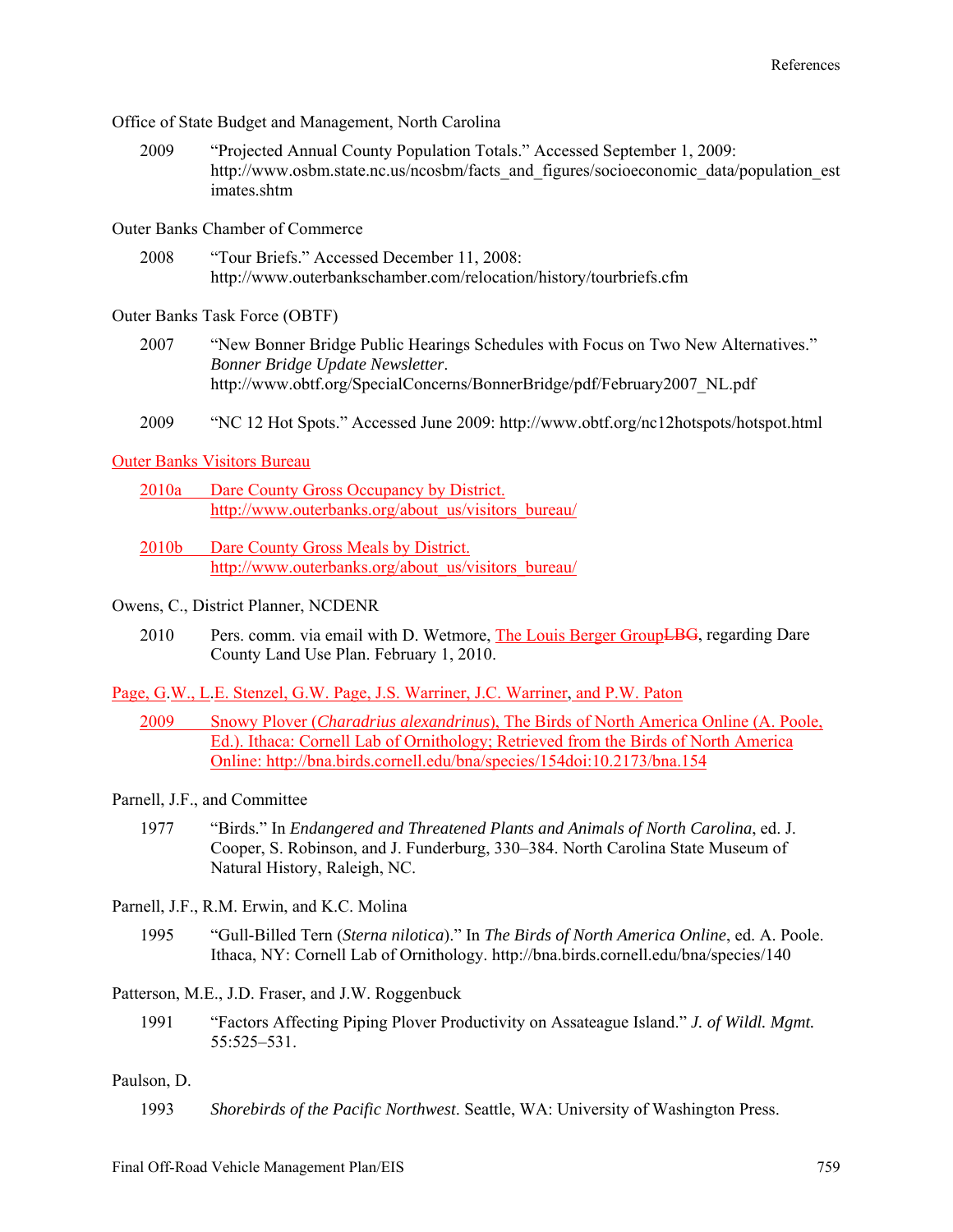Pendleton, E., R. Theiler, and J. Williams

2005 *Coastal Vulnerability Assessment of Cape Hatteras National Seashore (CAHA) to Sea-Level Rise*. Open-File Report 2004–1064.

### Peters, K.A, and D.L Otis

2006 "Wading Bird Response to Recreational Boat Traffic: Does Flushing Translate into Avoidance?" *Wildlife Society Bulletin* 34(5):1383-1391.

Pipkin, K., North Carolina Wildlife Resources Commission

2009 Pers. comm. via email with D. Wetmore, **LBGThe Louis Berger Group**, providing the date when the American oystercatcher was listed by the state of North Carolina as a species of special concern. January 2, 2009.

Population Division, U.S. Census Bureau

- 2009a "Annual Estimates of Resident Population Change for Counties of North Carolina and County Rankings: April 1, 2000, to July 1, 2008 (CO-EST2008-POPCHG2000\_2008-37)." Release Date: March 19, 2009. http://www.census.gov/popest/estimates.php
- 2009b "HU-EST2008: State Housing Unit Estimates: April 1, 2000, to July 1, 2008." Release Date: August 6, 2009. http://www.census.gov/popest/housing/files/HU-EST2008.CSV
- 2009c "HU-EST2008-37: Housing Unit Estimates for Counties of North Carolina April 1, 2000, to July 1, 2008." Release Date: August 6, 2009. http://www.census.gov/popest/housing/files/HU-EST2008-37.CSV

Rabin, L.A., R.G. Coss, and D.H. Owings

2006 "The Effects of Wind Turbines on Antipredator Behavior in California Ground Squirrels (*Spermophilus beecheyi*)." *Biological Conservation* 131:410-420.

Rabon, D.R., S. Johnson, R. Boettcher, M. Dodd, M. Lyons, S. Murphy, S. Ramsey, S. Roff, and K. Stewart

2003 "Confirmed Leatherback Turtle (*Dermochelys coriacea*) Nests from North Carolina, with a Summary of Leatherback Nesting Activities North of Florida." *Marine Turtle Newsletter* 101, July 2003.

Raffaele, H., J. Wiley, O. Garrido, A. Keith, and J. Raffaele

1998 *A Guide to the Birds of the West Indies*. Princeton, NJ: Princeton University Press.

#### RealtyTrac

2008 "Properties with Foreclosure Filings in October, 2008: North Carolina." Accessed December 10, 2008: http://www.realtytrac.com/

Reijnen R., R. Foppen, C ter Braak and J. Thissen.

1995 "The Effects of Car Traffic on Breeding Bird Populations in Woodland Ill. Reduction of Density in Relation to Proximity of Main Roads." *J. Applied Ecology*. 32:187-202.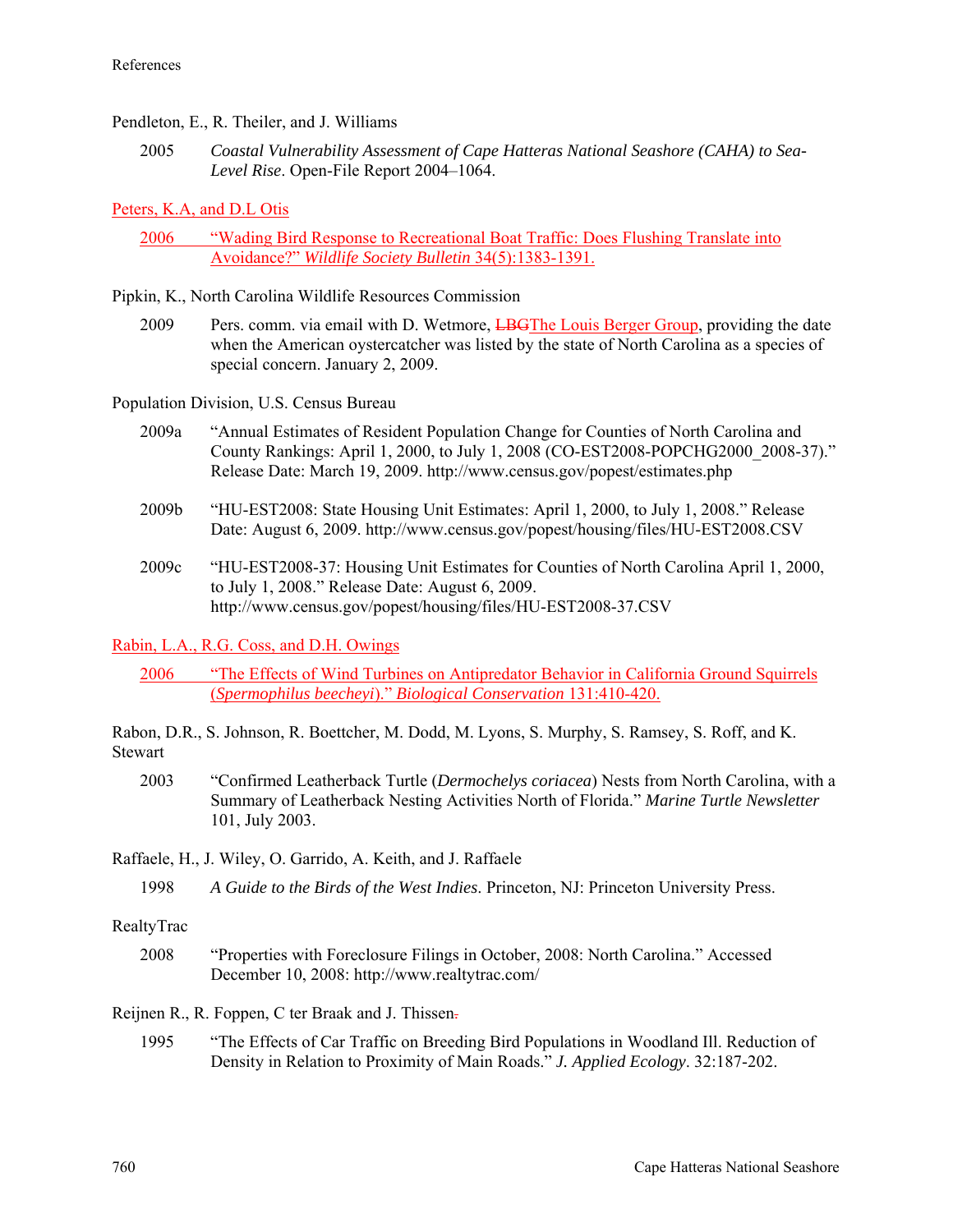### Rheindt, F.E.

2003 "The Impact of Roads on Birds: Does Song Frequency Play a Role in Determining Susceptibility to Noise Pollution?" *Journal Fur Ornithologie* 144, 295-306.

### Riggs, S.R., and D.V. Ames

2003 *Drowning the North Carolina Coast: Sea-Level Rise and Estuarine Dynamics*. North Carolina Sea Grant College Program Pub. No. UNC-SG-03-04. 152 pp.

Riggs, S.R., D.V. Ames, S.J. Culver, D.J. Mallinson, D.R. Corbett, and J.P. Walsh

2009 "Eye of a Human Hurricane: Pea Island, Oregon Inlet, and Bodie Island, Northern Outer Banks, North Carolina." In *America's Most Vulnerable Coastal Communities: Geological Society of America Special Paper 460*, ed. F.T. Kelley, O.H. Pilkey, and J.A.G. Cooper, 43–72. DOI: 10.1130 /2009.2460(04).

Riggs, S.R., S.J. Culver, D.V. Ames, D.J. Mallinson, D.R. Corbett, and J.P. Walsh

- 2008 *North Carolina's Coasts in Crisis: A Vision for the Future. East Carolina University*. 26 pp.
- Rodgers, J.A., Jr., and S.T. Schwikert
	- 2002 "Buffer-Zone Distances to Protect Foraging and Loafing Waterbirds from Disturbance by Personal Watercraft and Outboard-Powered Boats." *Conserv. Biol.* 16:216–224.
- Rodgers, J.A., Jr., and H.T. Smith
	- 1995 "Set-Back Distances to Protect Nesting Bird Colonies from Human Disturbance in Florida." *Conserv. Biol.* 9:89–99.
	- 1997 "Buffer Zone Distances to Protect Foraging and Loafing Waterbirds from Human Disturbance in Florida." *Wildl. Soc. Bull*. 25(1): 139–145.

Research Triangle Institute, International (RTI)

- 2009a Pers. comm. via e-mail with between N. VanDyke of the Louis Berger Group and R. Loomis of RTI regarding visitation data and data sources. April 7, 2009.
- 2009b Pers. comm. via email between N. VanDyke of the Louis Berger Group and with R. Loomis of RTI regarding estimate of ORV use in summer months. April 20, 2009.
- 2009c Pers. comm. via email between N. VanDyke of the Louis Berger Group and with C. Mansfield of RTI regarding ORV passenger estimates. April 21, 2009.
- 2010a Visitor Intercept Survey: Off-Road Vehicle Management, Cape Hatteras National Seashore Final Report. Prepared for the National Park Service by Carol Mansfield, Ross Loomis, Brian Evans and Breda Munoz. Research Triangle Park, NC.
- 2010b Ramp Counts: Off-Road Vehicle Management, Cape Hatteras National Seashore Final Report. Prepared for the National Park Service by Carol Mansfield, Ross Loomis, Brian Evans and Breda Munoz. Research Triangle Park, NC. September 2010.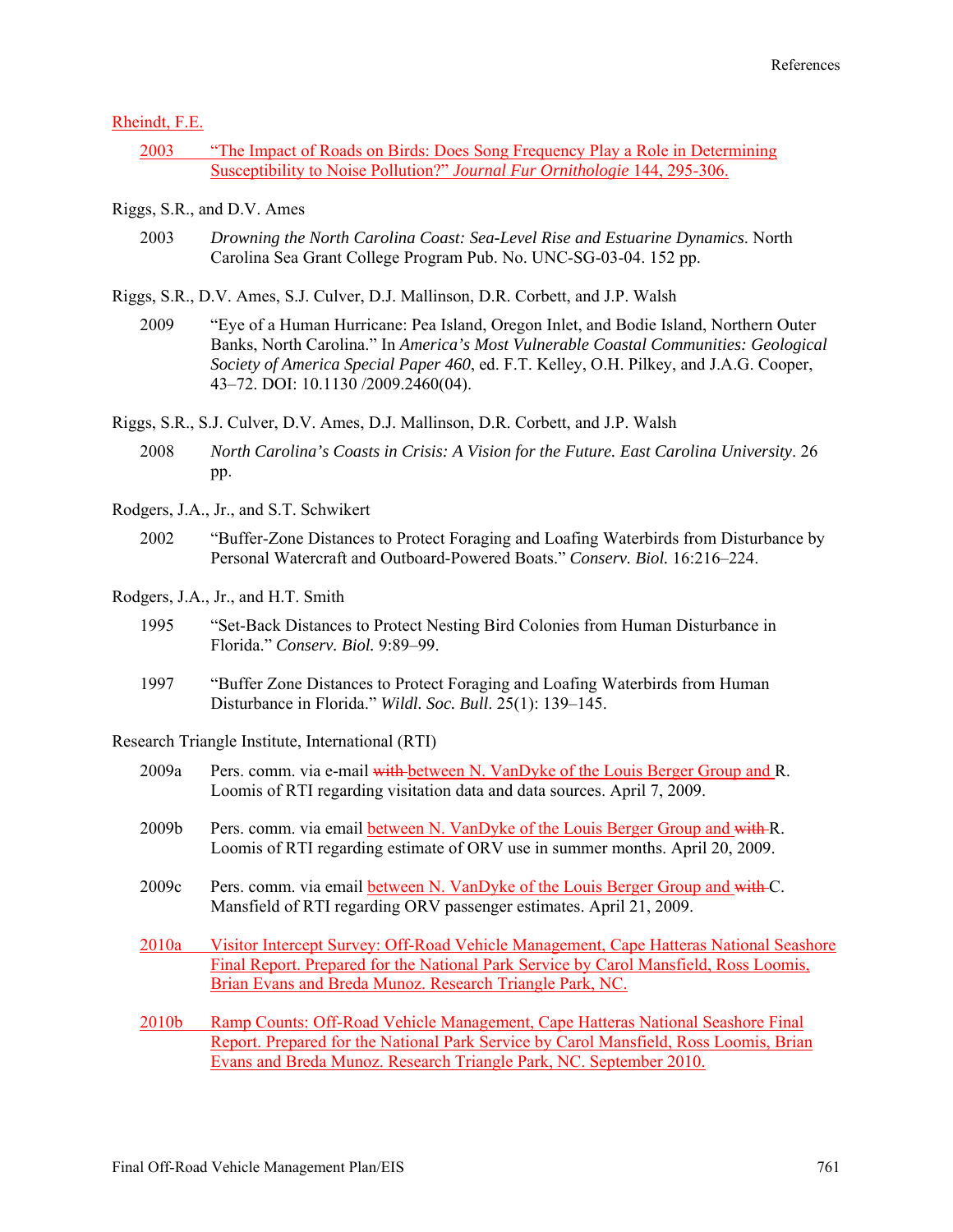- 2010 c Business Survey: Off-road Vehicle Management, Cape Hatteras National Seashore. August 2010.
- Ruppert, E.E., and R.S. Fox

1988 *Seashore Animals of the Southeast*. University of South Carolina Press. 429 pp.

### Sabine, J.B., III

2005 Effects of human activity and predation on breeding American oystercatchers. Thesis, University of Georgia, Athens, GA.

Sabine, J.B., J.M. Meyers, C.T. Moore, and S.H. Schweitzer

2008 "Effects of Human Activity on Behavior of Breeding American Oystercatchers, Cumberland Island National Seashore, Georgia, USA." *Waterbirds* 31(1):70–82.

Sabine, J.B., S.H. Schweitzer, and J.M. Meyers

- 2006 "Nest Fate and Productivity of American Oystercatchers, Cumberland Island National Seashore, Georgia." *Waterbirds* 29:308–314.
- Safina, C., and J. Burger
	- 1983 "Effects of Human Disturbance on Reproductive Success in the Black Skimmer." *Condor* 85:164–171.

Sayles, K., National Park Service (Cape Hatteras National Seashore)

- 2005 Pers. comm. via email with S. Smith, **LBGThe Louis Berger Group**, providing unpublished annual sea turtle data for the year 2005 at Cape Hatteras National Seashore. November 19, 2005.
- Schroeder, B.A., A.M. Foley, and D.A. Bagley
	- 2003 "Nesting Patterns, Reproductive Migrations, and Adult Foraging Areas of Loggerhead Turtles." In *Loggerhead Sea Turtles*, ed. A.B. Bolten and B.E. Witherington, 114–124. Washington, D.C.: Smithsonian Books.
- Schulte, S., S. Brown, D. Reynolds, and the American Oystercatcher Working Group
	- 2007 *A Conservation Action Plan for the American Oystercatcher (*Haematopus palliatus*) for the Atlantic and Gulf Coasts of the United States*. Version 2.0. June 2007. Accessed December 20, 2009: http://www.fws.gov/migratorybirds/CurrentBirdIssues/Management/FocalSpecies/Plans/A MOY.pdf

Schweitzer, S. (North Carolina Wildlife Resources Commission)

2010 Pers. comm. via email to Sandy Hamilton, NPS Environmental Quality Division, regarding the initial number of piping plover breeding pairs in the state of North Carolina in 2010.

### Seaturtle.org

2010 Sea Turtle Nest Monitoring System, North Carolina WRC Sea Turtle Project. Accessed August 30, 2010: http://www.seaturtle.org/nestdb/index.shtml?view=1.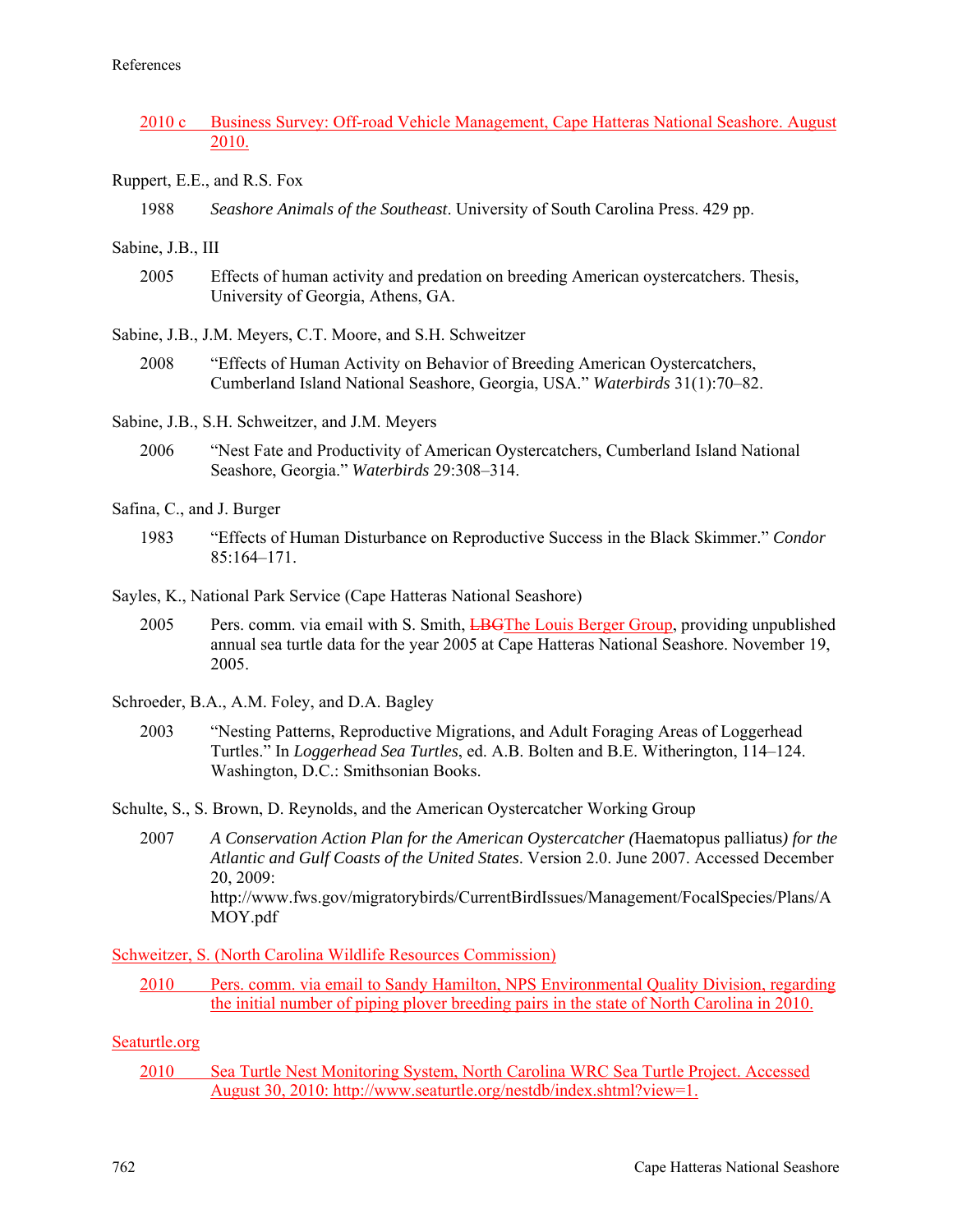Shields, M.A., and J.F. Parnell

1990 "March Nesting by American Oystercatchers in North Carolina." *J. Field Ornith*. 61:431– 433.

### Simons, T.R., and S. Schulte

- 2007 *American Oystercatcher (*Haematopus palliatus*) Research and Monitoring in North Carolina: 2007 Annual Report*. USGS North Carolina Cooperative Fish and Wildlife Research Unit.
- 2008 *American Oystercatcher (*Haematopus palliatus*) Research and Monitoring in North Carolina: 2008 Annual Report*. USGS North Carolina Cooperative Fish and Wildlife Research Unit.

Slabbekoorn, H., and A. den Boer-Visser

2006 "Cities Change the Songs of Birds." *Curr. Biol.* 16(23):2326–2331. December 5, 2006.

### Smith, B.S.

2007 2006-2007 Nonbreeding Shorebird Survey, Franklin and Wakulla Counties, Florida. Final Report to the U.S. Fish and Wildlife Service in fulfillment of Grant # 40181-7-J008. Apalachicola Riverkeeper, Apalachicola, Florida. 32 pp.

### South Carolina Department of Natural Resources (SCDNR)

- 2009 Species Descriptions: Coquina Clam. Accessed April 2009: http://www.dnr.sc.gov/cwcs/species.html
- 2010 Sea Turtle Nest Monitoring System South Carolina DNR Sea Turtle Conservation Program. Accessed at: http://www.seaturtle.org/nestdb/?view=2. Accessed on August 23, 2010.

### Spaans, A.L.

1978 "Status and Numerical Fluctuations of Some North American Waders Along the Surinam Coast." *Wilson Bull.* 90:60–83.

### Staine, K.J., and J. Burger

1994 "Nocturnal Foraging Behavior of Breeding Piping Plovers (*Charadrius melodus*) in New Jersey." *Auk* 111(3):579–587.

#### Stanley, R., NPS Soundscapes Program

2009 Pers. comm. October 28, 2009.

Statistics of U.S. Businesses, U.S. Census Bureau (SUSB)

2002 Number of firms, number of establishments, employment, annual payroll, and receipts by receipt size of the enterprise for the United States, all industries: 2002. http://www2.census.gov/econ/susb/data/2002/us\_6digitnaics\_receipt\_2002.xls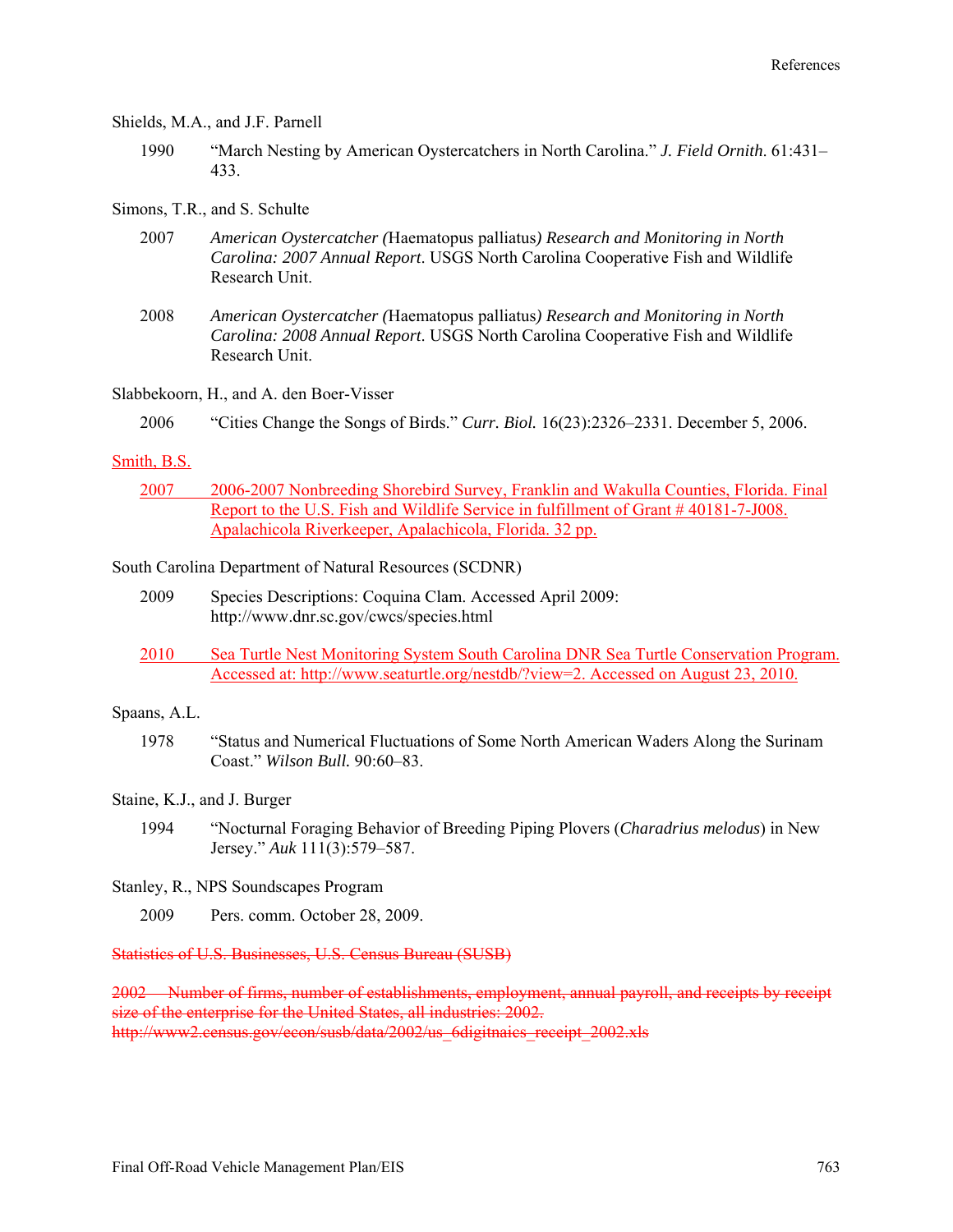Steiner, A.J., and S.P. Leatherman

1981 "Recreational Impacts on the Distribution of Ghost Crabs *Ocypode quadrata* Fab." *Biol. Conserv.* 20:111–122.

Stephenson, G.

1999 "Vehicle Impacts on the Biota of Sandy Beaches and Coastal Dunes: A Review from a New Zealand Perspective." *Sci. for Conserv.* 121. Department of Conservation, Wellington, New Zealand.

Stevens, P.

2005 Pers. comm. with D. Otto, LBGThe Louis Berger Group, via fax. Subject: safety closures. December 21, 2005.

Stevenson, H.M., and B.H. Anderson

1994 *The Birdlife of Florida*. Gainesville, FL: University Press of Florida.

Stillman, R, and J.D. Goss-Custard

2002 "Seasonal Changes in the Response of Oystercatchers Haematopus ostralegus to Human Disturbance." *Journal of Avian Biology*. Vol. 33, No. 4, pp. 358-365

Stover, D., Cape Hatteras National Seashore Cultural Resource Specialist, NPS

- 2008 Pers. comm. via telephone with L. Bambrey, LBGThe Louis Berger Group, regarding status of cultural resource studies at Cape Hatteras National Seashore. June 17, 2008.
- 2009 Pers. comm. via email with J. McNiel, NPS, regarding archeology text. November 25, 2009.
- Strauch, J.G., Jr., and L.G. Abele
	- 1979 "Feeding Ecology of Three Species of Plovers Wintering on the Bay of Panama, Central America." *Studies in Avian Biol*. 2:217–230.

Suiter, D. (U.S. Fish and Wildlife Service)

- 2005 Pers. comm. via email with C. Green, NPS Southeast Region, regarding seabeach amaranth survey data for North Carolina. November 23, 2005.
- Sutter, L.
	- 1999 *DCM Wetland Mapping in Coastal North Carolina: A Report of the Strategic Plan for Improving Coastal Management in North Carolina*. May 1999.

Swaddle J.P. and L.C. Page

2007 "High Levels of Environmental Noise Erode Pair Preferences in Zebra Finches: Implications for Noise Pollution." *Animal Behaviour* 74, 363-368.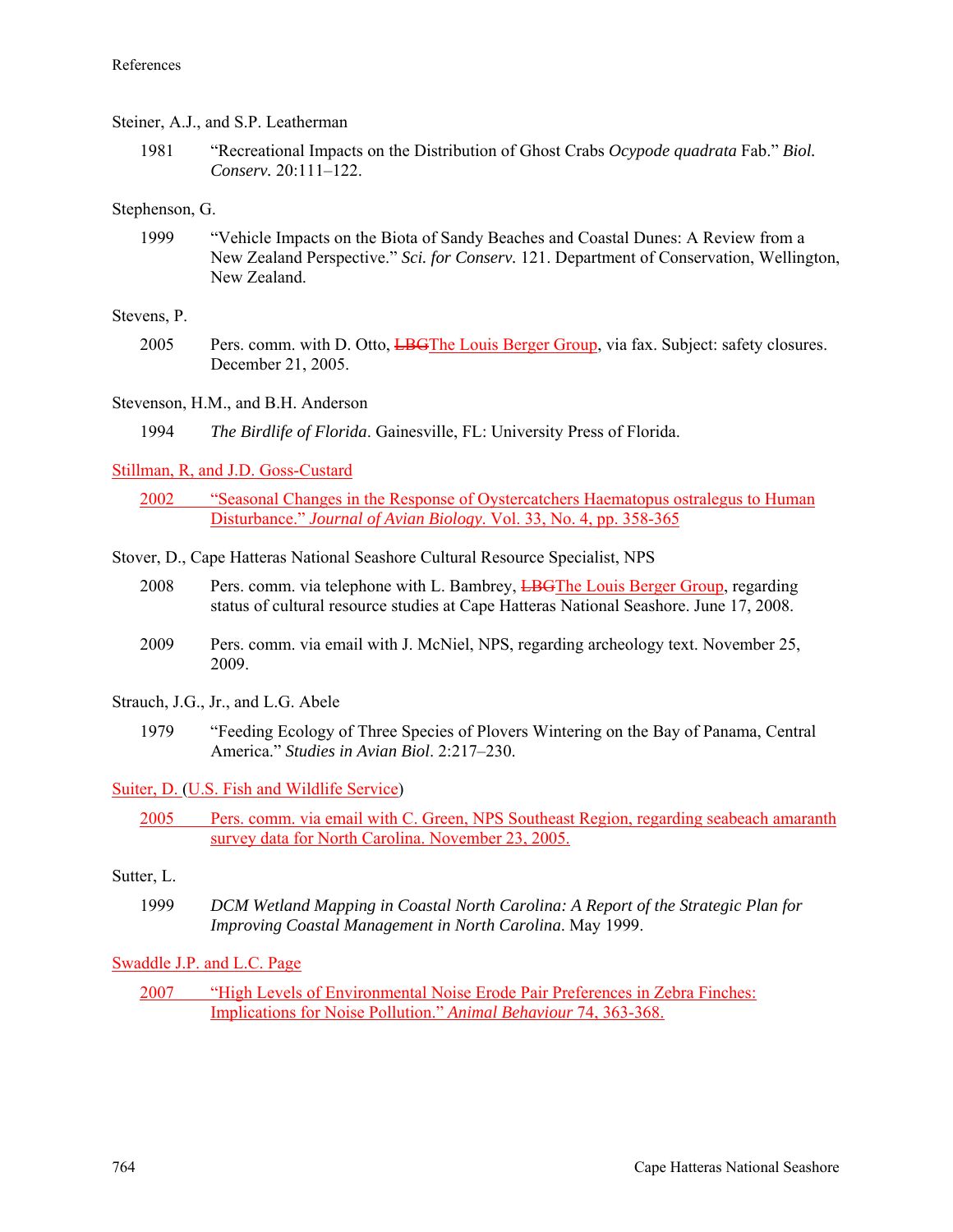### Tarr, N.M.

- 2008 Fall migration and vehicle disturbance of shorebirds at South Core Banks, North Carolina. Thesis, North Carolina State University, Department of Forestry and Environmental Resources.
- Thibault, M., and R. McNeil
	- 1994 "Daylight Variation in Habitat Use by Wilson's Plovers in Northeastern Venezuela." *Wilson Bull*. 106:299–310.

Thomas, K., R.G. Kvitek, and C. Bretz

- 2002 "Effects of Human Activity on the Foraging Behavior of Sanderlings (*Calidris alba*)." *Biological Conservation* 109:67-71.
- Thompson, B.C., J.A. Jackson, J. Burger, L.A. Hill, E.M. Kirsch, and J.L. Atwood
	- 1997 "Least Tern (*Sterna antillarum*)." In *The Birds of North America*, ed. A. Poole and F. Gill. Washington, D.C.: The Academy of Natural Sciences, and Philadelphia, PA: American Ornithologists' Union.
- Thompson, S., National Park Service (Cape Hatteras National Seashore)
	- 2008 Pers. comm. with D. Wetmore, LBGThe Louis Berger Group, regarding fishing tournaments authorized at the Seashore. December 22, 2008.

### Toland, B.

1999 "Nest Site Characteristics, Breeding Phenology, and Nesting Success of American Oystercatchers in Indian River County, Florida." *Fla. Field Nat.* 27:112–116.

### Tomkins, I.R.

- 1944 "Wilson's Plover in Its Summer Home." *Auk* 61:259–269.
- Traut, A., J. McCann, and D. Brinker
	- 2006 "Breeding Status and Distribution of American Oystercatchers in Maryland." *Waterbirds* 29:302–307.

### Tsipoura, N., and J. Burger

1999 "Shorebird Diet during Spring Migration Stopover on Delaware Bay." *Condor* 101:635– 644.

### Trevino, Mike (Cape Hatteras National Seashore)

2010 Pers. comm. via email with L. Fox, The Louis Berger Group, regarding ORV counts for Memorial Day and Labor Day in 2008.

- U.S. Army Corps of Engineers (USACE)
	- 2002 *Manteo (Shallowbag Bay) Project Maintenance of Oregon Inlet Bar Channel, Channel Widener Dare County, North Carolina*. Environmental Assessment. February 2002.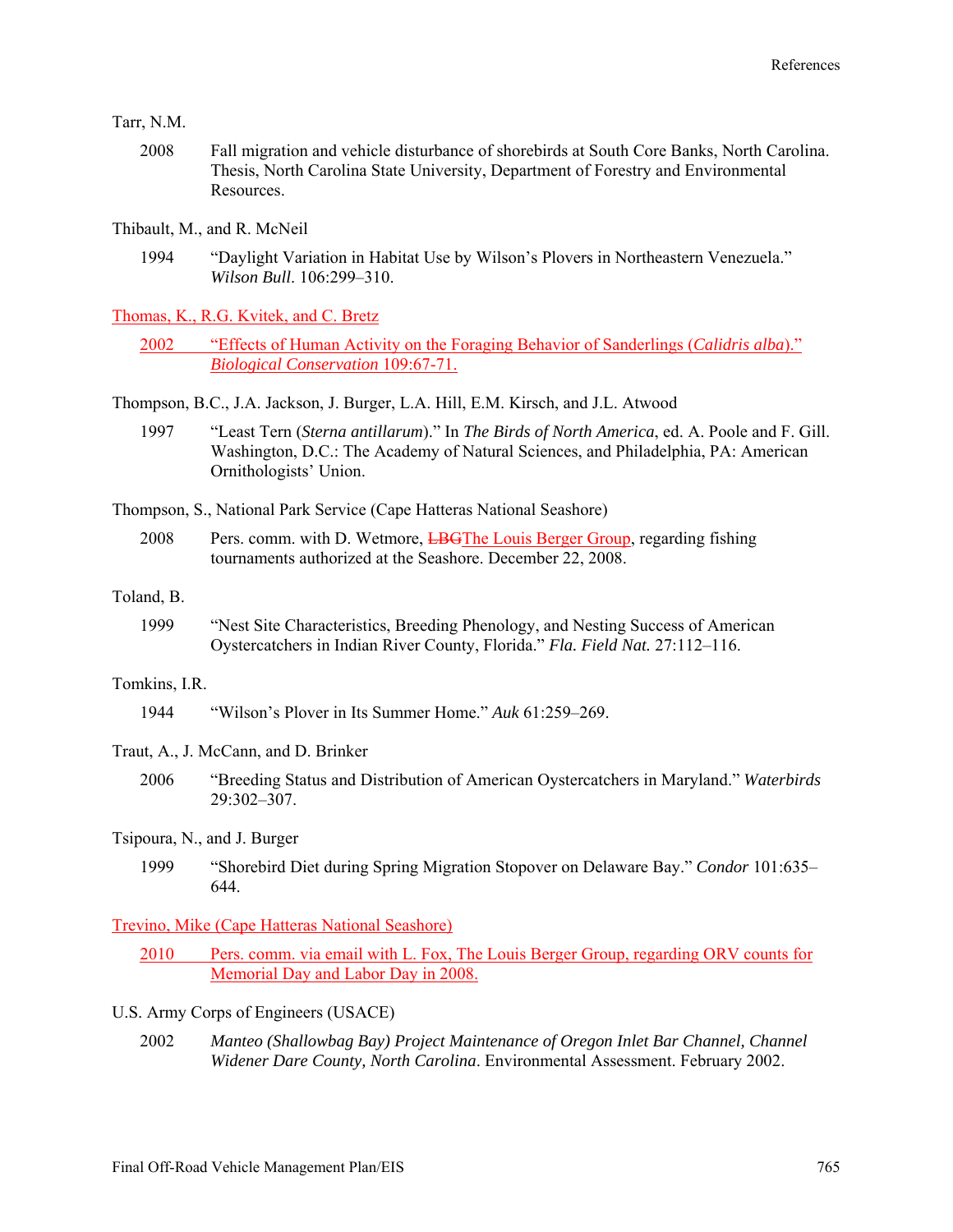### U.S. Census Bureau (Census)

- 2000 $\alpha$  "Census 2000 Summary File 3 (SF3) Sample Data" Generated by RTI International using American FactFinder. Accessed December 5, 2008: http://factfinder.census.gov
- 2002a "Economic Census—Sector 00: All sectors: Geographic Area Series: Economy-Wide Key Statistics: 2002." Accessed August 31, 2009: http://factfinder.census.gov
- 2002b Statistics of U.S. Businesses. Number of Firms, Number of Establishments, Employment, Annual Payroll, and Receipts by Receipt Size of the Enterprise for the United States, All Industries: 2002. http://www2.census.gov/econ/susb/data/2002/us\_6digitnaics\_receipt\_2002.xls
- 2004 "Forestry, Fishing and Hunting, and Agricultural Support Services (NAICS 113-115), Hyde County, NC." Economic Planning and Coordination Division, Nonemployer Statistics. Accessed September 14, 2009: http://www.census.gov/epcd/nonemployer/2004/nc/NC095\_11.HTM
- 2008<sup>a</sup> Census 2008 Gateway. Accessed November 3, 2008: http://www.census.gov/main/www/cen2000.html
- 2008b "2006 National Survey of Fishing, Hunting, and Wildlife-Associated Recreation." http://www.census.gov/prod/www/abs/fishing.html
- 2010 Generated by RTI International; using American FactFinder; "Sector 00: NS0800A2: 2008 Nonemployer Statistics: Geographic Area Series: Nonemployer Statistics for the US." Accessed September 1st, 2010: http://factfinder.census.gov

U.S. Department of the Interior, Fish and Wildlife Service, and U.S. Department of Commerce, U.S. Census Bureau

2008 "2006 National Survey of Fishing, Hunting, and Wildlife-Associated Recreation." http://www.census.gov/prod/www/abs/fishing.html

U.S. Fish and Wildlife Service, U.S. Department of the Interior (USFWS)

- n.d. "Loggerhead Sea Turtles in North Carolina." Accessed October 19, 2009: http://www.fws.gov/nc-es/reptile/logger.html
- 1988 *Great Lakes and Northern Great Plains Piping Plover Recovery* Plan.
- 1993 Endangered and Threatened Wildlife and Plants; Determination of Seabeach Amaranth (*Amaranthus pumilus*) to a Threatened Species. Federal Register 58(65)18035-18042.
- 1995 Migratory Nongame Birds of Management Concern in the United States. http://www.fws.gov/migratorybirds/NewReportsPublications/SpecialTopics/speccon/NGBi rdMgmtConcern.html
- 1996a *Piping Plover* (Charadrius melodus) *Atlantic Coast Population, Revised Recovery Plan*. USFWS Regional Office, Hadley, MA.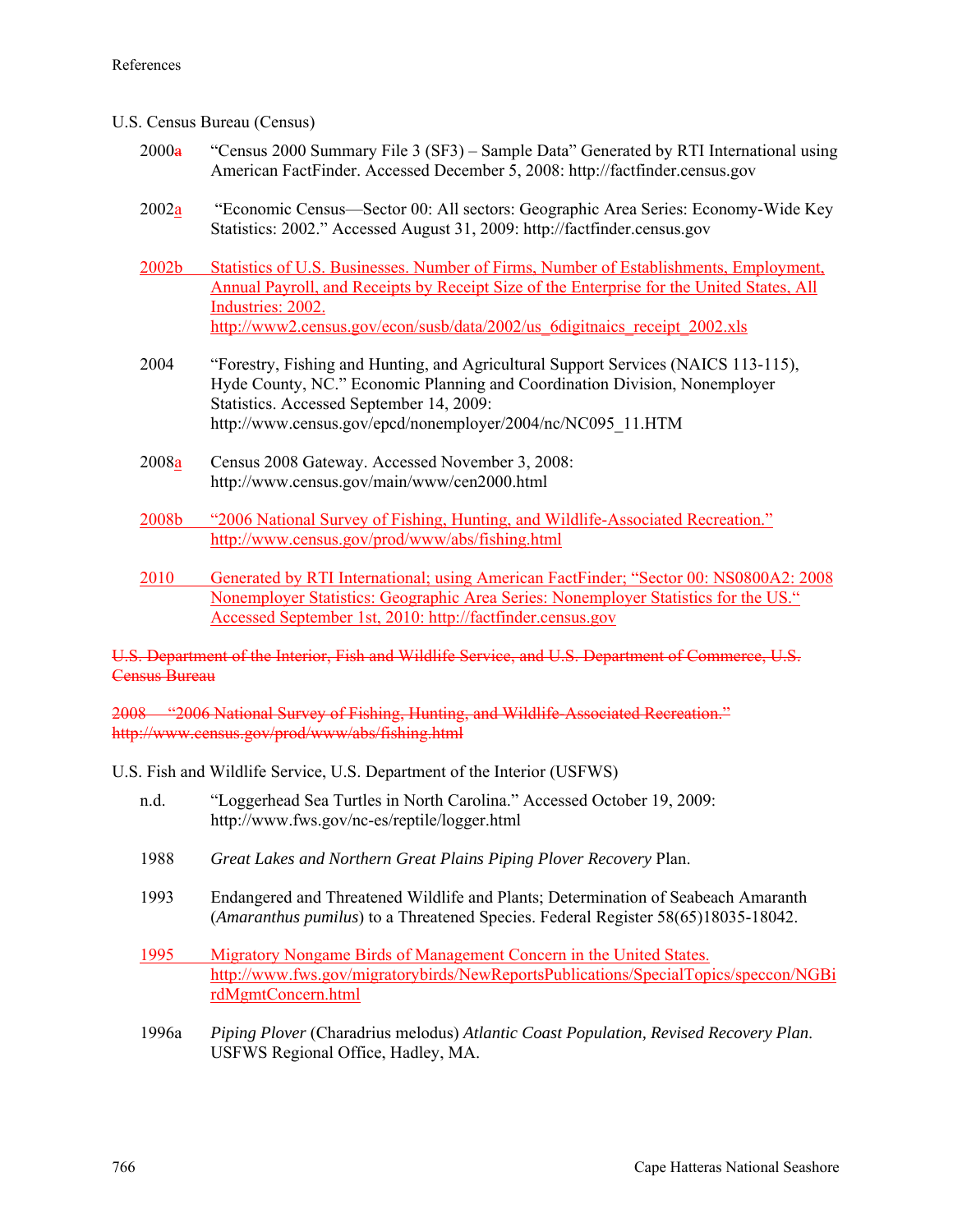- 1996b *Recovery Plan for Seabeach Amaranth (*Amaranthus pumilus*)*. U.S. Fish and Wildlife Service, Southeast Region, Atlanta, GA.
- 2001 *Statement of the Department of the Interior Concerning the Corps of Engineers Manteo (Shallowbag) Bay Project, Dare County, North Carolina*. Prepared for the Council on Environmental Quality. http://georgewbushwhitehouse.archives.gov/ceq/ceq\_supp\_state901.pdf
- 2002 *2000–2001 Status Update: U.S. Atlantic Coast Piping Plover Population*. Sudbury, MA. 9 pp.
- 2003 *Recovery Plan for the Great Lakes Piping Plover* (Charadrius melodus). Ft. Snelling, MN.
- 2004a *2002–2003 Status Update: U.S. Atlantic Coast Piping Plover Population*. Sudbury, MA.
- 2004b *Preliminary 2004 Atlantic Coast Piping Plover Abundance and Productivity Estimates*. http://www.fws.gov/northeast/pipingplover/status/preliminary.04.pdf
- 2004c *High Priority Shorebirds*. pp 1-5. Unpublished Report. U.S. Fish and Wildlife Service, Arlington, Virginia.
- 2005a *Preliminary 2005 Atlantic Coast Piping Plover Abundance and Productivity Estimates*. http://www.fws.gov/northeast/pipingplover/status/preliminary.05.pdf
- 2005b "Seabeach Amaranth." Accessed October 7, 2005: http://www.fws.gov/northeast/nyfo/es/amaranthweb/overview.html
- 2006a *Biological Opinion on Interim Protected Species Management Strategy*. U.S. Fish and Wildlife Service, Raleigh, NC. August 2006. 112 pp.
- 2006b *Comprehensive Conservation Plan for Pea Island National Wildlife Refuge*. U.S. Fish and Wildlife Service, Southeast Region. September 2006.
- 2006c *2006 Atlantic Coast Piping Plover Abundance and Productivity Estimates*. http://www.fws.gov/northeast/pipingplover/pdf/final06.pdf
- 2007a *Amendment to the Biological Opinion for Cape Hatteras National Seashore's Interim Protected Species Management Strategy*. Raleigh Field Office. April 24, 2007.
- 2007b "The Atlantic Coast Piping Plover." Online fact sheet. http://www.fws.gov/northeast/pipingplover/index.html
- 2007c *2007 Atlantic Coast Piping Plover Abundance and Productivity Estimates*. http://www.fws.gov/northeast/pipingplover/pdf/final07.pdf
- 2007d "Seabeach Amaranth (Amaranthus pumilus) 5-Year Review: Summary and Evaluation. U.S. Fish and Wildife Service, Southeast Region, Ecological Services." Raleigh, North Carolina.
- 2008a *Second Amendment to the Biological Opinion for Cape Hatteras National Seashore's Interim Protected Species Management Strategy*. Raleigh Field Office. March 28, 2008.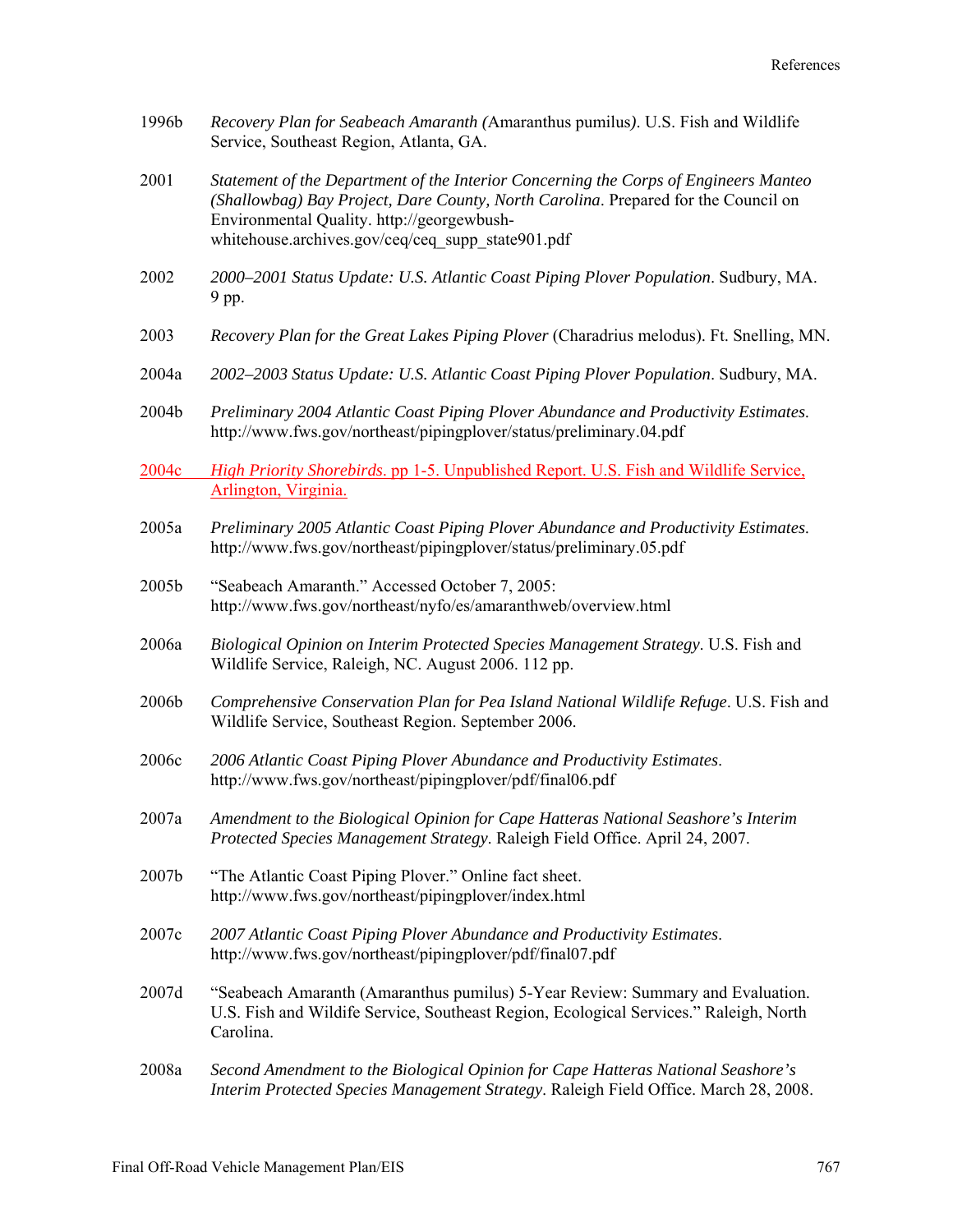| 2008b | "Birds of Conservation Concern 2008." United States Department of Interior, Fish and<br>Wildlife Service, Division of Migratory Bird Management, Arlington, Virginia. 85 pp.<br>http://www.fws.gov/migratorybirds/ |
|-------|--------------------------------------------------------------------------------------------------------------------------------------------------------------------------------------------------------------------|
| 2008c | Preliminary 2008 Atlantic Coast Piping Plover Abundance and Productivity Estimates.<br>http://www.fws.gov/northeast/pipingplover/status/preliminary.08.pdf                                                         |
| 2009a | Piping Plover ( <i>Charadrius melodus</i> ) 5-year review: Summary and evaluation. Hadley,<br>Massachusetts. 206 pp.                                                                                               |
| 2009b | <b>Preliminary 2009 Atlantic Coast Piping Plover Abundance and Productivity Estimates.</b><br>http://www.fws.gov/northeast/pipingplover/pdf/preliminary.pdf                                                        |

### U.S. Shorebird Conservation Plan

2004 High Priority Shorebirds – 2004, pp. 1–5. Unpublished Report, U.S. Fish and Wildlife Service, Arlington, VA.

- U.S. Small Business Administration (U.S. SBA)
	- 2008 Table of Small Business Size Standards Matched to North American Industry Classification System Codes. Effective March 11, 2008. http://www.sba.gov/services/contractingopportunities/sizestandardstopics/size/index.html

### University of Idaho

- 2003 *Outer Banks Group Parks Visitor Study, Cape Hatteras National Seashore Visitors, Report 136a, University of Idaho, Park Studies Unit*. National Park Service, U.S. Department of the Interior, Visitor Services Project.
- 2008 *Cape Hatteras NS 2008 Visitor Survey Card Data Report*. Report #CAHA 708.
- Verhulst, S., K. Oosterbeek, and B. J. Ens
	- 2001 Experimental Evidence for Effects of Human Disturbance on Foraging and Parental Care in Oyster-catchers." *Biological Conservation* 101:375–380.

### Vooren, C.M., and A. Chiaradia

- 1990 "Seasonal Abundance and Behaviour of Coastal Birds on Cassino Beach, Brazil." *Ornitologia Neotropical* 1:9–24.
- Watts, B.D., and D.S. Bradshaw
	- 1995 "Ghost Crabs Prey on Piping Plover Eggs." *Wilson Bull*. 107:767–768.

### Welsh, R. and A.D. Tucker

2009 "Shifting patterns of nocturnal emergence events of nesting loggerhead turtles (*Caretta caretta*)." *Marine Turtle Newsletter* 125:10-12.

- Wilke, A., B. Watts, B. Truitt, and R. Boettcher
	- 2005 "Breeding Season Status of the American Oystercatcher in Virginia, USA." *Waterbirds* 28:3308–315.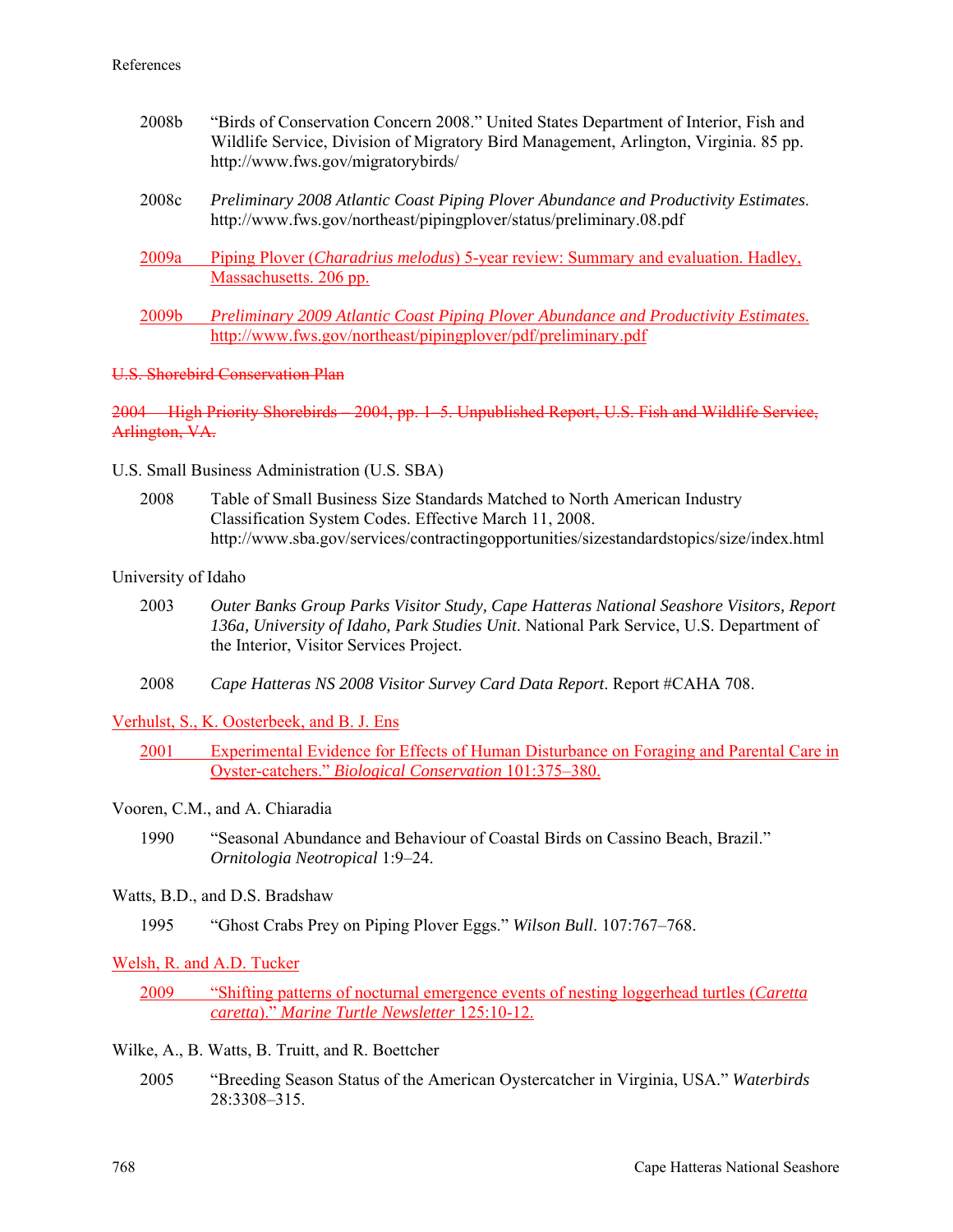Wilke, A.L., D.F. Brinker, B.D. Watts, A.H. Traut, R. Boettcher, J.M. McCann, B.R. Truitt, and P.P. Denmon

- 2007 "American Oystercatchers in Maryland and Virginia, USA: Status and Distribution." *Waterbirds* 30 (Special Publication 1): 152–162.
- Wilkinson, P.M., and M. Spinks
	- 1994 "Winter Distribution and Habitat Utilization of Piping Plovers in South Carolina." *Chat* 58:33–37.

Wisconsin Department of Natural Resources (Wisconsin DNR)

2007 "*Phragmites australis* (Common Reed Grass)." Fact sheet produced by the Bureau of Watershed Management. May 2007.

Witherington, B.E., K.A. Bjorndal, and C.M. McCabe

1990 "Temporal Pattern of Nocturnal Emergence of Loggerhead Turtle Hatchlings from Natural Nests." *Copeia* 4:1165–1168.

Witherington, B.E., and R.E. Martin

1996 *Understanding, Assessing, and Resolving Light-Pollution Problems on Sea Turtle Nesting Beaches*. Florida Marine Research Institute Technical Report TR-2. 73 pp.

Wolcott, D.L., and T.G. Wolcott

- 1984 "Impact of Off-Road Vehicles on Macroinvertebrates of a Mid-Atlantic Beach." *Biol. Conserv.* 29: 217–240.
- 1999 "High Mortality of Piping Plovers on Beaches with Abundant Ghost Crabs: Correlation Not Causation." *Wilson Bull*. 111:321–329.

Zonick, C.A.

2000 The winter ecology of piping plovers (*Charadrius melodus*) along the Texas Gulf Coast. Ph.D. diss., University of Missouri – Columbia.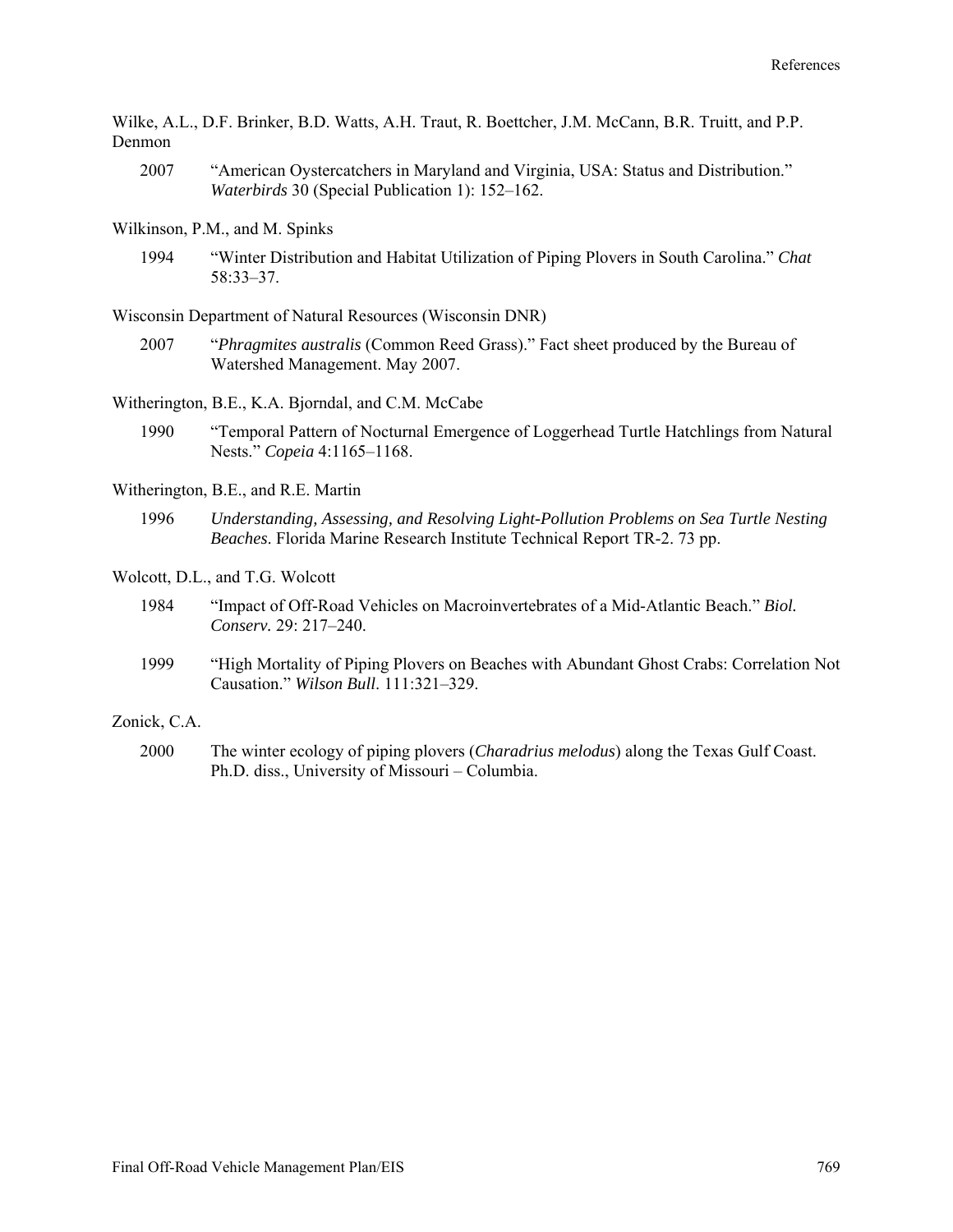References

Intentionally Left Blank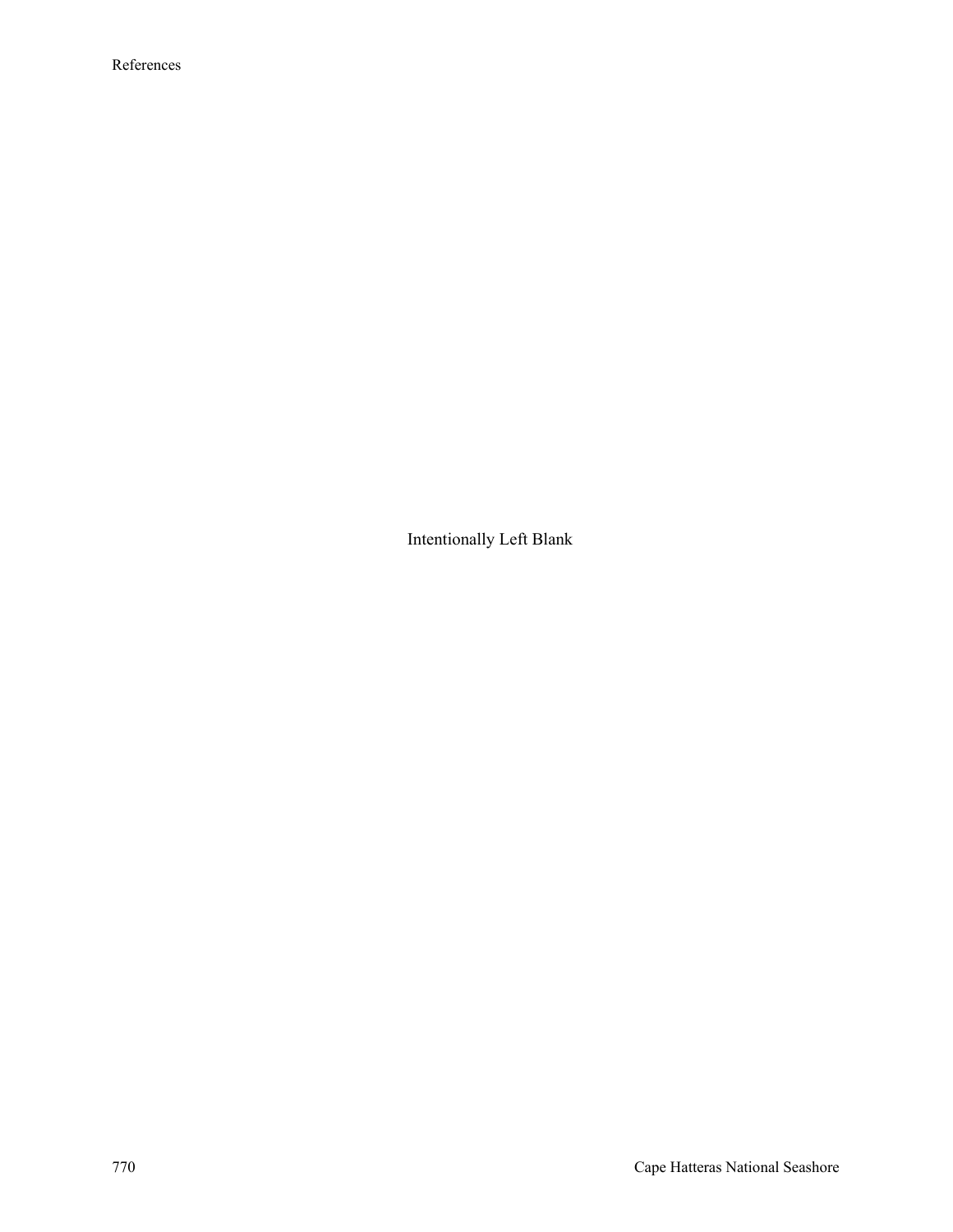**National Park Service U.S. Department of the Interior** 

**Cape Hatteras National Seashore** 



# **LITERATURE REVIEW: IMPACTS AND MANAGEMENT OF OFF-ROAD VEHICLES**

**December 2009** 

Prepared in support of the Cape Hatteras National Seashore Off-Road Vehicle Management Plan / Environmental Impact Statement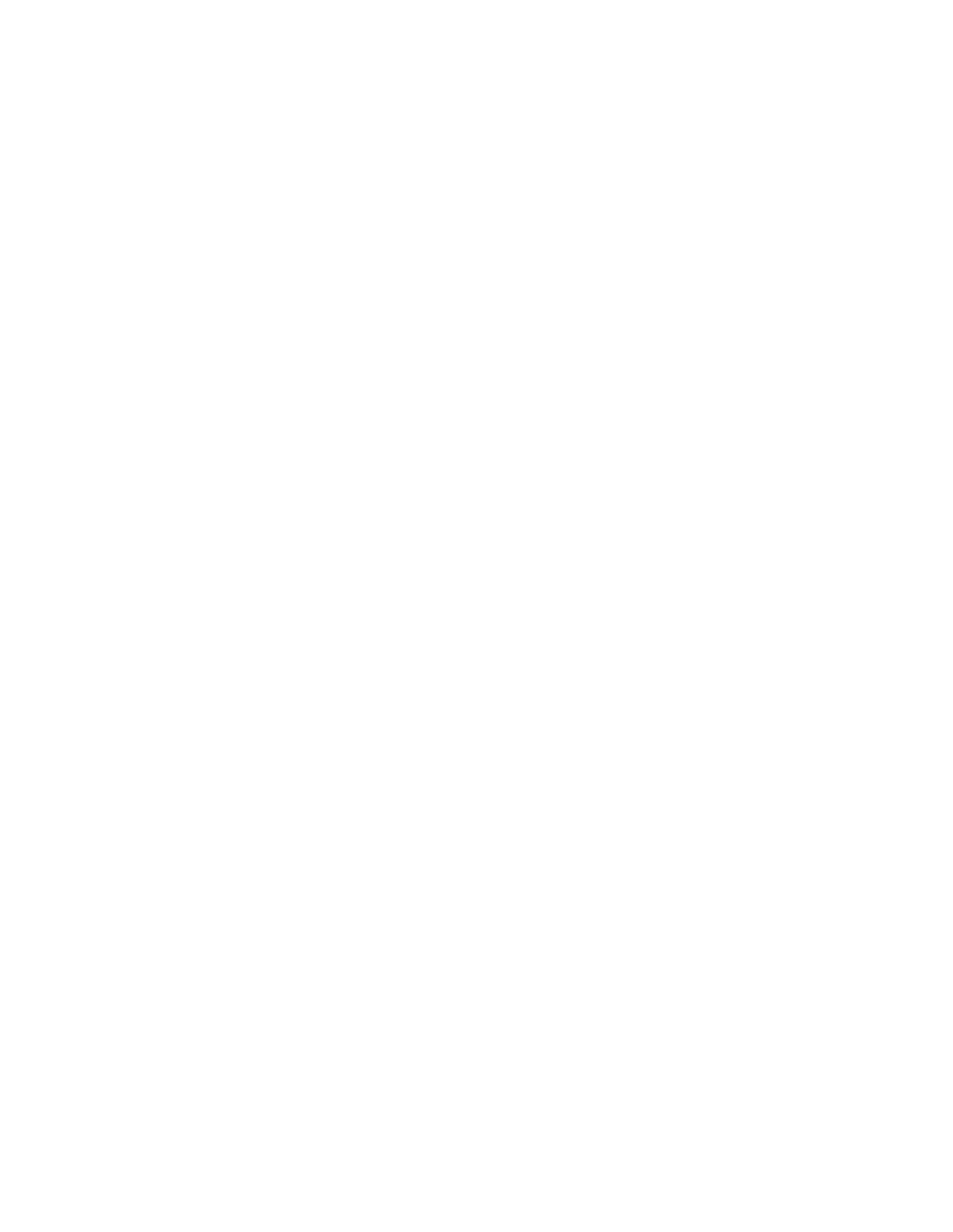# **Table of Contents**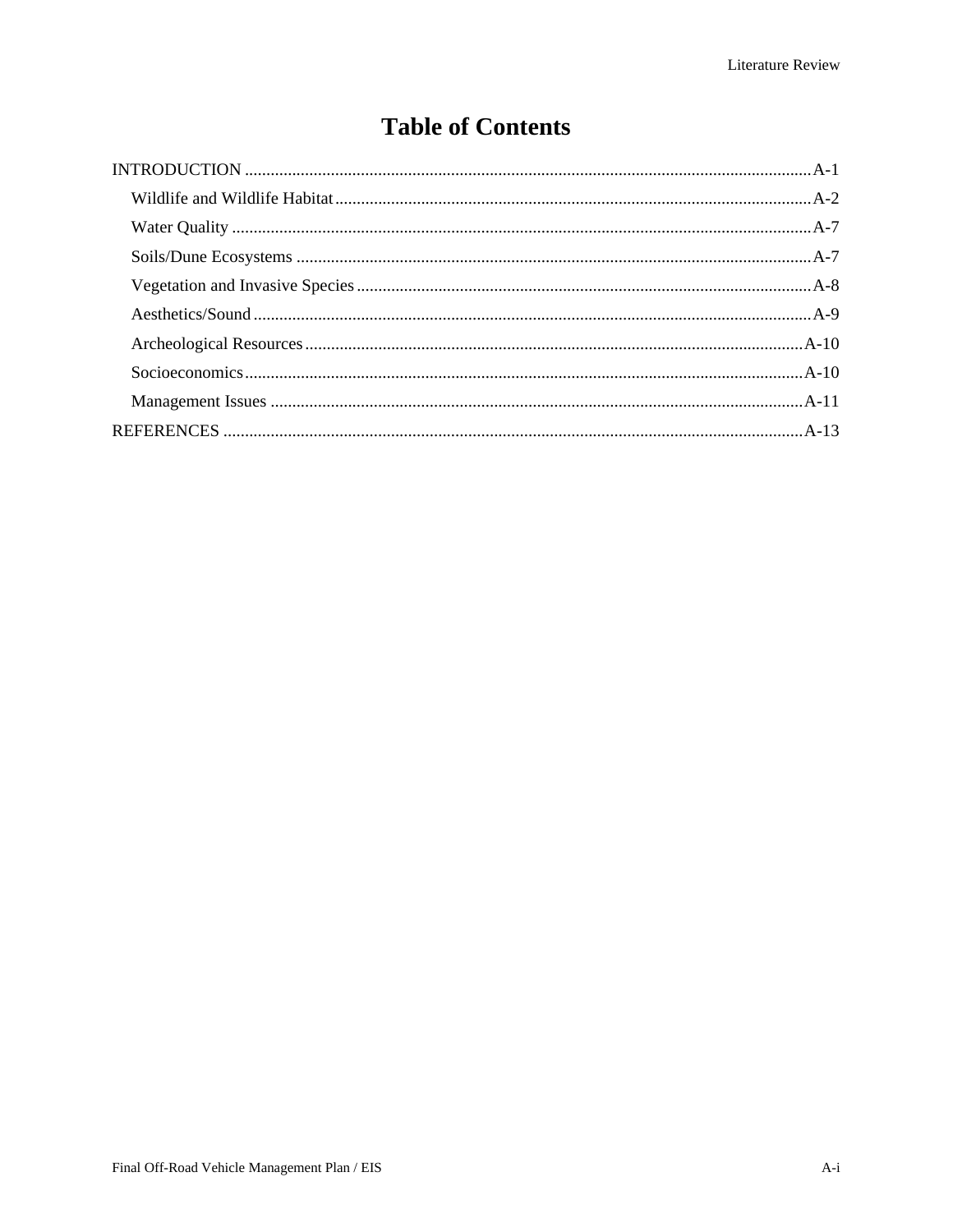Appendix A

Intentionally Left Blank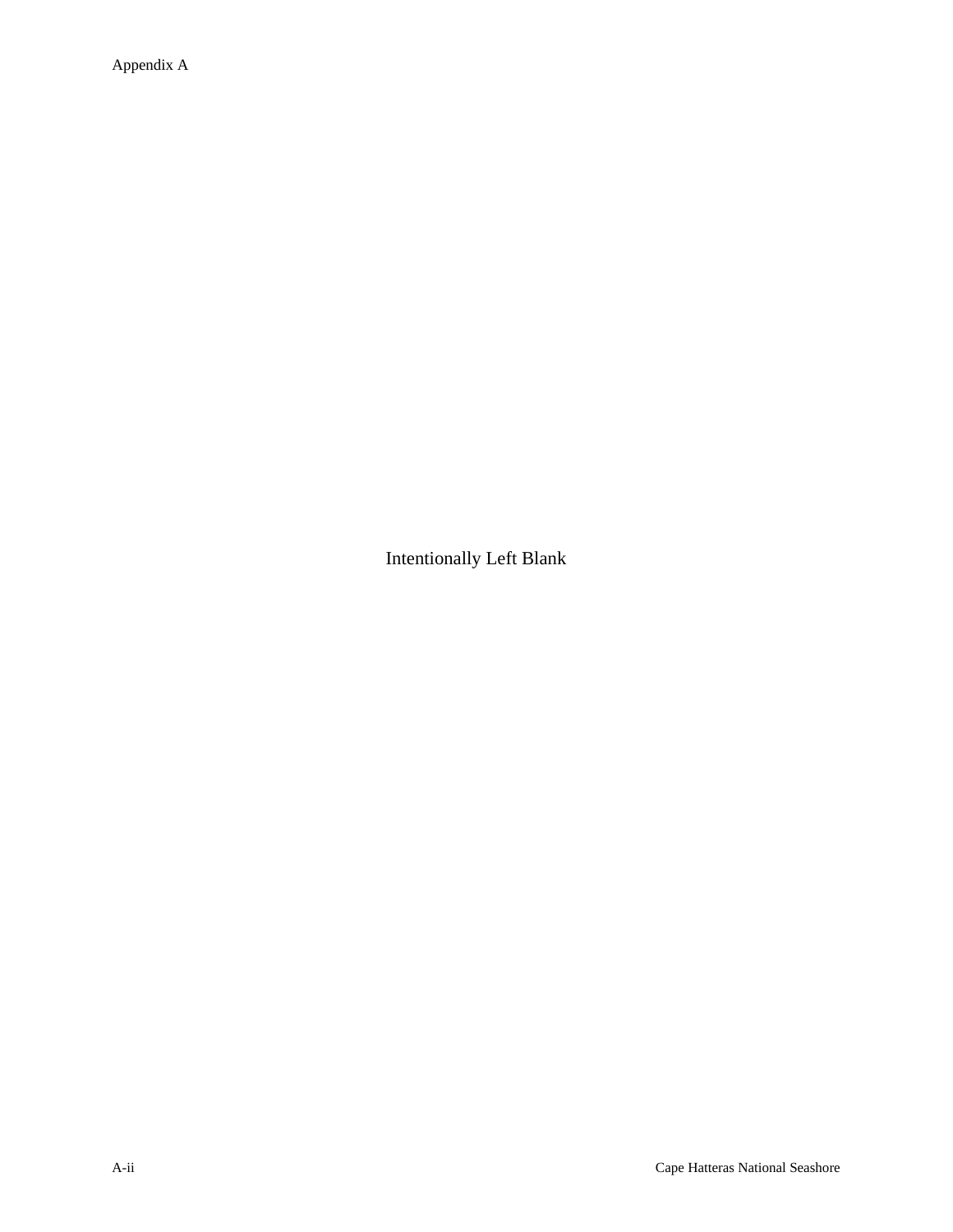## **INTRODUCTION**

Officially authorized in 1937 along the Outer Banks of North Carolina, Cape Hatteras National Seashore (the Seashore) is the nation's first national seashore. Consisting of more than 30,000 acres distributed along approximately 68 67 miles of shoreline, the Seashore is part of a dynamic barrier island system.

The Seashore serves as a popular recreation destination with more than 2.1 million visitors in 2008 (NPS 2008e), showing an 8-fold increase in visitation since 1955 (NPS 2007f). Seashore visitors participate in a variety of recreational activities, including beach recreation (sunbathing, swimming, shell collecting, etc.), fishing (surf and boat), hiking, hunting, motorized boating, non-motorized boating (sailing, kayaking, canoeing), nature study, photography, off-road vehicle use (beach driving), shellfishing, sightseeing, watersports (surfing, windsurfing, kiteboarding, etc.), and wildlife viewing. Seashore visitors use ORVs for traveling to and from swimming, fishing, and surfing areas, and for pleasure driving.

Current management practices at the Seashore allow ORV users to drive on the beach seaward of the primary dune line, with a 10 meter backshore areas seaward of the primary dune line protected seasonally. Drivers must use designated ramps to cross between the beach and NC-12 which runs behind the primary dune line. In addition to a multitude of visitor opportunities, the Seashore provides a variety of important habitats created by its dynamic environmental processes, including habitats for the federally-listed piping plover; sea turtles, and one listed plant species, the seabeach amaranth. The Seashore contains ecologically important habitats such as marshes, tidal flats, and riparian areas, and hosts various species of concern such as colonial waterbirds (least terns, common terns, and black skimmers), American oystercatcher, and Wilson's plover, all of which are listed by the North Carolina Wildlife Resources Commission (NCRWRC) as species of special concern. In addition, the gull-billed tern, also found at the Seashore, is listed by the NCRWRC as threatened.

Historically, beach driving at the Seashore was for the purpose of transportation, and not recreation. The paving of NC-12, the completion of the Bonner Bridge connecting Bodie and Hatteras islands in 1963, and the introduction of the State of North Carolina ferry system to Ocracoke Island facilitated visitor access to the sound and ocean beaches. Improved access, increased population, and the popularity of the SUV have resulted in a dramatic increase in vehicle use on Seashore beaches. Motivated in part by a decline in most beach nesting bird populations on the Seashore since the 1990s, in July 2007 the NPS finalized an Interim Protected Species Management Strategy (Interim Strategy) that was to provide resource protection guidance until the long-term ORV management plan and regulation could be completed.There has also been a decline in most beach nesting bird populations on the Seashore since the 1990's.

ORV use has increased substantially on public lands nationwide over the last half-century (The Wilderness Society 2006), including at the Seashore. In response to the widespread and rapidly increasing use of ORVs on public lands "often for legitimate purposes but also in frequent conflict with wise land and resource management practices, environmental values, and other types of recreational activity," Executive Order 11644, *Use of Off-Road Vehicles on the Public Lands*, was issued in 1972 and amended by Executive Order 11989, *Use of Off-Road Vehicles on The Public Lands* in 1977. These executive orders require federal agencies allowing ORVs to designate specific areas and trails on public lands where the use of ORVs is or is not permitted.

In units of the national park system, including the Seashore, the NPS is required to manage according to the NPS *Organic Act*, through which Congress requires the NPS to preserve park resources "unimpaired for the enjoyment of future generations" (16 USC 1). While the Secretary of the Interior has the authority to allow certain activities in park units, those activities must comply with the *General Authorities Act*, which specifies that activities that lead to the "derogation of the values and purposes" of a park unit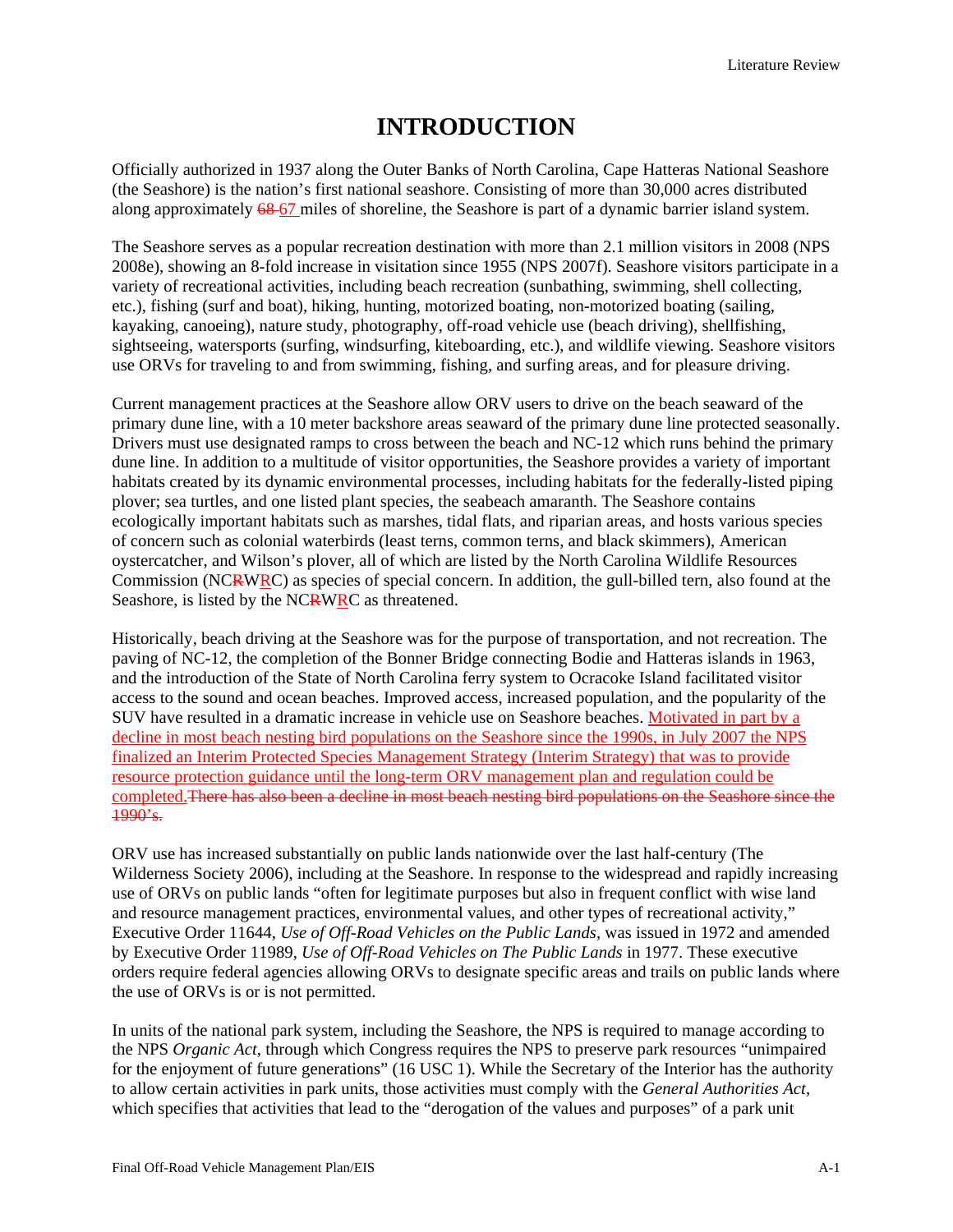should not be allowed (16 USC 1a – 2(h))—language that is mirrored in the *Redwoods Act of 1978* (16 USC 1a-1). This congressional emphasis on uses compliant with park values and purposes is further described in NPS management policies and is vital to policy-based decision-making about land use in national park units.

NPS *Management Policies 2006* includes several guidelines that pertain to monitoring certain uses in park units. Consistent with the Congressional acts, the management policies state that the NPS "must ensure that park uses that are allowed would not cause impairment of, or unacceptable impacts to, park resources and values" (NPS 2006: 1.5). Unacceptable impacts are those that, among other things, "unreasonably interfere with park programs or activities, or an appropriate use, or the atmosphere of peace and tranquility, or the natural soundscape maintained in wilderness and natural, historic, or commemorative locations within the park" (NPS 2006: 1.4.7.1). If unacceptable impacts result from any activity, superintendents are required to "engage in a thoughtful, deliberate process to further manage or constrain the use, or discontinue it" (NPS 2006: 1.5).

While access to public lands improves the experience of ORV users, motorized access to sensitive environments, such as coastal ecosystems, can pose a threat to sensitive species that rely on the beach habitat. Other impacts from motorized access to public lands include adverse effects on water quality, adverse effects on vegetation, impacts to cultural resources, detraction from other visitors' enjoyment of public lands, and creation of law enforcement issues. ORVs can churn up and damage delicate soils (Proescholdt 2007; Ouren et al. 2007; Webb 1982). Air quality can be negatively affected by exhaust fumes, oil, and dust resulting from ORV use (Taylor n.d.; Proescholdt 2007; Ouren et al. 2007). Loud engines in quiet environments can disturb wildlife and affect visitor enjoyment for those who use parks as places of peace and solace (Proescholdt 2007). Park rangers surveyed during a 1999 study reported incidents where ORV use has destroyed or disturbed cultural resources that parks are bound by law to protect (Bluewater Network 1999). While it is unknown how many coastal park units were included in the study, it can be assumed that such issues also occur in coastal units were ORV traffic is allowed.

This literature review has been prepared to support the development of an ORV management plan at the Seashore. The following sections summarize available information related to the potential effects of ORV use on natural resources, such as wildlife habitat, aesthetics/sound, and vegetation, found in national park units with coastal sand dune ecosystems. Relevant water quality findings are also reported here. In addition, information on the effects of ORV use on socioeconomics and management issues are examined. Because the majority of the area administered as Cape Hatteras National Seashore is best described as a coastal beach environment, with the major issues for resource protection being the protection of threatened and endangered species and the maintenance of coastal wildlife habitat, this literature review focuses on impacts from ORV use in similar coastal environments.

### **Wildlife and Wildlife Habitat**

Numerous studies have detailed the impacts to wildlife of ORV use on public lands. Impacts generally described in these studies include direct mortality, harassment, noise effects, and habitat destruction. Specific risks to wildlife include injury during escape responses and, in severe cases, habitat avoidance and abandonment of young. Radle (2007) found that wildlife generally experience an increase in heart rate, as well as altered metabolism and hormone balance, when introduced to human-made noise. Noise from ORVs can affect the senses of animals that depend on hearing and vibration detection to survive (resulting in inability of wildlife to hear sounds important for mating, avoiding predators, and finding prey) (Berry 1980; Bury 1980; Bluewater Network 1999). ORVs also impact wildlife by destroying or fragmenting habitat. Much of the existing research has dealt specifically with the effects of vegetation damage by visitors and the associated impacts to wildlife habitat values (Monz et al. 2003). This has led some to conclude that the most effective strategies for avoiding habitat disturbance are outright road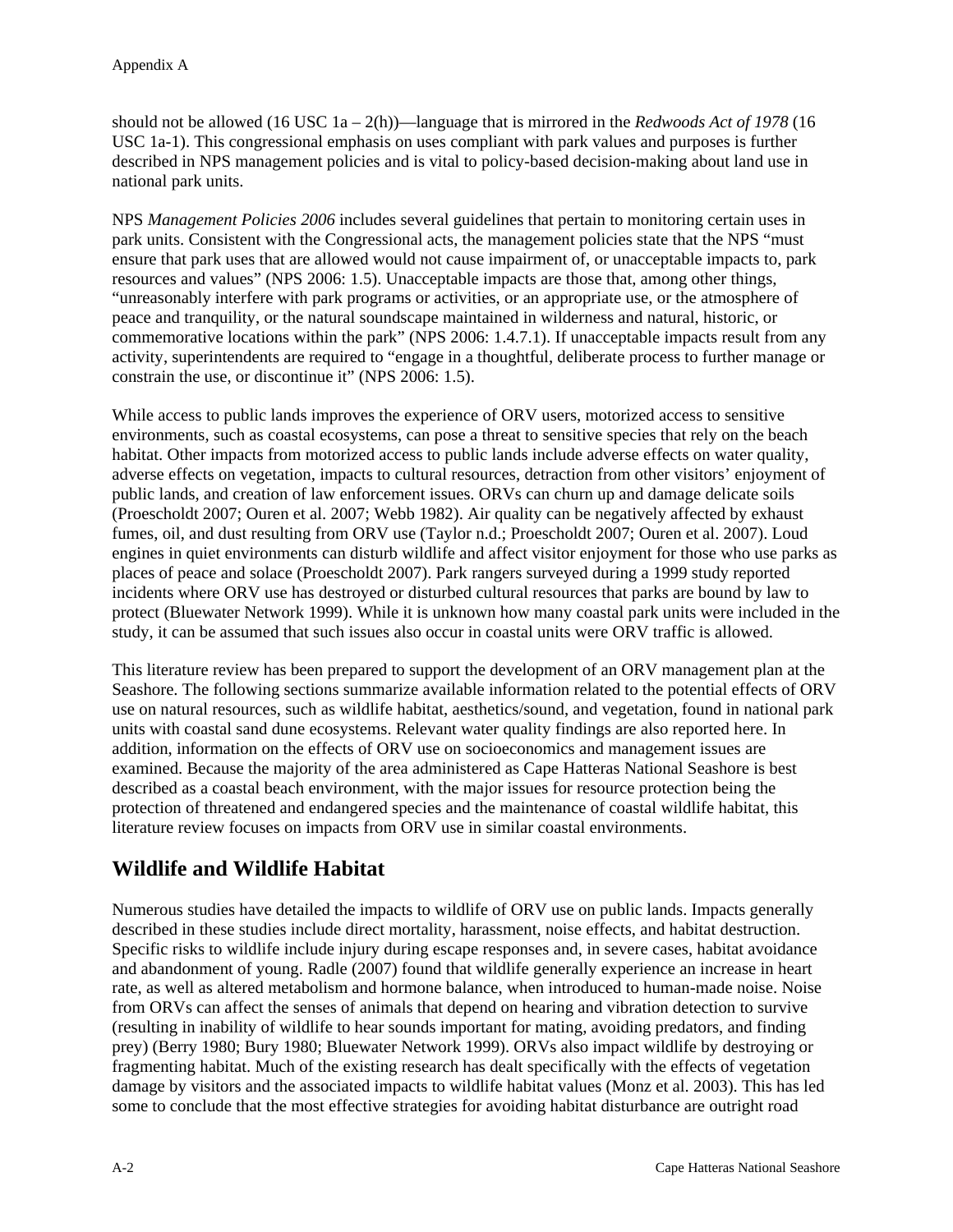removal and the avoidance of new road construction in roadless or sparsely roaded areas (Trombulak and Frissell 2001; Walder n.d.).

Park managers generally agree that intensive ORV use harms wildlife, including endangered species. From July to November of 1999, Bluewater Network conducted a survey of 108 national park units regarding the use of all-terrain vehicles and other ORVs. While the number of surveys conducted at seashore units is not reported, among the issues cited by respondents was the use of ORVs resulting in collisions with and crushing of animals, destruction of habitat, and animals being frightened away from shelter or important habitat (Bluewater Network 1999).

Various studies have examined the effects of ORVs on intertidal invertebrates. Work done on high-energy beaches has suggested that life in the intertidal and supratidal areas may be far more abundant and varied than previously thought (Zaremba et al. 1973), and this life could be affected by ORV use. One study conducted at the Seashore (Landry 2004) documented recovery rates of ghost crab (*Ocypode quadrata*) populations following ORV impacts and high-energy weather events. Beach closures were initiated to study short-term effects and recovery rates. Sediment analysis and beach soil compaction differences in the ghost crab habitat were measured in both untraveled and travelled zones. The study found differences in crab burrow densities between closed and open beaches. Alternative time spans for beach closings varied in their effectiveness for promoting recovery at various beach areas.

Findings from a 1984 study conducted at nearby Cape Lookout (Wolcott and Wolcott 1984) examined impacts of ORV use on mole crabs (*Emerita talpoida*), coquina clams (*Donax variabilis*) and ghost crabs. Results indicated that ghost crabs were completely protected if borrows were at least 5 centimeters (2 inches) deep. The ghost crab creates burrows for shelter from heat and desiccation stress during summer daytime periods. Juveniles produce shallow J-shaped burrows with a mean depth of 160 millimeters (6.3 inches), while adults dig Y-shaped and spiral burrows with mean depths of 361 millimeters (14.2 inches) (Chan et al. 2006). The Wolcott study also found no damage to mole crabs or coquinas; however, crushing of ghost crabs by ORVs occurred during their nighttime feeding on the foreshore<sup>1</sup>. The study recommended establishing a ban on ORV traffic on the foreshore between dusk and dawn to protect this species (Wolcott and Wolcott 1984).

Moss and McPhee (2006) compared ghost crab burrow counts on exposed sandy beaches off the coast of southeast Queensland in areas designated as "open" and "closed" to recreational ORV use and found that beaches where recreational ORV activity was present had significantly lower ghost crab abundance than beaches where ORV use was absent. Similarly, a study on North Stradbroke Island in Australia found crab densities to be significantly lower in areas subject to heavy beach traffic. While crab mortality declined with depth of burrows, burrowing only partially protected crabs. Crabs in shallow burrows of 5 centimeters (1.9 inches) were killed by 10 vehicle passes. While deep-living crabs (which burrowed to depths of least 30 centimeters [11.8 inches]) were not killed by ORVs, this subpopulation represented only half of the total population surveyed (Schlacher et al. 2007).

Schlacher and others (2008) used surf clams (*Donax deltoides*) to investigate damages caused by vehicles to sandy shore invertebrates, and found that in situations where cars traversed soft sand and turned across the beach face, clams had some tolerance against vehicles at low traffic volumes (5 vehicle passes), but more than half of them were killed at higher traffic volumes (75 passes). Van Der Merwe (1991) studied

 $\overline{a}$ 

 $<sup>1</sup>$  Also known as the intertidal zone, the foreshore is defined as that part of the beach between the spring low water</sup> mark and the spring high water mark. The upper limits of the intertidal zone are defined by the uppermost wrack line. A wrack line is a line of stranded debris along a beach face marking the point of maximum run-up during a previous high tide, and there may be several on a beach.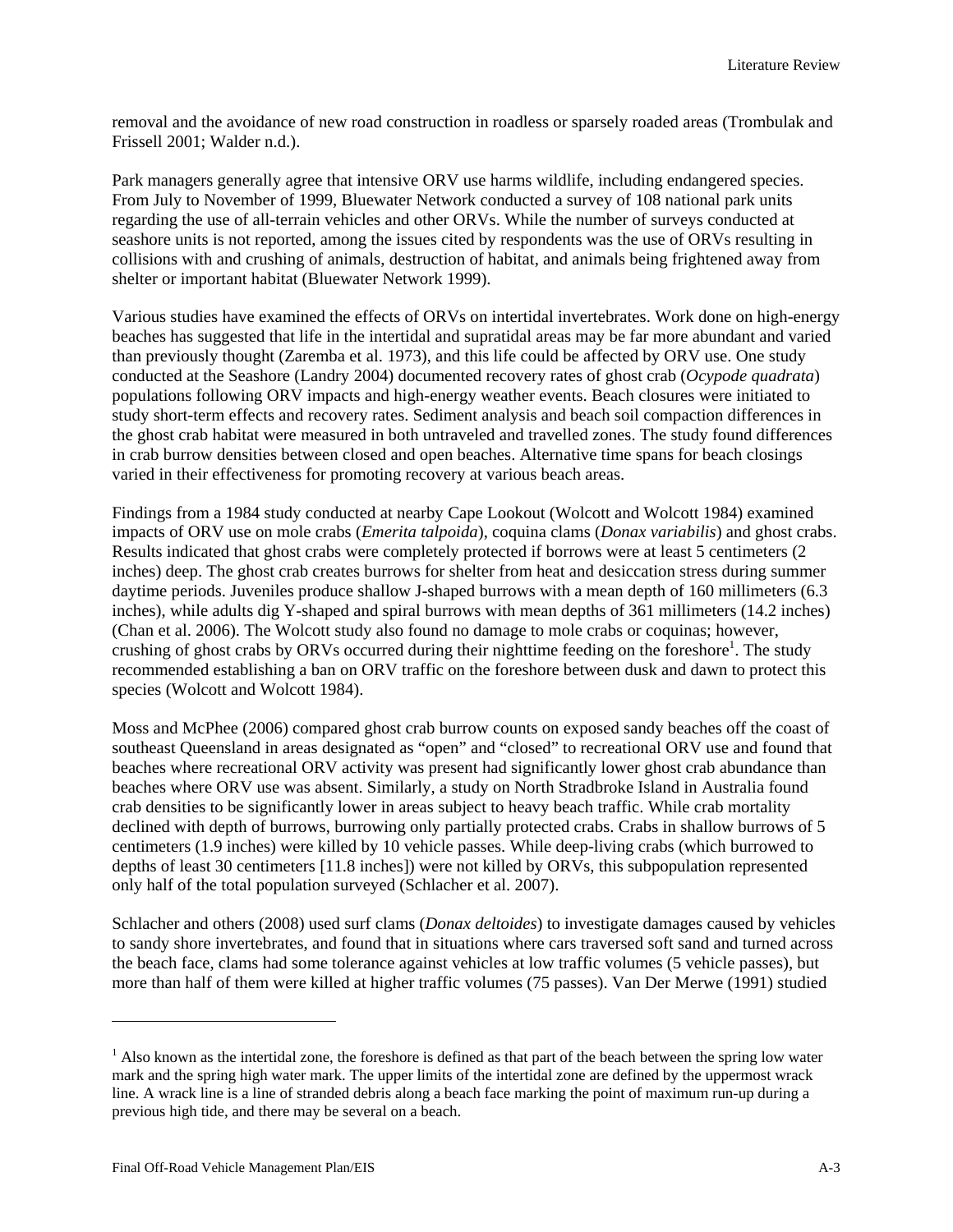the effects of ORVs on four intertidal invertebrate species in South Africa: the gastropod *Bullia rhodostoma*, the bivalves *Donax serra* and *Donax sordidus*, the benthic mysid *Gastrosaccus psammodytes*, and the supralittoral isopod, *Tylos capensis*. All the above-named species except for the benthic mysid showed a high tolerance for vehicular disturbances. The supralittoral isopod demonstrated increasing damage as with more vehicle passes in the less compact sand above the drift line.

In a study of four beaches at Cape Cod and Fire Island National Seashores, Kluft and Ginsberg (2004), used analysis of variance as a statistical metric and found that invertebrates such as the talitrid amphipod (*Talorchestia longicornis*) and the lycosid spider (*Arcotosa littoralis*) were significantly more abundant in the wrackline in vehicle-free areas than in high-traffic zones. On sandy beaches, invertebrates such as gastropods and bivalves could be safe if buried beneath compact sand (which is common when the tide is out). Stephenson (1999), while not specifying particular invertebrate species, cited research that indicated a reduction in both the abundance and number of species of surface and subsurface invertebrates as a result of vehicles on coastal dunes. Crushing by vehicle wheels, destruction of the surface litter layer (where present), and the changes in soil properties and microclimate that accompany track creation, or the overall reduction in plant cover, all contribute to the negative response of these elements of the fauna. Invertebrates associated with the above-ground portions of plants also exhibited reductions in abundance and number of species as a consequence of vehicle impacts to the vegetation and microclimate of dunes (Stephenson 1999).

Bird species are also affected by ORV use on shoreline ecosystems. Historically, many beach-nesting waterbirds have shown population declines along the beaches of the Seashore in response to increased human disturbance, retreating to small soundside islands created from dredge material excavated from navigational channels. By the late 1970s, erosional forces and changes to dredging techniques had whittled away much of these refuges, leaving no choice for the birds but to return to ocean beaches. One such species of special concern is the piping plover (*Charadrius melodus*), which lays speckled eggs that are perfectly camouflaged in the beach sand. A two-year study of piping plovers along the New Jersey shore (Burger 1994) found that plovers forage along the tidal oceanfront, in the dunes, and in backbays, and their relative use of these habitats partially depends upon human presence. While on beaches with few people, plovers can spend 90 percent of time foraging, whereas on beaches with many people they may spend less than 50 percent of their foraging time in direct feeding behaviors (Burger 1994). Results of a logistic regression analysis of the spatial distribution and productivity of piping plover nests in relation to proxy indicators of human disturbance on the barrier islands of Long Island, New York, indicated that for each additional kilometer of road within a 500-meter (1640-foot) radius, the likelihood of the presence of a plover nest decreased by up to 53%. Higher productivity appeared to be only slightly correlated with increasing distance from parking lots, roads, and residential areas. Moreover, no difference in mean productivity was observed among the levels of ORV access (Thomsen 2006).

Among bird species, adverse reactions to human recreational activities have included nest desertion, temporary nest abandonment, and changes in foraging habits (Douglass et al. 1999). Comparing two beach plots open and closed to human traffic along North Carolina's Outer Banks, Collazo and others (1995) found that resting time of shorebirds was reduced by nearly 50 % in areas open to human activity. Although some research indicates predators are the main cause of nest failure of shore-nesting birds, Stephenson (1999) identifies vehicle use as a major cause for reductions in reproductive potential of birds on both coastal dunes and shorelines. Similarly, Melvin and others (1994) described 14 incidents of direct piping plover mortality caused by ORVs in Massachusetts and New York from 1989 through 1993. They estimated the number of one-way vehicle passes per day during the period when mortality occurred, demonstrating that ORV use, even at levels of less than 10 vehicle passes per day, is a threat to unfledged piping plover chicks and adults during brood-rearing periods.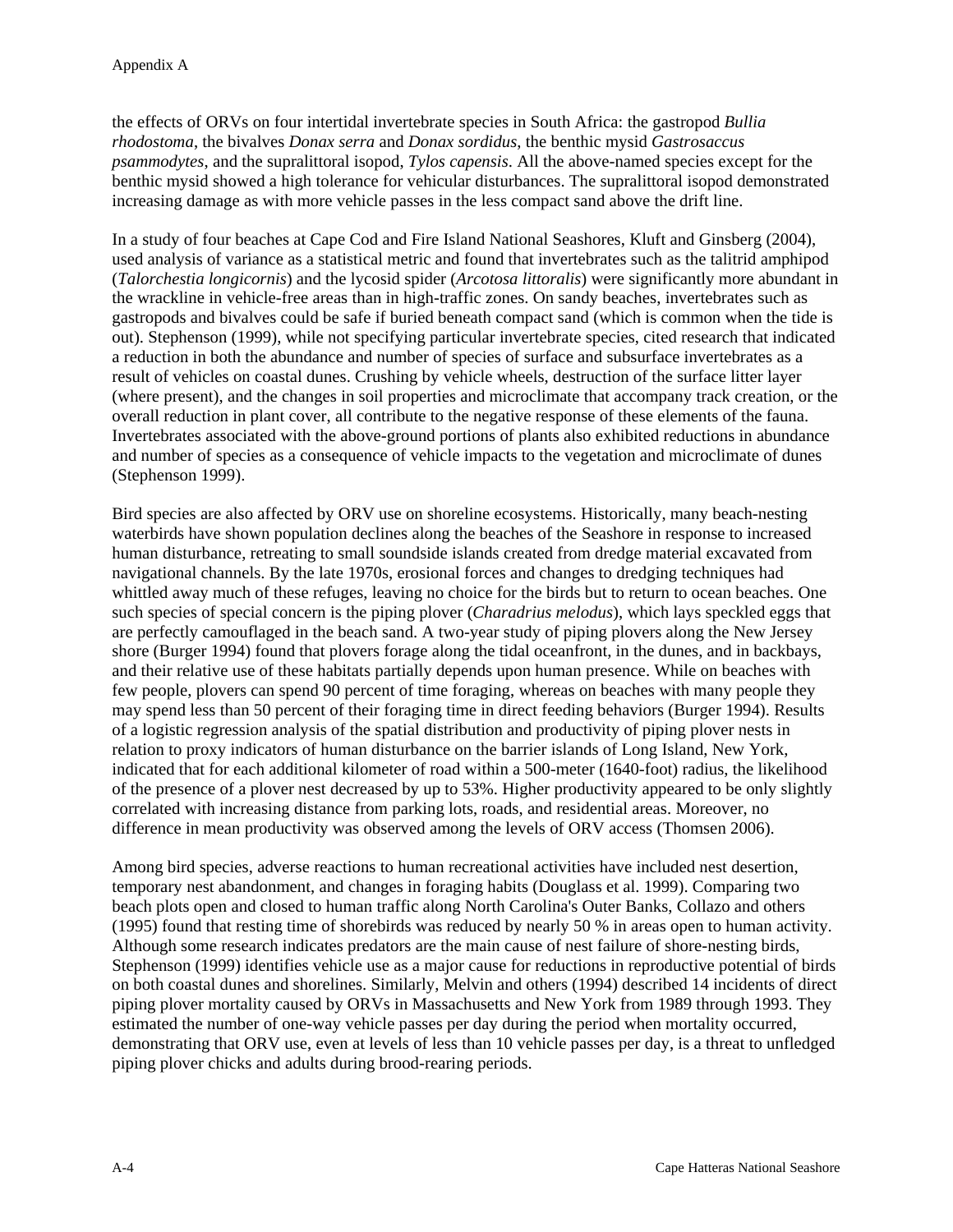An in-depth study of colonial waterbird reproductive success and population trends along the Atlantic coast, which involved field research at Cape Lookout National Seashore, revealed that American oystercatchers are also at risk in rapidly changing coastal ecosystems. The nest survival rate was calculated to be 0.928 per nest day (213 nests lost during 2,961 nest-days of incubation), with the probability of a clutch surviving to hatching of 0.133 (Davis et al. 2001). A comparison of reproductive success of the American oystercatcher on three river islands in the lower Cape Fear of North Carolina with that of birds nesting on barrier island beach habitat of Cape Lookout National Seashore (McGowan et al. n.d.) revealed that there were 17.6 times more oystercatcher breeding pairs per kilometer on the river island habitat than on the barrier beach habitat. ORV use was directly investigated in this study. The primary cause of nest failure on river islands was flooding, while the primary cause on barrier islands was mammalian predation. In their study of reproductive success of American oystercatchers along the Atlantic coast from Cape Fear to Cape Hatteras National Seashore, Simons and McGowan (2003) also identified predation as the major factor accounting for population decline. Patterson and others (1991) studied piping plovers on Assateague Island, Maryland, in 1986–87 to estimate population size and to identify factors affecting productivity. The study found that predators accounted for most of the known causes of nest losses (91%), with only one nest lost due to direct human destruction and no evidence that suggested recreational disturbance was a factor affecting productivity.

Detailed results of an analysis of eight seasons of reproductive success data at the Seashore found that mammalian predation accounted for 29 % of nest failures (McGowan 2004). The study also found that human disturbance, 24 % of which attributable to ORVs, increased the frequency of trips from the nest during incubation and could contribute to reduced oystercatcher hatching success (McGowan 2004). A recent study by Sabine (2005) involved video monitoring of 32 American oystercatcher nests to document causes of nest failure at Cumberland Island National Seashore, Georgia. Predation was determined to be the primary cause of nest failure. Vehicle disturbances were also simulated by driving immediately below the high water line at approximately 50 meters (164 feet) seaward of nests in order to observe oystercatcher behavioral responses. Although the study found that vehicular activity reduced foraging behavior during brood rearing, results from the disturbance experiment indicated that oystercatchers were more sensitive to pedestrian disturbance than vehicle disturbance during incubation. McGowan and Simons (2006) also suggest that changes in incubation behavior might be one mechanism by which human recreation affects the reproductive success of American oystercatchers. While ATV traffic was positively associated with the rate of trips to and away from the nest, and negatively correlated with percent of time spent incubating, truck and pedestrian traffic had little measured effect on incubation. Stolen (2003) studied the effects of passing vehicles on the foraging behavior of wading birds at the Merritt Island National Wildlife Refuge near Titusville, Florida, and found that foraging wading birds were more likely to be disturbed when vehicles slowed or stopped adjacent to them than when vehicles continued driving by. Experimental disturbance by a vehicle caused a significant depression in the foraging rates of the snowy egret (*Egretta thula*) and the great egret (*Ardea alba*) and non-significant reductions in foraging rates in the tricolored heron (*E. tricolor*). Nineteen percent of the birds flushed after being disturbed. Species reacted differently to disturbance as vehicles approached closer to nests. Tri-colored heron were the most sensitive to flushing; the great egret was intermediately sensitive; and the snowy egret was the least sensitive.

In a study of shorebirds at South Core Banks, South Carolina, Tarr (2008) determined that vehicle disturbance influences shorebird use of ocean beach habitat for roosting during the nonbreeding season. This conclusion was based on the finding that shorebirds were abundant in areas where vehicle abundance was also relatively high, but their distribution among microhabitats was opposite that of vehicles. Vehicles were primarily located on dry sand, while shorebirds were typically found in the swash zone and wet sand microhabitats. When disturbance was introduced, microhabitat use shifted towards the swash zone. This study concluded that vehicle disturbance influences shorebird use of ocean beach habitat for roosting during the nonbreeding season. A study of the results of a ban on beach driving in 2001 on the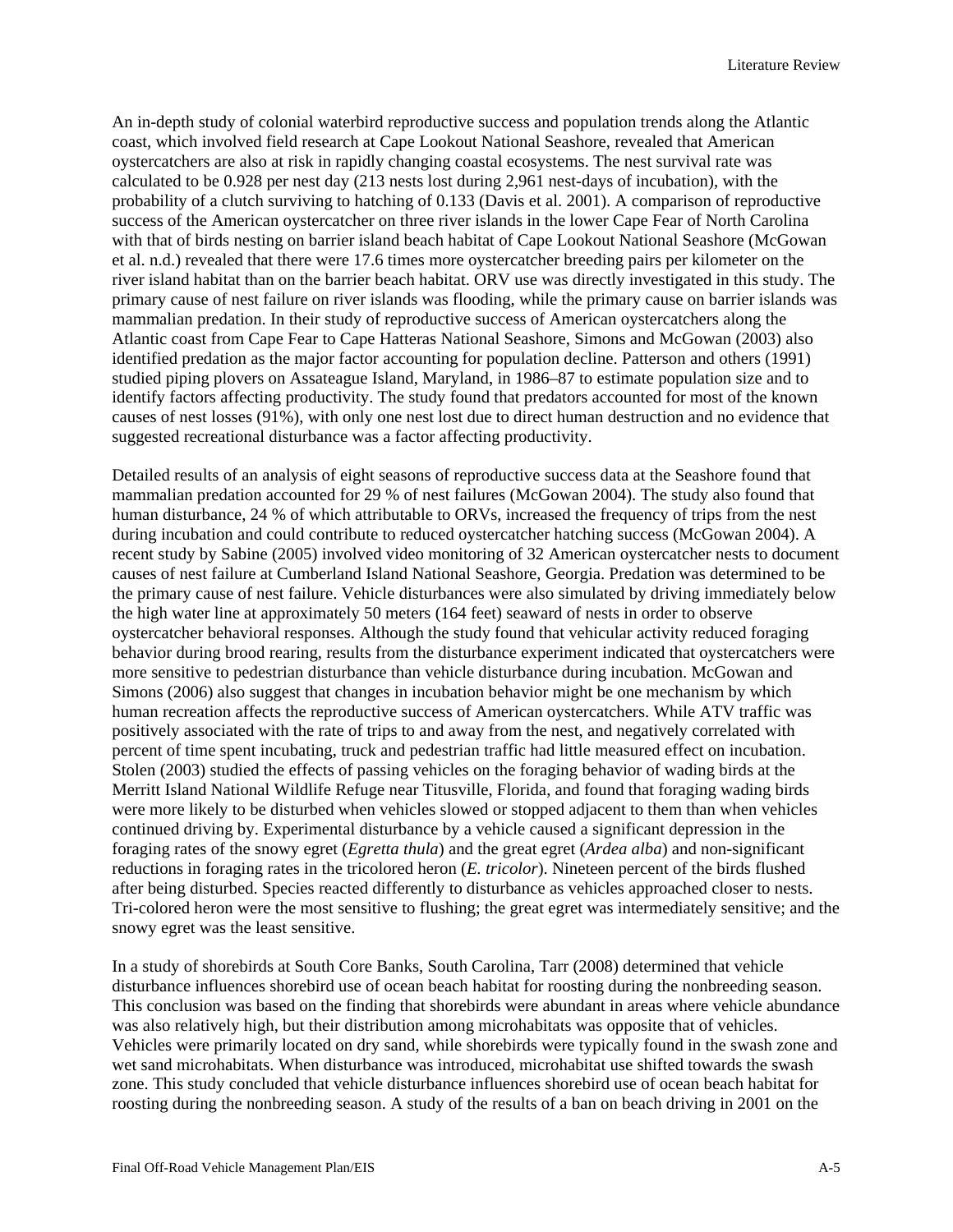South African coastline (Williams et al. 2004) found that in the first breeding season after the ban, there was an increase in breeding pairs for all five species in the study (two waders, two terns and a cormorant). Available data indicated that a 50-meter buffer distance around nests is adequate to prevent harassment of the majority of incubating piping plovers, as stated in the Piping Plover Revised Recovery Plan (USFWS 1996). However, fencing around nests should be expanded in cases where the standard 50-meter (164 foot) radius is inadequate to protect incubating adults or unfledged chicks from harm or disturbance.

Impacts may result from species' inability to adapt to the pace of human development. Loggerhead sea turtles, for instance, face many anthropogenic nesting threats, including beach armoring, beach nourishment, artificial lighting, commercial fishing, beach vehicular driving, and pollution (Nester 2006). Vehicles on the beach could negatively impact sea turtles by running over nests or nesting females, hatchlings, or stranded turtles that have washed ashore. In addition, ruts left by vehicles in the sand may prevent or impede hatchlings from reaching the ocean after they emerge from the nest. Hatchlings impeded by vehicle ruts are at greater risk of death from predation, fatigue, desiccation, and being crushed by vehicles. Sand compaction due to vehicles on the beach may hinder nest construction and hatchling emergence from nests. Driving directly over incubating egg clutches can cause sand compaction, which may decrease hatching success and directly kill pre-emergent hatchlings. Additionally, vehicle traffic on nesting beaches may contribute to erosion, especially during high tides or on narrow beaches where driving is concentrated on the high beach and foredune (USFWS 2008).

Witherington (2003) cites challenges to loggerhead sea turtle (*Caretta caretta*) conservation: uncertainty over the historical abundance of loggerheads so that assessment of status can be made, and the incremental deterioration of suitable loggerhead nesting beaches through development (including coastal armoring and sources of beach lighting) and sea level rise. A 1996 report by the Florida Department of Environmental Protection explains that artificial lighting from a variety of sources on beaches tends to deter sea turtles from emerging from the sea to nest (Witherington and Martin 1996). If sea turtles do nest on lighted beaches, hatchlings can be jeopardized as artificial lighting disrupts a critical nocturnal behavior of hatchlings, which will move toward artificial light sources instead of crawling from their nest to the sea. Artificial lighting has also been found to deter sea turtles from emerging from the water to nest. The increase of false crawls on ORV beaches may cause nesting turtles to expend additional energy. This energy could be put into egg production or growth. To evaluate the effect of driving ORVs on nesting activity, Nester (2006) compared driven and non-driven beaches, data on beach slope, sand compaction, beach width, sand color, sand grain size, moisture content, incubation temperature, and pedestrian activity collected during the 2005 nesting season at Cape Lookout National Seashore, Cape Hatteras National Seashore, and Pea Island Wildlife Refuge, North Carolina. The study found that light intensities presented a significant factor in determining nesting or false crawls. False crawls were more likely on ORV beaches where light intensities from vehicles were found to be greater than those on non-ORV beaches. A resulting decline of 20% in production of female loggerhead turtles was estimated at these locations. Recommendations for mitigating the impacts of artificial lighting on sea turtles included installing timers and monitoring devises to minimize unnecessary lighting (Witherington and Martin 1996).

ORV tracks interfere with the ability of hatchling loggerhead turtles to reach the ocean. By observing newly-hatched loggerhead turtles which were released to the intertidal beaches at Fort Fisher Beach in southeastern North Carolina and Cape Lookout Beach in coastal North Carolina, Hosier and others (1981) determined the effect of ORV tracks on the behavior and rate of sea-approach of these turtles. The extended period of travel required to negotiate suitable paths to the surf, together with the tendency to invert, may increase the susceptibility of loggerhead turtles to stress and predation during transit to the ocean when hatching on ORV-impacted beaches. Tracks in the sand may change the micro-topography as much as 10–15 centimeters (3.9–5.9 inches), which may serve as a significant impediment to the movement of hatchling turtles to the sea. Moreover, vehicle tracks generally run parallel to the beach, and can result in distances of 10–20 meters (33–66 feet) where hatchlings cannot successfully negotiate such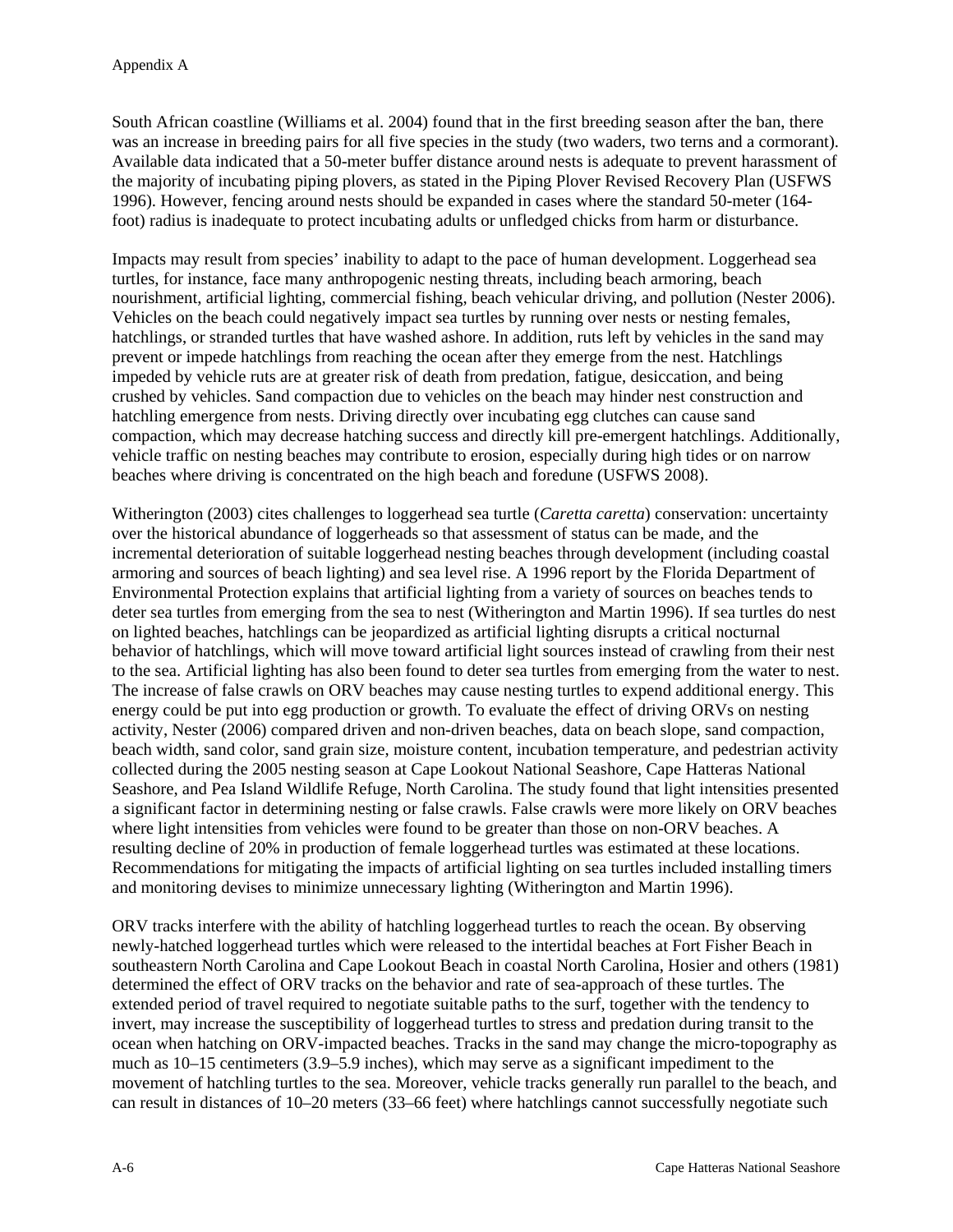barriers, especially in coarse sands. At Cape San Blas, Florida, near Eglin Air Force Base, Cox and others (1994) examined hatchling tracks and observed four instances of sea turtle hatchlings being disorientated. Vehicle tracks were thought to be a contributing factor at two sites, causing some hatchlings to make a perpendicular diversion of more than 91 meters (300 feet) en route to the sea. Some hatchling tracks ended within vehicle tracks, which suggests that vehicle tracks may lengthen the time of critical exposure to beach predators, particularly ghost crabs.

### **Water Quality**

Many studies have addressed the effects of ORV use on water quality. Most studies have focused primarily on non-coastal desert or forest environments including soil erosion and sedimentation. In these environments, ORVs which travel along, across, or through creeks, rivers, streams and other waterways create turbidity, harm vegetation, destroy habitat for aquatic species and species that use water resources, and cause increased sedimentation and soil erosion that result in impairments to water quality (Bluewater Network 1999). The Texas Chapter of the American Fisheries Society (2002) cites that ORV use could result in erosion, siltation, bank destabilization, and an increased potential for other water quality impacts. The damage to stream bottoms and increased siltation can change stream temperatures, resulting in increased extremes and temperature variability that can be detrimental to fish populations (TCAFS 2002). No studies were found relating to water quality impacts of ORV use on beaches.

### **Soils/Dune Ecosystems**

Several studies of ORV impacts to coastal soils have focused on comparisons of soil characteristics between high-traffic areas versus non-traffic areas. One such study (Hosier and Eaton 1980) compared two barrier beaches in southeastern North Carolina. Less vegetation cover and fewer species were present on both dunes and grassland areas with vehicular traffic. To illustrate this, when quadrants containing vehicle tracks were removed from the analysis, the average vegetative cover of the dunes on the impacted beaches increased to that of the non-impacted beaches. The soil was also more compact where vehicular traffic had been most intense and where, it was suggested, this compaction may have been contributing to increasing salt flats in the area. Similarly, results of experimental testing of ORV impacts to coastal ecosystems of Cape Cod National Seashore between 1974 and 1977 (Leatherman and Godfrey 1979) showed that the ecosystem most resistant to long-term vehicle impact was the intertidal ocean beach, while the most easily damaged were areas protected from the direct ocean waves by barrier dunes or other upland features (such as salt marshes and sand flats). ORV effects are longest lasting farthest from the source of new sand; the areas farthest away from new sand promote optimal growth of grasses. More specifically, the effects of vehicles on dunes depended on the portion of the dune that was impacted. At dune edges, fewer than 100 vehicle passes stopped seaward growth of grass. In the foredune region, a relatively low number of passes (50–200) reduced plant biomass to very low levels. Recovery of the grasses on the dunes varied with the exact location of the vehicle tracks. On the foredunes, where grass growth is lush and rapid due to fresh sand input, the impacted sites were almost completely recovered after three growing seasons. Findings demonstrated that environments that undergo the greatest physical changes, such as the intertidal ocean beach, appear to have the greatest tolerance to vehicle traffic.

Studies on barrier islands have shown that although infrequent travel over dune vegetation had noticeable immediate impacts, permanent damage was ultimately caused by repeated travel over the same tracks (Judd et al. 1989). Impacts of historic ORV use at Gulf Islands National Seashore included denudation of coastal dunes and resulting blowouts and interior flooding, which have flattened the interior island topography; and the creation of trails that contribute to erosion, further narrowing the island (Shabica 1979). In a similar study at Fire Island National Seashore in New York, Anders and Leatherman (1987) found that vehicular passage over the open beach displaces sand seaward and that ORV use levels could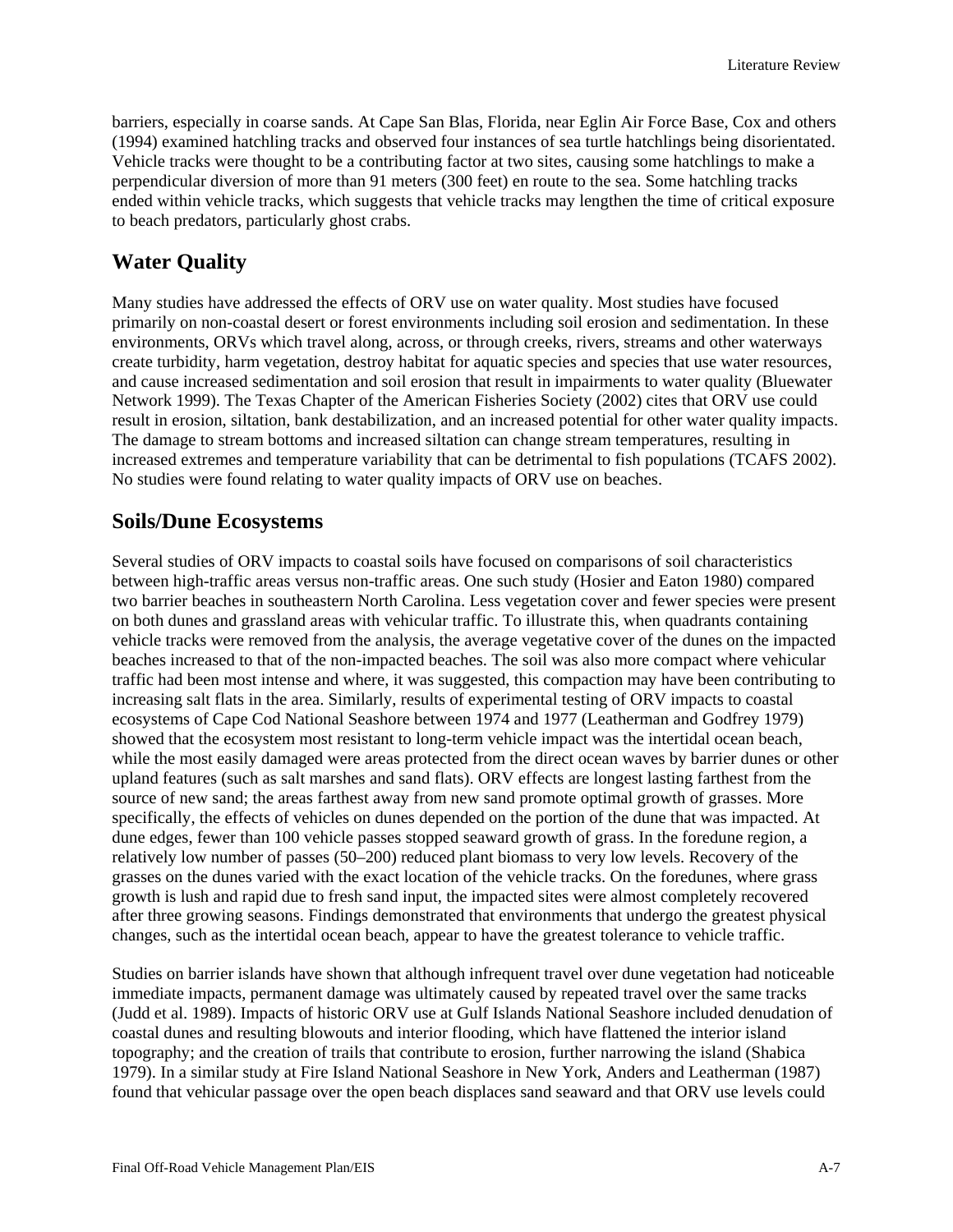be contributing to the overall erosion rate by delivering large quantities of sand to the swash zone and affecting dune topography. Vehicle traffic resulted in a maximum of 0.75 meters (2.5 feet) of deposition in the zone of actual impact and a slight reduction in the elevation of the foredune. The results of 89 field experiments to examine the effects of ORVs on the beach showed that slope, sand compaction, and the number of vehicle passes in the same track were the principal factors controlling the measured net seaward displacement of sand.

Investigations made between 1973 and 1974 found beach and foredune areas of North Padre Island along the mid-Texas coast to be greatly modified by vehicular traffic (McAtee and Drawe 1981). The primary effects were reduced ground cover and reduced species diversity of vegetation in the foredune areas. As the intensity of human activity increased, dune elevation decreased. Increasing human activity also correlated to higher observed evaporation, soil pH, soil temperature, average wind velocity, atmospheric and soil salinity, and wind-carried sand particles near the ground surface.

Liddle and Grieg-Smith (1975) demonstrated that below 18-centimeter (7-inch) depths, soils became less compacted as a result of vehicle use. But a study of vehicle impacts to sandy beaches on the east coast of Australia (Schlacher and Thompson 2006) found that ORVs corrugated sand as deep as 28 centimeters (11 inches), with the deepest rutting occurring between the foredunes and the drift line. Off-road vehicles in this study were capable of disrupting from 5.8% to 9.4% of the available faunal habitat matrix (the top 30 centimeters [11.8 inches] of the sand which contain the necessary conditions to support the study fauna) in a single day and routinely disturbed the drift line and the base of the foredunes. Belnap (1995) cited several causes of desertification from off-road vehicle use, including soil compaction resulting in decreased water availability to vascular plants through decreased water infiltration. Soil loss can be further accelerated by wind and water erosion and decreased diversity and abundance of soil biota.

### **Vegetation and Invasive Species**

Numerous studies describe the impacts of ORVs on vegetative communities, including both direct and indirect damage to vegetation by vehicle use. Research conducted in the late 1970s at Cape Cod National Seashore on the ecologic and geomorphic effects of ORVs on coastal ecosystems concluded that there is no "carrying capacity" for vehicular impact on coastal ecosystems, and even low-level impacts can result in severe environmental degradation. The most naturally unstable areas, such as the intertidal ocean beach, tend to be the least susceptible to damage due to the rapid pace of natural environmental change and recovery in these areas. Dunes can be quickly devegetated by vehicular passage, resulting in blowouts and sand migration. Of all the ecosystems evaluated, salt marshes and intertidal sand flats are the least tolerant of ORV impacts and should be closed to all vehicle traffic (Leatherman and Godfrey 1979). Similarly results were demonstrated in an experimental testing of ORV traffic on coastal ecosystems of Cape Cod National Seashore between 1974 and 1977 (Godfrey et al. 1978). As detailed in the Soils/Dune Ecosystems section, this study found that even a relatively low number of vehicle passes can reduce plant biomass to very low levels in the foredune area.

At Cape Hatteras National Seashore, potential habitat for the seabeach amaranth includes coastal overwash flats at the accreting ends of the islands and lower foredunes and on ocean beaches above mean high tide (occasionally on sound-side beaches). In its known range, it often grows in the same areas selected for nesting by shorebirds such as plovers, terns, and skimmers. Intensive recreational use, both vehicular and pedestrian, is one factor that threatens the plant's survival. Its stems are easily broken or crushed by foot traffic and tires, thus, even minor traffic can be detrimental during the growing season (USSWS 1996).

Hosier (1980) cites several cases at the Seashore where vehicle impacts to vegetation have occurred, such as at Oregon and Ocracoke inlets where vehicle traffic has compacted sediments along the unvegetated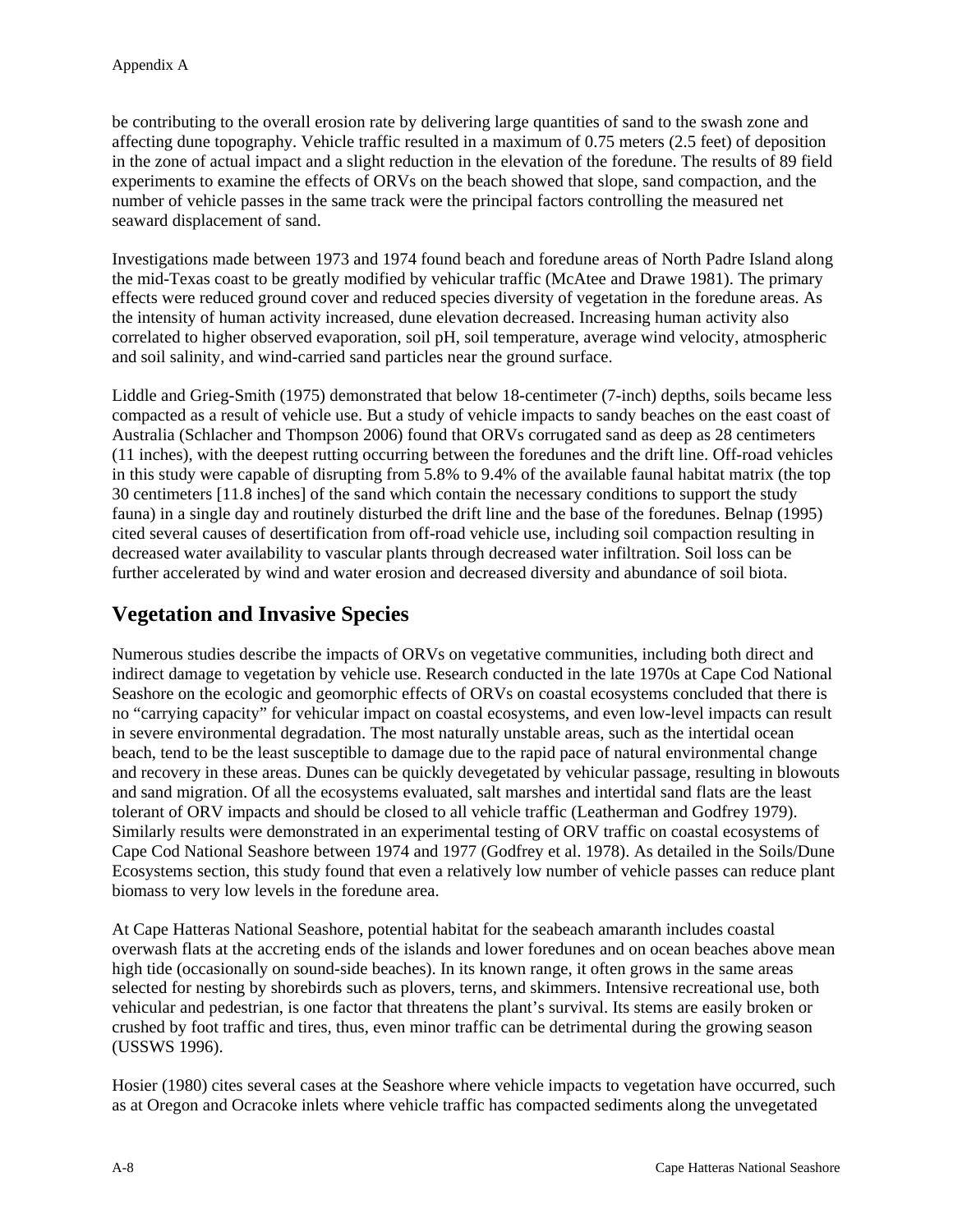portions of the beach and near Ocracoke Inlet. In these areas, sand flat vegetation has been altered by ORV tracks and chronic operation of ORVs has kept natural stabilizing vegetation from invading the flats.

A study of vehicle impacts to coastal dunes at Fire Island National Seashore, in which vegetation was monitored in both an experimental field test and a control before and after experimental vehicle impacts, revealed that low-level ORV use (one pass per week) is severely damaging to natural dune vegetation, and that a steepening of the dune profile occurred in the impacted zones due to higher rates of ORVrelated erosion (Anders and Leatherman 1987). Another study of the response of grassy vegetation and soils of coastal sand dunes to varying degrees of vehicle use in Australia found that some species of grassy vegetation demonstrated decline, while others increased under moderate use (Liddle and Grieg-Smith 1975). The researchers also noted that while damage to plant shoots by vehicles was detrimental to plants, soil compaction alone could be beneficial in the sand dune habitat due to roots gaining greater access to higher moisture retaining soils beneath trampled areas. Similarly, results of a study at Cape Cod National Seashore, in which unstabilized and moderately stabilized dune sites were driven at varying levels of intensity, suggested that a single summer season of driving (300–700 passes) on a confined track through grass vegetation can completely destroy the above-ground portions but leave adequate underground roots and rhizomes for a small amount of vegetative regrowth after driving season ends in the late summer and fall (Brodhead and Godfrey 1977).

Three studies reviewed involved direct examination of vehicles to determine if they were potential distributors of exotic plant seeds. Osborn and others (2002) discuss a study that investigated the potential for seed transport into Kakadu National Park in Australia by means of tourist vehicles. The study concluded that vehicles were partially responsible for weed seed dispersal, but the low density of seeds found on the vehicles did not warrant the park taking preventative action. Another study (Rooney 2005) compared soil samples taken from the undercarriage of ORVs to field surveys for seven invasive species in forested areas of Wisconsin. No evidence of actual invasive plant dispersal was noted; however, because invasive plants have seed traits that predispose them to dispersal, the study found that ORVs may occasionally contribute to long-distance dispersal events. This is further supported by a study conducted by the Montana Weed Control Association (Trunkle and Fay 1991), which involved driving a vehicle 40 feet into a vegetated plot and then to various distances from the plot. Afterwards, plant material (including spotted knapweed (*Centaurea stoebe*) seeds) was collected from the undercarriage. At Cape Lookout National Seashore, Hosier (1980) found that deep ORV tracks trapped seeds of sea oats as they were blown across the beach. The captured seeds were then buried and began germination, but the vehicles subsequently churned up the sand and exposed the roots, thus destroying the plants.

Lathrop (1983) found that in arid regions direct vehicle impacts constituted the primary means of vegetative destruction. The study showed that areas beyond the vehicle track width were also affected, although the degree of impact varied with conditions and intensity of vehicle use. The study demonstrated that concentrated current or recent use in localized areas (such as heavy weekend use) created the greatest reduction in vegetative cover. Also in a study of desert environments, Wilshire (1983) found that even a single pass of an ORV could destroy many types of annual and some perennial plants, although hundreds of passes may be required to destroy tough, deep-rooted shrubs.

### **Aesthetics/Sound**

ORV use influences the character of the wild landscape and can result in conflicts between ORV users and other recreational users. With regard to ORV noise-related impacts to park resources, attempts have been made to qualify how visitor experiences in national parks are affected by the addition of mechanical versus natural sound that may come from ORV or other motorized vehicle use such as personal watercraft (PWC). A limited amount of study has been undertaken regarding ORV use and its impacts to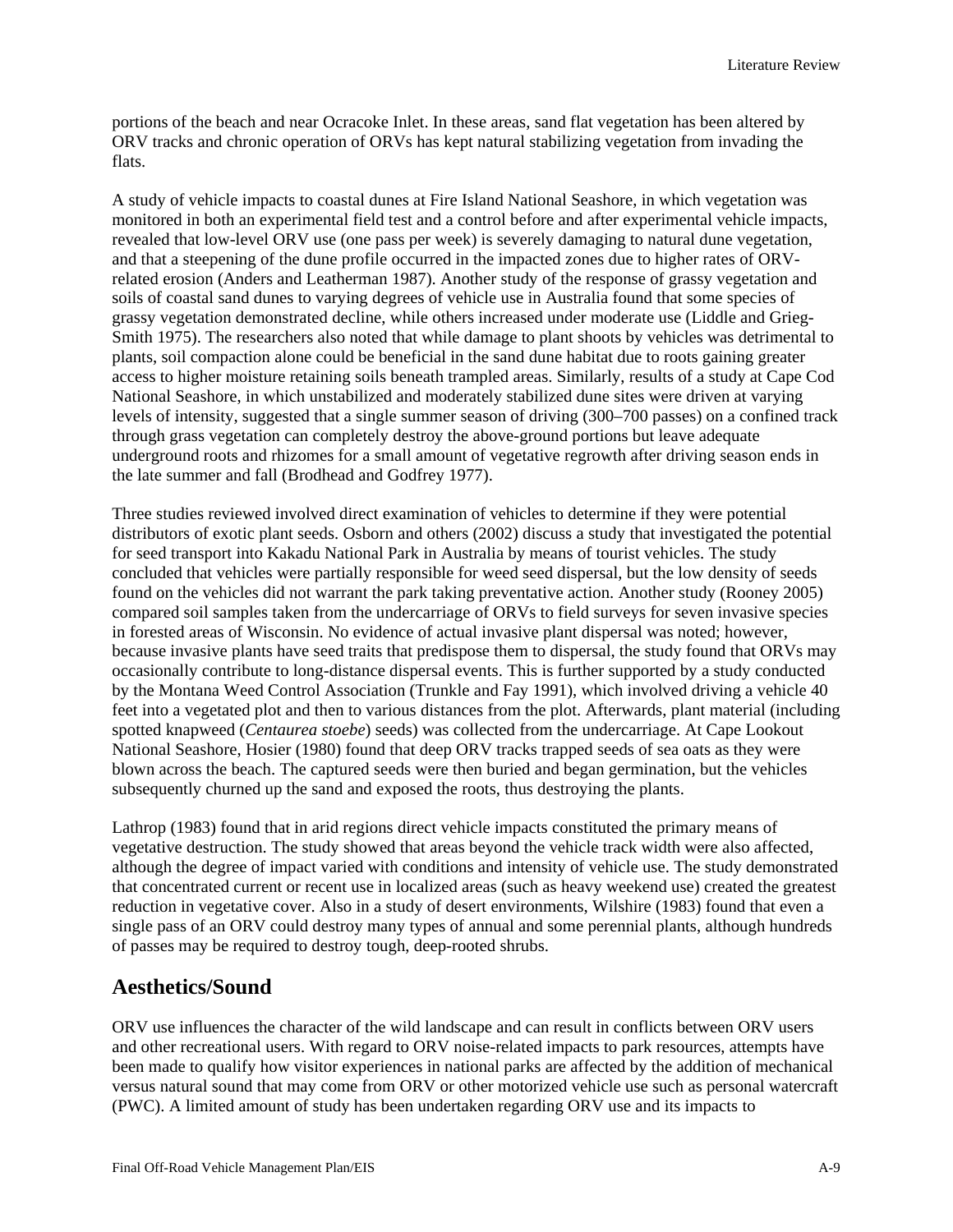soundscapes in NPS units. Studies related to air tours and PWC are available but not directly relevant to ORV use at Cape Hatteras National Seashore.

Gramann (1999) used many approaches to garner information from visitors about sound in NPS units to formulate a more precise picture of human reactions to sound. Overall, results showed that park users identify natural sounds as more enjoyable than mechanical sounds, but mechanical sounds do not always interfere with the user's experience. Visitor experience and sensitivity to mechanical sound are dependent on visitor expectations, group size, front or backcountry experience, and activity type. For example, a visitor in a group of three or more visiting a park for the first time in the front country and taking pictures may not be as sensitive to mechanical sounds as a lone hiker in the backcountry. People are generally tolerant of certain noise disturbances if they perceive them as necessary (e.g., helicopters conducting fire suppression activities). In this sense, the Gramann study indicated that it is important for sounds to be consistent with the visual setting within which they are heard. Variable noise disturbances may be more readily tolerated depending on the observer's perception of the setting. As a result, from a management perspective, some scenic overlooks and short front country trails may not require as much protection as backcountry locales where preserving the experience of natural sound is paramount to overall visitor experience (Gramann 1999).

### **Archeological Resources**

Whether it is intentional or inadvertent, ORV use has the potential to affect archeological resources on public lands (BLM 2000; Lyneis et al. 1980; Schiffman 2005; Sowl and Poetter 2004; SUWA 2002). Direct impacts result from the damage or destruction that occurs when ORVs drive over and/or near archeological sites. Site integrity, a necessary element for listing a cultural resource on the National Register of Historic Places, is also affected by the visible changes caused by vehicle tracks and erosion (Sowl and Poetter 2004). Studies conducted in the California desert note that ORVs provide access to previously inaccessible, remote areas as ORV users explore new terrain (Lyneis et al. 1980). According to the BLM, this leads to increased visitation to lands previously used only by small numbers of hikers, and increases the intentional and inadvertent damage of archeological resources through surface disturbances (BLM 2000). ORVs have also enabled collectors and pothunters to reach these remote areas, which facilitates greater archeological resource damage from intentional collection and vandalism (BLM 2000; Schiffman 2005; Lyneis et al. 1980; SUWA 2002).

### **Socioeconomics**

ORV-related economic impacts vary by state and region. The large proportion of revenue generated by ORV-related activities was documented in a 2005 report that provides economic impact estimates for a ban on nighttime vehicular access to Fort Fisher State Recreation Area in North Carolina during the spring/summer season. The study, which incorporated electronic vehicle counts and visitor surveys, found that while the baseline number of annual beach vehicle trips (28,884) supported an estimated \$21.6 million in annual regional sales (as well as 382 regional jobs, and 3.7 million in tax revenues), the proposed policy would result in an estimated loss of \$859,590 per year in regional sales, 15 regional jobs (mostly from restaurants, automotive services, lodging and related visitor services), and \$149,334 per year in tax revenues (NCDENR 2005).

A recent report on the economic benefits of hunting, fishing, and wildlife watching in North Carolina found that in 2006, 3.4 million residents and non-residents participated in some form of fish and wildliferelated recreation in North Carolina and spent \$2.62 billion in retail sales, created \$1.26 billion in salaries and wages, and supported 45,224 jobs. The total economic benefit from fish and wildlife-related recreation was estimated at \$4.3 billion (Southwick 2008). For fishing-related activities alone, a national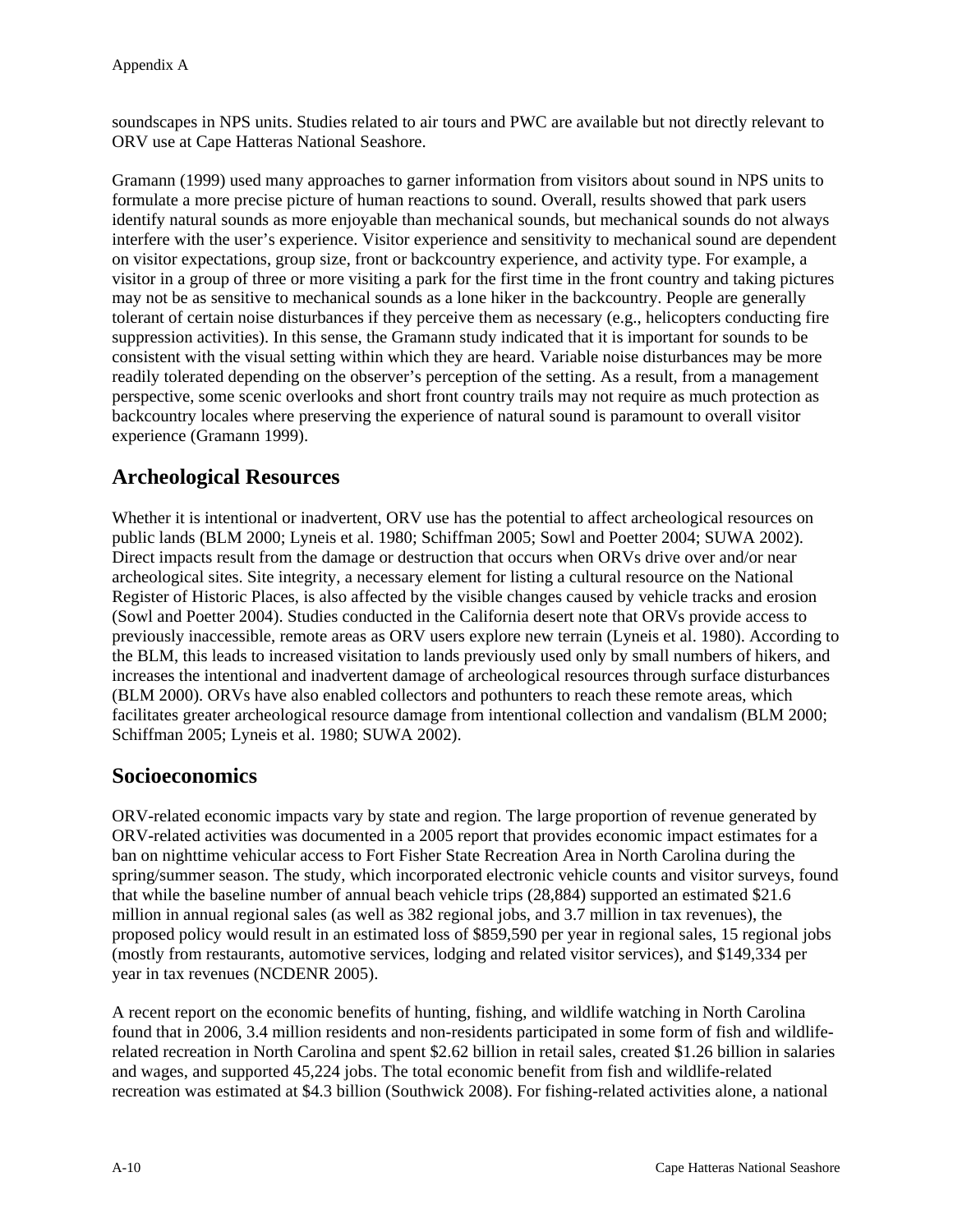survey in 2006 found that in North Carolina, there were nearly 1.3 million fishing participants who spent almost 1.2 billion dollars on the sport (USFWS 2006).

### **Management Issues**

Nationwide, 15 NPS units allow ORV use by the general public. Within these areas, various user groups and ORV manufacturers contend that NPS limits on ORV use unfairly restrict access, establish a precedent for other federal land managers to impose or extend restrictions, and may be economically harmful to gateway communities and industries serving users (Calvert et al. 2007). Conversely, opponents of motorized recreation in NPS units cite damage to the environment and cultural artifacts from ORV use. Conflicts also arise on U.S. Forest Service lands, where uses such as timber harvesting and ORV recreation may affect birdwatching and sightseeing, and can degrade water quality in certain settings (Calvert et al. 2007).

In 1997 the NPS and the National Parks and Conservation Association (NPCA) identified damage from recreational uses as a major concern in coastal units of the NPS (Recksiek 1997). To deal with these issues, Godfrey (1978) explains that while not all shorelines have the same geology or patterns of erosion, some general management recommendations related to ORV use can be applied. These include preventing indiscriminant traffic on dunes and routing traffic around sites of significant dune formation; restricting traffic to intertidal ocean beaches where surveys have shown relatively few marine animal populations are present; not reopening areas that have been closed or have been inaccessible previously; closing off bird and marine turtle nesting sites and important feeding areas; and closing beaches to vehicles during periods of exceptionally high tides (because during high tides vehicles must be driven up the face of dunes, often through nest sites and incipient dune areas).

Operating vehicles on beaches presents special management constraints where loggerhead sea turtles are present. Beach cleaning vehicles, for instance, are common on beaches in southern Florida, and management measures have been established for the use of such vehicles. In order to obtain beach cleaning permits, certain requirements must be met pursuant to Rule 62B-33.005 (11) of the Florida Administrative Code that restricts the timing and nature of beach cleaning. The following permit conditions are included:

- limiting beach cleaning activities to daylight hours only
- limiting cleaning activities to the average high tide mark or debris line and seaward in some areas
- ensuring a daily sea turtle nesting survey has been completed before cleaning activities are conducted
- marking nests for avoidance
- using vehicles with a maximum tire pressure of 10 pounds per square inch and a rake or cleaning apparatus that limits penetration into the surface of the beach to a maximum of 2 inches
- removing accumulated debris from the beach immediately after cleaning has been performed
- avoiding all native, salt tolerant dune vegetation by a minimum of 10 feet (USFWS 2008)

Similarly, the Volusia County, Florida Habitat Conservation Plan (HCP) limits the potential for sea turtlevehicle interactions through four basic mechanisms: (1) public access is limited to daylight hours and public safety vehicles that operate at night must follow specific guidelines; (2) public driving is limited primarily to those areas where nest densities are lowest; (3) in those areas where public driving is permitted, all driving and parking must occur outside a marked Conservation Zone near the dune, where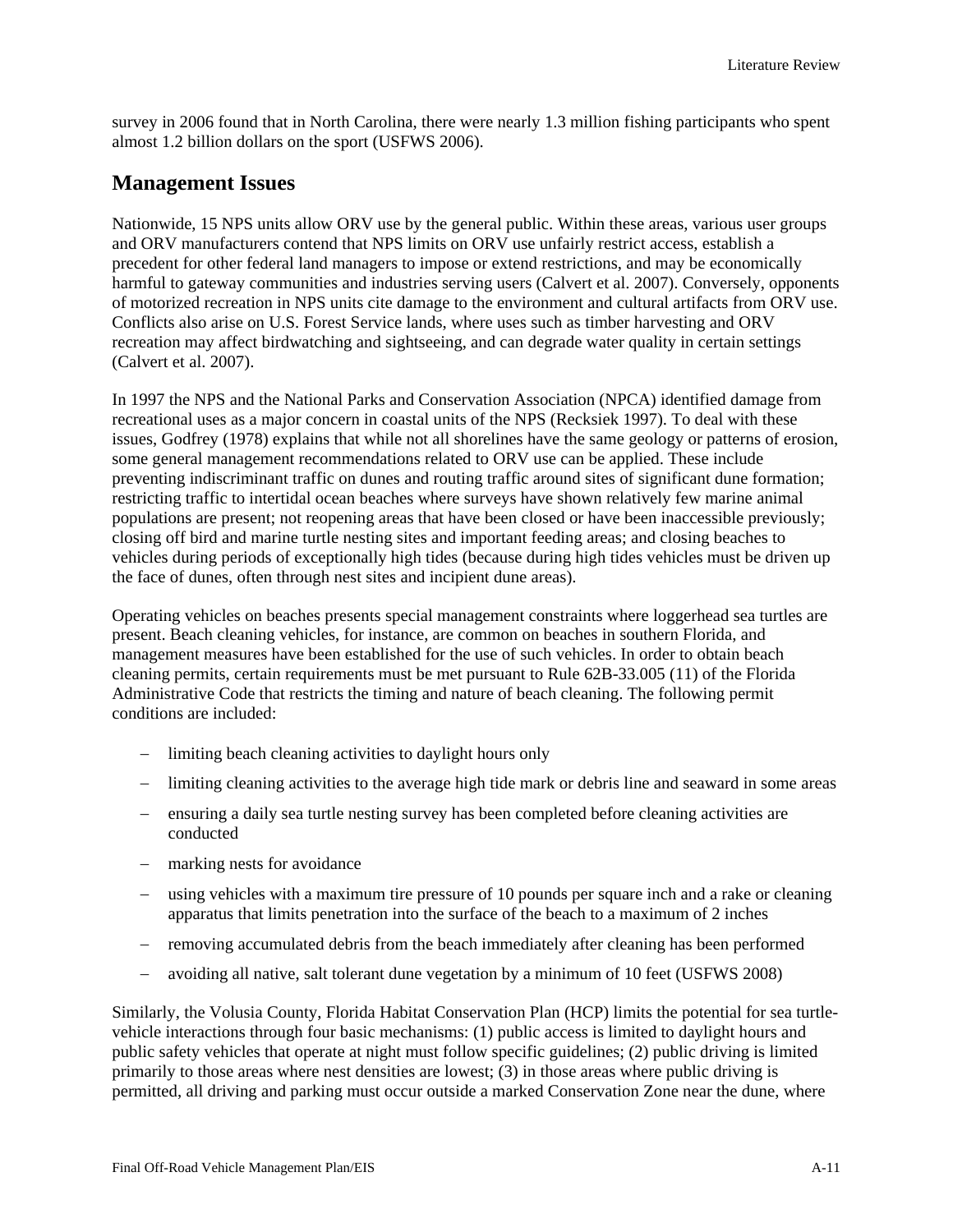the majority of nests are typically deposited; and (4) all nests are conspicuously marked so they can be avoided (USFWS 2008).

Appropriate travel management planning has increased among public agencies and various stakeholder groups in response to continuing ORV use on public lands, particularly BLM lands. Other federal regulatory requirements concerning the protection of resources also provide guidance for travel management plans that may be relevant to management options at the Seashore. However, challenges to crafting and implementing park travel management plans often arise that carry significant implications to the functional management of park resources.

Meyer (2002) prescribes regular maintenance and monitoring of ORV routes, including periodic inspections and condition assessments at 5-year intervals. In addition, Meyer offers several management approaches that can be implemented to curtail trail degradation, some of which may be relevant to seashore environments, including trail rerouting in cases where numerous segments have been degraded by recreational use; seasonal or type-of-use restrictions in instances when specific seasonal uses may be contributing to greater impacts; and outright trail closure as a last resort to protect threatened resources. Traffic volume restrictions or "controlled use" are also suggested as a means to prevent significant resource degradation, although enforcement is needed to implement this management strategy (Meyer 2002).

Christensen and Watson (2006) described challenges resulting from the implementation of the 2006 Bitterroot National Forest ORV management plan, which included maintaining an up-to-date inventory of routes; working with ORV users to reduce impacts and conflicts; and working with all stakeholders to identify appropriate and acceptable ORV opportunities. They also cite lessons learned from the U.S. Forest Service policy and experiences of planners nationwide, which suggest that a collaborative process with a "system-wide, forest-level perspective" is likely to be the most appropriate and successful strategy for developing a widely-supported ORV travel management plan. Moreover, they stress on-going involvement of the public in ORV planning as being crucial for public acceptance of the resulting plans. In an assessment of the efficacy of such a cooperative effort in four counties in North Central Michigan, Nelson and Lynch (2001) conducted stakeholder interviews, surveys of ORV drivers, and investigations of route signage survival. They found that after plan implementation compliance with ORV rules increased as most riders supported the program. By contrast, a study in Utah aimed at creating an inventory of ORV use occurring in 12 high-use or "hotspot" regions of U.S. Forest Service land found that ORV users had taken excessive measures to access closed routes by moving large boulders, removing posts, chain-sawing trees or logs, or purposefully negotiating terrain to create a new trail around management-placed and natural barriers to ORV traffic (Divine and Foti 2004).

Some monitoring efforts have benefitted from the simultaneous observation and data collection of traffic and wildlife made possible by pneumatic road counters and GPS units (USGS 2005). However, Calvert and others (2007) note that monitoring and enforcement may be impeded in some locations (and especially on BLM lands) due to their remoteness, insufficient signs, and inadequate staff and resources, challenges which would also be relevant to the NPS. Adaptive management strategies targeted toward the specific needs of individual parks could provide the most efficacy in resource management. James (2000) argues that a focus on both the component systems of beach environments and interactions among those systems is necessary for improvements in the management, conservation, and overall environmental quality of beaches.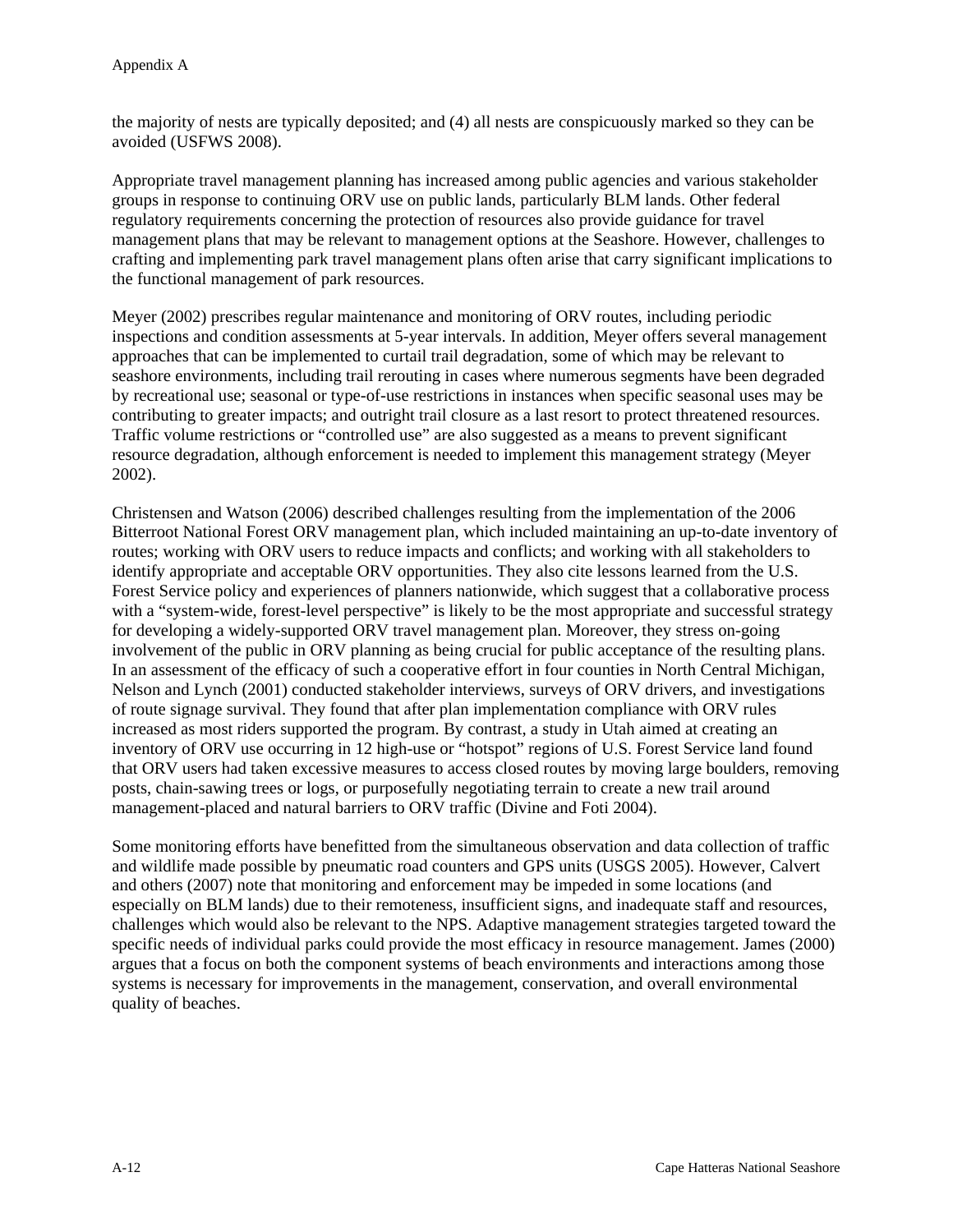### **REFERENCES**

### Anders, F. J. and S. P. Leatherman

1987 Effects of Off-road Vehicles on Coastal Foredunes at Fire Island, New York, USA. *Environmental Management*. 11(1): 45–52.

#### Belnap, J.

1995 Surface Disturbances: Their role in Accelerating Desertification. *Environmental Monitoring and Assessment*. 37: 39–57.

### Berry, K. H.

1980 The Effects of Four-wheel Vehicles on Biological Resources. In R.N.L. Andrews and P. F. Nowak (Eds.), *Off-Road Vehicle Use: A Management Challenge* (231–233). Conf. Proc. March 16–18, 1980. Ann Arbor, MI.

### Bluewater Network

1999 Off the Track: America's National Parks Under Siege. Bluewater Network. 1999. Accessed April 4, 2009, at <http://www.bluewaternetwork.org/reports/rep\_pl\_offroad\_offtrack.pdf>.

### Brodhead, J. M. and P. J. Godfrey

1977 Off-road Vehicle Impact in Cape Cod National Seashore: Disruption and Recovery of Dune Vegetation. *International Journal of Biometeorology*. 21: 299–306.

#### Burger, J.

1994 The Effect of Human Distribution on Foraging Behavior and Habit Use in Piping Plover. *Estuaries*. 17(3): 695–701.

### Bury, R. B.

1980 What We Know and Do Not Know about Off-road Vehicle Impacts on Wildlife. In R. N. L. Andrews and P. Nowak (Eds.), *Off-Road Vehicle Use: A Management Challenge* (110– 122). Conf. Proc. March 16–18, 1980. Ann Arbor, MI.

Calvert, K., S. Johnson, C. H. Vincent, R. W. Gorte, N. T. Carter, and N. Lane.

- 2007 Recreation on Federal Lands. CRS Report for Congress. Washington, D.C.: Congressional Research Service, The Library of Congress. November 6, 2007.
- Chan, B., K. Chan, and P. Leung
	- 2006 Burrow Architecture of the Ghost Crab (*Ocypode ceratophthalma*) on a Sandy Shore in Hong Kong. *Hydrobiologia*. 560(1): 43–49(7).

Christensen, N. and A. Watson

2006 Off-Road Vehicle Management on the Bitterroot National Forest under the New Forest Service Travel Management Rule: An Assessment of Conditions and Management Approaches. Missoula, MT: U.S. Department of Agriculture Forest Service. June 1, 2006.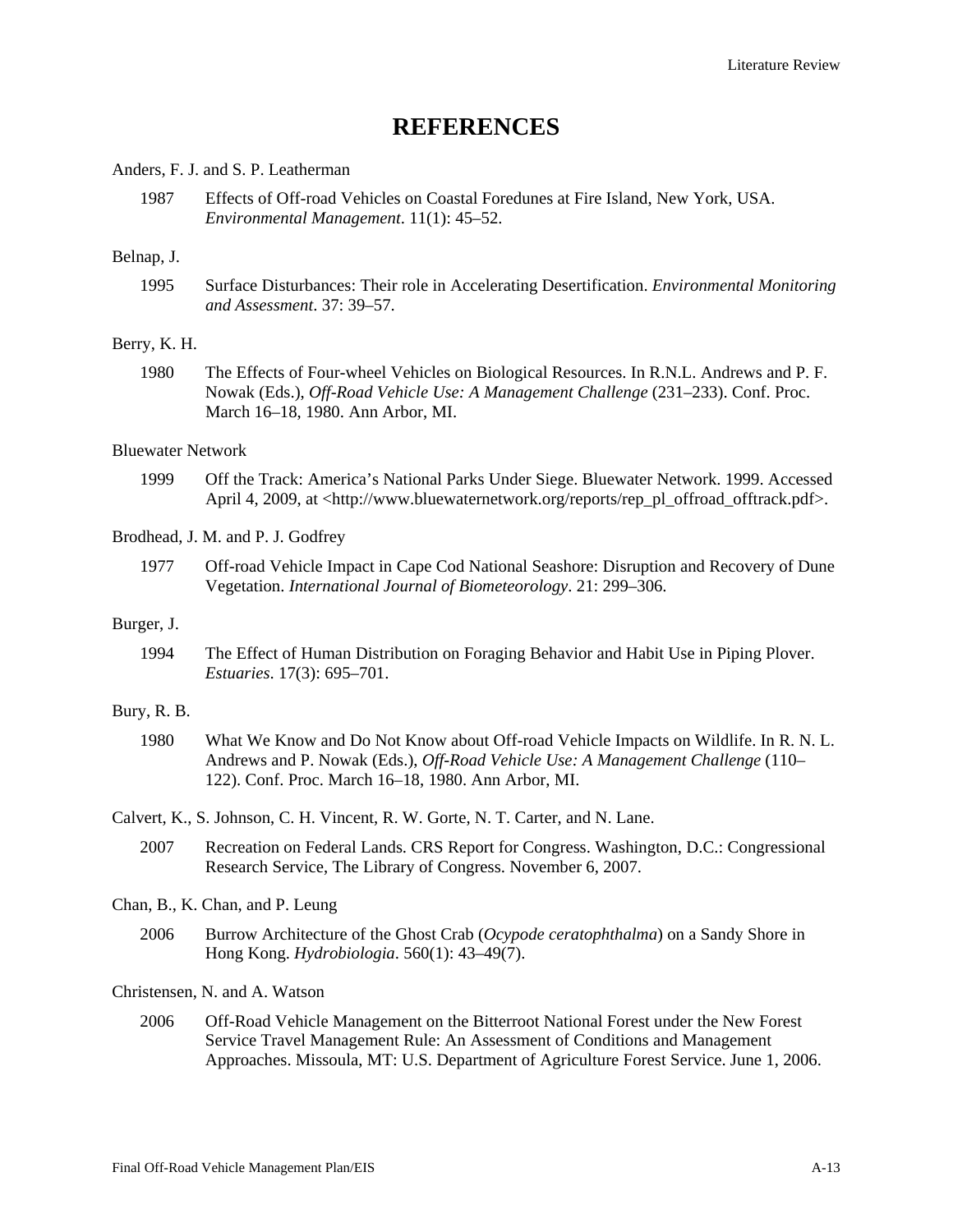- Collazo, J. A., J. R. Walters, and J. F. Parnell
	- 1995 Factors Affecting Reproduction and Migration of Waterbirds on the North Carolina Barrier Islands. Final Report to the National Park Service Cape Hatteras and Cape Lookout Seashores.
- Cox, J. H., H. F. Percival, S. V. Colwell
	- 1994 Impact of Vehicular Traffic on Beach Habitat and Wildlife at Cape San Blas, Florida. Technical Report 50, Florida Coop Fish and Wildlife Research Unit.
- Davis, M., T. Simons, M. Groom, J. Weaver, and J. Cordes
	- 2001 The Breeding Status of the American Oystercatcher on the East Coast of North America and Breeding Success in North Carolina. *Waterbirds*. 24(2): 195–202.
- Divine, A. K. and P. E. Foti
	- 2004 Learning to live with Off-highway Vehicles: Lessons learned from Dixie National Forest. *Proceedings of the Fourth Social Aspects and Recreation Symposium*. February 4 –6, 2004. San Francisco, CA. 106–111.
- Douglass, K. S., J. Hamann, and G. Joslin
	- 1999 Chapter 9, Vegetation, Soils and Water, Effects of Recreation on Rocky Mountain Wildlife. Montana Chapter of the Wildlife Society.
- Godfrey, P.
	- 1978 Management Guidelines for Parks on Barrier Beaches. International Journal of National Parks, Historic Sites, and other Protected Areas. 2(4): 6 –10.
- Godfrey, P., S. Leatherman, and P. Buckley
	- 1978 Impact of Off-Road Vehicles on Coastal Ecosystems. Proceedings of the Symposium on Technical, Environmental, Socioeconomic and Regulatory Aspects of Coastal Zone Planning and Management. San Francisco, California, March 14–16, 1978.

#### Gramann, J.

1999 The Effect of Mechanical Noise and Natural Sound on Visitor Experiences in Units of the National Park System. *Social Science Research Review*. 1(1): 1–15.

#### Hosier, P.

- 1980 Recreational ORV Impacts in Coastal Carolina. *Carolina Planning*. 6(2): 34 –40.
- Hosier, P. E., and T. E. Eaton
	- 1980 The Impact of Vehicles on Dune and Grassland Vegetation on a South-eastern North Carolina Barrier Beach. *The Journal of Applied Ecology*. 17(1): 173–182.
- Hosier, P. E., M. Kochhar, and V. Thayer
	- 1981 Off-Road Vehicle and Pedestrian Track Effects on the Sea-approach of Hatchling Loggerhead Turtles. *Environmental Conservation*. 8: 158–161.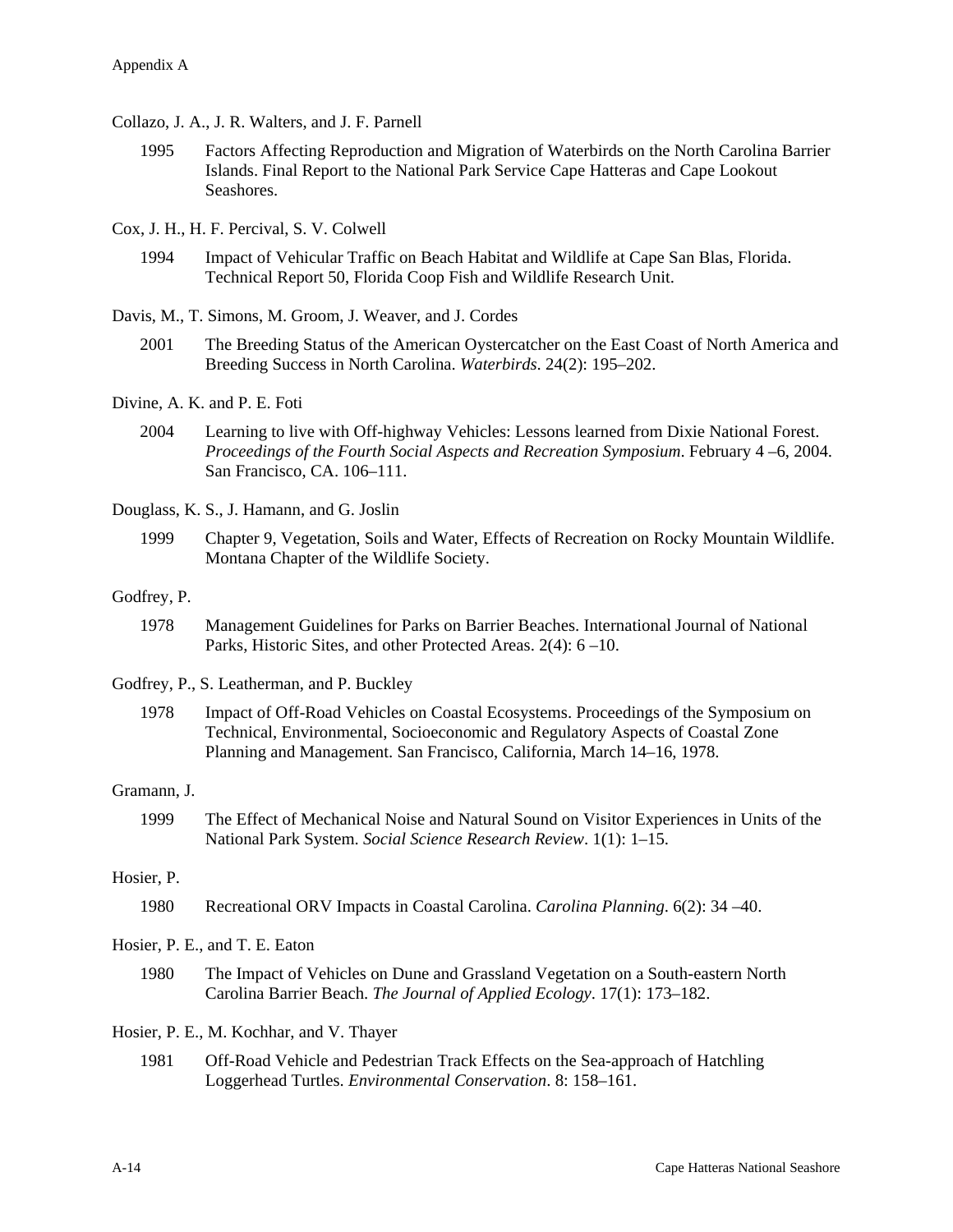James, R.

- 2000 From Beaches to Beach Environments: Linking the Ecology, Human-use, and Management of Beaches in Australia. *Ocean and Coastal Management*. 43: 495–514.
- Judd, F. W., R. I. Lonard, J. H. Everitt, and R. Villarreal
	- 1989 Effects of Vehicular Traffic in the Secondary Dunes and Vegetated Flats of South Padre Island, Texas. *Proceedings of Sixth Symposium on Coastal and Ocean Management*. 1989: 4634–4645.

Kluft, J. M. and H. S. Ginsberg

2004 The Effect of Off-road Vehicles on Barrier Beach Invertebrates at Cape Cod and Fire Island National Seashores. University of Rhode Island. Department of Plants Sciences/Entomology.

#### Landry, C.

2004 Assessing the Anthropogenic and Natural Impacts on Ghost Crab (*Ocypode quadrata*) Populations at Cape Hatteras National Seashore, North Carolina. Thesis Draft. Department of Coastal and Ocean Policy. Virginia Institute of Marine Science. College of William and Mary. August 5, 2004.

### Lathrop, E.W.

- 1983 The Effect of Vehicle Use on Desert Vegetation. In R. H. Webb and H. G. Wilshire (Eds), *Environmental Effects of Off-Road Vehicles, Impacts and Management in Arid Regions*. 153–166*.* New York: Spinger-Verlag.
- Leatherman, S. and P. Godfrey
	- 1979 The Impact of Off-Road Vehicles on Coastal Ecosystems in Cape Cod National Seashore: An Overview. National Park Service Cooperative Research Unit. UM-NPSCRU Report No. 34.
- Liddle, M. J. and P. Grieg-Smith
	- 1975 A Survey of Tracks and Paths in a Sand Dune Ecosystem. *Journal of Applied Ecology.* Vol. 12, No. 3 (December 1975), pp. 893–908.
- Lyneis, M. M., D. L. Weide, E. Warren vonTill
	- 1980 Impacts: Damage to Cultural Resources in the California Desert. Riverside, CA: Bureau of Land Management.
- Marion, J.
	- no date Management, Monitoring, and Protection Protocols for Seabeach Amaranth at Cape Hatteras National Seashore, North Carolina. U.S. Geological Survey, Patuxent Wildlife Research Center. 18 pp.
- McAtee, J. W. and D. L. Drawe
	- 1981 Human Impact on Beach and Foredune Microclimate on North Padre Island, Texas. *Environmental Management*. Vol. 5. No. 2. pp. 121–134.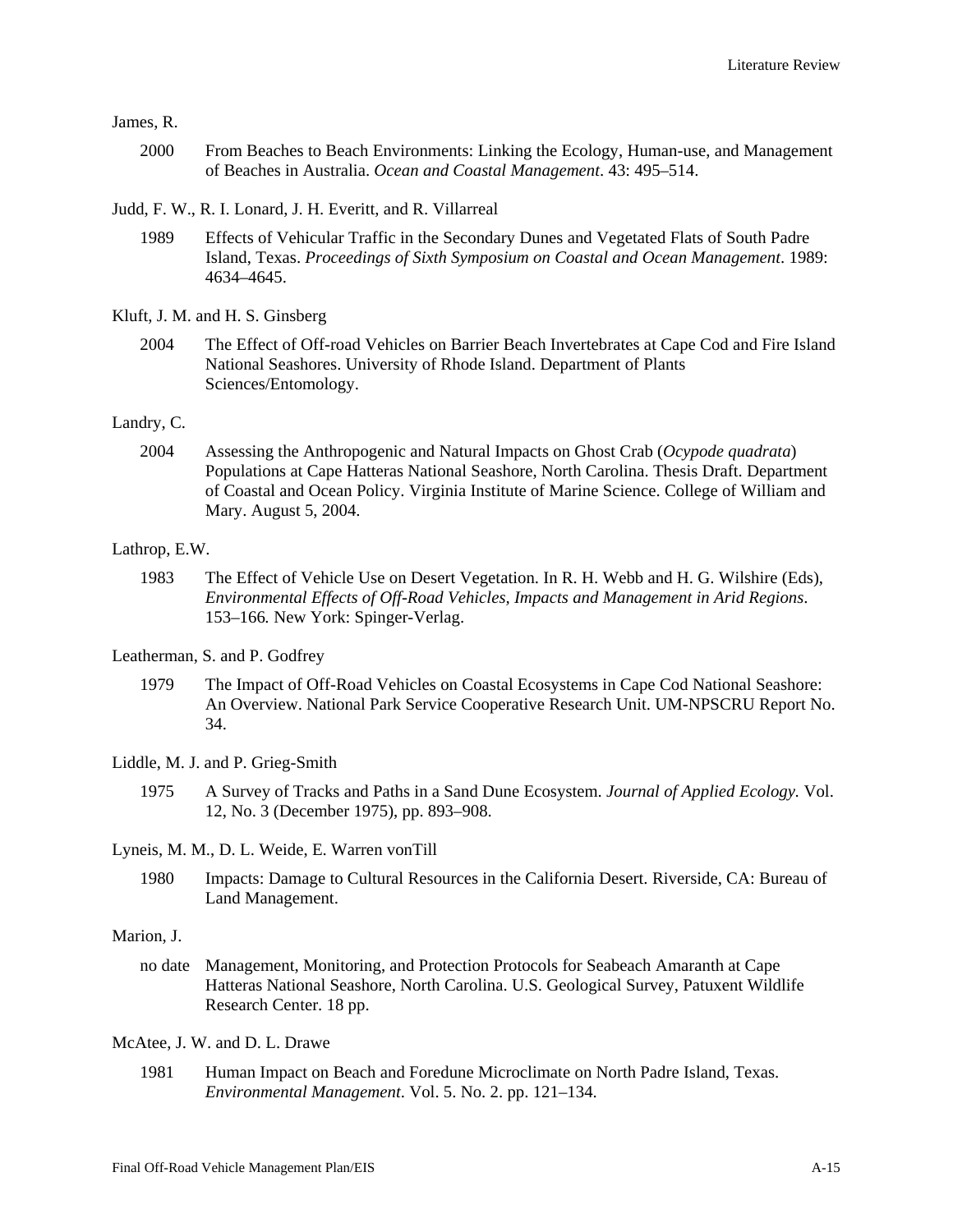- McGowan, C., T. Simons, W. Golder, and J. Cordes
	- no date A Comparison of American Oystercatcher Reproductive Success on Barrier Beach and River Island Habitats in Coastal North Carolina. U.S. Geological Survey, North Carolina Cooperative Fish and Wildlife Research Unit. Department of Zoology. North Carolina State University.

### McGowan, C.

2004 Factors Affecting Nesting Success of American Oystercatchers in North Carolina. Thesis. North Carolina State University. Department of Zoology.

McGowan, C. P. and T. R. Simons

2006 Effects of Human Recreation on the Incubation Behavior of American Oystercatchers. *Wilson Journal of Ornithology*. 118: 485–493.

#### Melvin, S., A. Hecht, and C. Griffin

1994 Piping Plover Mortalities Caused by Off-Road Vehicles on Atlantic Coast Beaches. *Wildlife Society Bulletin*. 22: 409–414.

### Meyer, K. G.

- 2002 Managing Degraded Off-Highway Vehicle Trails in Wet, Unstable, and Sensitive Environments. 2E22A68-NPS OHV Management. Missoula, MT: U.S. Department of Agriculture Forest Service Technology and Development Program. October 2002.
- Monz, C., Y-F. Leung, H. Bauman, and C. Ingle
	- 2003 Phase 1 Project Report, National Park Service Coastal Visitor Impact Monitoring. March 2003.

Moss, D. and D. P. McPhee

2006 Impacts of Recreational 4-wheel Driving on the Abundance of the Ghost Crab (*Ocypode cordimanus*) on a Subtropical Sandy Beach in SE Queensland. *Coastal Management*. Vol. 34, No. 1, pp. 133–140.

National Park Service (NPS)

- 2006 NPS Management Policies 2006.
- 2008 Cape Hatteras National Seashore ORV Access Information. Accessed July 2008 at <http://www.nps.gov/caha/planyourvisit/orv-access-information.htm>.
- Nelson, C. and J. A. Lynch
	- 2001 AuSable Pilot Off-Road Vehicle Project Evaluation. Department of Park, Recreation and Tourism Resources. East Lansing, MI: Michigan State University. October 3, 2001.

### Nester, L. R.

2006 Effects of Off-road Vehicles on the Nesting Activity of Loggerhead Sea Turtles in North Carolina. MSc. Thesis, University of Florida. 81 pp.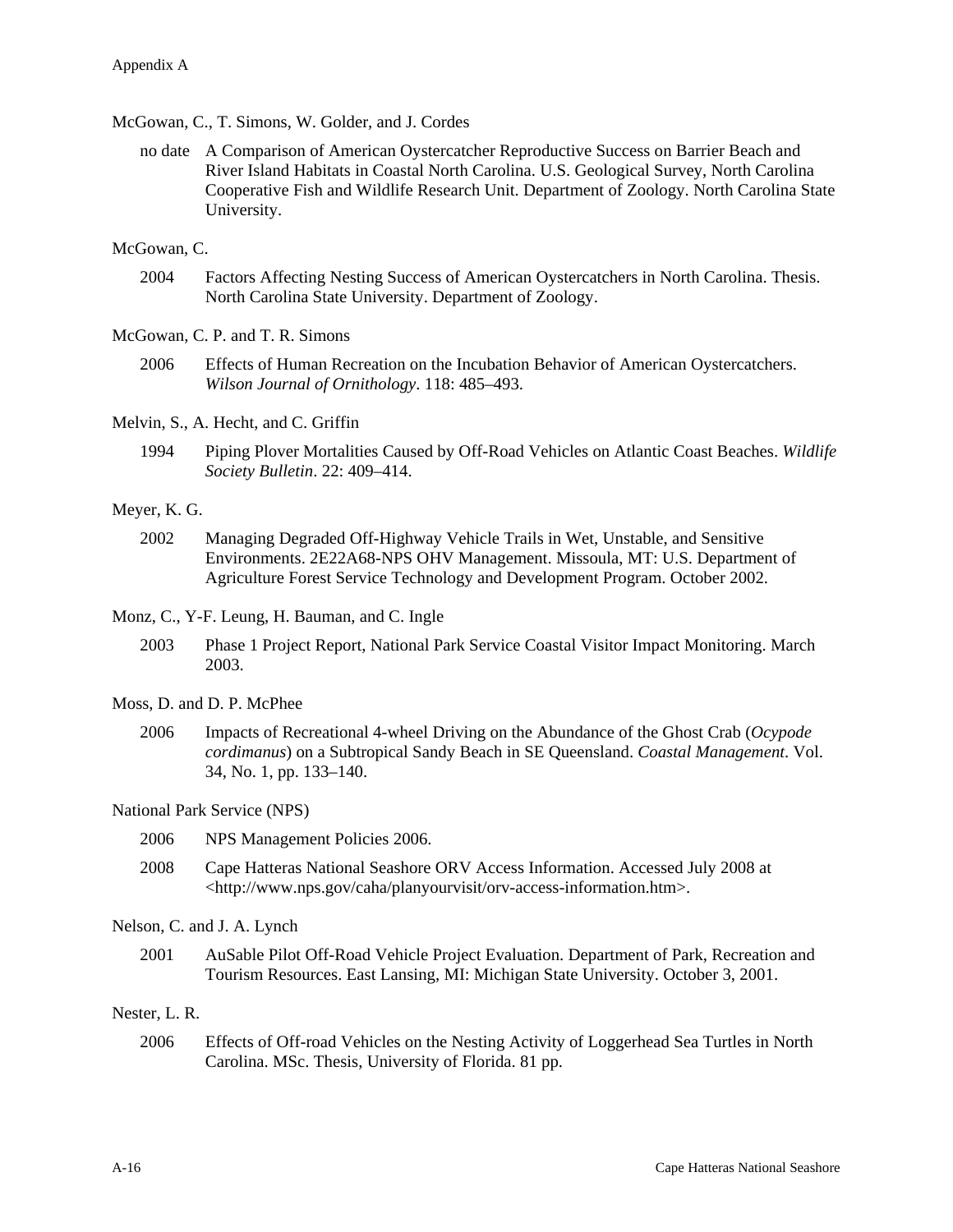North Carolina Department of Environment and Natural Resources (NCDENR)

- 2005 Ocean Beach Vehicular Access Study at Fort Fisher State Recreation Area. Final Report: Economic Impact Analysis. Addendum – Impacts of Current Policy. March, 2005.
- Osborn, S., V. Wright, B. Walker, A. Cilimburg, and A. Perkins
	- 2002 Linking Wilderness Research and Management. Understanding and Managing Invasive Plants in Wilderness and other Natural Areas: an Annotated Reading List. General Technical Report RMRS-GTR-79- Vol. 4. Fort Collins, CO: U.S. Department of Agriculture Forest Service, Rocky Mountain Research Station.
- Ouren, D. S., C. Haas, C. P. Melcher, S. C. Stewart, P. D. Ponds, N. R. Sexton, L. Burris, T. Fancher, and Z. H. Bowen
	- 2007 Environmental Effects of Off-Highway Vehicles on Bureau of Land Management Lands: A Literature Synthesis, Annotated Bibliographies, Extensive Bibliographies, and Internet Resources. Open-File Report 2007: 1353. U.S. Geological Survey.

Patterson, M. E., J. D. Fraser, and J. W. Roggenbuck.

1991 Factors Affecting Piping Plover Productivity on Assateague Island. *Journal of Wildlife Management*. 55: 525–531.

### Proescholdt, K.

2007 Off-Road Vehicle Impacts on Hunting and Fishing. St. Paul, MN: Izaak Walton League of America.

### Radle, A. L.

2007 The Effect of Noise on Wildlife: A Literature Review. Accessed at <http://interact.uoregon.edu/MediaLit/FC/WFAEResaearch/radle.html>.

### Recksiek, H.

1997 Improving Coastal Management in the National Park System: A Review of Current Management Issues and Resource Threats, with Recommendations for the National Parks and Conservation Association. Terry Sanford Institute of Public Policy. Duke University. June 1, 1997.

### Rooney, T. P.

2005 Distribution of Ecologically-Invasive Plants along Off-road Vehicle Trails in the Chequamegon National Forest, Wisconsin. *The Michigan Botanist.* 44: 178–182.

### Sabine, John B.

2005 Effects of Human Activity and Predation on Breeding American Oystercatchers. Thesis. University of Georgia.

### Schiffman, L.

2005 Archaeology, Off-road Vehicles, and the BLM. Archaeology Institute of America. April 20, 2005. Accessed November 26, 2008, at <http://archaeology.org/online/features/southwest/>.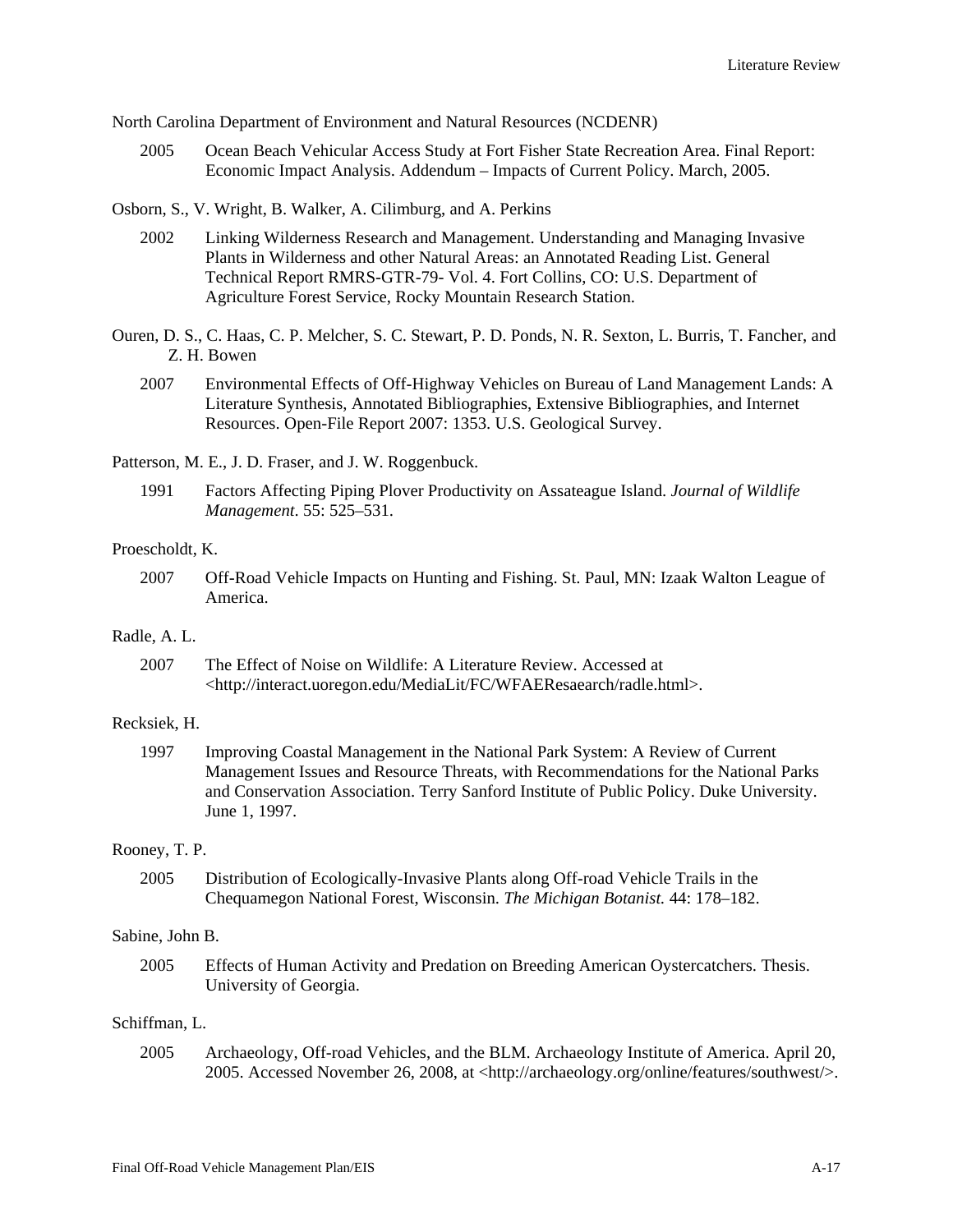### Schlacher, T. A. and L. M. C. Thompson

2006 Physical Impacts Caused by Off-road Vehicles to Sandy Beaches: Spatial Quantification of Car Tracks on an Australian Barrier Island. *Journal of Coastal Research.* Vol. 24, No. 2, pp. 234–242.

### Schlacher, T. A., L. M. C. Thompson, and S. Price

2007 Vehicles Versus Conservation of Invertebrates on Sandy Beaches: Mortalities Inflicted by Off-road Vehicles on Ghost Crabs. *Marine Ecology*. Vol. 28, No. 3, pp. 354–367.

Schlacher, T. A., L. M. C. Thompson, and S. J. Walker

2008 Mortalities Caused by Off-road Vehicles (ORVs) to a Key Member of Sandy Beach Assemblages, the Surf Clam (*Donax deltoids*). *Hydrobiologia*. 610: 345–350.

### Shabica, S. V

1979 Off-Road Recreational Vehicle Use of Perdido Key Florida: A Discussion. Gulf Islands National Seashore. Coastal Field Research Laboratory reports to the Superintendent. No. 1.

Simons, T. and C. McGowan.

2003 American Oystercatcher (*Haematopus paliatus*) Research and Monitoring in North Carolina. 2003 Annual Report. North Carolina Cooperative Fish and Wildlife Research Unit. Department of Zoology, North Carolina State University. December 2003.

### Southern Utah Wilderness Alliance (SUWA)

2002 Preserving History. Salt Lake City, Utah.

### Southwick

2008 The 2006 Economic Benefits of Hunting, Fishing, and Wildlife Watching in North Carolina.

### Sowl, K. and R. Poetter

2004 Impact Analysis of Off-Road Vehicle Use for Subsistence Purposes on Refuge Lands and Resources Adjacent to the King Cove Access Project. Izembek National Wildlife Refuge, Alaska.

### Stephenson, G.

1999 Vehicle Impacts on the Biota of Sandy Beaches and Coastal Dunes: a Review from a New Zealand Perspective. Science for Conservation 121. *New Zealand Department of Conservation*. Wellington, NZ.

### Stolen, E. D.

2003 The Effects of Vehicle Passage on Foraging Behavior of Wading Birds. *Waterbirds*. 26: 429–436.

### Tarr, N. M.

2008 Fall Migration and Vehicle Disturbance of Shorebirds at South Core Banks, North Carolina. Thesis. North Carolina State University. Department of Forestry and Environmental Resources.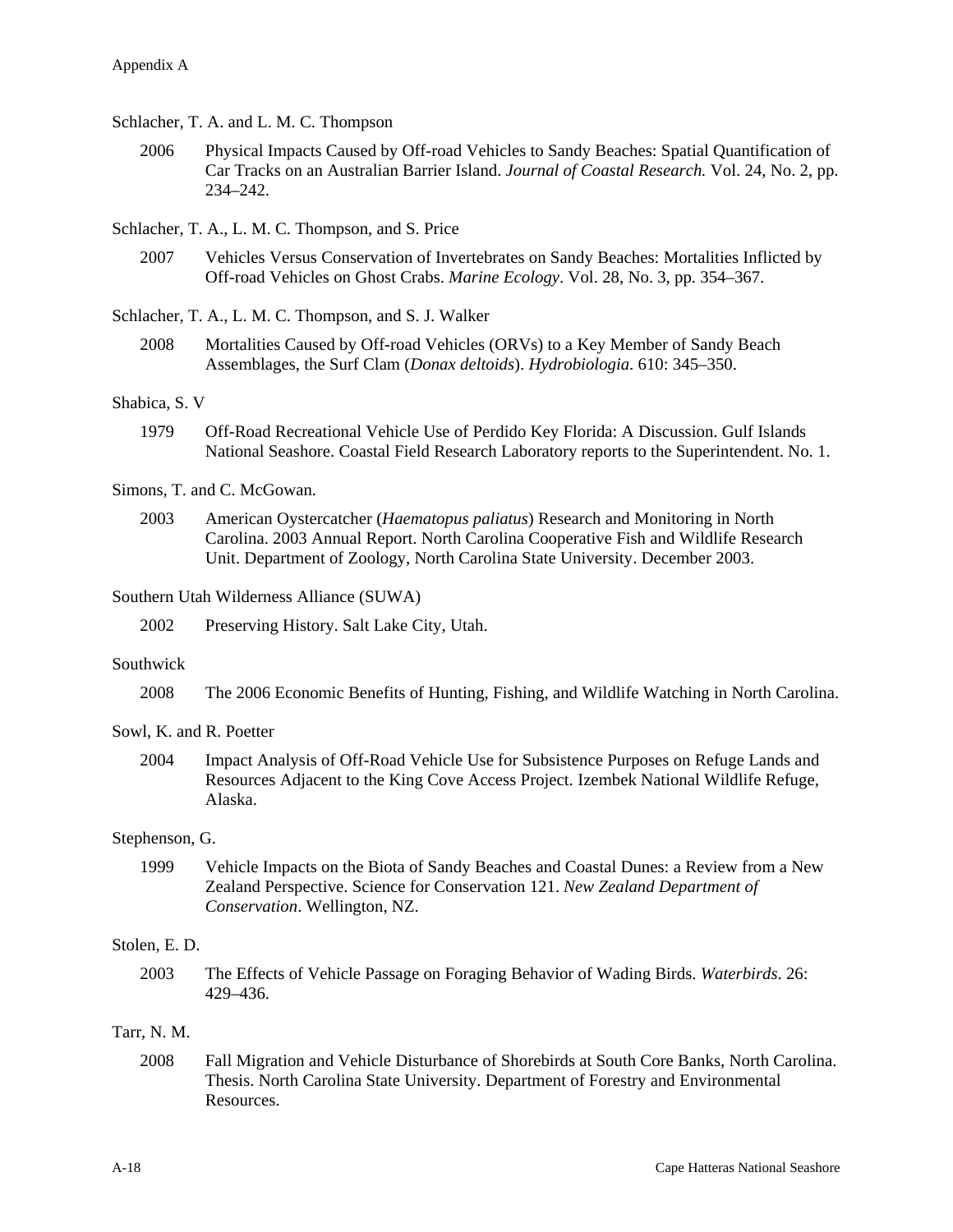Taylor, R. B.

no date The Effects of Off-road Vehicles on Ecosystems. Texas Parks and Wildlife Department.

Texas Chapter of the American Fisheries Society (TCAFS)

2002 Off-Road Vehicles and their Impact on Stream Environments. January 2002.

The Wilderness Society

2006 Addressing the Ecological Effects of Off-Road Vehicles (ORVs). *Science and Policy Brief*. August 2006. No. 3.

Thomsen, S. K.

2006 A GIS-based Analysis of Human Disturbance on Piping Plover Abundance, Distribution and Productivity on the Barrier Islands of Long Island, New York. May 2006.

Trombulak, S. and C. Frissell

2001 Review of Ecological Effects of Roads on Terrestrial and Aquatic Communities. *Conservation Biology*. 14(1): 18–30.

Trunkle, P. and P. Fay

- 1991 Transportation of Spotted Knapweed Seeds by Vehicles. *Proceedings Montana Weed Control Association*. Butte, MT. January 14–16, 33.
- U.S. Bureau of Land Management (BLM)
	- 2000 Strategic Paper on Cultural Resources at Risk. Prepared by the Washington Office, Cultural Heritage, Wilderness, Special Areas and Paleontology Group (WO-240). June 2000.
- U.S. Fish and Wildlife Service (USFWS)
	- 1996 Atlantic Coast revised Piping Plover Recovery Plan. Appendix G: Guidelines for Managing Recreational Activities in Piping Plover Breeding Habitat on the U.S. Atlantic Coast to Avoid Take under Section 9 of the ESA. Accessed March 23, 2009, at <http://www.fws.gov/northeast/pipingplover/recplan/index.html>.
	- 2006 National Survey of Fishing, Hunting and Wildlife-Associated Recreation: State Overview. July 2007. Preliminary Findings.
	- 2008 Recovery Plan for the Northwest Atlantic Population of the Loggerhead Sea Turtle. Second Revision. Accessed April 1, 2009, at <http://www.nmfs.noaa.gov/pr/pdfs/recovery/turtle\_loggerhead\_atlantic.pdf>.
- U.S. Geological Survey (USGS)
	- 2005 Roads and Traffic: Effects on Ecology and Wildlife Habitat Use Applications for Cooperative Management. Fact Sheet 2005-3102. September 2005.

Van Der Merwe, D.

1991 Effects of Off-road Vehicles on the Macrofauna of a Sandy Beach. *South African Journal of Science*. 87: 210–213.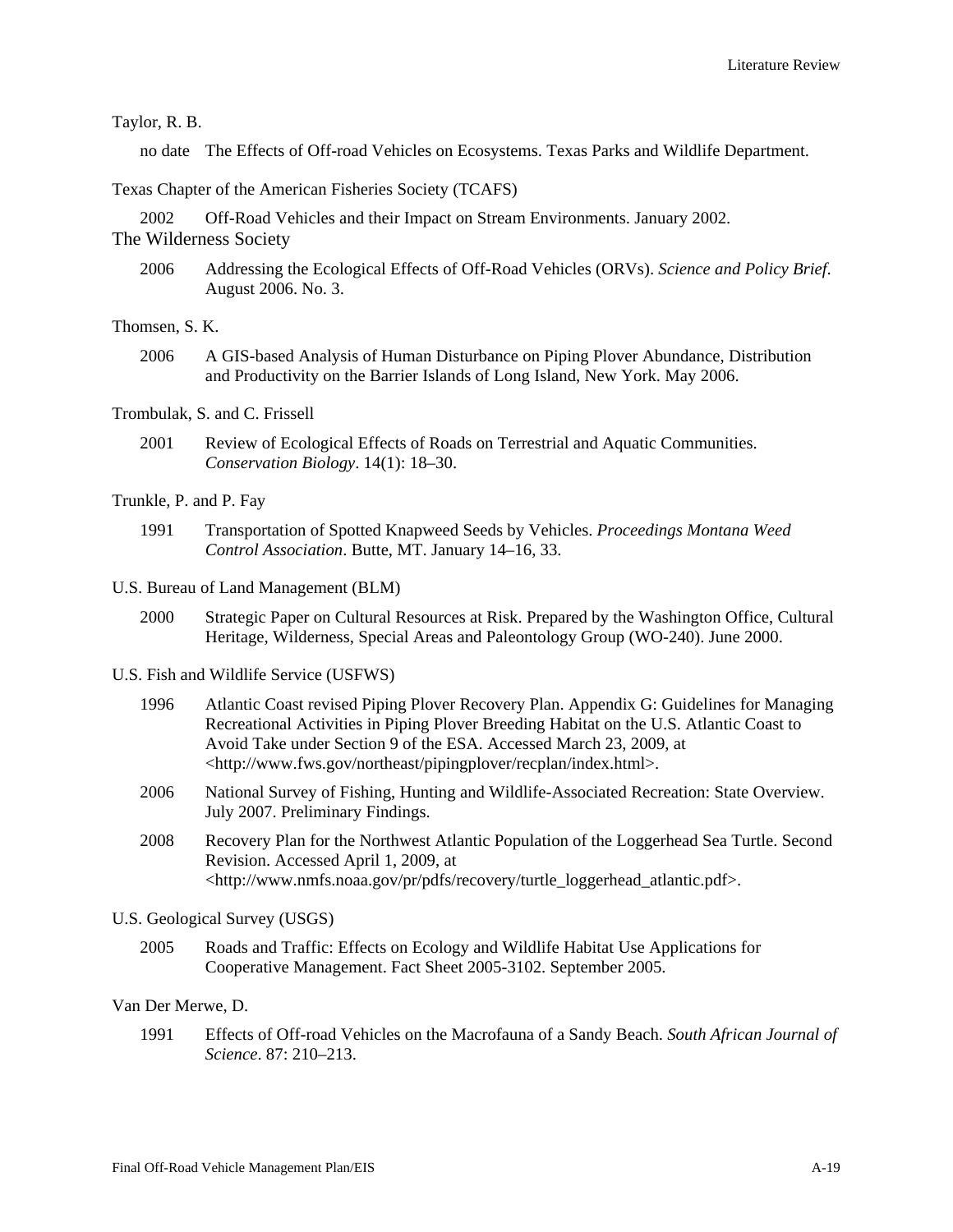### Walder, B.

no date Roads Impact Elk Habitat, Decrease Wildlife Security.

### Watson, J., G. Kerley, and A. McLachlan

1996 Human Activity and Potential Impacts on Dune Breeding Birds in the Alexandria Coastal Dunefield. *Landscape and Urban Planning*. 34: 315–322.

### Webb, R. H.

1982 Off Road Motorcycle Effects on Desert Soils. *Environmental Conservation*. 9(3): 197–208.

### Williams, A. J., V. L. Ward, and L. G. Underhill

2004 Waders Respond Quickly and Positively to the Banning of Off-road Vehicles from Beaches in South Africa. *Wader Study Group Bulletin*. 104: 79–81.

#### Wilshire, H. G.

1983 The Impact of Vehicles on Desert Soil Stabilizers. In R. H. Webb and H. G. Wilshire (Eds), *Environmental Effects of Off-Road Vehicles, Impacts and Management in Arid Regions*. 31– 50*.* New York: Spinger-Verlag.

### Witherington, B. and E. Martin

1996 Understanding, Assessing, and Resolving Light-pollution Problems on Sea Turtle Nesting Beaches. Florida Department of Environmental Protection. FMRI Technical Report TR-2.

#### Witherington, B.

- 2003 Biological Conservation of Loggerheads: Challenges and Opportunities. In: A. B. Bolten and B. E. Witherington, (Eds). *Loggerhead Sea Turtle*s. HarperCollins: November, 2003.
- Wolcott, T. G. and D. L. Wolcott
	- 1984 Impact of Off-road Vehicles on Macroinvertebrates of a Mid-Atlantic Beach. *Biological Conservation*. 29: 217–240.

#### Yankoviak, B. M.

2005 Off-Road Vehicle Policy on USDA National Forests: Evaluating User Conflicts and Travel Management. Master's Thesis. University of Montana, Missoula, MT.

### Zaremba, R. E., P. J. Godfrey, and S. P. Leatherman

1973 The Ecological effects of Off-Road Vehicles on the Beach/Backshore (Drift Line) Zone in Cape Cod National Seashore, Massachusetts. National Park Service Cooperative Research Unit. Document No. QX79-14.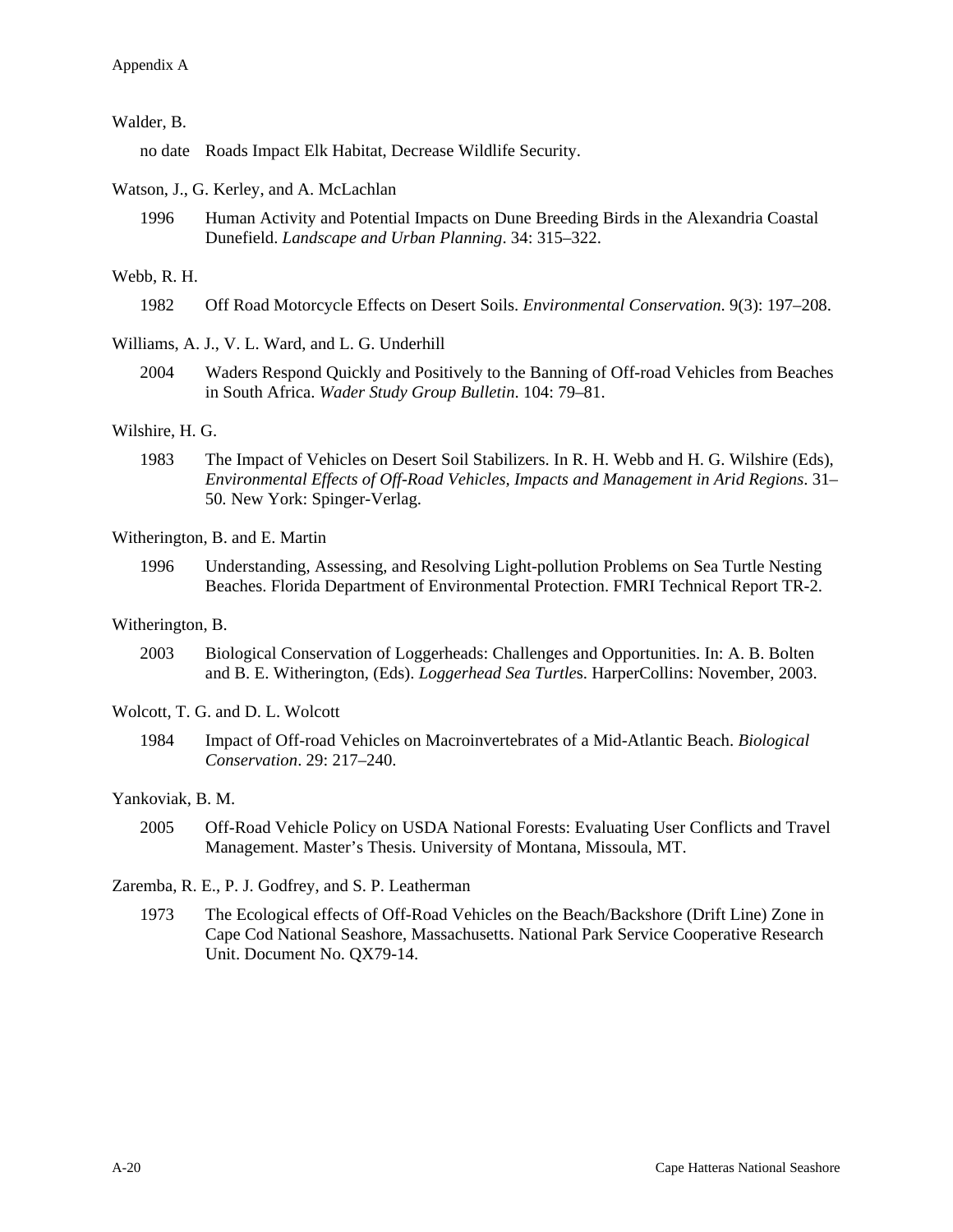# **Draft Statement of Findings for Floodplains**

# **for the Proposed**

# **Off-Road Vehicle Management Plan**

## **Cape Hatteras National Seashore North Carolina**

| Recommended: |                                                 |      |
|--------------|-------------------------------------------------|------|
|              | Superintendent, Cape Hatteras National Seashore | Date |
| Concurred:   |                                                 |      |
|              | <b>Chief, Water Resources Division</b>          | Date |
| Approved:    |                                                 |      |
|              | Southeast Regional Director                     | Date |

 $\overline{\phantom{0}}$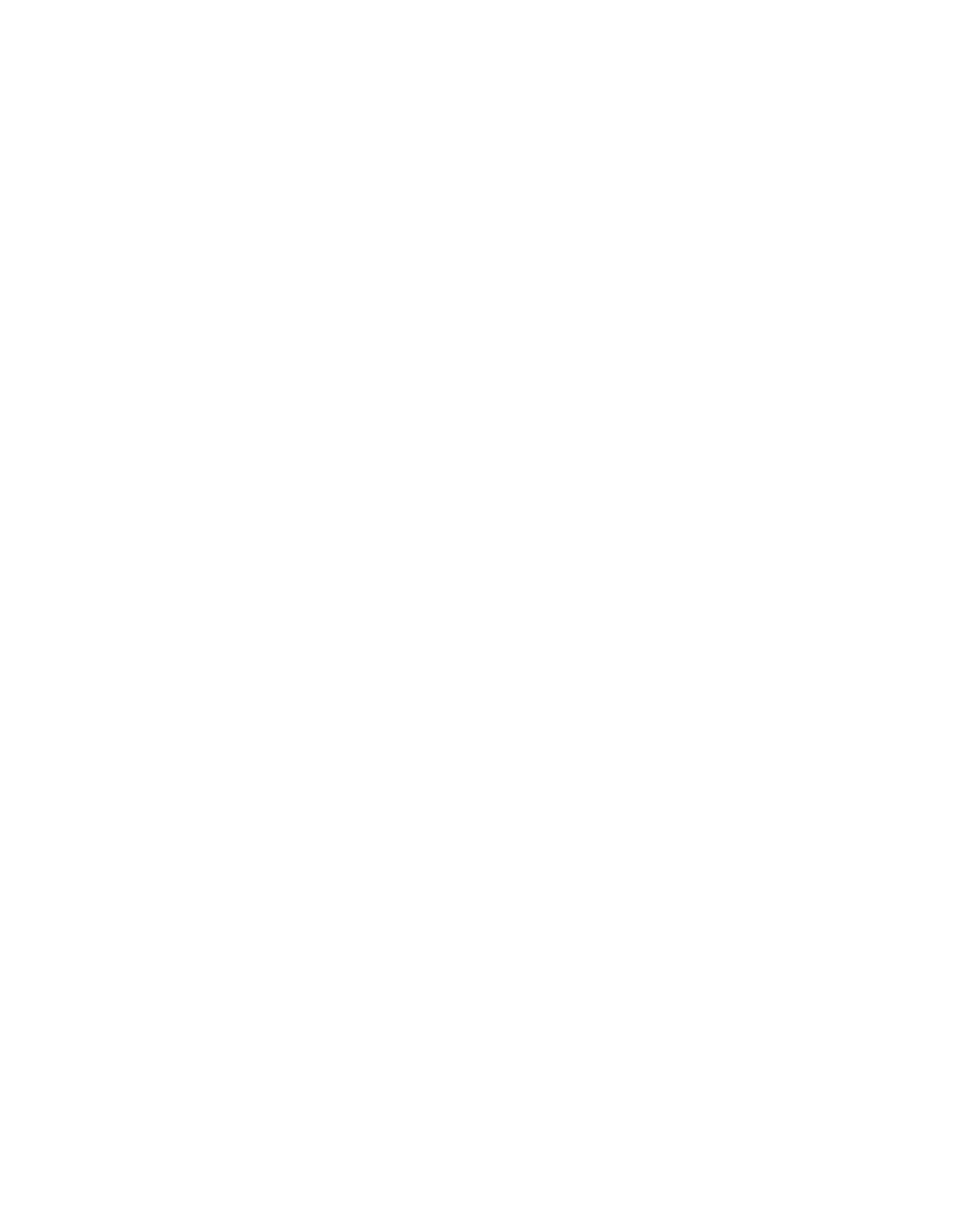## **INTRODUCTION**

Executive Order 11988 (Floodplain Management) requires the National Park Service (NPS) and other federal agencies to evaluate the likely impacts of their actions in floodplains. The objectives of the Executive Order are to avoid, as much as possible, the short- and long-term adverse impacts associated with occupancy, modification, or destruction of floodplains and to avoid indirect support of development and new construction in such areas where there is a practicable alternative. NPS Director's Order #77-2: *Floodplain Management* provides NPS procedures for complying with Executive Order 11988. This Statement of Findings (SOF) for the Cape Hatteras National Seashore draft Off-Road Vehicle Management Plan/EIS (draft Plan/EIS) has been prepared in accordance with the guidelines in NPS Director's Order #77-2. The draft Plan/EIS states that the purpose of taking action is to develop regulations and procedures that carefully manage ORV use/access in the Seashore to protect and preserve natural and cultural resources and natural processes, to provide a variety of visitor use experiences while minimizing conflicts among various users, and to promote the safety of all visitors.

### **DESCRIPTION OF THE PROPOSED ACTION**

Alternative F <del>– Management Based on Advisory Committee Input i</del>s identified as the NPS preferred alternative in the <del>draft</del>-Plan/EIS and has been revised based on public and agency comments on the draft plan/EIS. Alternative F would provide a variety of opportunities for ORV and pedestrian non-ORV-access, but often with controls or restrictions in place to limit impacts on sensitive resources. Interdunal road and ramp access for ORVs would be improved, and more pedestrian access would be provided through substantial additions to parking capacity at various key locations that lend themselves to walking on the beach. Implementation of alternative F would involve the construction of 4 new ORV access ramps, the relocation of 2 existing ORV ramps, installation of 2 new interdunal roads (i.e., ORV routes), establishment of pedestrian trails on Bodie and Ocracoke islands, and the installation of 10 new parking areas (surfaced with pervious materials such as a clay/shell base) and the reuse or resurfacing for public parking of two existing paved areas<sup>1</sup> that were not previously used for public parking, which in combination would, create or improve a total of approximately 135 new public parking spaces along the Seashorethe construction of  $\ddot{\rm{+}}$ relocated and 8 new ORV access ramps; construction of 9 new and 3 expanded parking areas; establishment of 1 extended, 1 relocated and 2 new interdunal roads; and establishment of two pedestrian trails. These actions are listed in Table 1 below and are considered in this SOF.

<sup>1</sup>The reuse/resurfacing of two existing paved areas was not considered to be "new construction" in this Statement of Findings, as the existing paved areas would be replaced with pervious materials and used as public parking areas.

**Table 1. Alternative F Proposed New or Relocated Ramps; New, Reused or Resurfaced Expanded Parking Areas; New, ExtendedExpanded or Relocated Interdunal Roads; and New Pedestrian Trails** 

| <b>BODIE ISLAND</b>                                                                                                                                                                                                                                                                     |
|-----------------------------------------------------------------------------------------------------------------------------------------------------------------------------------------------------------------------------------------------------------------------------------------|
| Reuse or resurface for public parking the existing asphalt-paved area -at the old Bodie Island Coast Guard Station site<br>after site is used as a potential staging area for proposed widening and repaving of NC12 (if resurface existing paved<br>area, would use pervious material) |
| Relocate rRamp 2 relocated approximately- 0.5 mile south of Coquina Beach-and install new parking area at 2.5                                                                                                                                                                           |
| New parking area and trailhead near ramp 4, with pedestrian trail to the "flats" on the northeast side of the Bait<br>Pond.Pedestrian trail to inlet from new parking near campground established                                                                                       |
| <b>HATTERAS ISLAND</b>                                                                                                                                                                                                                                                                  |
| New parking 1.0 mile south of ramp 23. Parking at ramp 23 expanded.                                                                                                                                                                                                                     |
| New ramps with parking established at 24 and 26-25.5                                                                                                                                                                                                                                    |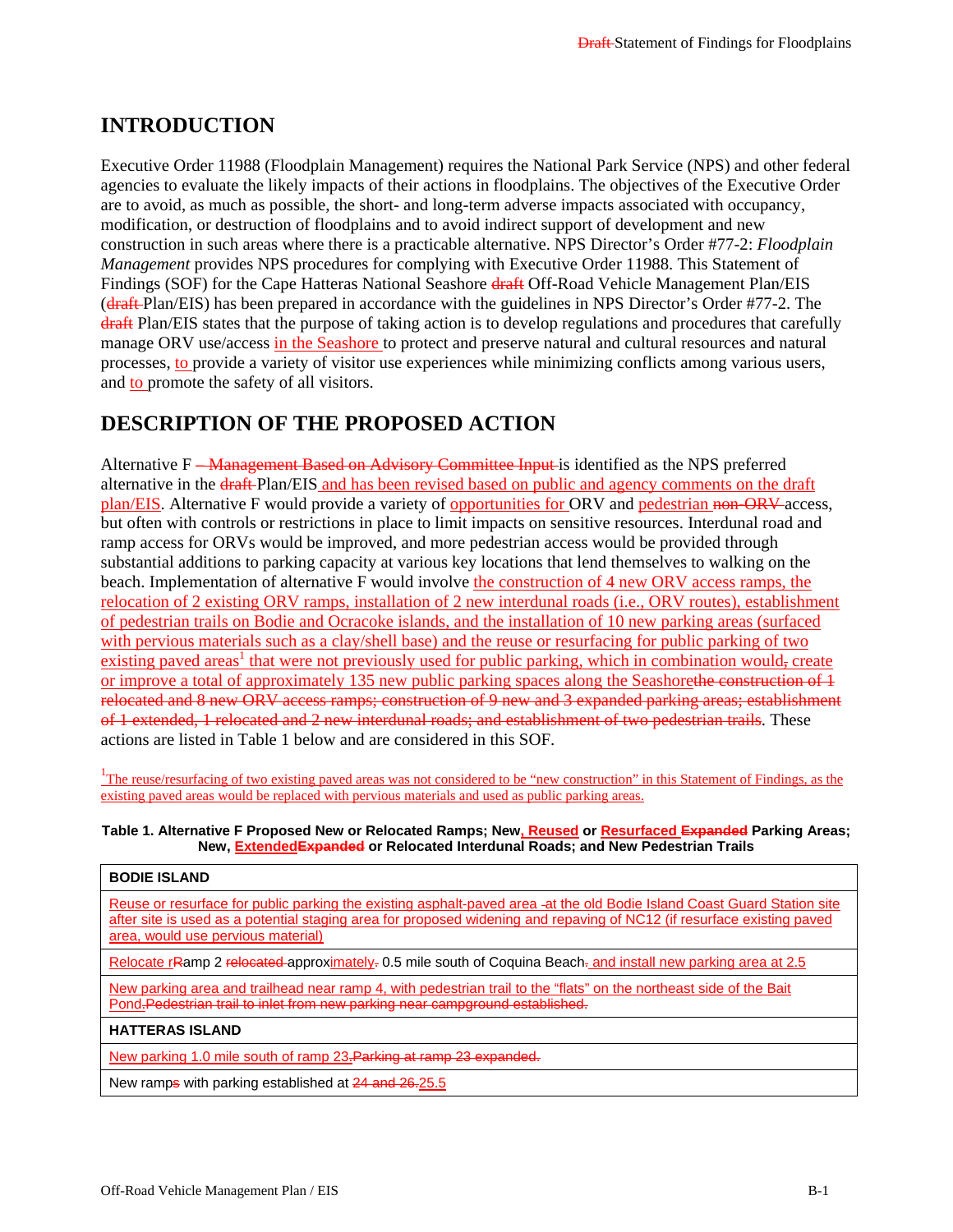New parking near soundside ramp 48.

New ramp with parking established at 32.5.

New parking near soundside ramp 52.Parking at ramp 38 expanded.

New ramp 39 across from Haulover and new soundside-parking area on west side of highway at or near Kite Point established.

New parking area on west side of highway at or near soundside ramp 60

Reuse or resurface/reconfigure for public parking the existing asphalt-paved area at the old Buxton Coast Guard Station site after U.S. Coast Guard has completed clean-up of the site (if resurface/reconfigure existing paved area, would use pervious material)NPS or Dare County to establish new parking at old Coast Guard Station site.

New parking area at Loran Road

Interdunal ORV route extended from ramp 45 to ramp 49 with new ramp 47.5. road extended and new ramp 47 established.

West of the overwash fan, Pole Road re-routed toward the sound to provide natural barrier to bird nesting area south of road.

New interdunal ORV route road from eastern portion of Spur Road west toward inletextending southwest and northeast of the south end of Pole Road established to provide access to False Point and inlet.

**OCRACOKE ISLAND** 

Relocate ramp 59 to 59.5

New interdunal road established parallel to the beach extending from ramp 59 for 0.3 mile northeast toward the inlet, with parking at the terminus. New parking area on west/north side of the highway at or near the entrance to Barrow Pit Road

New ramps 62 and 64 established. Parking established at ramp 64.63

Parking at Pony Pen expanded.

A new pedestrian trail to Pamlico Sound from the end of an ORV route perpendicular to the beach 0.6 mile south of ramp 72.New ORV route from .65 miles south of ramp 72 ending in a small, unpaved parking area with a pedestrian trail leading to the sound.

Source: Table 7-1 and Table 8 in the Routes and Areas Table and Summary of Alternative Elements of the draft Plan/EIS. Table does not include two on-sand parking areas for 4-wheel drive access (described below).

The interdunal roads, essentially "over sand" ORV routes that are not located along the beach, would be constructed at grade. They would not alter topography, require a finished or impervious surface, or involve any above-grade structures. The pedestrian trails would be primitive sand trails and would not be paved or surfaced. The new or relocated ORV ramps would be surfaced with semi-permeable clay/shell base or some other porous material. The average ORV ramp is 40 feet wide and 500 feet long, occupying 20,000 square feet.

The alternative F on-sand parking areas accessible by 4-wheel drive vehicles at the terminus of the new interdunal ORV routes for Hatteras Inlet and near South Point at North Ocraeokethe beginning of a new pedestrian trail to Pamlico Sound would not need a hardened surface because vehicles would travel over sand to reach them. Also, overnight camping would not be allowed in these two on-sand parking areas. Therefore, the on-sand parking areas are not considered further in this SOF. The other new, reused or resurfaced-or expanded parking areas would be directly accessible by 2-wheel drive vehicles from NC Highway 12 (NC 12). These would be designed and constructed with a semi-permeable clay/shell base, turf block or some other porous material, using environmentally sensitive standards to minimize stormwater runoff. The only area where a paved surface would be considered is a short section from handicapped spaces to an adjacent boardwalk. With two exceptions involving the reuse, resurfacing and/or reconfiguration for public parking of existing paved areas (a 10-car parking area at the former Bodie Island Coast Guard Station site and a 50-car parking area at the former U.S. Coast Guard Station in Buxton, both in previously disturbed areas), Nnew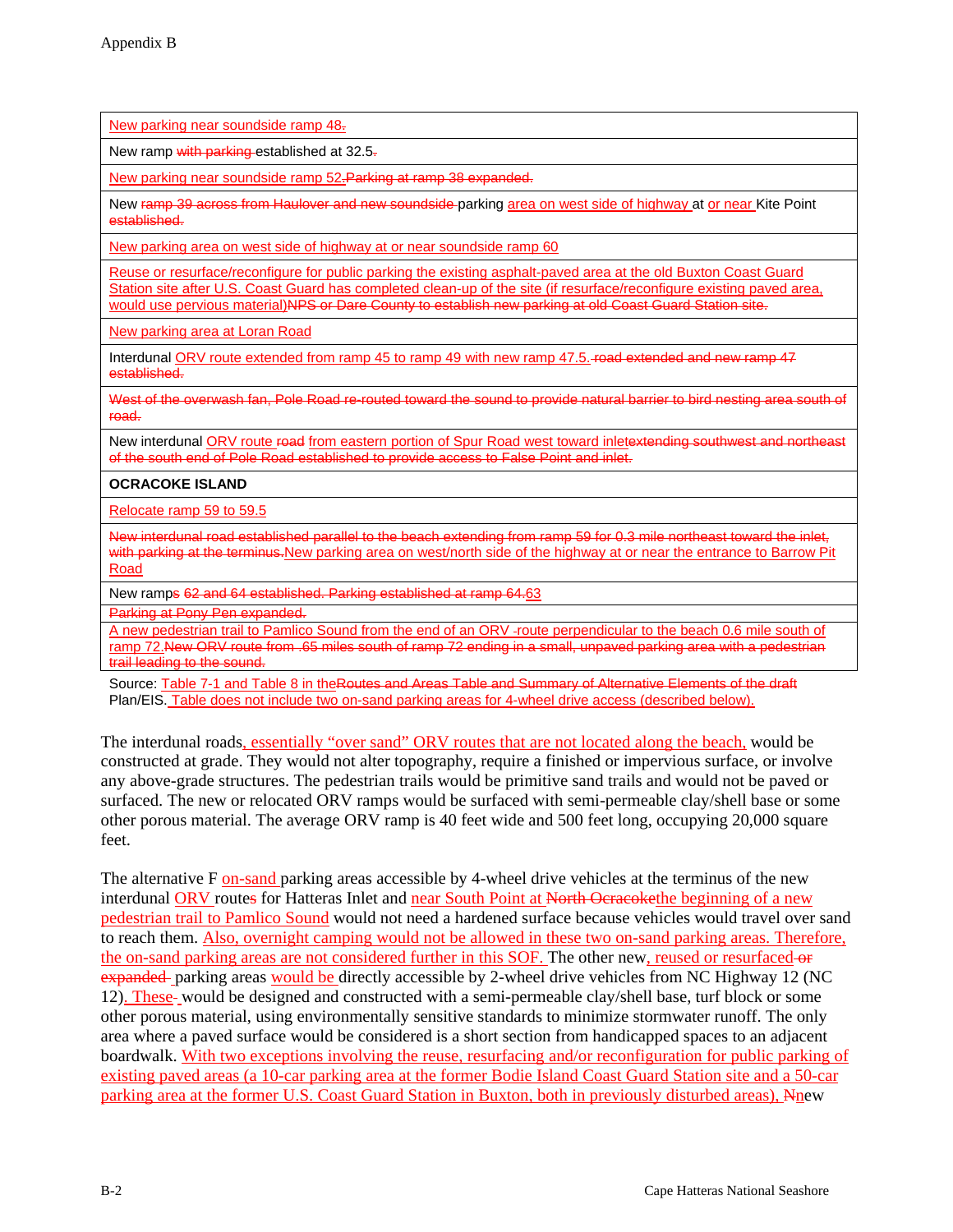and expanded parking would comprise an estimated  $25 - 1050$  spaces per parking area. A  $1025$ -space,  $200$ 100 foot by 80 foot parking area, would occupy about 816,000 square feet.

Before constructing the proposed new parking areas, the Seashore would conduct a separate process of environmental analysis process to evaluate the potential surface materials that could provide an environmentally sustainable, porous treatment and could avoid the need for stormwater control structures (curbs, drains, culverts, holding ponds, etc.). This on-site analysis would also evaluate specific locations to avoid sensitive species in the Seashore's Significant Natural Heritage Areas that have been identified by the North Carolina Natural Heritage Program. Exact location and number of added spaces for each area would be determined during the site-specific planning and environmental analysis subsequent to approval of the Plan/EIS.

Signs informing visitors of flooding and suggested actions in the event of flooding would be located at the parking areas.

### **SITE DESCRIPTION**

The project site is on three North Carolina barrier islands, which are part of the Outer Banks. These islands have historically been and continue to be affected by coastal forces and flooding events. The barrier islands comprising the Seashore are flat and narrow and lie between the Atlantic Ocean and the shallow and wide Pamlico Sound. The widest part of the Seashore islands is near Cape Point, between Buxton and Frisco. According to FEMA Flood Insurance Rate Maps, nearly the entire Seashore is within the 100-year floodplain. Generally, lands along the ocean beaches and adjacent to the sound (at wide points) are in flood zone "VE," which is the flood insurance rate zone that corresponds to the 100-year coastal floodplains that have additional hazards associated with storm waves. Zone "VE" is also referred to as the "Coastal High Hazard Area." The rest of the Seashore not directly adjacent to the ocean or sound lies in the "AE" zone, which is in the 100-year floodplain and subject to waves less than 3 feet high (NCDCCPS 2008).

Because the Seashore is almost entirely in the 100-year floodplain and is subject to high-water-table conditions, many areas are conducive to drainage and flooding that often result from storm events. Areas near Buxton Woods and Cape Point Campground have been documented as historically flood-prone and are examples of popular Seashore destinations that experience flooding during times of above-average precipitation events (NPS 2003).

Elevations in the vicinity of the proposed ramps, interdunal roads, pedestrian trails and parking areas range from sea level to about 25 feet above sea level. Due to the low topography, the entire project area is located within the 100-year flood zone and is subject to inundation during extreme storm events. Some parking areas would be within the "VE" flood zone, and others would be located in the "AE" flood zone. Those in the "VE" or coastal high hazard area are classified as a Class III Action, according to Director's Order #77-2.

### **GENERAL CHARACTERIZATION OF FLOODPLAIN VALUES AND OF THE NATURE OF FLOODING AND ASSOCIATED FLOODPLAIN PROCESSES IN THE AREA**

The Seashore's barrier island floodplains help reduce the impact of hurricanes and other storms on the shorelines that they shelter. These floodplains provide storm water holding capacity, reducing runoff that could otherwise flood NC12 and other developed areas. They also provide habitat for species adapted to the coastal barrier island environment.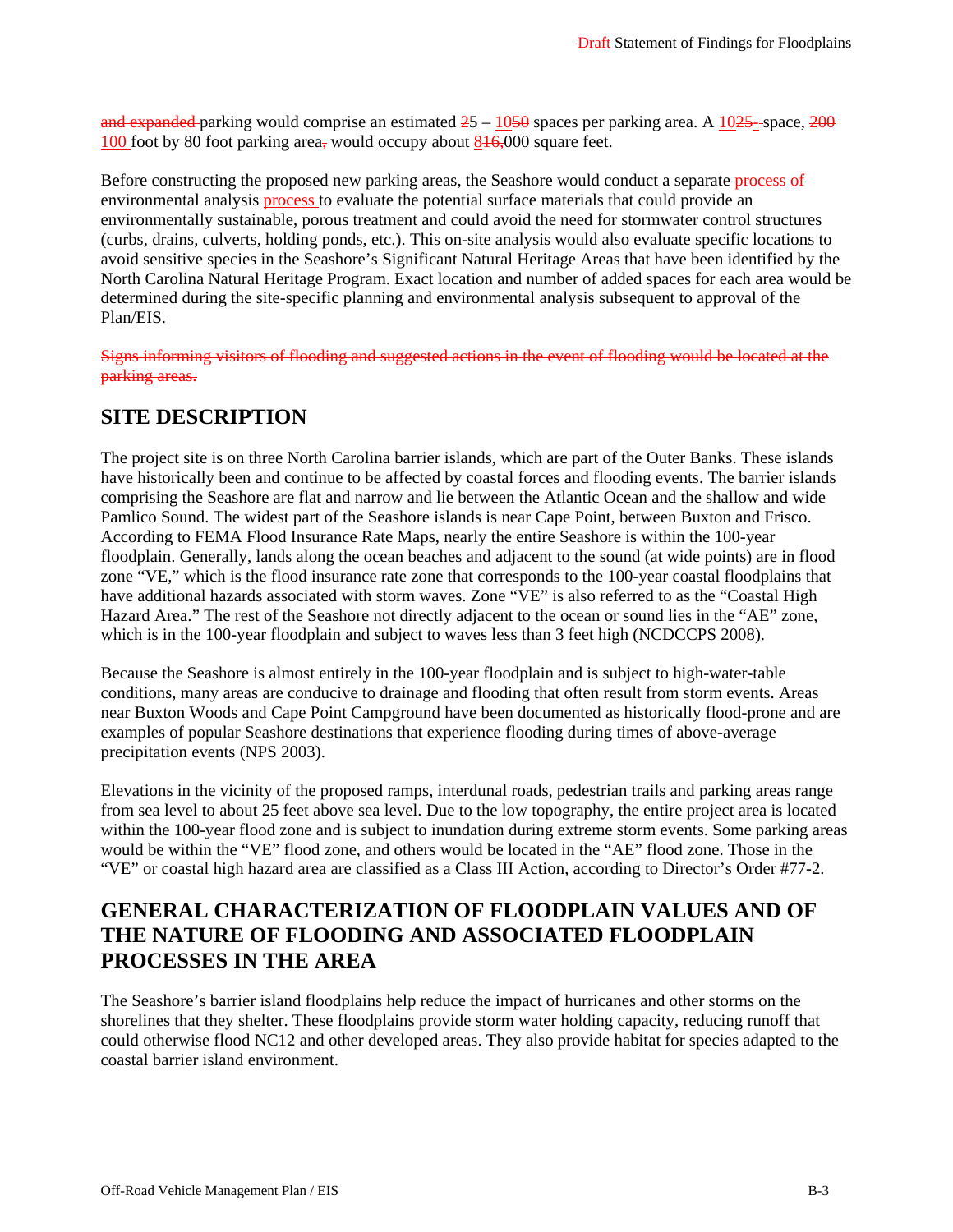Storm events such as hurricanes and nor'easters (winter storms along the mid-Atlantic coast) and associated wave action and high precipitation are the prime sources of flooding in the Seashore. Additionally some areas are known to be susceptible to minor flooding without wave involvement when large amounts of rainfall occur.

## **JUSTIFICATION FOR LOCATION OF THE ACTION IN THE FLOODPLAIN**

The purpose of constructing or relocating ORV ramps, establishing interdunal roads, creating pedestrian trails, and installing constructing or expanding parking areas is to improve visitor access to the shoreline, both in areas where ORV routes would be designated and in areas where ORV routes would not be designated. To provide access the ORV ramps, interdunal roads, pedestrian trails and parking areas must be located in the vicinity of the shoreline. Avoidance of impacts to floodplains is not possible because the all areas between access points along NC-12 or interdunal roads and the shoreline is within the 100-year floodplain.

## **INVESTIGATION OF ALTERNATE SITES**

Alternatives A and B (the no-action alternatives) do not provide for any new ORV ramps, interdunal roads, pedestrian trails, or new or expanded parking areas. Alternative F and the other action alternatives provide for differing numbers of ramps, interdunal roads, and new or expanded parking areas, as displayed in Table 2 below. As explained above, because all areas between access points along NC-12 (or interdunal roads) and the shoreline is in the floodplain and access to the beach is needed, no sites outside the floodplain were considered.

|                                                                       | <b>Alternativ</b><br>e A/B | <b>Alternative C</b> | <b>Alternative</b><br>D | <b>Alternative E</b> | <b>Alternative F</b> |
|-----------------------------------------------------------------------|----------------------------|----------------------|-------------------------|----------------------|----------------------|
| Number of new or relocated<br>ramps                                   | 0                          | 6                    | 4                       |                      | 96                   |
| Number of new, reused eror<br>resurfaced expanded parking<br>areas    | 0                          |                      | 0                       | 14                   | 12                   |
| Number of new, extended or<br>relocated interdunal ORV<br>routesroads | 0                          |                      | 0                       |                      | $4.2*$               |
| Number of new pedestrian trails                                       | 0                          |                      |                         |                      |                      |

**Table 2. Number of New or Relocated Ramps; New/Reused/Resurfaced or Expanded Parking Areas; New, Relocated or Extended Interdunal Roads; and New Pedestrian Trails Proposed in the draft Plan/EIS Alternatives** 

Source: Routes and Areas Tables and Summary of Alternative Elements of the draft pPlan/EIS

\* In addition to the interdunal ORV route extension between ramp 45 to ramp 49, this number includes the addition of small interdunal ORV route near Hatteras Inlet as described above in Table 1 and as depicted on the maps for alternative F in the FEIS.

The impact analysis in the  $\frac{draff}{dr}$  Plan/EIS indicates that  $\frac{A}{dt}$  deternatives A and B would have no impacts on floodplains, and the preferred alternative and the other 3 action alternatives would have minor impacts on floodplains. A minor floodplain impact is defined in the draft Plan/EIS as an impact that "would result in a detectable change to floodplain functions and values, but the change would be expected to be small, of little consequence, and localized. There would be no appreciable increased risk to life or property. Mitigation measures, if needed to offset adverse effects, would be simple and successful."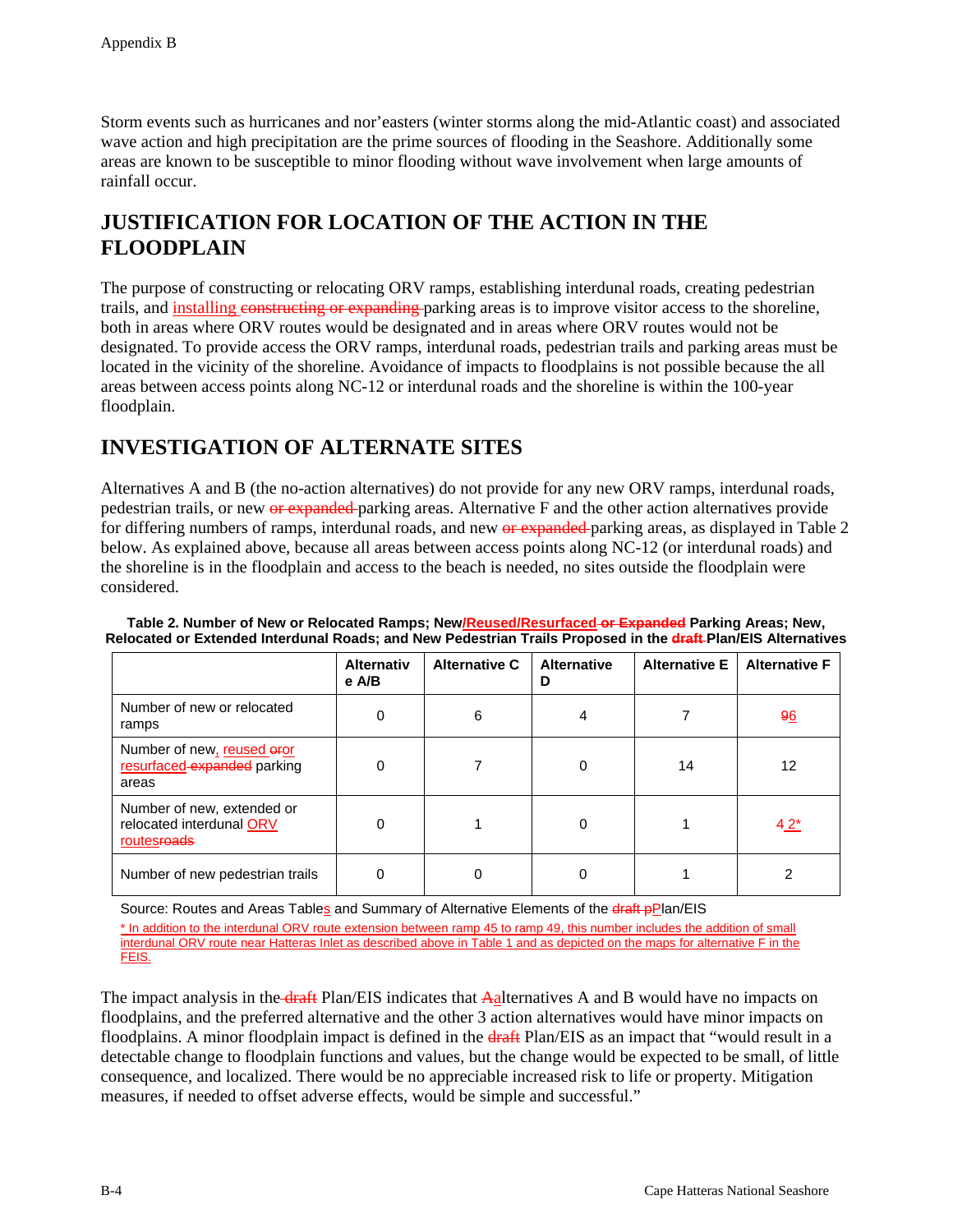## **IMPACTS TO FLOODPLAIN FUNCTIONS AND VALUES**

The use of vehicles for NPS administrative use and by visitors for beach access would result in no or negligible impacts to floodplain functions or values because the amounts of oil and grease deposited on the sand by these vehicles would not have any measurable or perceptible consequence on floodplain functions or values. Under alternative F, the establishment of interdunal roads would not result in floodplain impacts because impervious surfaces or above-grade structures would not be constructed. The interdunal roads would be constructed at grade and would not alter topography or require a finished surface. Therefore floodplain functions would not be altered.

The pedestrian trails would also not result in floodplain impacts because the trails would be primitive sand trails and would not be paved or surfaced. Minor impacts would result from the construction or relocation of ramps, which would be surfaced with semi-permeable clay/shell base, reducing storm water runoff and limiting the potential for impacts to the floodplain's water storage function. Similarly, minor impacts would result from the construction or expansion of parking areas because they also would be surfaced with semipermeable or porous materials, with the possible exception of a short access path from handicapped spaces to an adjacent handicapped accessible boardwalk. Because there are no more than minor impacts to the floodplain, there would not be significant impacts to floodplain function and values from establishment or relocation of interdunal roads and ramps, establishment of pedestrian trails, or construction of new or expanded-parking areas.

## **MINIMIZATION OF HARM OR RISKS TO LIFE AND PROPERTY**

Mitigation would be provided by incorporating methods for protecting human safety and protection of investment. Minimization of harm or risk to life and property would be accomplished by siting new parking areas and adding new spaces to existing parking areas in locations known to be less susceptible to flooding from rainfall alone. Parking areas directly accessible from NC 12 are landward of the primary dune line. Overnight camping would not be allowed in the new or expanded parking areas, n or on the beach. Hurricanes and large nor'easters that may result in storm surge are predicted far enough in advance to allow ample time for evacuation.

In addition to Cape Hatteras National Seashore, the Fort Raleigh National Historic Site and the Wright Brothers National Memorial are collectively managed by NPS as the Outer Banks Group. The NPS – Outer Banks Group annually updates its *Hurricane Plan* (NPS 2009), which describes the Incident Command System (ICS) priorities, procedures, and timelines for the protection of human safety, property, and park resources and values in the event of a hurricane or other emergency. The *2009 Hurricane Plan* details actions to be taken at the beginning of hurricane season (June 1), at critical intervals from 96 hours before storm force winds through landfall of a hurricane, recovery, and re-entry. As early as 96 hours before storm force winds, the Superintendent activates the ICS and the following occurs on the Seashore:

- Visitors are informed of weather conditions, park status, and recommended actions.
- Hurricane watch notices are posted at all visitor centers, campground kiosks, and on the Park's website.
- Visitors are advised to leave the island or be prepared for short notice evacuation. Ocracoke must be evacuated before termination of ferry services or before onset of gale-force winds, and preparatory actions for Ocracoke Island occur a day in advance of the other Seashore islands.
- Normal park operations and visitor facilities (e.g., visitor centers, campgrounds, swim beaches) close.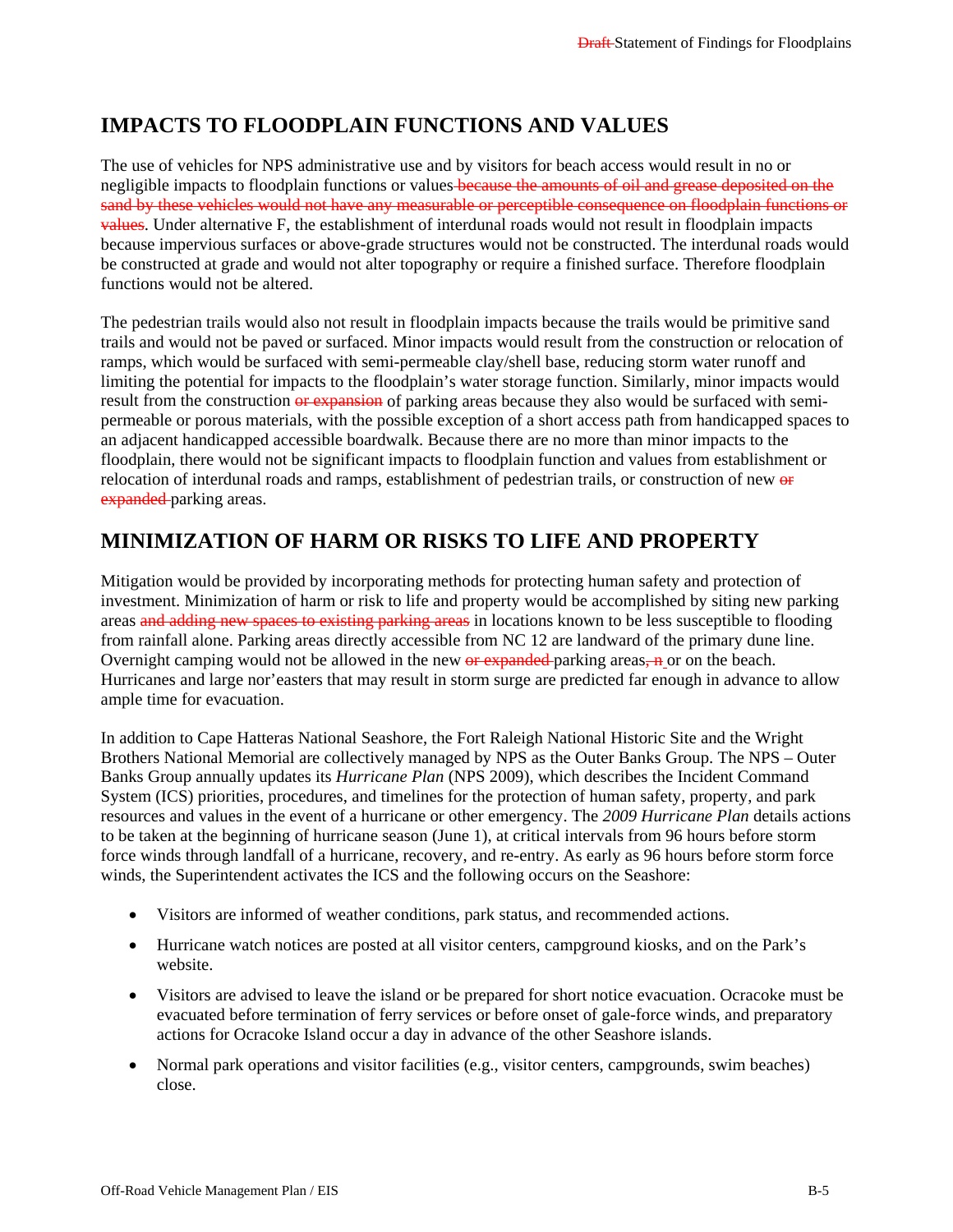- Concessionaires and local businesses are notified of the park status.
- All non-assigned personnel are released by noon to permit daylight evacuation.
- All non-essential vehicles and equipment are secured.

Since the ramps, interdunal roads, pedestrian trails, and parking areas cannot be assured of protection from all future damage related to flood/storm events, the NPS would tolerate risk to these investments and would repair or reconstruct them when damage occurs.

## **CONCLUSION**

Alternative F (the preferred alternative) includes the construction of 4 ORV access ramps and the relocation of 2 ramps, and the construction of 2 new interdunal roads, pedestrian trails on Bodie and Ocracoke islands, and 10 new parking areas, and the reuse for public parking of two existing paved areas, to be surfaced with pervious materials such as a clay/shell base, resulting in the creation of approximately 135 new parking spaces along the Seashoreconstruction or relocation of 9 ORV ramps; establishment, relocation or extension of 4 interdunal roads; establishment of 2 pedestrian trails; and construction or expansion of 12 public parking areas. The NPS concludes that there is no practicable alternative for locating these outside the floodplain because their purpose is to provide access for visitors on foot and by ORV to the shoreline. To accomplish this purpose the ramps, interdunal roads, pedestrian trail, and parking areas must be located close to the shoreline.

The establishment of ramps and interdunal roads would not result in floodplain impacts because impervious surfaces or above-grade structures would not be constructed. The pedestrian trails would also not result in floodplain impacts because the trails would be sand trails that would not be paved or surfaced. On the ocean side of NC 12, the parking areas-construction or expansion would be located behind the primary dunes. Because hurricanes and big nor'easters are predicted far enough in advance to allow ample time for visitors to evacuate the area, overnight camping would not allowed in the parking areas, and the park has prepared and regularly implements and updates a *Hurricane Plan* for the protection of human safety, property, and park resources and values in the event of a hurricane or other emergency, there would be no effect on human safety from the alternative F actions. Construction or expansion of the parking areas would result in longterm, minor adverse effects to floodplain functions and values because, although the change to floodplain functions and values would be detectable, it is expected to be small, of little consequence, and localized in the immediate area of the parking areas, ramps, and interdunal roads. Mitigation measures, such as signage and avoiding the use of pervious impermeable surface materials, would be simple and successful and these measures have been incorporated into alternative F.

Establishment of the ramps, interdunal roads, pedestrian trails, and parking areas would not affect flood storage capacity of the Seashore as a whole. The existing floodplain would continue to function as a floodplain after the construction or expansion of these areas.

The NPS finds the proposal to be consistent with Executive Order 11988. The NPS finds that this proposed action is consistent with the policies and procedures of NPS Special Directive 93-4 (Floodplain Management Guidelines).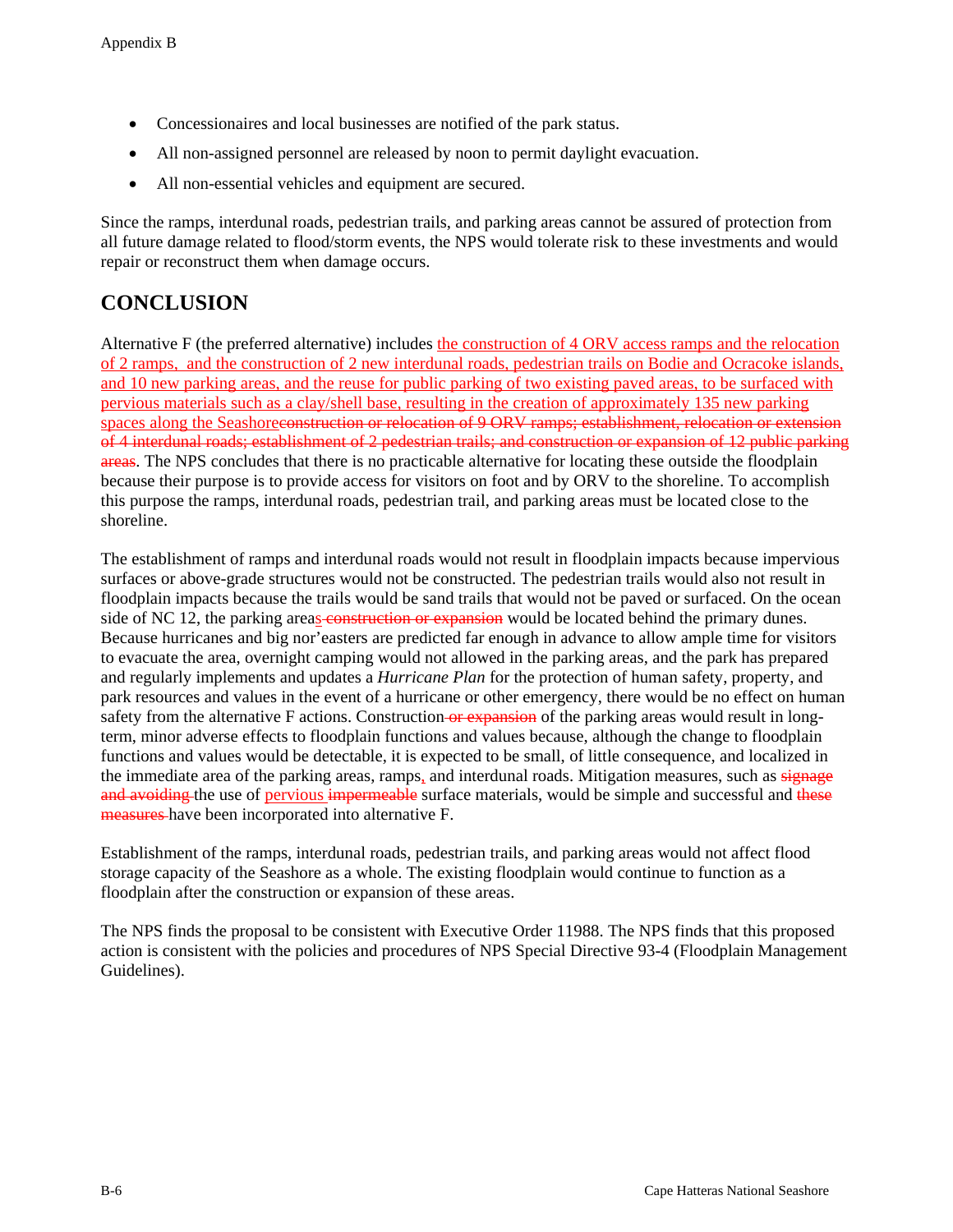### **REFERENCES**

National Park Service, U.S. Department of Interior

- 1993 Special Directive 93-4: Floodplain Management Guideline. Washington, D.C.
- 2003 October 23, 2003 Letter from Larry Martin (Hydrogeologist, Water Resources Division, NPS) to the Superintendent of Cape Hatteras nNational Seashore Regarding the Hydrology of the Buxton Woods and Cape Hatteras Areas.
- 2009 2009 Hurricane Plan, National Park Service, Outer Banks Group. Manteo, NC.

North Carolina Department of Crime Control and Public Safety (NCDCCPS)

2008. North Carolina Floodplain Management: 2008 Quick Guide.